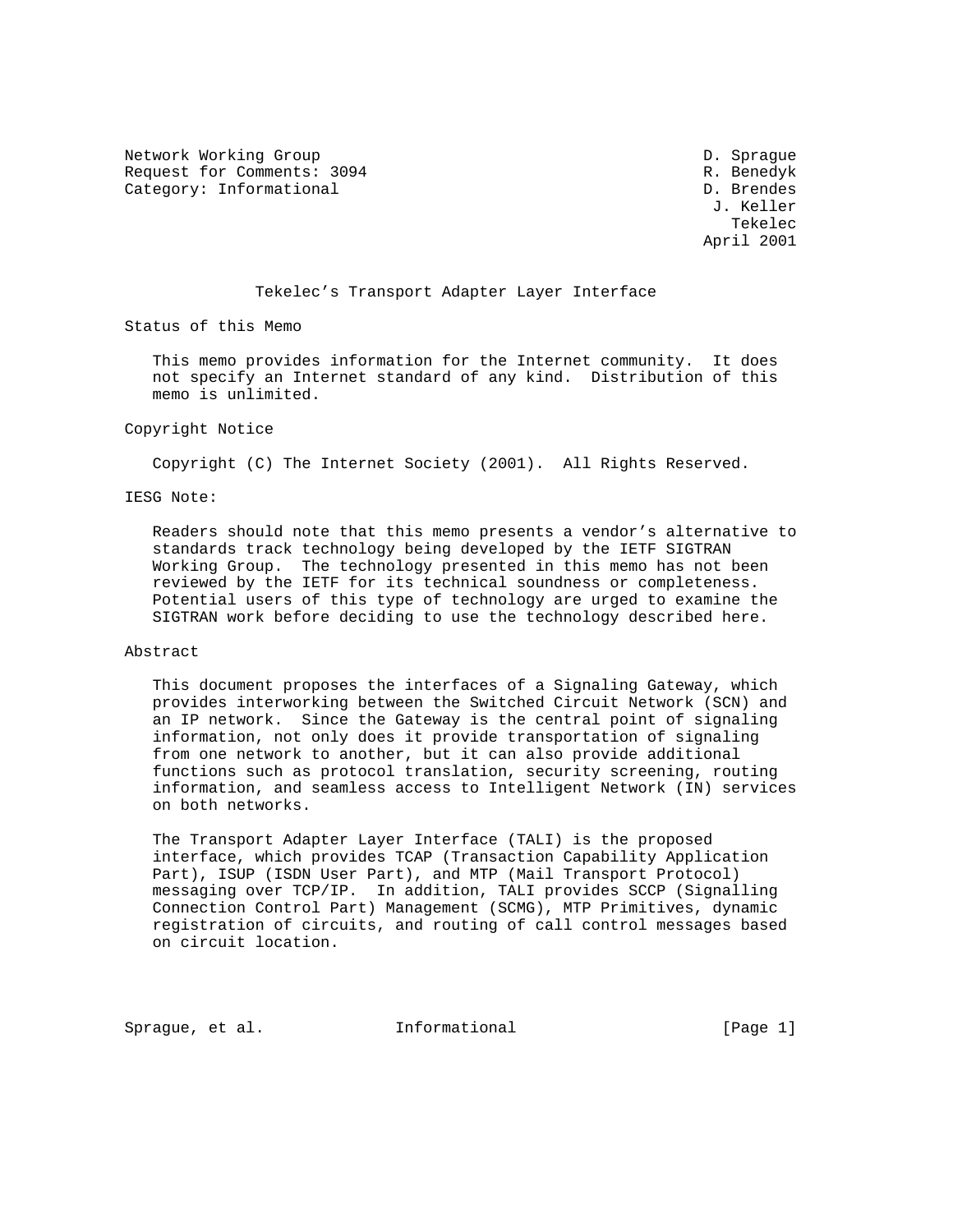Table of Contents

| 1. Introduction                                               | 4               |
|---------------------------------------------------------------|-----------------|
| 2. Overview of the TALI Protocol                              | $6\phantom{.}6$ |
| 2.1 Traditional PSTN SS7 Networks                             | $6\phantom{.}6$ |
| 2.2 Converged SS7 Networks                                    | 8               |
| 2.3 TALI Protocol Stack Overview                              | 10              |
| 2.3.1 An Alternate TALI Protocol Stack using the SAAL Layer   | 13              |
| 2.3.2 An Alternate TALI Protocol Stack using SCTP             | 15              |
| 2.4 Inputs to the TALI Version 1.0 State Machine              | 15              |
| 3. TALI Version 1.0                                           | 17              |
| 3.1 Overview of the TALI Message Structure                    | 17              |
| 3.1.1 Types of TALI Fields                                    | 19              |
| 3.2 Detailed TALI Message Structure                           | 20              |
| 3.2.1 TALI Peer to Peer Messages                              | 20              |
| 3.2.1.1 Test Message (test)                                   | 20              |
| 3.2.1.2 Allow Message (allo)                                  | 21              |
| 3.2.1.3 Prohibit Message (proh)                               | 21              |
| 3.2.1.4 Prohibit Acknowledgement Message (proa)               | 21              |
| 3.2.1.5 Monitor Message (moni)                                | 22              |
| 3.2.1.6 Monitor Acknowledge Message (mona)                    | 22              |
| 3.2.2 Service Messages                                        | 23              |
| 3.2.2.1 SCCP Service Message (sccp)                           | 23              |
| 3.2.2.1.1 SCCP Encapsulation using TALI                       | 25              |
| 3.2.2.2 ISUP Service Message (isot)                           | 27              |
| 3.2.2.2.1 ISUP Encapsulation using TALI                       | 27              |
| 3.2.2.3 MTP3 Service Message (mtp3)                           | 28              |
| 3.2.2.3.1 MTP3 Encapsulation using TALI                       | 29              |
| 3.2.2.4 SAAL Service Message (saal)                           | 30              |
| 3.2.2.4.1 MTP3 and SAAL Peer to Peer Encapsulation using TALI | 31              |
| 3.3 TALI Timers                                               | 34              |
| 3.3.1 T1 Timer                                                | 34              |
| 3.3.2 T2 Timer                                                | 34              |
| 3.3.3 T3 Timer                                                | 34              |
| 3.3.4 T4 Timer                                                | 34              |
| 3.3.5 Recommended Defaults and Ranges for the TALI Timers     | 35              |
| 3.4 TALI User Events                                          | 35              |
| 3.4.1 Management Open Socket Event                            | 35              |
| 3.4.2 Management Close Socket Event                           | 36              |
| 3.4.3 Management Allow Traffic Event                          | 36              |
| 3.4.4 Management Prohibit Traffic Event                       | 36              |
| 3.5 Other Implementation Dependent TALI Events                | 37              |
| 3.6 TALI States                                               | 37              |
| 3.7 TALI Version 1.0 State Machine                            | 38              |
| 3.7.1 State Machine Concepts                                  | 38              |
| 3.7.1.1 General Protocol Rules                                | 38              |
| 3.7.1.2 Graceful Shutdown of a Socket                         | 39              |
| 3.7.1.3 TALI Protocol Violations                              | 39              |
|                                                               |                 |

Sprague, et al. 1nformational 1999 [Page 2]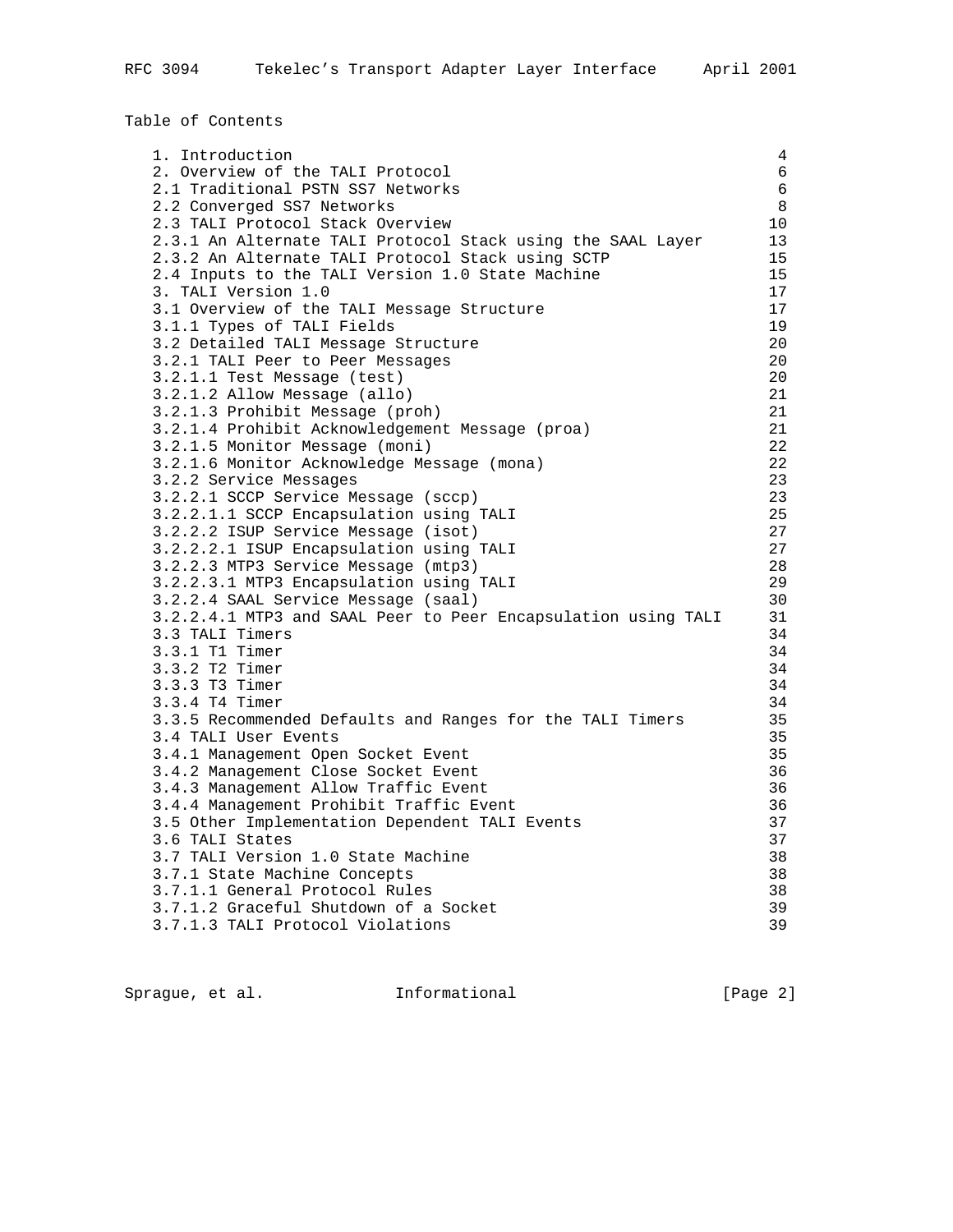| 3.7.2 The State Machine                                                                                       | 40       |
|---------------------------------------------------------------------------------------------------------------|----------|
| 3.8 TALI 1.0 Implementation Notes                                                                             | 42       |
| 3.8.1 Failure on a TCP/IP Socket                                                                              | 42       |
| 3.8.2 Congestion on a TCP/IP Socket                                                                           | 43       |
| 3.9 TALI 1.0 Limitations                                                                                      | 43       |
| 4. TALI Version 2.0                                                                                           | 43       |
| 4.1 Overview of TALI Version 2.0 Features                                                                     | 45       |
| 4.2 TALI Version Identification                                                                               | 47       |
| 4.3 Backwards Compatibility                                                                                   | 50       |
| 4.3.1 Generating Protocol Violations based on Received Messages                                               | 53       |
| 4.4 Overview of the TALI Message Structure                                                                    | 55       |
| 4.4.1 Types of TALI Fields                                                                                    | 55       |
| 4.5 Detailed TALI Message Structures for New 2.0 Opcodes                                                      | 58       |
| 4.5.1 Management Message (mgmt)                                                                               | 60       |
| 4.5.1.1 Routing Key Registration Primitive (rkrp)                                                             | 61       |
| 4.5.1.1.1 RKRP Data Structures                                                                                | 65       |
| 4.5.1.1.1.1 Common Fields in all RKRP Messages                                                                | 65       |
| 4.5.1.1.1.2 CIC Based Routing Key Operations                                                                  | 67       |
| 4.5.1.1.1.3 SCCP Routing Key Operations                                                                       | 71       |
| 4.5.1.1.1.4 DPC-SI, DPC and SI based Routing Key Operations                                                   | 74       |
| 4.5.1.1.1.5 Default Routing Key Operations                                                                    | 76       |
| 4.5.1.1.1.6 Support for Multiple RKRP Registration Operations<br>4.5.1.1.1.6.1 Multiple Registrations Support | 78<br>78 |
| 4.5.1.1.1.6.2 Multiple RKRP Operations in a Single Message                                                    | 80       |
| 4.5.1.2 MTP3 Primitive (mtpp)                                                                                 | 82       |
| 4.5.1.3 Socket Option Registration Primitive (sorp)                                                           | 87       |
| 4.5.2 Extended Service Message (xsrv)                                                                         | 91       |
| 4.5.3 Special Message (spcl)                                                                                  | 92       |
| 4.5.3.1 Special Messages Not Supported (smns)                                                                 | 93       |
| 4.5.3.2 Query Message (qury)                                                                                  | 93       |
| 4.5.3.3 Reply Message (rply)                                                                                  | 94       |
| 4.5.3.4 Unsolicited Information Message (USIM)                                                                | 95       |
| 4.6 TALI Timers                                                                                               | 95       |
| 4.7 TALI User Events                                                                                          | 95       |
| 4.8 TALI States                                                                                               | 96       |
| 4.9 TALI Version 2.0 State Machine                                                                            | 96       |
| 4.9.1 State Machine Concepts                                                                                  | 96       |
| 4.9.1.1 General Protocol Rules                                                                                | 96       |
| 4.9.1.2 Graceful Shutdown of a Socket                                                                         | 97       |
| 4.9.1.3 TALI Protocol Violations                                                                              | 97       |
| 4.9.2 The State Machine                                                                                       | 97       |
| 4.10 TALI 2.0 Specification Limitations                                                                       | 101      |
| 5. Success/Failure Codes                                                                                      | 101      |
| 6. Security Considerations                                                                                    | 102      |
| 7. References                                                                                                 | 102      |
| 8. Acknowledgments                                                                                            | 103      |
| 9. Authors' Addresses                                                                                         | 104      |
| 10. Full Copyright Statement                                                                                  | 105      |

Sprague, et al. 1nformational 1999 [Page 3]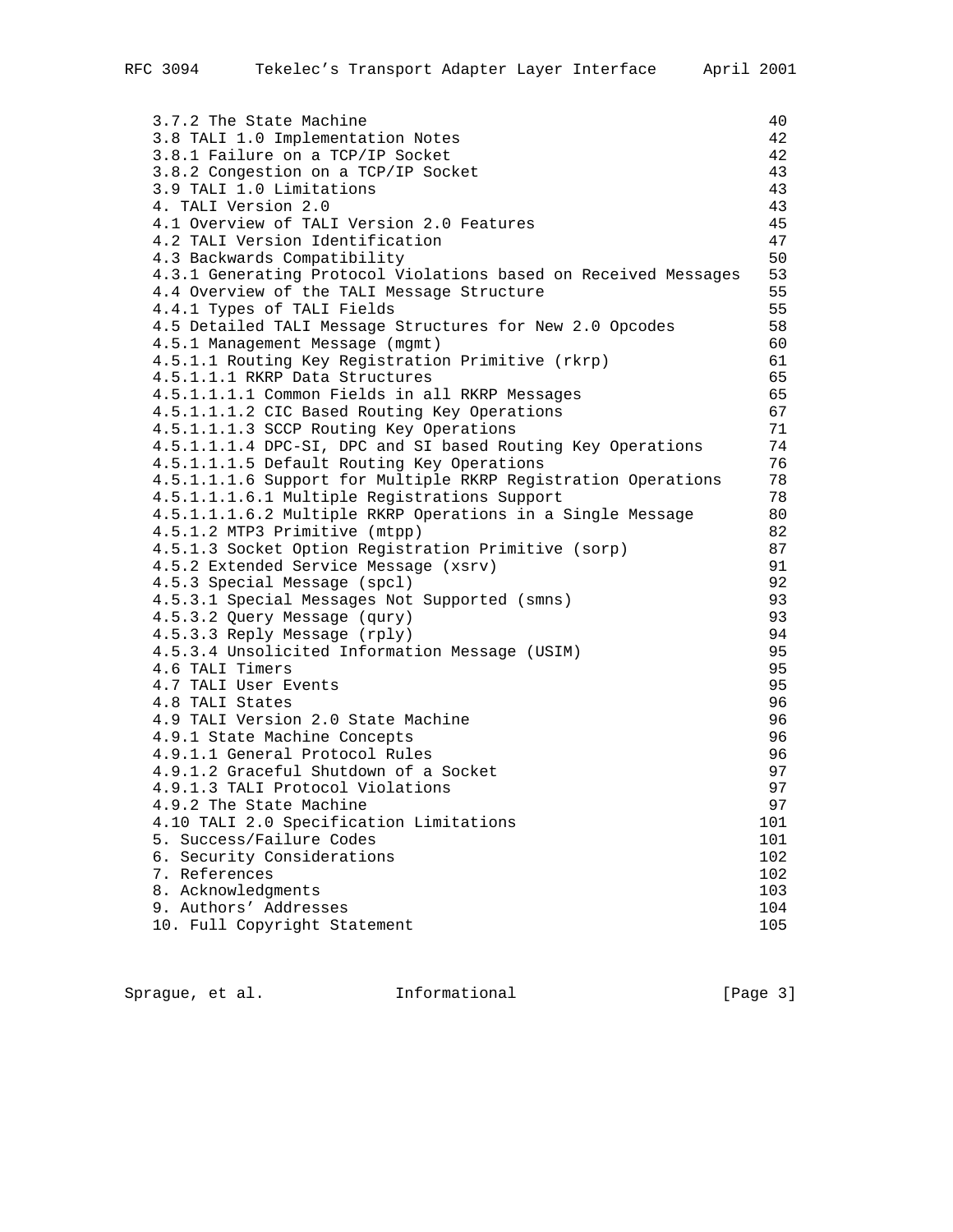RFC 3094 Tekelec's Transport Adapter Layer Interface April 2001 1. Introduction This document is organized into the following 6 sections: - Introduction to the document - Overview of the TALI Protocol - TALI Version 1.0 - TALI Version 2.0 - Success/Failure Codes - Security Considerations The following terms are used throughout this document. Circuit Identification Code (CIC): A field identifying the circuit being setup or released. Depending on SI and MSU Type, this field can be 12, 14 or 32 bits. Changeover/Changeback (co/cb): SS7 MTP3 procedure related to link failure and re-establishment. Far End (FE): The remote endpoint of a socket connection.

 Far End Allowed (FEA): The FE is ready to use the socket for service PDUs.

 Far End Prohibited (FEP): The FE is not ready to use the socket for service PDUs.

 Intelligent Network (IN): A network that allows functionality to be distributed flexibly at a variety of nodes on and off the network and allows the architecture to be modified to control the services.

 Management ATM Adaptation Layer (MAAL): This layer is a component of SAAL. This layer maps requests and indications between the System Management for the SG and the other SAAL layers. MAAL includes interfaces to/from SSCOP, SSCF, and system management. More information can be found in T1.652.

 Media Gateway (MG): A MG terminates SCN media streams, packetizes the media data, if it is not already packetized, and delivers packetized traffic to the packet network. It performs these functions in reverse order for media streams flowing from the packet network to the SCN.

Sprague, et al. **Informational** [Page 4]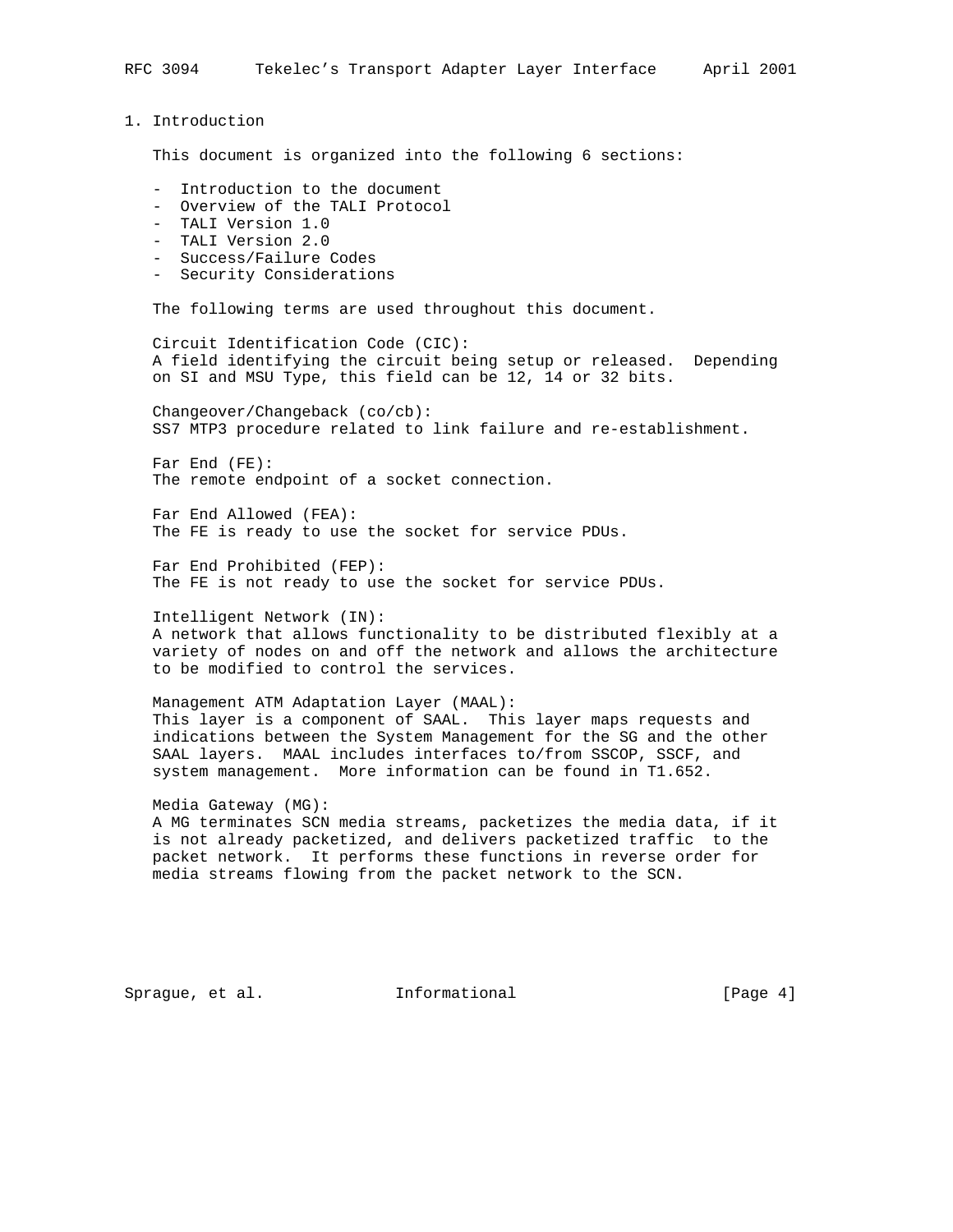Media Gateway Controller (MGC): An MGC handles the registration and management of resources at the MG. The MGC may have the ability to authorize resource usage based on local policy. For signaling transport purposes, the MGC serves as a possible termination and origination point for SCN application protocols, such as SS7 ISDN User Part and Q.931/DSS1.

 MTP3 Framing (MTP3F): TALI does not require full MTP3 procedures support but rather uses the MTP3 framing structure (ie: SIO, Routing Label, etc)

 Near End (NE): The local endpoint of a socket connection.

 Near End Allowed (NEA): The NE is ready to use the socket for service PDUs.

 Near End Prohibited (NEP): The NE is not ready to use the socket for service PDUs.

Q.BICC ISUP:

 An ISUP+ variant that uses 32 bit CIC codes instead of 14/12 bit CIC codes. ISUP+, or Q.BICC ISUP, is based on the Q.765.BICC specification currently being developed in ITU Study Group 11.

 Signaling ATM Adaptation Layer (SAAL): This layer is the equivalent of MTP-2 for ATM High Speed Links carrying SS7 Traffic as described in GR-2878-CORE [8]. SAAL includes SSCF, SSCOP and MAAL.

Signaling Gateway (SG):

 An SG is a signaling agent that receives/sends SCN native signaling at the edge of the IP network. The SG function may relay, translate or terminate SS7 signaling in an SS7-Internet Gateway. The SG function may also be co-resident with the MGC/MG functions to process SCN signaling associated with line or trunk terminations controlled by the MG (e.g., signaling backhaul).

 Service Specific Coordination Function (SSCF): This layer is a component of SAAL. This layer maps the services provided by the lower layers of the SAAL to the needs of a specific higher layer user. In the case of the STP, the higher layer user is the MTP-3 protocol, and the SSCF required is that as defined by T1.645: SSCF for Support of Signaling at the Network Node Interface (SSCF at the NNI). More information can be found in T1.645. SSCF provides the interface between SSCOP and MTP3 and includes the following functions:

Sprague, et al. **Informational** [Page 5]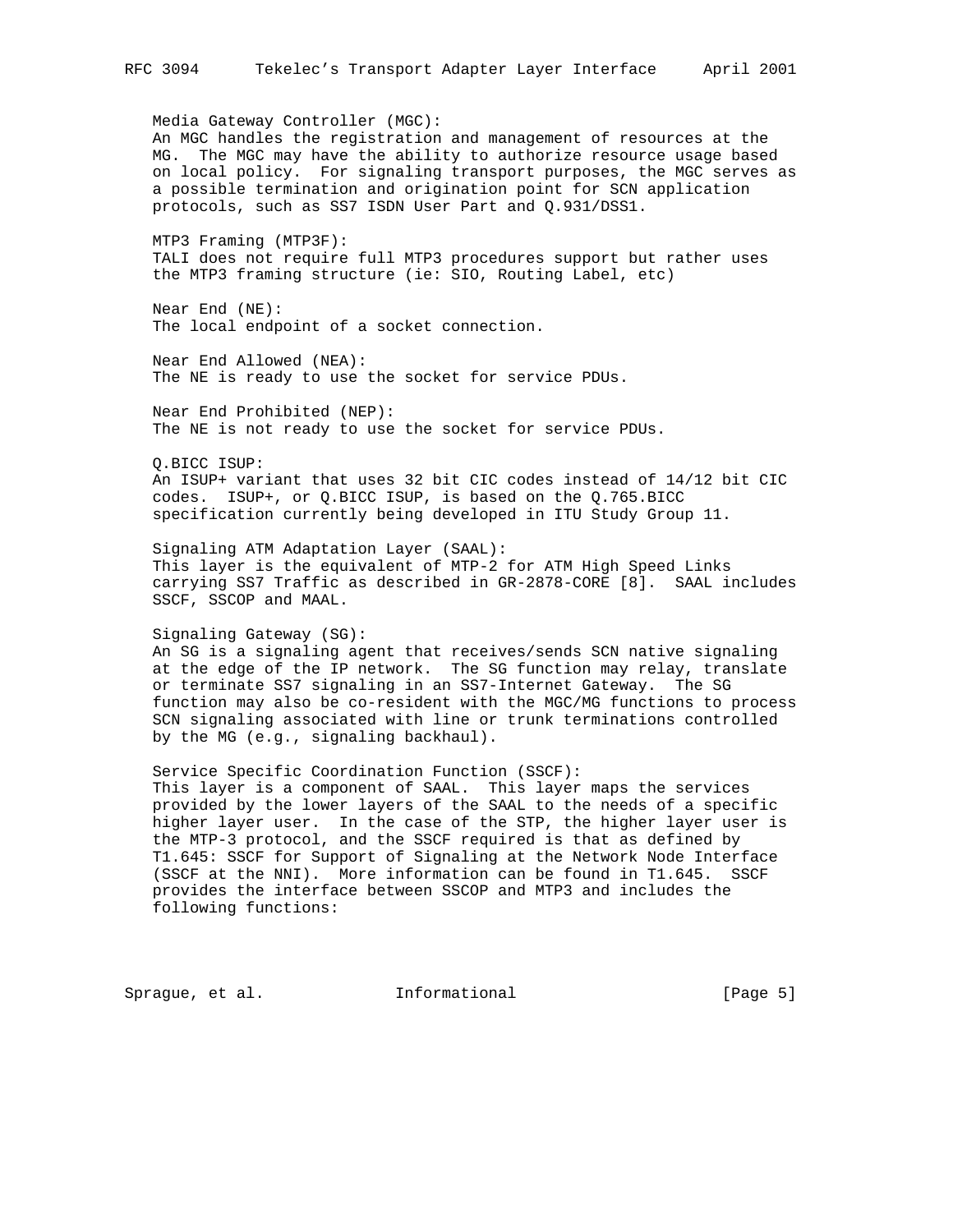- Local Retrieve of messages to support link changeover procedures - Flow control with four levels of congestion

 Switched Circuit Network (SCN): The term SCN is used to refer to a network that carries traffic within channelized bearers of pre-defined sizes. Examples include Public Switched Telephone Networks (PSTNs) and Public Land Mobile Networks (PLMNs). Examples of signaling protocols used in SCN include Q.931, SS7 MTP Level 3 and SS7 Application/User parts.

 Service Specific Connection Oriented Protocol (SSCOP): This layer is a component of SAAL. This layer provides reliable point to point data transfer with sequence integrity and error recovery by selective retransmission. Protocol layer interfaces are described in T1.637. Aspects of the protocol include flow control, connection control, error reporting to layer management, connection maintenance in the prolonged absence of data transfer, local data retrieval by the user of the SSCOP, error detection of protocol control information and status reporting. SSCOP provides the link layer functions that are:

- In-Sequence Delivery
- Flow Control
- Error Detection/Correction
- Keep Alive
- Local Data Retrieval
- Connection Control
- Protocol Error Detection and Recovery

## Signaling Transfer Point (STP):

 Packet switches that provide CCS message routing and transport. They are stored programmed switches that use information contained in the message in conjunction with information stored in memory to route the message to the appropriate destination signaling point.

- 2. Overview of the TALI Protocol
- 2.1 Traditional PSTN SS7 Networks

 The traditional PSTN SS7 network consists of 3 types of devices connected via dedicated SS7 signaling links.

The 3 primary device types for PSTN networks are:

 \* SSP: Signaling Service Point. These nodes act as endpoints in the SS7 network, originating SS7 messages as users attempt to place phone calls. These nodes contain interfaces into the SS7 data network and the SS7 voice network.

Sprague, et al. 1nformational 1999 [Page 6]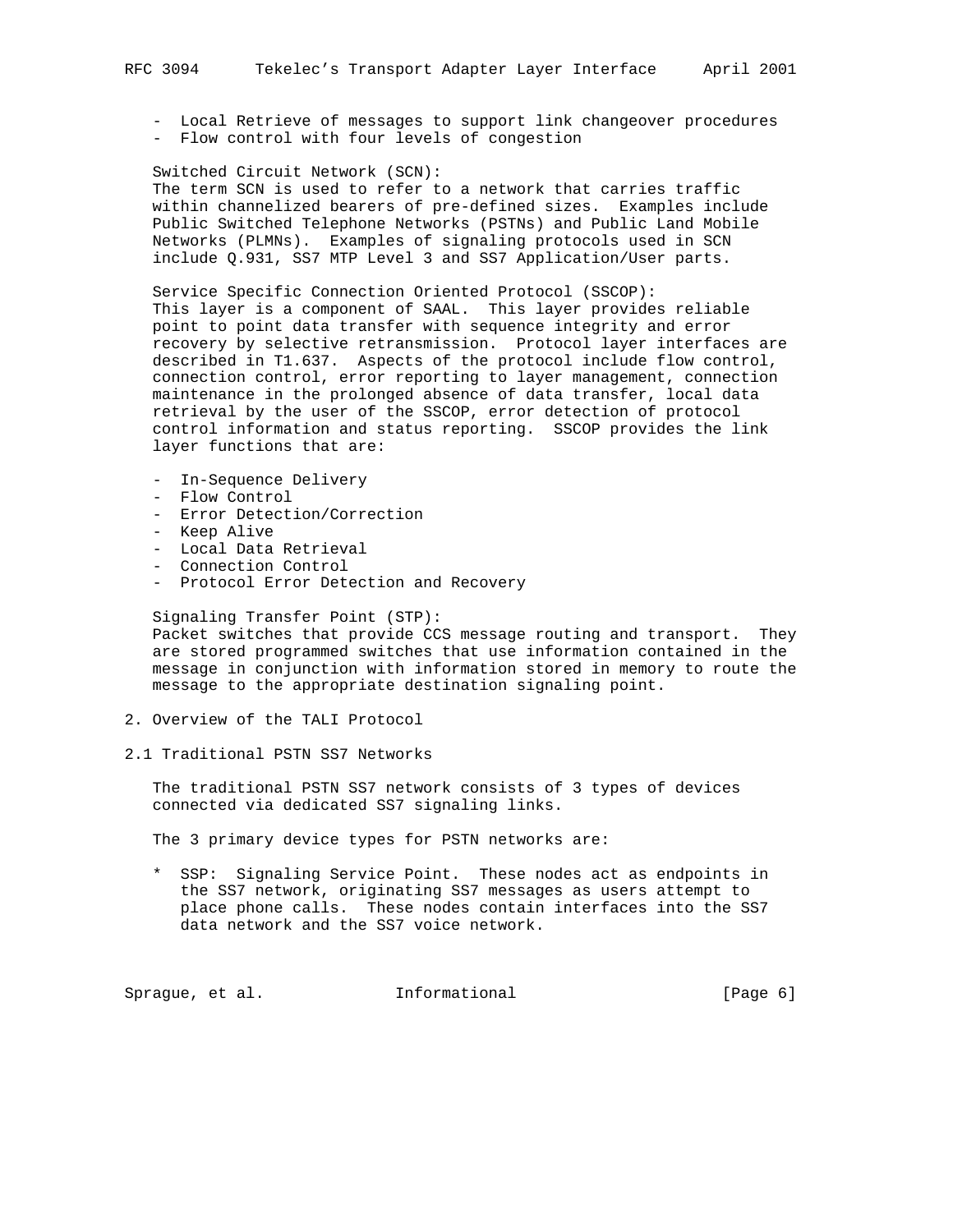- \* STP: Signaling Transfer Point. These nodes act primarily as switches, switching SS7 traffic from node to node throughout the network until it reaches another endpoint. An important feature of each STP is to provide SS7 network management functionality that allows messages to be delivered even when links and devices fail. STPs also sometimes provide database type services, such as Global Title Translations and Local Number Portability.
- \* SCP: Signaling Control Point. These nodes act as databases. These nodes contain stored data that is used to turn SS7 Queries into SS7 Replies.

There are 3 primary types of dedicated SS7 signaling links:

- \* 56Kbps SS7 (DS0, V35, OCU) links. These links implement the MTP-1 and MTP-2 protocols as defined in [1].
- \* DS1 High Speed Links. These links use the SAAL protocol to provide an alternative to 56Kbps SS7 links that is based on newer, faster technology. These links implement the SS7 protocol as defined in [8].
- \* E1 Links.

 Figure 1 provides an overview of the traditional PSTN network. In this network, any of the links can be implemented via either 56 Kbps, DS1, or E1 links.

Sprague, et al. **Informational** [Page 7]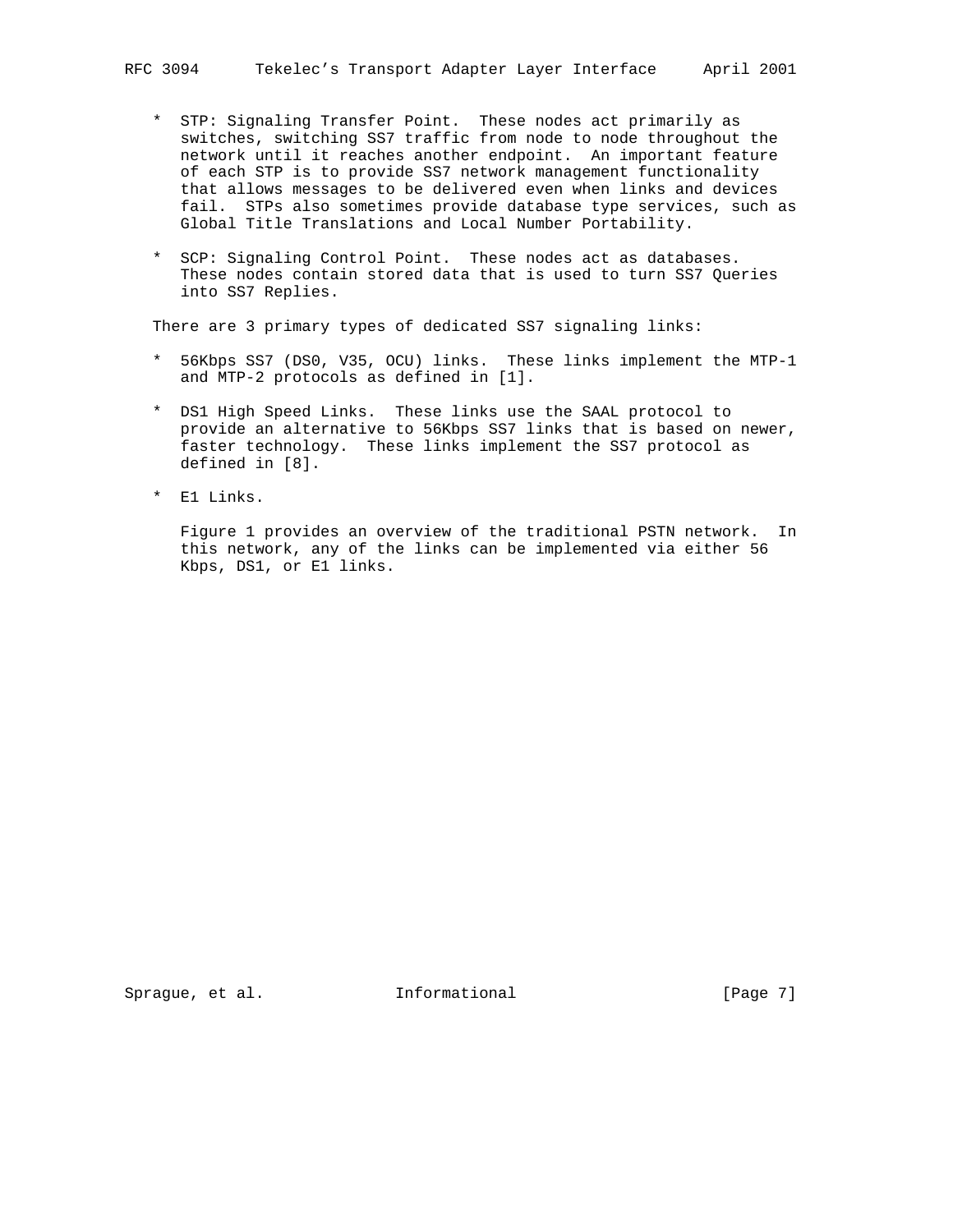

Figure 1: The Traditional PSTN Network

2.2 Converged SS7 Networks

 In the converged SS7 network, SS7 devices will reside on both the traditional PSTN network (with dedicated 56 Kbps and DS1 links) and on the IP network (with Ethernet links based on IP protocol). The services of SSPs, STPs, and SCPs can be provided by new types of devices that reside on IP networks. The IP network is not intended to completely replace the PSTN, rather devices on the 2 types of networks must be able to communicate with one another and convert from 1 lower layer protocol to the other.

 Signaling Gateways are new devices that may also function as an STP in the converged network. SGs provide interfaces to:

- \* devices on the SCN (traditional SSPs, STPs, and SCPs)
- \* other SGs
- \* new devices on the IP network

 SGs also continue to perform STP functions such as SS7 network management and some database services (such as GTT and LNP).

Sprague, et al. **Informational** [Page 8]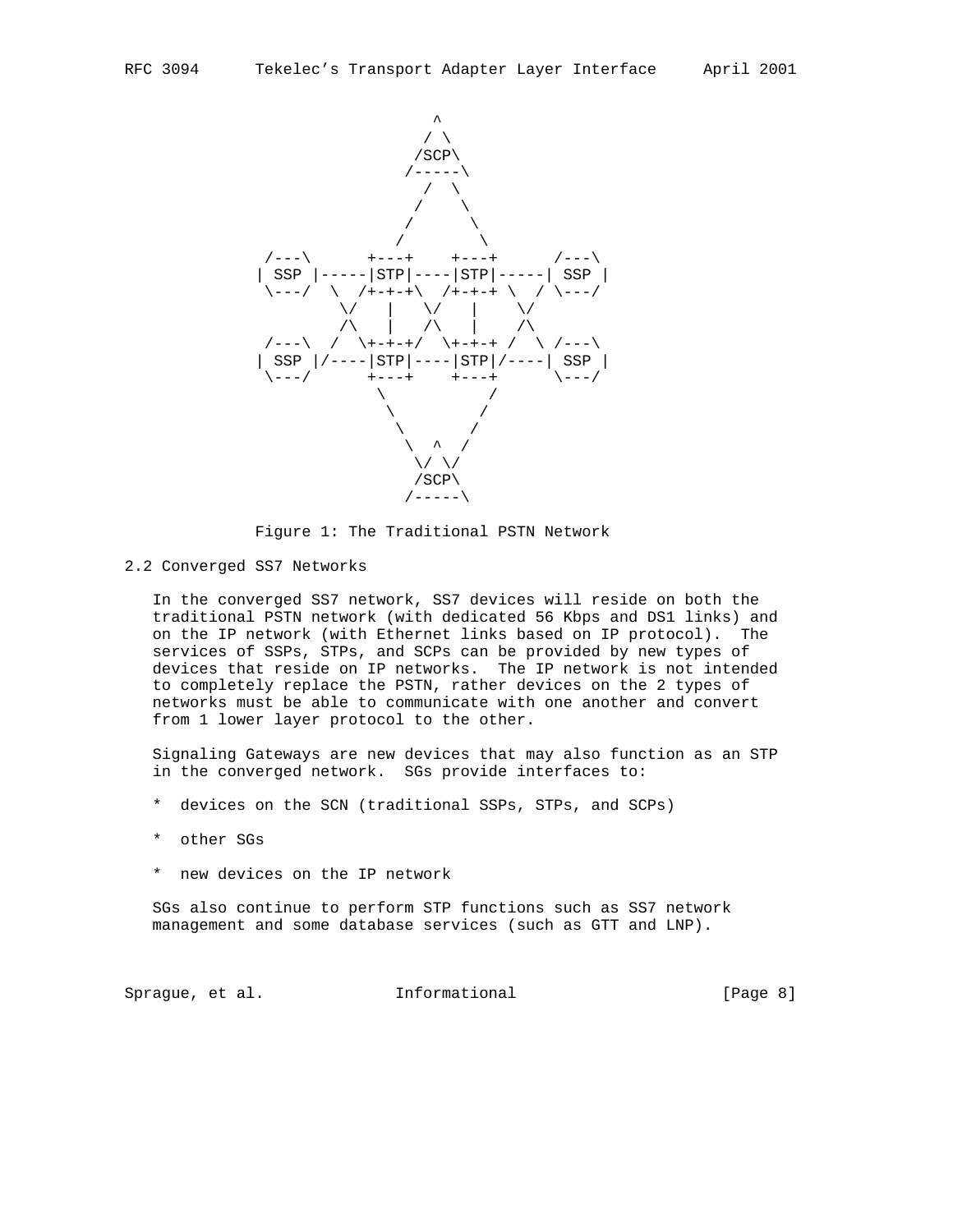New devices on the IP network include:

- \* Media Gateway Controllers. In addition to other functions, these devices control Media Gateways and perform call processing.
- \* Media Gateways. In addition to other functions, these devices control voice circuits that are used to carry telephone calls. MGs + MGCs combine to provide the functionality of traditional SSPs.
- \* IP based SCPs. The database services that are related to SS7 can be moved onto devices on the IP network.

Figure 2 provides an overview of the converged SS7 network.



Figure 2: The Converged SS7 Network

 In theory, the TALI protocol can be used between 2 nodes to carry SS7 traffic across TCP/IP. Some of the areas that TALI could be used include:

Sprague, et al. **Informational** [Page 9]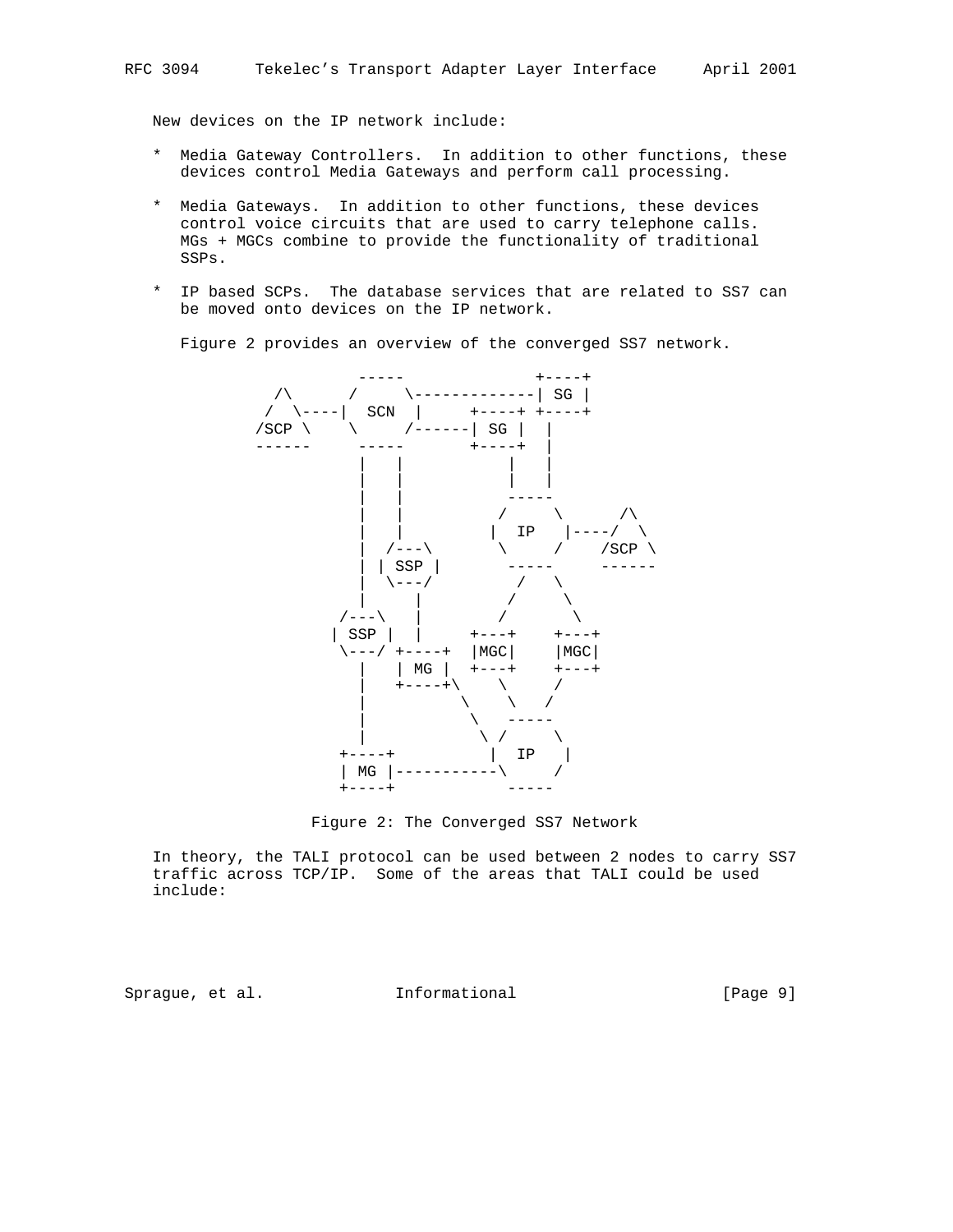- For SG to SG communication across IP
- For SG to MGC communication across IP
- For SG to IP based SCP communication across IP
- For communication between multiple IP based SCPs
- For communication between multiple MGCs
- For communication between MGCs and MGs
- For other IP devices such as DNS, Policy Servers, etc.

 In reality, the communication between MGCs, or between MGC and MG is probably better suited to using other protocols. With respect to the Signaling Gateway implementation, the TALI protocol is used to carry SS7 traffic:

- For SG to SG communication
- For SG to MGC communication
- For SG to IP based SCP communication

2.3 TALI Protocol Stack Overview

 The Transport Adapter Layer Interface is the proposed interface that provides SCCP, ISUP, and MTP messaging encapsulation within a TCP/IP packet between two switching elements. In addition, TALI provides SCCP Management (SCMG), MTP Primitives, dynamic registration of circuits, and routing of call control messages based on circuit location.

 The major purpose of the TALI protocol is to provide a bridge between the SS7 Signaling Network and applications that reside within an IP network. Figure 3 provides a simple illustration that highlights the protocol stacks used for transport of SS7 MSUs on both the SS7 side and the IP side of the SG.

Sprague, et al. **Informational** [Page 10]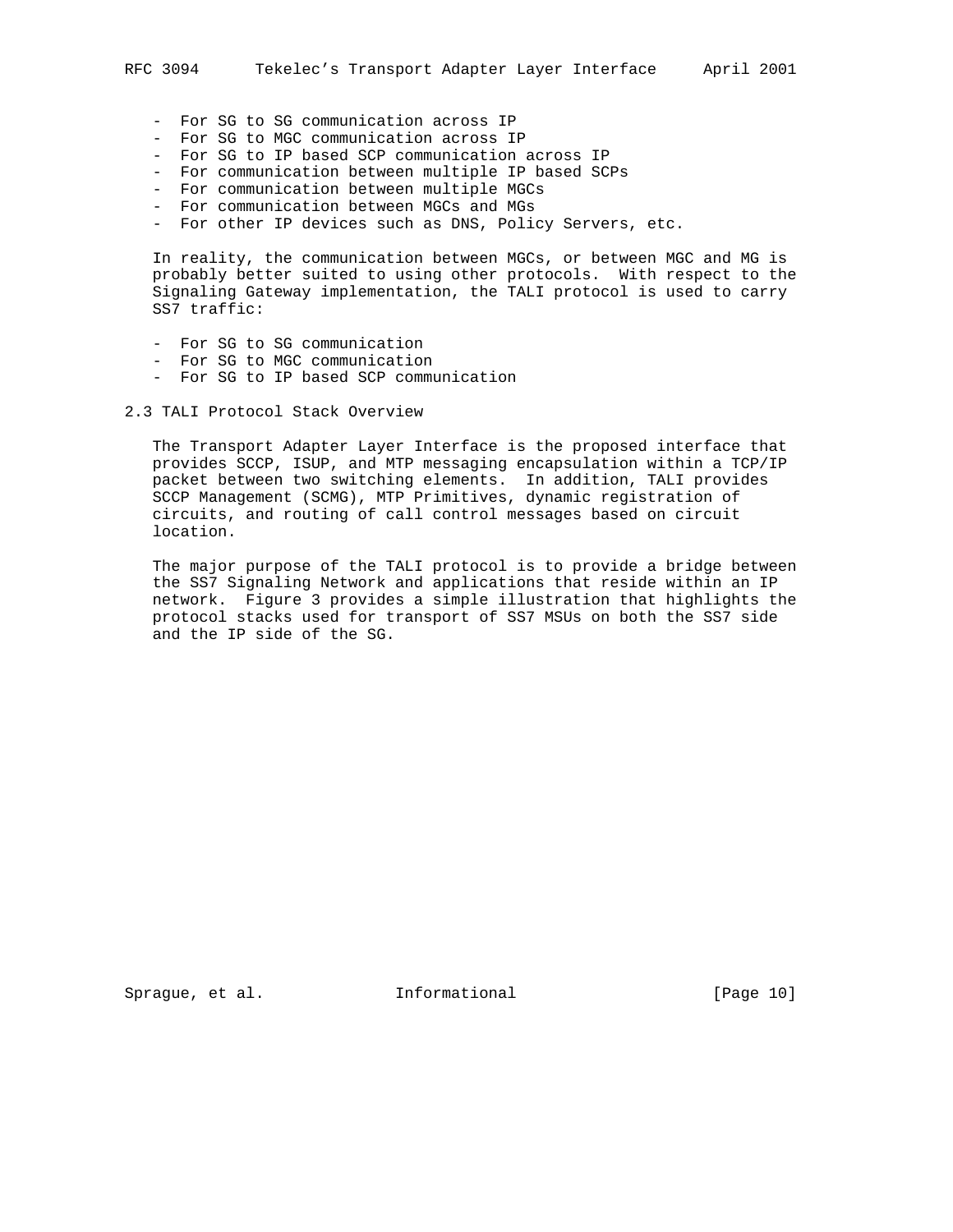|                                             |                 | SS7 traffic SS7 traffic<br>via 56Kbps links via TALI |       |                                     |
|---------------------------------------------|-----------------|------------------------------------------------------|-------|-------------------------------------|
| Traditional<br>SS7 Devices $ $ <------> $ $ |                 | SG<br>$+ - - - - +$                                  |       | IP<br>------>  Devices              |
| SS7                                         | protocol stack  |                                                      |       | SS7, TALI, TCP/IP<br>protocol stack |
| layer                                       | SS7 application |                                                      | layer | SS7 application                     |
| TCAP                                        | ISUP            |                                                      |       | TCAP   ISUP                         |
| SCCP                                        |                 |                                                      | SCCP  |                                     |
| MTP3                                        |                 |                                                      |       | MTP3                                |
| MTP2                                        |                 |                                                      |       | TALI                                |
| MTP1                                        |                 |                                                      |       | TCP                                 |
| (& phy.<br>layer)                           |                 |                                                      |       | IP                                  |
|                                             |                 |                                                      |       | MAC<br>(& phy.<br>layer)            |

Figure 3: TALI Protocol to carry SS7 over TCP/IP

From Figure 3, several observations can be made:

- \* The TALI layer is used when transferring SS7 over IP.
- \* When SS7 traffic is carried over a IP network, the MTP2 and MTP1 layers of a traditional 56 Kbps link are replaced by the TALI, TCP, IP, and MAC layers
- \* The TALI layer sits on top of the TCP layer.
- \* The TALI layer sits below the various SS7 layers (MTP3, SCCP/TCAP, ISUP, and applications). The data from these SS7 layers is carried as the data portion of TALI service data packets.

Sprague, et al. Informational [Page 11]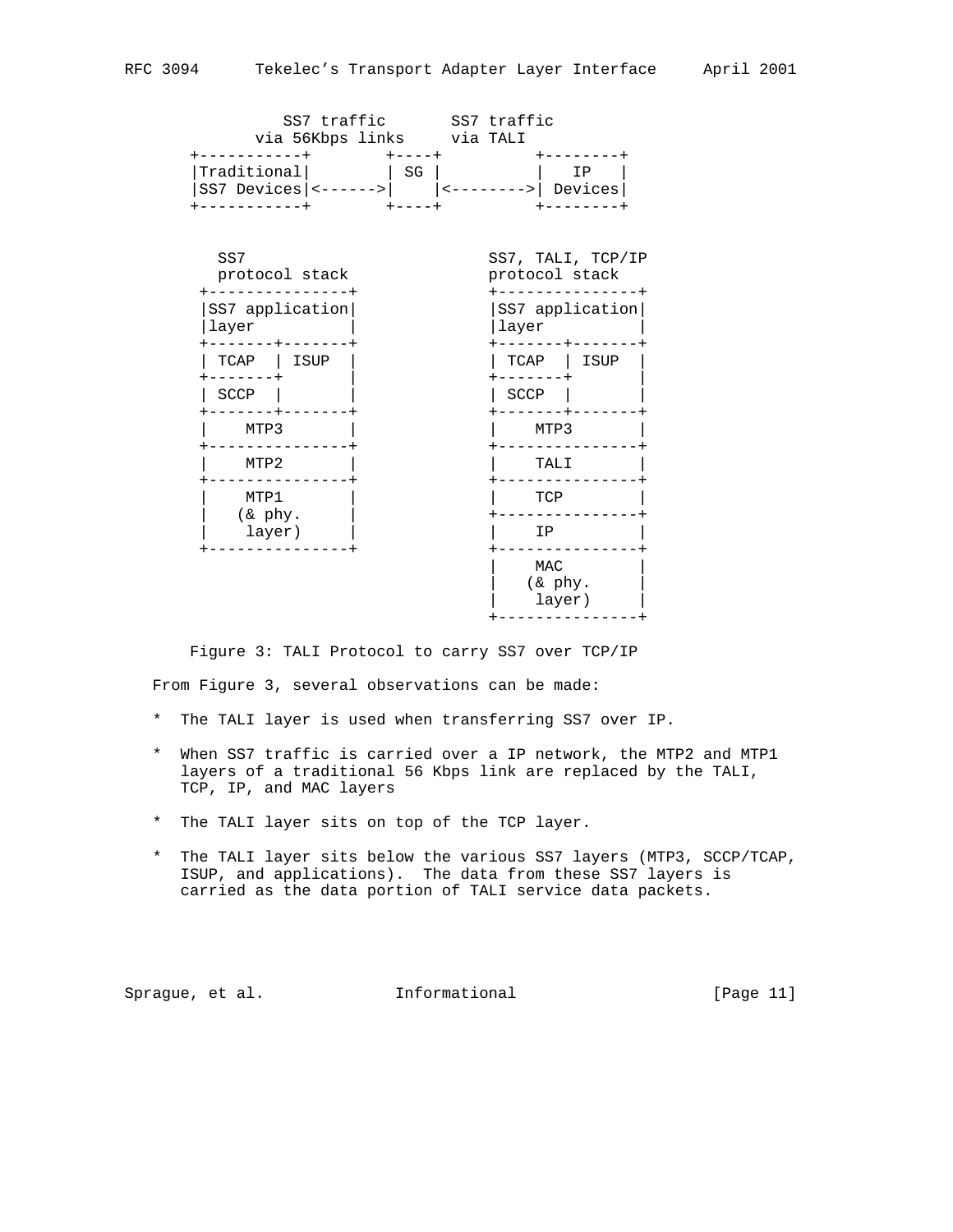Some of the facts concerning the TALI protocol which are important to understanding how TALI works that are not evident from Figure 3 include the following:

- \* Each TALI connection is provided over a single TCP socket.
	- \* The standard Berkeley sockets interface to the TCP is used by the TALI layer to provide connection oriented service from endpoint to peer endpoint.
	- \* TCP sockets are based on a Client/Server architecture; one end of the TALI connection must be defined as the 'server side', the other end is a 'client'.
	- \* The client/server roles are important only in bringing up the TCP connection between the 2 endpoint, once the connection is established both ends use the same Berkeley sockets calls (send, recv) to transfer data.
	- \* The TCP socket must be connected before the 2 TALI endpoints can begin communicating.
- \* TALI provides user control over each TALI connection that is defined. This control:
	- \* Allows the user to control when each TALI connection will be made
	- \* Allows the user to control when each TALI connection is allowed to carry SS7 traffic
	- \* Allows the user to control the graceful shutdown of each socket
- \* TALI provides Peer to Peer messages. These messages originate from the TALI layer of one endpoint of the connection and are terminated at the TALI layer of the other endpoint. Peer to Peer messages are used:
	- \* To provide test and watchdog maintenance messages
	- \* To control the ability of each socket to carry SS7 service messages
- \* TALI provides Service messages. These messages originate from the layer above the TALI layer of one endpoint of the connection and are transferred to and terminated at the layer above the TALI layer of the other endpoint.

Sprague, et al. **Informational** [Page 12]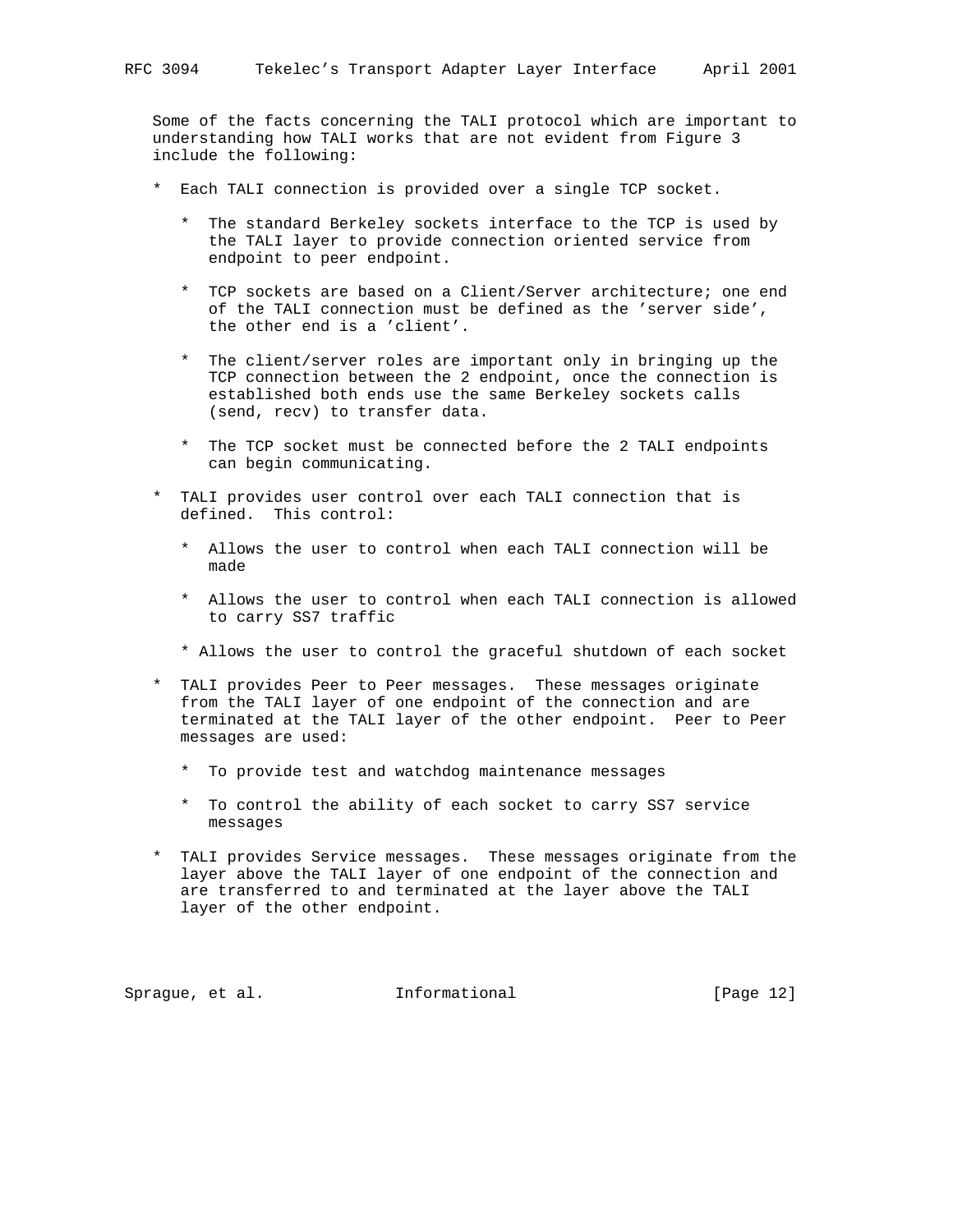- \* The service messages provide several different ways to encapsulate the SS7 messages (SCCP/TCAP, ISUP, and other MTP3 layer data) across the TCP/IP connection.
- \* As we will see later, different Service opcodes are used to communicate across the TALI socket exactly how each SS7 message has been encapsulated.
- \* A set of TALI timers is defined. These timers are used to correctly implement the TALI state machine.

# 2.3.1 An Alternate TALI Protocol Stack using the SAAL Layer

 This section presents a different, slightly more complex, TALI protocol stack that can be used in place of the protocol stack in the previous section.

 Figure 3 in the previous section provided a simple illustration that highlighted the basic TALI protocol stack that can be used to transport SS7 MSUs between 56 Kbps links on the SS7 side of an SG and the IP devices.

 Figure 4 below illustrates an alternate TALI protocol stack that includes the SAAL layer as part of the data transferred across the TCP/IP connection.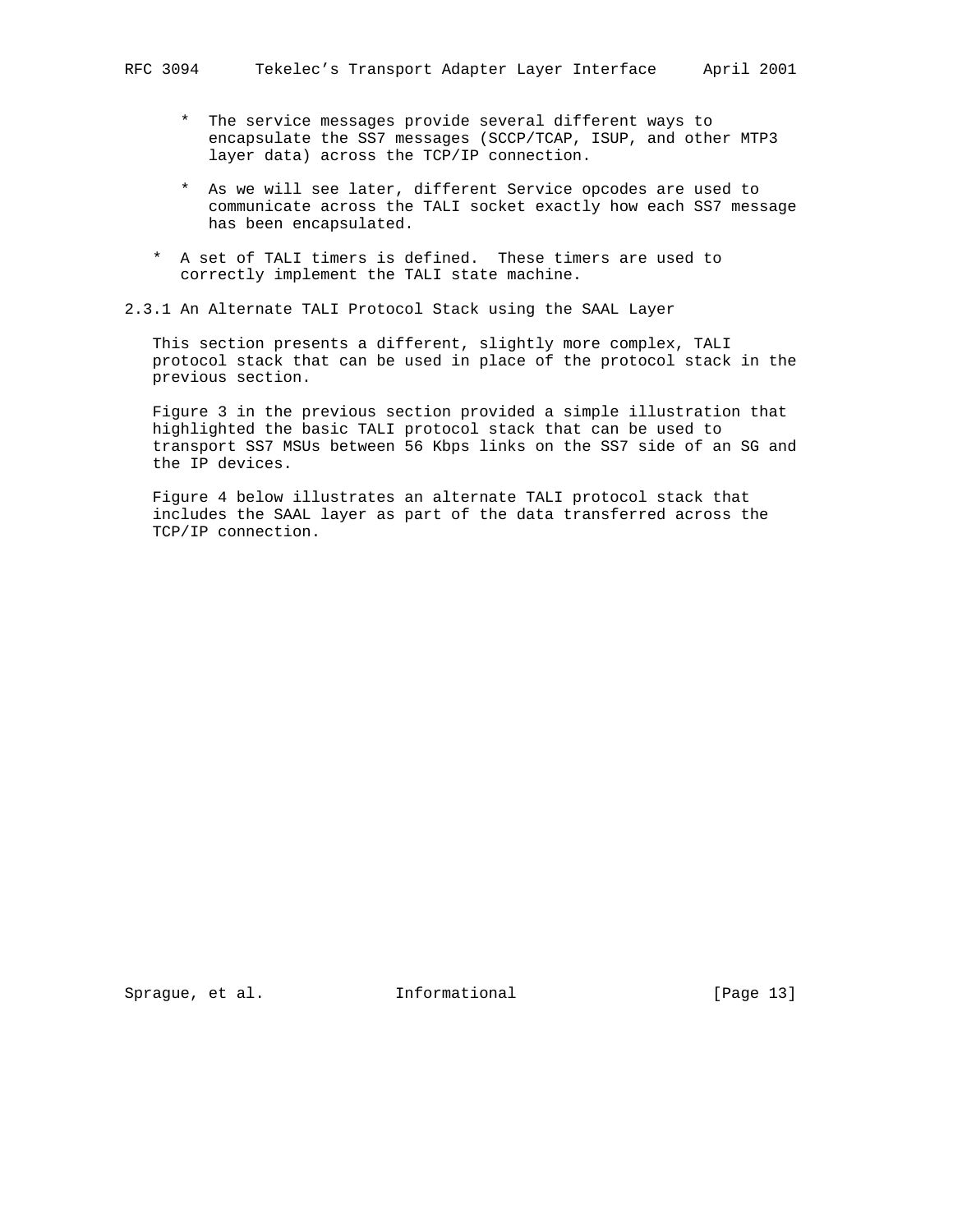|                                         | via DS1 links via TALI |                   | SS7 traffic SS7 traffic    |                        |
|-----------------------------------------|------------------------|-------------------|----------------------------|------------------------|
| Traditional<br>SS7 Devices $ $ <------> |                        | $+ - - - +$<br>SG |                            | IP<br>------>  Devices |
| SS7 DS1<br>protocol stack               |                        |                   | protocol stack             | SS7, TALI, TCP/IP      |
| layer                                   | SS7 application        |                   | layer                      | SS7 application        |
| TCAP                                    | ISUP                   |                   | TCAP                       | ISUP                   |
| SCCP                                    |                        |                   | SCCP                       |                        |
| MTP3                                    |                        |                   | MTP3                       |                        |
| SAAL                                    | (SSCF, MAAL, SSCOP)    |                   | SAAL                       | (SSCF, MAAL, SSCOP)    |
|                                         | AAL5                   |                   |                            | TALI                   |
| ATM                                     | $(x phy)$ .<br>layer)  |                   | TCP                        |                        |
|                                         |                        |                   | ΙP                         |                        |
|                                         |                        |                   | MAC<br>$(x$ phy.<br>layer) |                        |

+-----------------+

Figure 4: An Alternate TALI Protocol Stack with SAAL

 The following bullets provide a discussion regarding the differences between these 2 protocol stacks, the reasons for having 2 protocol stacks, and the advantages of each:

 \* When the TALI protocol stack is implemented without the SAAL layer, as in Figure 3, the SEQUENCE NUMBER of the SS7 MSU is NOT part of the data transferred across the TCP/IP connection. In 56 Kbps SS7 links, the MTP2 header contains an 8 bit sequence number for each MSU. The sequence number is used to preserve message sequencing and to support complex SS7 procedures involving MSU retrieval during link changeover and changeback. As indicated in Figure 3, the MTP2 header is NOT part of the data transferred

Sprague, et al. **Informational** [Page 14]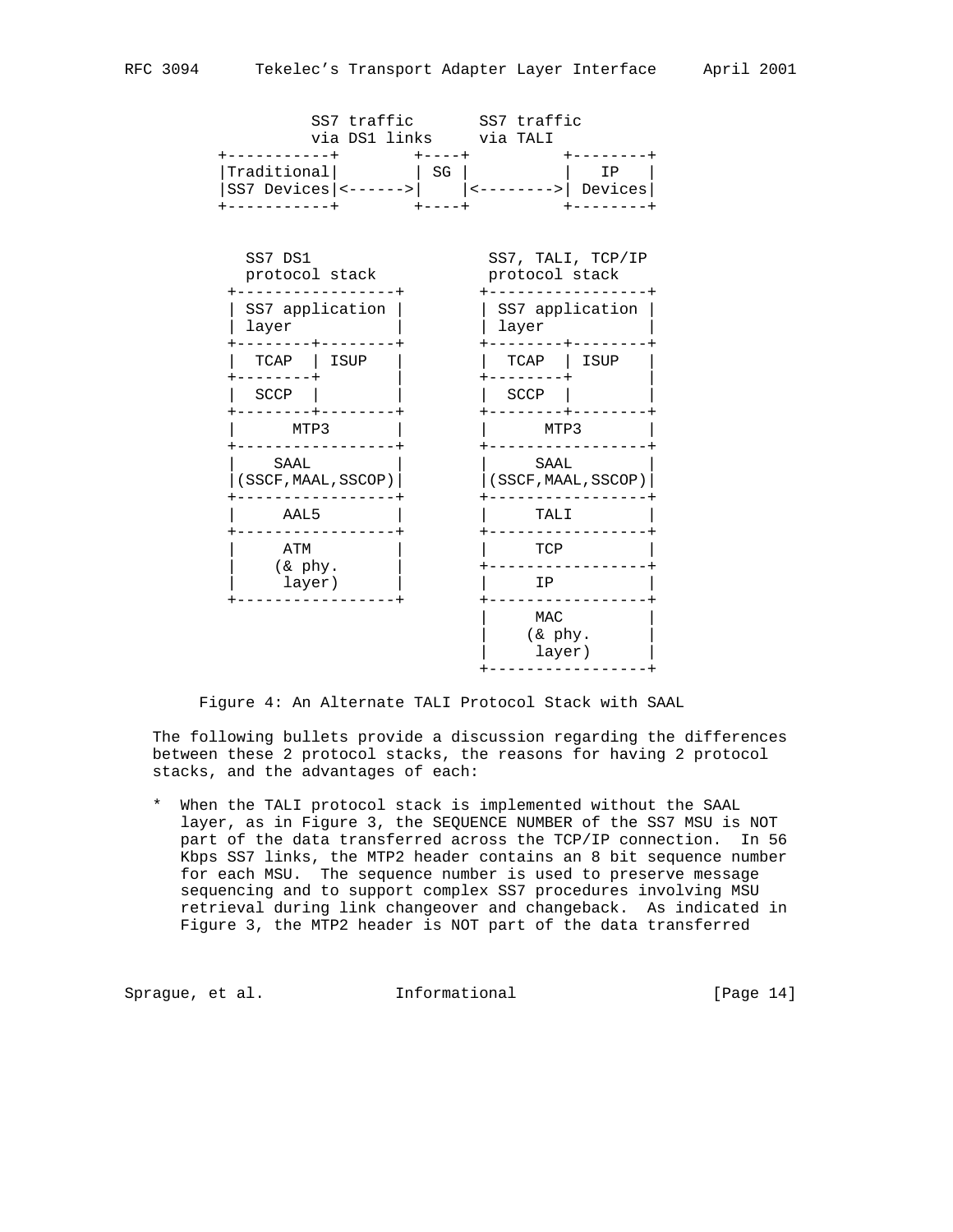across the TCP/IP connection. The TALI protocol stack without SAAL still guarantees correct sequencing of SS7 data (this sequencing is provided by sequence numbers in the TCP layer), however that protocol stack can not support SS7 changeover and changeback procedures.

- \* When the TALI protocol stack is implemented with the SAAL layer, as in Figure 4, the SEQUENCE NUMBER of the SS7 MSU IS part of the data transferred across TCP/IP. In SS7 DS1 links, the SSCOP trailer contains a 24 bit sequence number for each MSU. This 24 bit sequence number serves the same purposes as the 8 bit SS7 sequence number. As indicated in Figure 4, the SSCOP trailer IS part of the data transferred across the TCP/IP connection. The protocol stack in Figure 4 can support SS7 changeover and changeback procedures.
- \* Implementing the TALI protocol with SAAL therefore provides support for SS7 co/cb and data retrieval and can help to minimize MSU loss as SS7 links are deactivated. However, implementing SAAL is not a trivial matter. The SAAL layer consists of 3 sublayers (SSCF, SSCOP, and MAAL), one of which (SSCOP) is quite involved. It is envisioned that most SS7 to TCP/IP applications will NOT choose to implement SAAL.
- 2.3.2 An Alternate TALI Protocol Stack using SCTP

 The TALI protocol is dependent on a reliable transport layer below it. At the initial design of TALI, TCP was the only reliable, proven transport layer. Simple Control Transport Protocol (SCTP) is currently being designed as a transport later specifically for signalling. Once SCTP is a proven and accepted transport protocol, SCTP can then be used in place of TCP as shown in Figures 3 and 4.

2.4 Inputs to the TALI Version 1.0 State Machine

 Figure 5 illustrates the inputs that affect the TALI State Machine. Inputs to the state machine include:

- \* Management events (ie: requests from the human user of the TALI connection) to control the operation of a particular TALI session.
- \* TALI messages received from the Peer. These messages include peer to peer messages as well as service data messages.
- \* Events from the User of the TALI layer. The user is the layer above TALI in the protocol stack, either the SS7 or SAAL layer.

Sprague, et al. **Informational** [Page 15]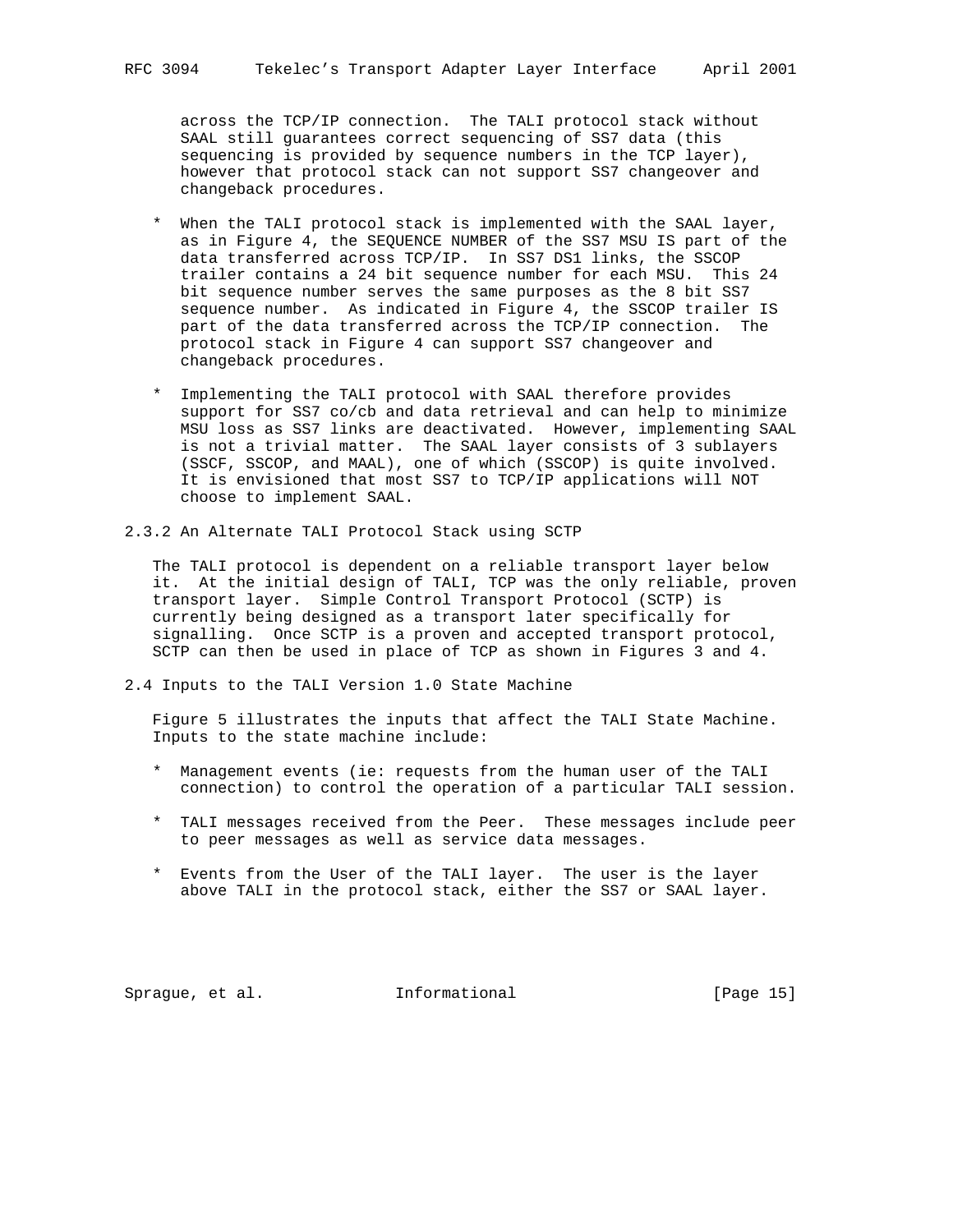- \* Implementation Dependent Events. Each implementation must provide inputs into the TALI state machine such as:
	- \* Socket Events
	- \* TALI protocol violations. The TALI state machine must detect protocol violations and act accordingly.
	- \* Timer events.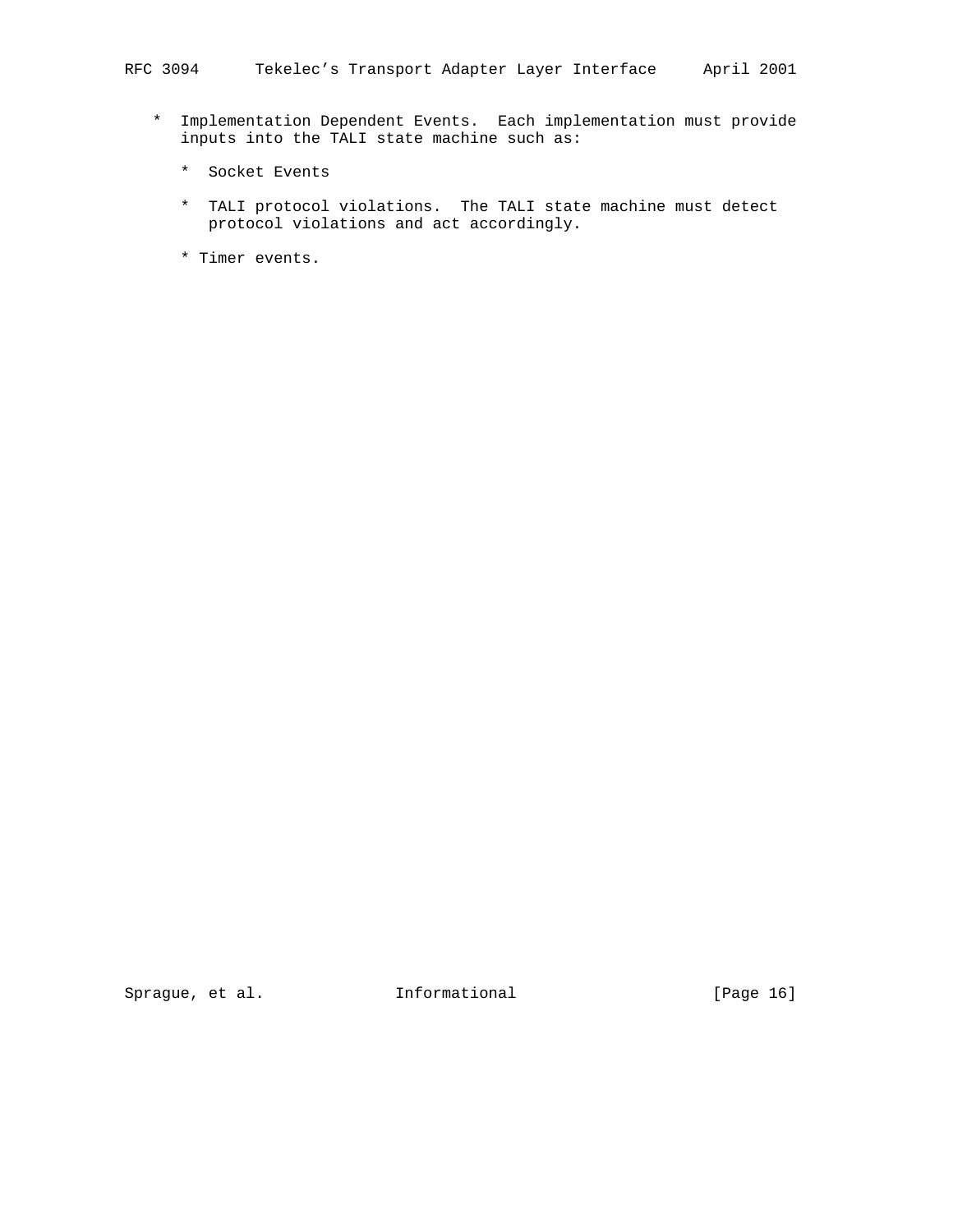

Figure 5: Overview of Inputs to the TALI 1.0 State Machine

Sprague, et al. 1nformational [Page 17]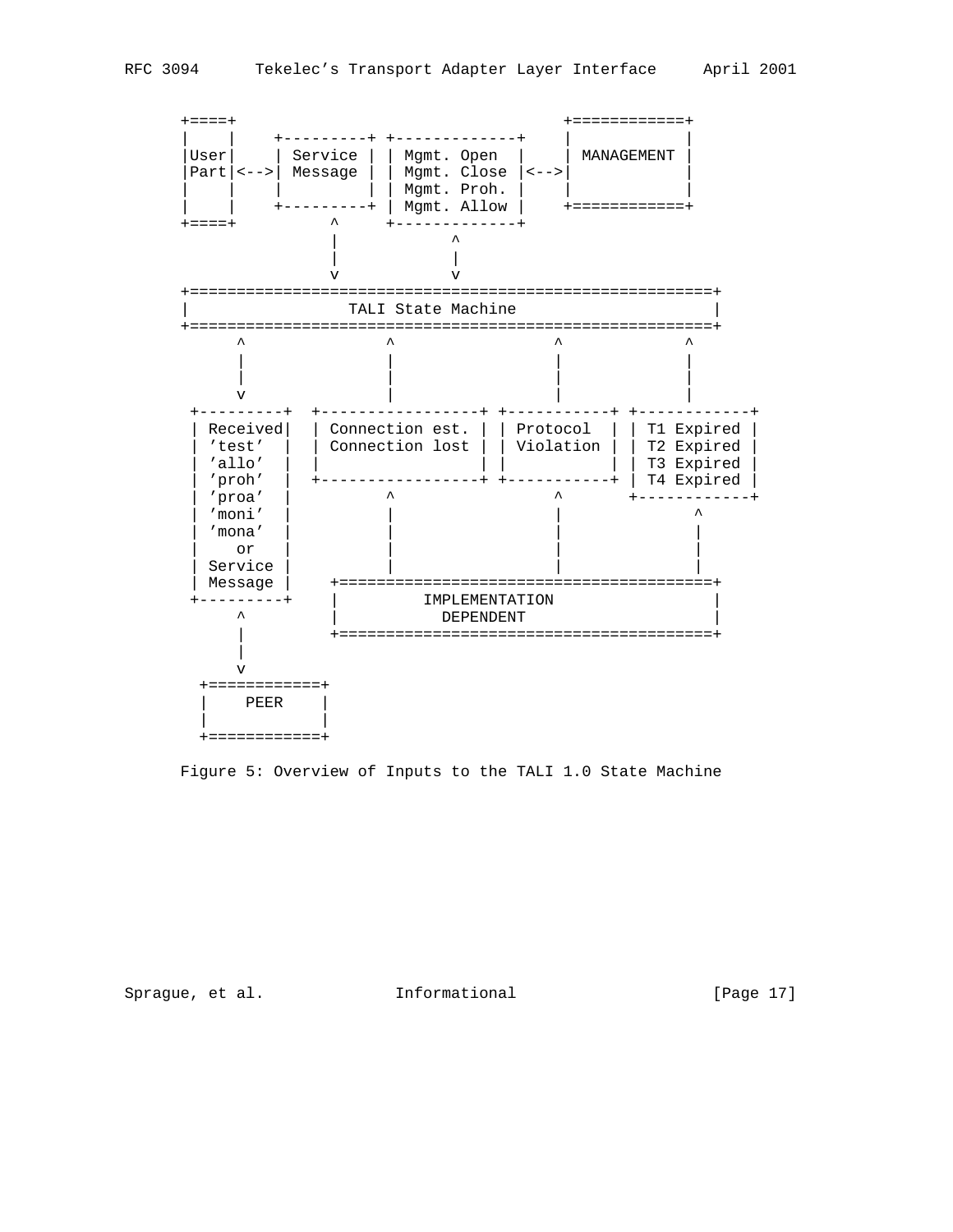3. TALI Version 1.0

 This chapter provides the states, messages, message exchange rules and state machine that must be implemented to provide a TALI version 1.0 protocol layer.

# 3.1 Overview of the TALI Message Structure

 Table 2 provides a summary of the messages and message structure used in TALI version 1.0.

| OCTET | DESCRIPTION                                                                                                                                                                                                | SIZE     | VALUE                                                                                                  | TYPE            |
|-------|------------------------------------------------------------------------------------------------------------------------------------------------------------------------------------------------------------|----------|--------------------------------------------------------------------------------------------------------|-----------------|
| 0.3   | <b>SYNC</b>                                                                                                                                                                                                | 4 Octets |                                                                                                        | 4 byte<br>ASCII |
|       | TALI                                                                                                                                                                                                       |          | 'TALI'                                                                                                 |                 |
| 4.7   | OPCODE                                                                                                                                                                                                     | 4 Octets |                                                                                                        | 4 byte<br>ASCII |
|       | Test Service<br>Allow Service<br>Prohibit Service<br>Prohibit Service Ack<br>Monitor Socket<br>Monitor Socket Ack<br>SCCP Service<br>ISUP Service over TALI<br>MTP3 Service over TALI<br>Service over SAAL |          | 'test'<br>'allo'<br>'proh'<br>'proa'<br>'moni'<br>'mona'<br>'sccp'<br>'isot'<br>'mtp3'<br>$'s$ aal $'$ |                 |
| 8.9   | LENGTH<br>(least significant<br>byte first) non-0<br>if Service or<br>Socket monitor message                                                                                                               | 2 Octets |                                                                                                        | integer         |
|       | 10X   DATA PAYLOAD                                                                                                                                                                                         | variable |                                                                                                        | variable        |

Table 2: Message Structure for TALI 1.0

 Table 3 indicates the valid values of the LENGTH field for each version 1.0 opcode. The LENGTH field is always an indication of the # of bytes contained in the DATA PAYLOAD portion of a general TALI message.

Sprague, et al. 1nformational [Page 18]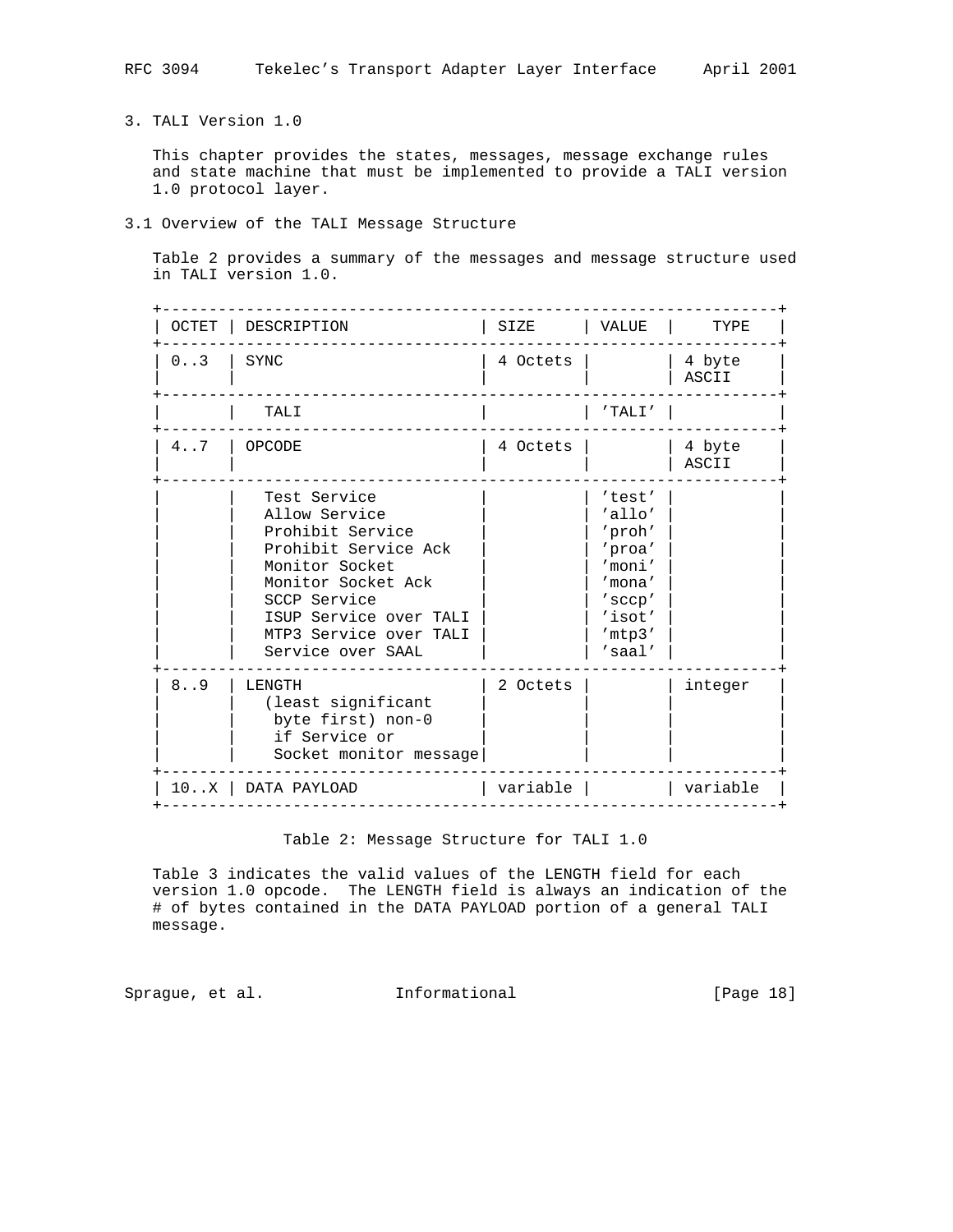| OPCODE | VALID LENGTH VALUES | COMMENTS                                                                                                                                                                                                                                                                                                  |
|--------|---------------------|-----------------------------------------------------------------------------------------------------------------------------------------------------------------------------------------------------------------------------------------------------------------------------------------------------------|
| test   | 0 bytes             |                                                                                                                                                                                                                                                                                                           |
| allo   | 0 bytes             |                                                                                                                                                                                                                                                                                                           |
| proh   | 0 bytes             |                                                                                                                                                                                                                                                                                                           |
| proa   | 0 bytes             |                                                                                                                                                                                                                                                                                                           |
| moni   | $0-200$ bytes       | A maximum length is provided so<br>that the maximum ethernet frame<br>size is not exceeded.                                                                                                                                                                                                               |
| mona   | 0-200 bytes         | Mona reply length and content must<br>match the original moni (with the<br>exception of the opcode)                                                                                                                                                                                                       |
| sccp   | $12 - 265$ bytes    | These are the valid sizes for the<br>SCCP-ONLY portions of SCCP UDT<br>MSUs                                                                                                                                                                                                                               |
| isot   | 8-273 bytes         | The length is the number of octets<br>in the MTP3 and higher layer(s) of<br>This length includes<br>the SS7 MSU.<br>the SIO byte, the MTP3 routing<br>label, the CIC code, and the<br>ISUP Message Type field, and any<br>other bytes that may exist as part<br>of the SIF (Service Information<br>Field) |
| mtp3   | 5-280 bytes         | The length is the number of octets<br>in the MTP3 and higher layer(s) of<br>the SS7 MSU. This length includes<br>the SIO byte and the MTP3 routing<br>labeld, and any other bytes that<br>may exist as part of the SIF<br>(Service Information Field)                                                     |
| saal   | 11-280 bytes        | The length is the number of octets<br>in the MTP3 and higher layer(s) of<br>the SS7 MSU.<br>This length includes<br>the SIO byte and all bytes in the<br>SIF (Service Information Field)<br>The MTP3 routing label is<br>field.<br>part of the SIF field.<br>Seven (7)                                    |

Sprague, et al. 1nformational 1917 [Page 19]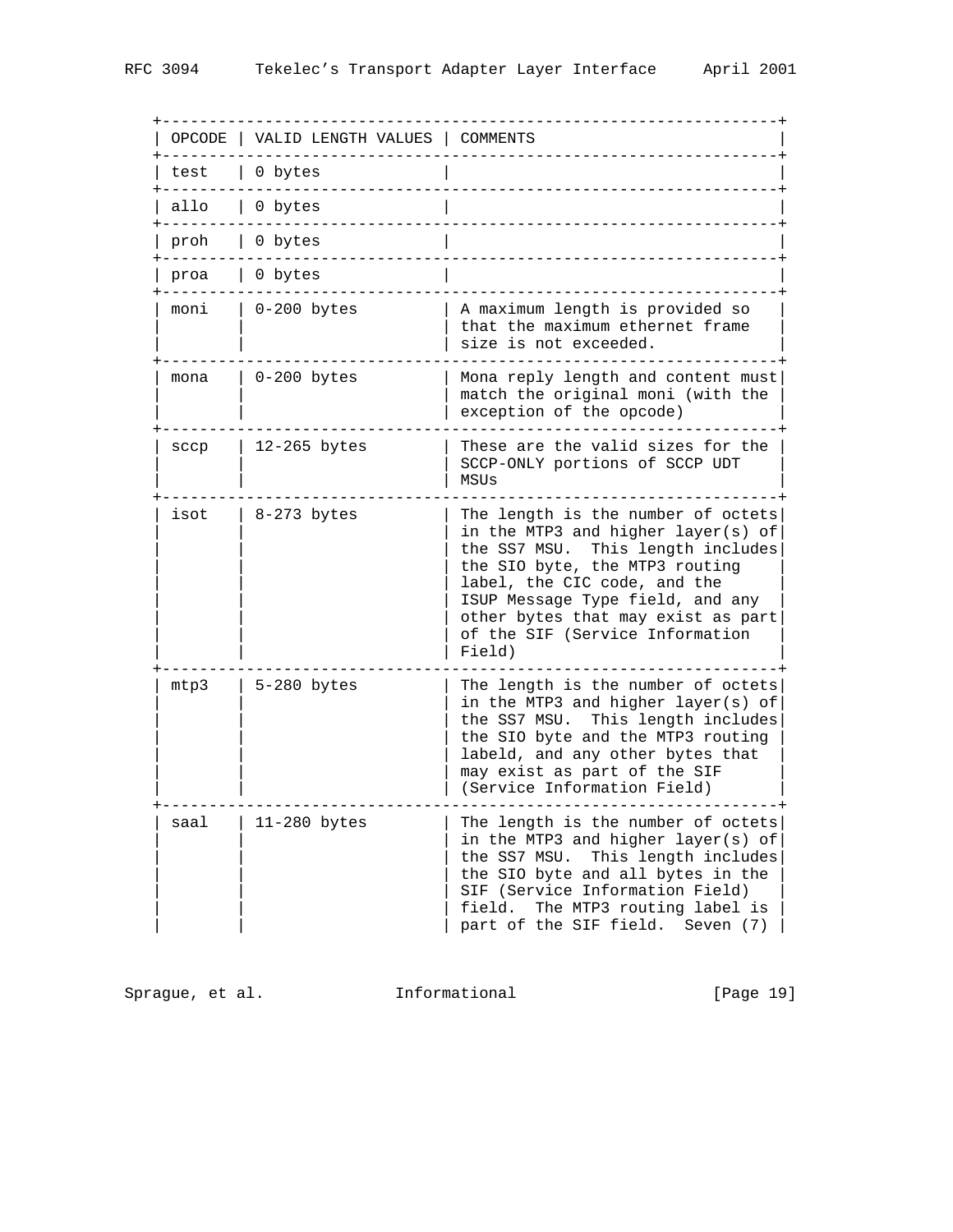| octets of SSCOP trailer is added  |  |
|-----------------------------------|--|
| to the message. The SSCOP trailer |  |
| bytes are also included in the    |  |
| length.                           |  |
|                                   |  |

Table 3: Valid Length Fields for Each Opcode in TALI 1.0

# 3.1.1 Types of TALI Fields

Several field types are used in the general TALI message structure.

|                      | Field Type   Implementation Notes for that Type                                                                                                                                                                                                                                                                                                                                                                                                                                                                                                                                                                                                                                                                                                                                                                                                                                                                                                                                                |
|----------------------|------------------------------------------------------------------------------------------------------------------------------------------------------------------------------------------------------------------------------------------------------------------------------------------------------------------------------------------------------------------------------------------------------------------------------------------------------------------------------------------------------------------------------------------------------------------------------------------------------------------------------------------------------------------------------------------------------------------------------------------------------------------------------------------------------------------------------------------------------------------------------------------------------------------------------------------------------------------------------------------------|
| 4 byte<br>ASCII text | * 4 byte ASCII text strings are used to define the<br>sync code and the opcode of the basic TALI message.<br>* These fields are case sensitive, the coding for<br>each sync and opcode literal needs to match the<br>case specified in Table 2.<br>* The standard ASCII conversion table is used to<br>transform each character into a byte.<br>* The order of the ASCII characters is important.<br>The first character in the string must be the<br>first character transmitted across the wire.<br>* For example, if the string being encoded is 'abCD',<br>the order of the bytes as they are transferred<br>over the wire must be:<br>1st byte: $0x61$ ('a') 3rd byte: $0x43$ ('C')<br>2nd byte: 0x62 ('b') 4th byte: 0x44 ('D')<br>* The software for each implementation should be<br>written in a manner that accounts for the required<br>byte order of transmission (ie: the Big Endian/<br>Little Endian characteristics of the processor<br>need to be dealt with in the software. |
| Integer              | * A 1, 2 or 4 byte field to be treated as an integer<br>value. Integer fields should be transmitted Least<br>Significant Byte first across the wire.<br>* The software for each implementation should be<br>written in a manner that accounts for the required<br>byte order of transmission (ie: the Big Endian/<br>Little Endian characteristics of the processor<br>need to be dealt with in the software.                                                                                                                                                                                                                                                                                                                                                                                                                                                                                                                                                                                  |
| Variable             | * The definition of the message structure for this<br>field is governed by other specifications.<br>* For example, when transferring MTP3 service data                                                                                                                                                                                                                                                                                                                                                                                                                                                                                                                                                                                                                                                                                                                                                                                                                                         |

Sprague, et al. 1nformational [Page 20]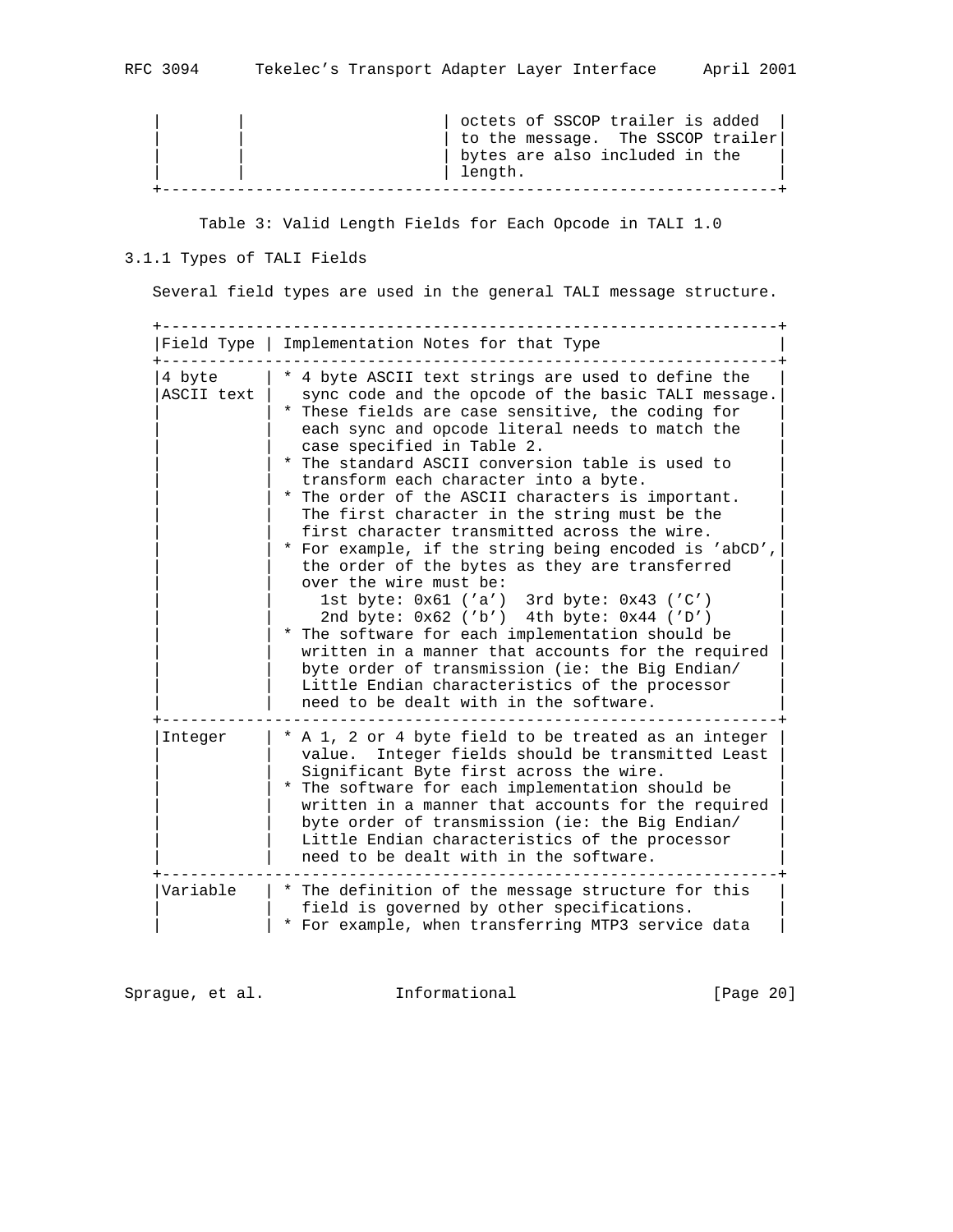|                      | via a 'mtp3' opcode, the DATA PAYLOAD begins with<br>the SIO byte of the MTP3 routing label. The<br>structure for the entire DATA PAYLOAD is governed<br>by the MTP3 message structure defined in [1].                                                                                                   |
|----------------------|----------------------------------------------------------------------------------------------------------------------------------------------------------------------------------------------------------------------------------------------------------------------------------------------------------|
| X byte<br>ASCII text | * ASCII text fields of sizes other than 4 bytes<br>should be supported according to the same rules<br>presented for the 4 byte ASCII text fields. For<br>instance, an 8 byte string such as 'ab01cd23' could<br>be used, where the 'a' would be the first byte of<br>the field transmitted out the wire. |

Table 4: Implementation Notes for each Type of TALI field

- 3.2 Detailed TALI Message Structure
- 3.2.1 TALI Peer to Peer Messages

 The following subsections provide more information regarding the TALI Peer to Peer messages that are implemented in version 1.0. The TALI peer to peer messages originate at the TALI layer of 1 end of the socket connection (the near end) and are terminated at the TALI layer of the far end of the connection.

```
3.2.1.1 Test Message (test)
```
 The 'test' message is used by a TALI implementation to query the remote end of the TALI connection with respect to the willingness of the remote end to carry SS7 service data. This message asks the other end: are you ready to carry service data? This message is sent periodically by each TALI implementation based on a T1 timer interval. Upon receiving 'test', a TALI implementation must reply with either 'proh' or 'allo' to indicate the nodes willingness to carry SS7 service data over that TALI connection.

|           |             | Octets   Field Name   Description |
|-----------|-------------|-----------------------------------|
| $03$ SYNC |             | 'TALI'                            |
|           | 47   OPCODE | 'test'                            |
| 89        | LENGTH      | Length = $0$                      |

Sprague, et al. **Informational** [Page 21]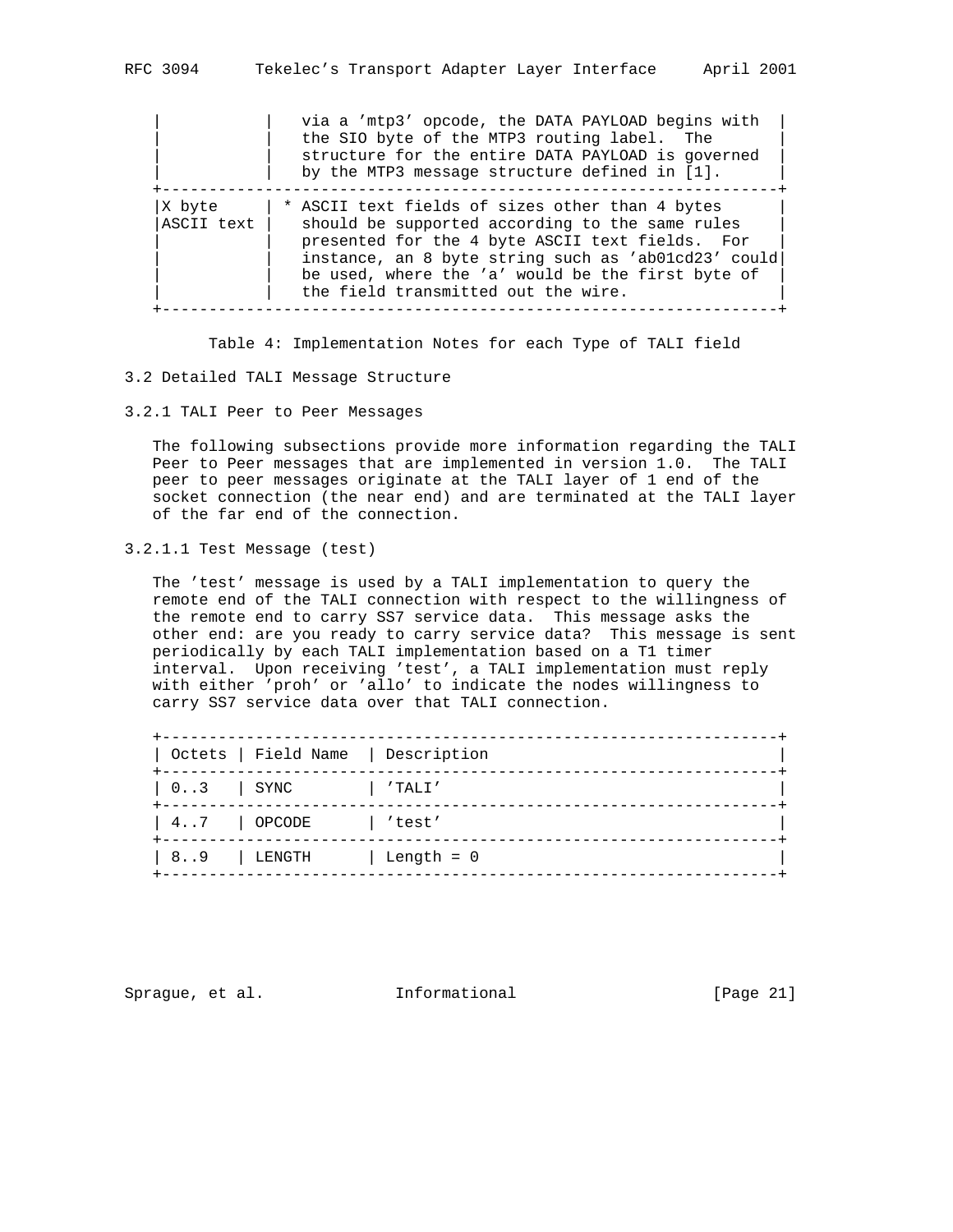3.2.1.2 Allow Message (allo)

 The 'allo' message is sent in reply to a 'test' query, or in response to some internal implementation event, to indicate that a TALI implementation IS willing to carry SS7 service data over the TALI session. This message informs the far end that SS7 traffic can be transmitted on the socket. 'allo' is one of the 2 possible replies to a 'test' message. Before SS7 traffic can be carried over a socket, both ends of the connection need to send 'allo' messages.

|                                                                                           |                | Octets   Field Name   Description |
|-------------------------------------------------------------------------------------------|----------------|-----------------------------------|
| $\begin{array}{ c c c c c c c c } \hline 0 \ldots 3 & & \text{SYNC} \ \hline \end{array}$ |                | 'TALI'                            |
|                                                                                           | $4.7$   OPCODE | $\vert$ 'allo'                    |
|                                                                                           | $8.3$ LENGTH   | Length = 0                        |

3.2.1.3 Prohibit Message (proh)

 The 'proh' message is sent in reply to a 'test' query, or in response to some internal implementation event, to indicate that a TALI implementation is NOT willing to carry SS7 service data over the TALI session. This message informs the far end that SS7 traffic can not be transmitted on the socket. 'proh' is one of the 2 possible replies to a 'test' message. As long as 1 end of the connection remains in the 'prohibited' state, SS7 traffic can not be carried over the socket.

|                                                                                           | Octets   Field Name   Description |
|-------------------------------------------------------------------------------------------|-----------------------------------|
| $\begin{array}{ c c c c c c c c } \hline 0 \ldots 3 & & \text{SYNC} \ \hline \end{array}$ | 'TALI'                            |
| 47   OPCODE                                                                               | /proh /                           |
| 89   LENGTH                                                                               | Length = $0$                      |

3.2.1.4 Prohibit Acknowledgement Message (proa)

 The 'proa' message is sent by a TALI implementation each time a 'proh' is received from the far end. This message is sent to indicate to the far end that his 'prohibit' message was received correctly and will be acted on accordingly.

Sprague, et al. **Informational** [Page 22]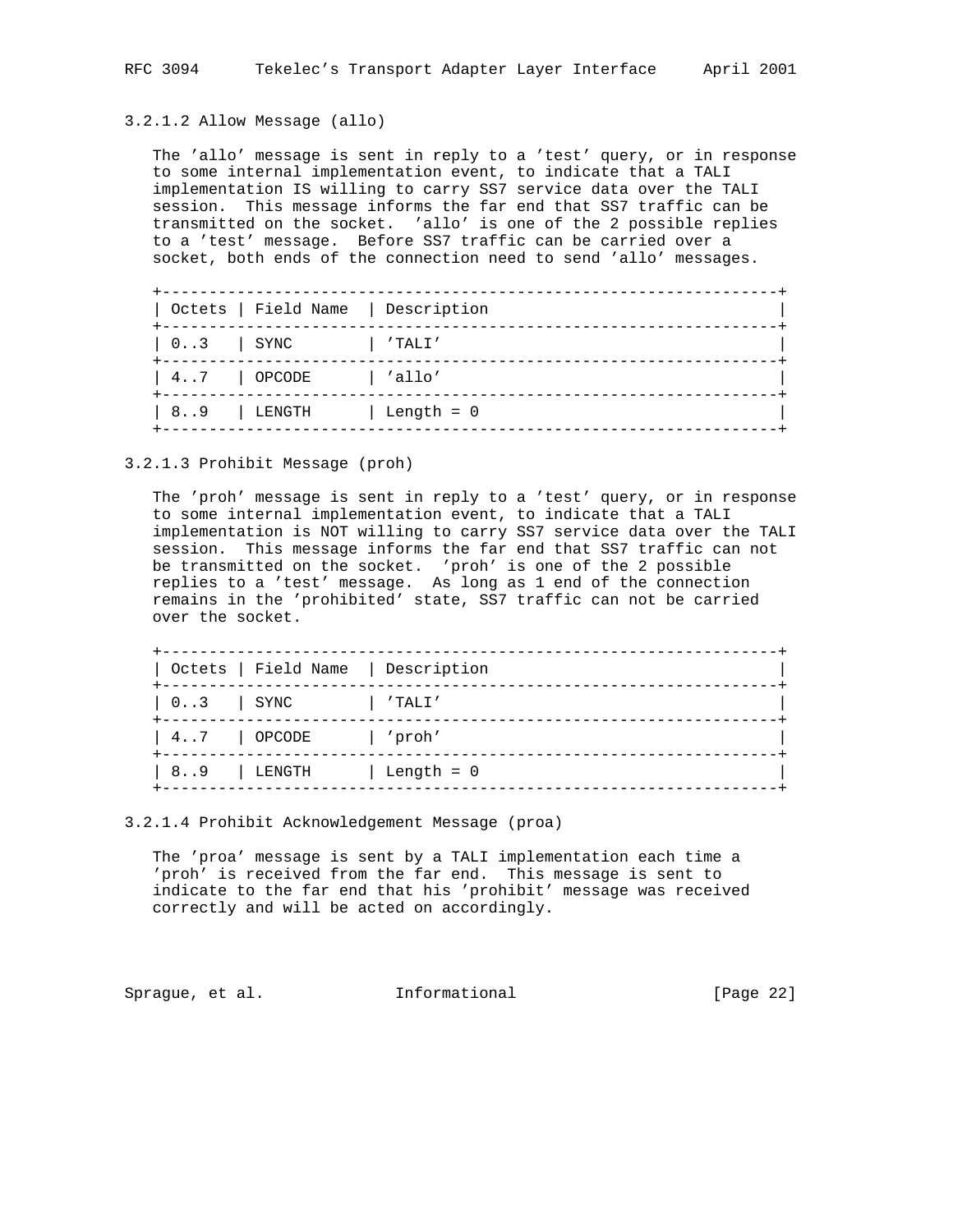|           |           | Octets   Field Name   Description |
|-----------|-----------|-----------------------------------|
| $03$ SYNC |           | 'TALI'                            |
|           | 47 OPCODE | 'proa'                            |
| 89        | LENGTH    | $Length = 0$                      |

3.2.1.5 Monitor Message (moni)

 The 'moni' message provides a generic ECHO capability that can be used by each TALI implementation as that implementation sees fit. A TALI version 1.0 implementation does not have to originate a 'moni' message to be compliant with the 1.0 specification. The primary intent of this message is to provide a way for the TALI layer to test the round-trip message transfer time on a socket. A 'mona' message must be sent in reply to each received 'moni' message. The DATA portion of a 'moni' message is vendor implementation dependent. The DATA portion of each 'mona' reply must exactly match the DATA portion of the 'moni' that is replied to. Regardless of whether an implementation chooses to send 'moni' or not, 'mona' must be sent in response to each 'moni' in order to remain compliant with the TALI protocol.

|           |             | Octets   Field Name   Description    |
|-----------|-------------|--------------------------------------|
| $03$ SYNC |             | 'TALI'                               |
| 47 OPCODE |             | 'moni'                               |
|           | 89   LENGTH | Length                               |
|           |             | 10X   DATA PAYLOAD  Vendor Dependent |

3.2.1.6 Monitor Acknowledge Message (mona)

 As mentioned above, the 'mona' must be sent in reply to each received 'moni'. The contents of the 'mona' DATA area must match the DATA area of the received 'moni' message.

Sprague, et al. **Informational** [Page 23]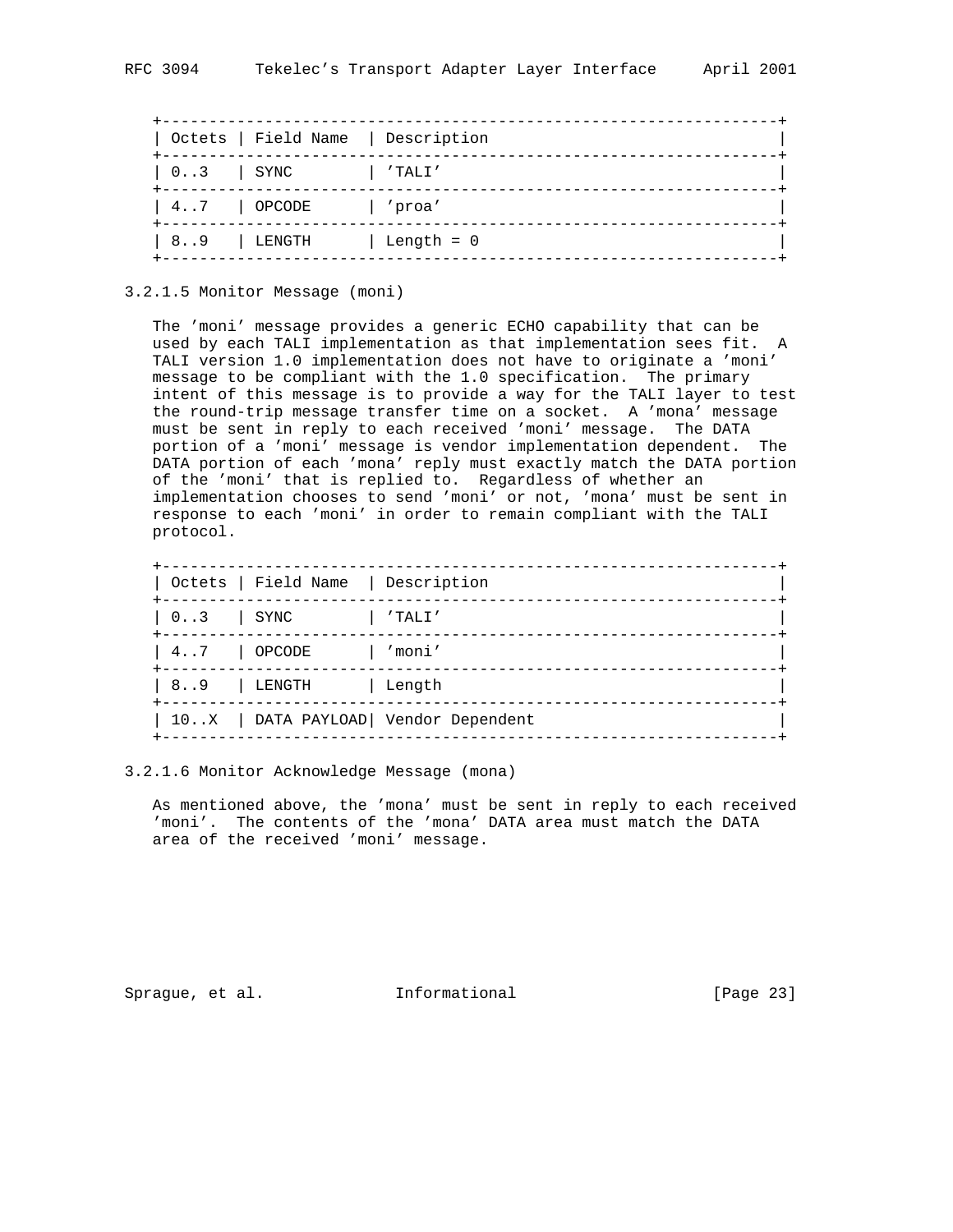|           | Octets   Field Name   Description |                                      |
|-----------|-----------------------------------|--------------------------------------|
| $03$ SYNC |                                   | 'TALI'                               |
|           | $4 \ldots 7$   OPCODE             | mona'                                |
|           | 89   LENGTH   Length              |                                      |
|           |                                   | 10X   DATA PAYLOAD  Vendor Dependent |

3.2.2 Service Messages

 The following subsections provide more information regarding the TALI Service messages that are implemented in version 1.0. TALI Service messages are used to carry SS7 MSUs across the IP network. The information in this section includes details with respect to how to encapsulate SS7 MSUs into TCP/IP frames using each of the TALI service opcodes. The TALI service messages originate at the layer above TALI, are transported across the IP network via a TALI service message, and are delivered to the layer above TALI at the far end of the TALI connection.

3.2.2.1 SCCP Service Message (sccp)

 The 'sccp' opcode is used to deliver SS7 MSUs with a Service Indicator of 3 (SCCP) over a TALI connection. This opcode is only used on TALI protocol stacks that are implemented without SAAL. The MTP3 layer of the SS7 MSU is NOT part of the data transferred across TCP/IP for this opcode; the data portion of the TALI 'sccp' message begins with the first byte of the SCCP data area in the SS7 MSU (after the MTP3 routing label). The first byte in the SCCP data area is an SCCP message type field.

 Several restrictions on the SCCP messages that this TALI opcode can carry exist. These restrictions are as follows:

- \* SCCP messages contain an SCCP message type field. The SCCP messages that are supported by TALI 1.0 implementations are limited to Class 0 and Class 1 SCCP messages with a message type field of either:
	- \* UDT
	- \* UDTS
	- \* XUDT
	- \* XUDTS

Sprague, et al. **Informational** [Page 24]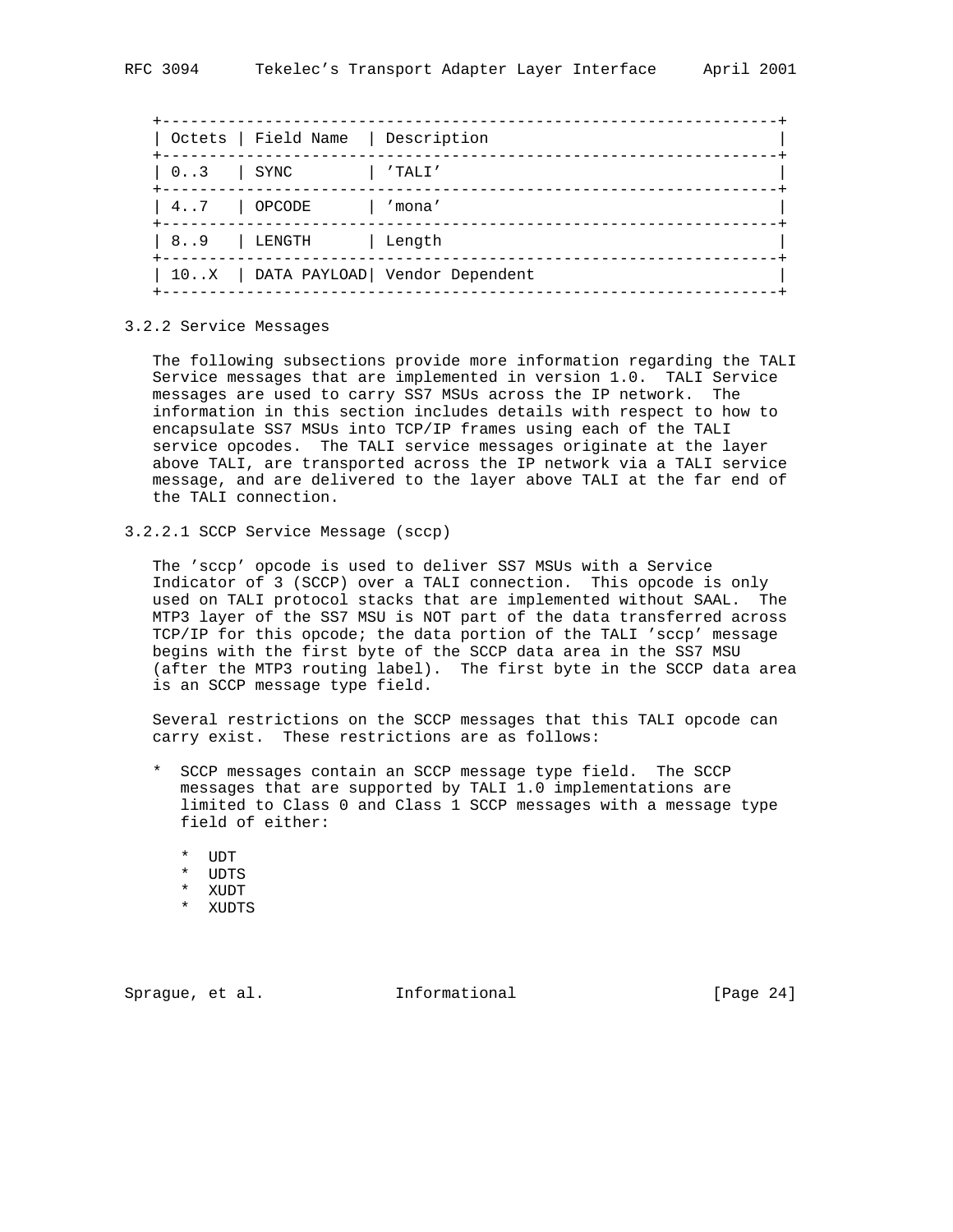- \* SCCP messages must contain a Point Code in the 'calling party' area in order to be transferred across the TCP/IP connection as a 'sccp' message. An implementation may choose to modify the original SCCP MSU to add an appropriate calling party point code before transmission across TALI if desired.
- \* SCCP messages must contain a Point Code in the 'called party' area in order to be transferred across the TCP/IP connection as a 'sccp' message. An implementation may choose to modify the original SCCP MSU to add an appropriate called party point code before transmission across TALI if desired.
- \* The encoding of the SS7 SCCP MSUs, as they are transmitted across TALI via 'sccp', should remain compliant with the ANSI specifications (T1.112 and T1.114) that apply to the SCCP and TCAP portions of the message respectively.

 NOTE 1: SCCP Subsystem Management for the IP based SCP's is supported via this 'sccp' opcode. SS7 SCCP Management messages are controlled by an SCMG SS7 process. SCMG sends the management messages via SCCP UNITDATA (UDT) messages. Therefore, the SCMG messages can be sent across the TALI connection.

 NOTE 2: 'sccp' TALI messages will not include the MTP3 header and therefore will not retain the original DPC/OPC of the SS7 MSU. Each TALI implementation needs to consider if/how to provide this DPC/OPC information in the SCCP portion of the message. For example the DPC can be replicated to the point code in the SCCP Called Party Address area and the OPC can be replicated to the point code in the SCCP Calling Party Address area.

|               | Octets   Field Name   Description |                                                                                                                             |
|---------------|-----------------------------------|-----------------------------------------------------------------------------------------------------------------------------|
| $0.3$ SYNC    |                                   | $'$ TALI $'$                                                                                                                |
| 4.7           | OPCODE                            | 'sccp'                                                                                                                      |
| 8.9           | LENGTH                            | Lenath                                                                                                                      |
| $10 \ldots X$ | SCCP Data                         | SCCP data starting at the first byte after<br>the Layer 3 Routing Label (data does not<br>include the SIO or Routing Label) |

Sprague, et al. **Informational** [Page 25]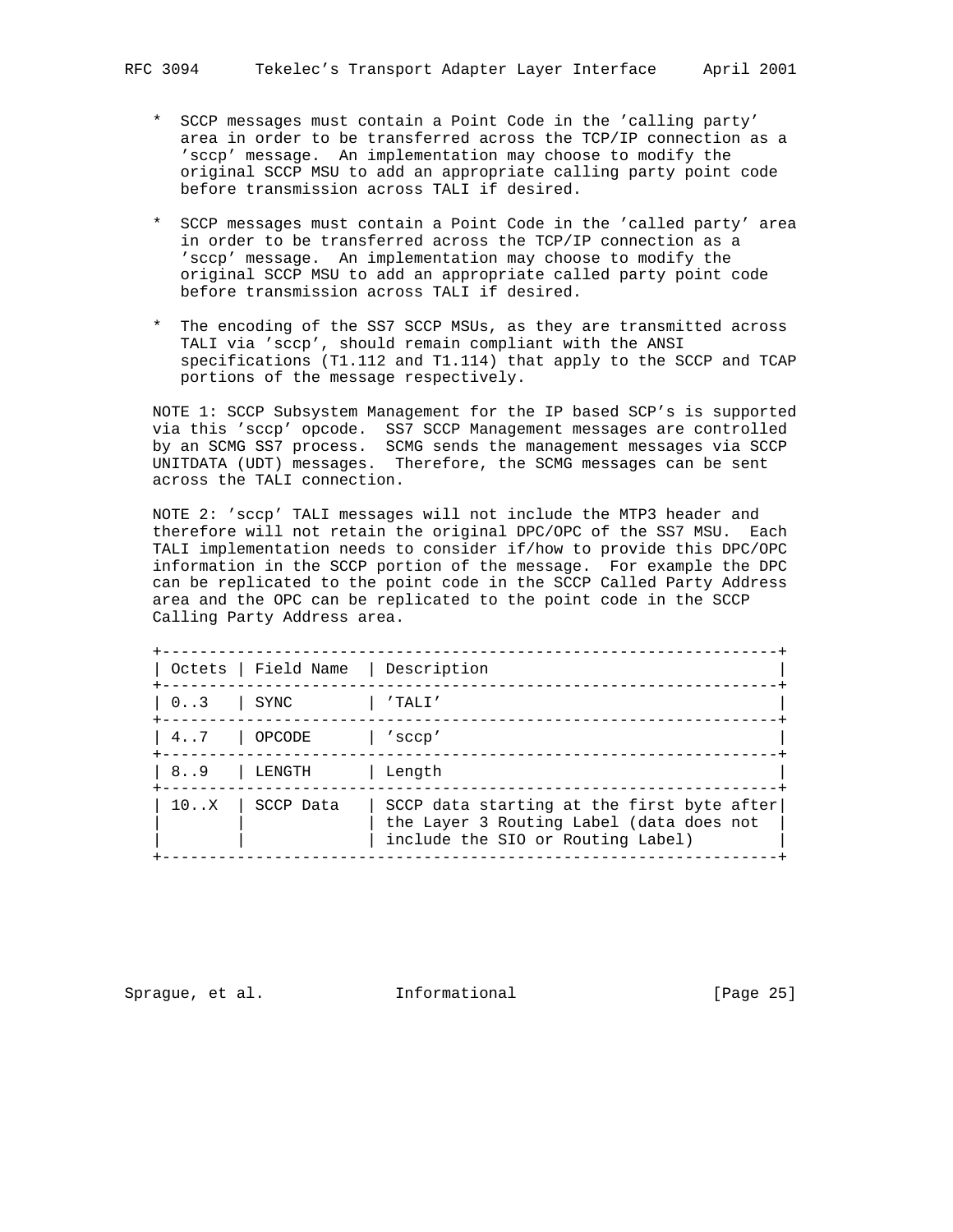# 3.2.2.1.1 SCCP Encapsulation using TALI

 When an SCCP MSU arrives at an SG from a 56 Kbps or DS1 link and is routed within the SG for transmission to an IP device, the SG performs the following processing on the SS7 MSU:

- \* discards the MTP Layer 2 information, CRC and flags
- \* places the DPC from MTP Layer 3 into the Called Party Address field of the SCCP layer; the Calling Party Address field is created if it does not exist and then filled
- \* places the OPC from MTP Layer 3 into the Calling Party Address field of the SCCP layer if there is no Calling Party Point Code
- \* places the modified SCCP and unchanged TCAP data in the service payload area of the TALI packet
- \* The SYNC field is set
- \* The OPCODE is set to 'sccp'
- \* The LENGTH is set to the number of octets in the SERVICE field

 Once the fully formed 'sccp' TALI packet is created, it is handed to the TCP socket layer and transmitted. The transmission process will add TCP, IP and MAC header information.

 Since the routing information from MTP Layer 3 is placed in the SCCP part of the outgoing message, no routing information needs to be saved by the SG.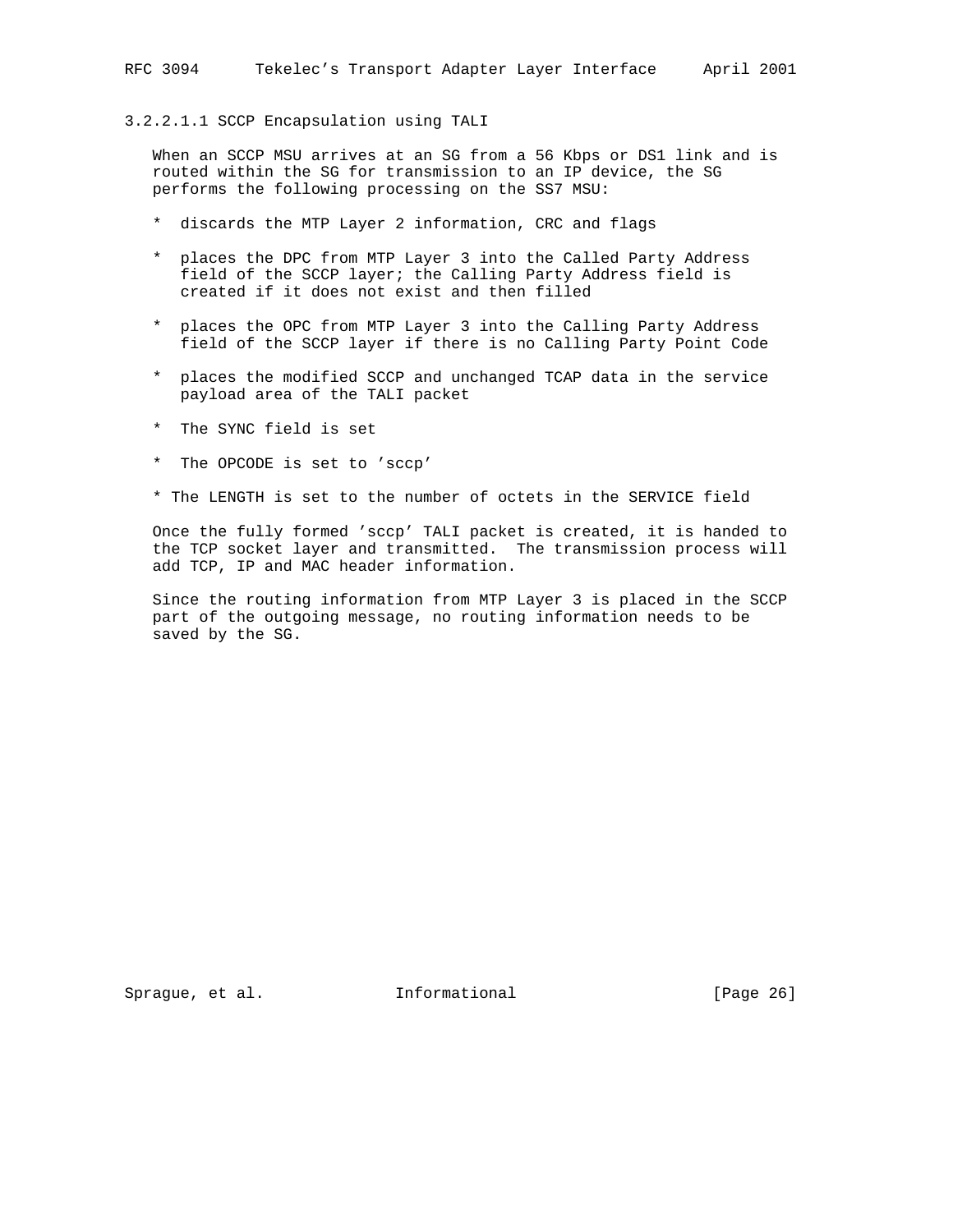|                |                                                                                 | SS7 MSU |         |                                |     |
|----------------|---------------------------------------------------------------------------------|---------|---------|--------------------------------|-----|
|                | Layer 3                                                                         |         | Layer 2 |                                |     |
|                | Flag FCS TCAP SCCP Routing SIO LI FIB FSN BIB BSN Flag<br>Layer   Layer   Label |         |         |                                |     |
| TALI<br>Packet | Service   LEN   Opcode   SYNC                                                   |         |         |                                |     |
| ΙP<br>Packet   | TALI Packet                                                                     |         | TCP     | ΙP<br>Header   Header   Header | MAC |

 Figure 6: Encapsulation of SCCP MSUs using the TALI 'sccp' opcode When an 'sccp' TALI packet is received on by an SG from an IP device, the SG performs the following processing on the 'sccp' packet:

- \* validates the TALI header
- \* Allocates space for a new SS7 message
- \* Regenerates the SIO with the Sub-Service Field set to National Network, priority of zero (0), Service Indicator set to SCCP
- \* extracts the SCCP/TCAP data from the SERVICE area and places it in the new SS7 message
- \* sets the DPC to the SCCP Called Party Point Code
- \* sets the OPC to the SCCP Calling Party Point Code
- \* randomly generates the SLS

 Once the 'sccp' packet is transformed back into a normal SS7 MSU, the MSU is routed within the SG according to the normal SS7 routing procedures.

Sprague, et al. **Informational** [Page 27]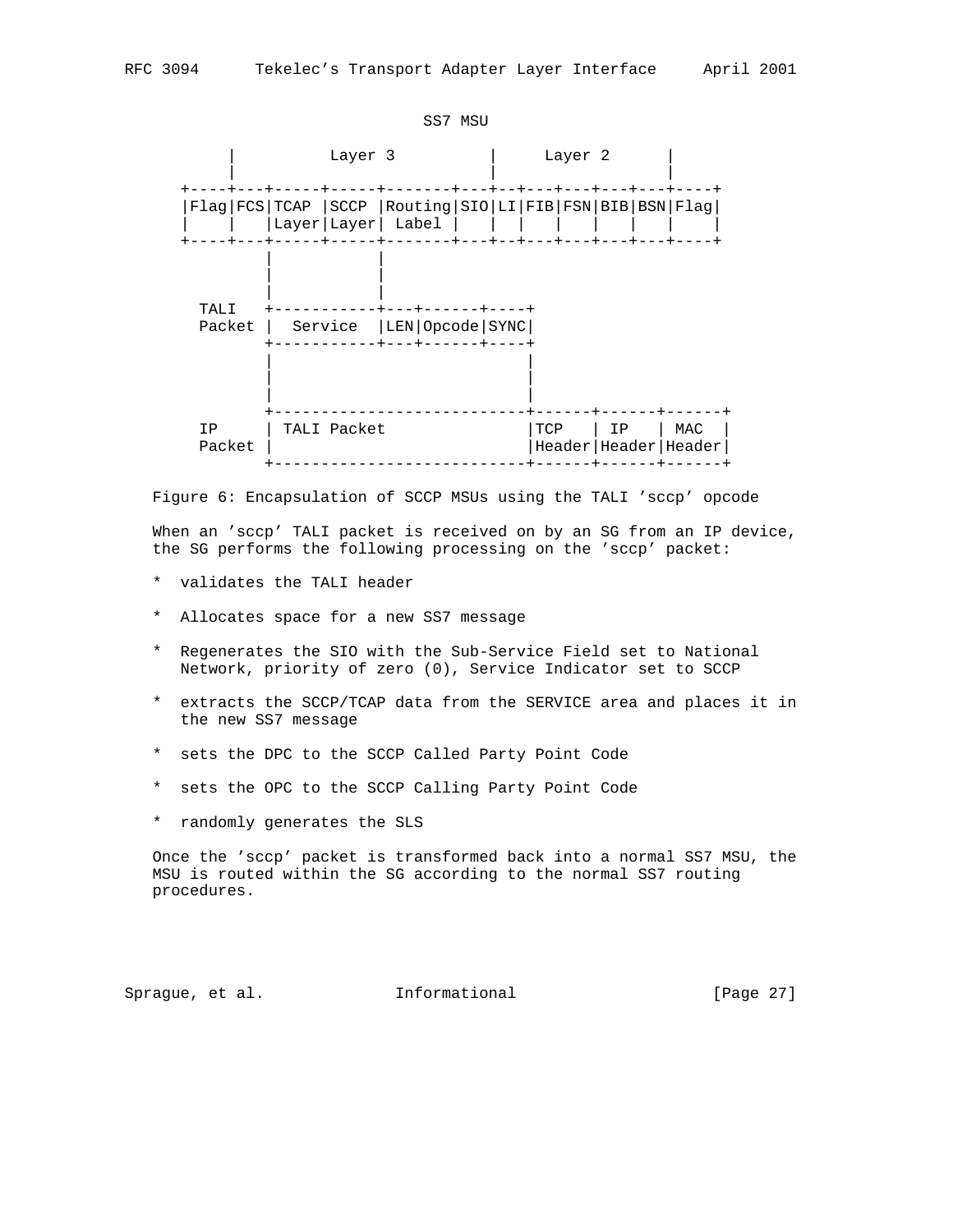# 3.2.2.2 ISUP Service Message (isot)

 The 'isot' opcode is used to deliver SS7 MSUs with a Service Indicator of 5 (ISUP) over a TALI connection. This opcode is only used on TALI protocol stacks that are implemented without SAAL. The MTP3 layer of the SS7 MSU IS part of the data transferred across TCP/IP for this opcode; the data portion of the TALI 'isot' message begins with the SIO byte of the MTP3 header in the SS7 MSU.

|               | Octets   Field Name   Description |                                                     |
|---------------|-----------------------------------|-----------------------------------------------------|
| $0 \ldots 3$  | SYNC                              | 'TALI'                                              |
| $4 \ldots 7$  | OPCODE                            | $\vert$ 'isot'                                      |
| 89            | LENGTH                            | Length                                              |
| $10 \ldots X$ | ISUP Data                         | Raw ISUP data starting at the Layer 3 SIO<br>field. |

3.2.2.2.1 ISUP Encapsulation using TALI

 When an ISUP MSU arrives at an SG from a 56 Kbps or DS1 link and is routed within the SG to a IP device, the SG performs the following processing on the SS7 MSU:

- \* discards the MTP Layer 2 information, CRC and flags
- \* places MTP Layer 3 into the SERVICE payload area of the TALI packet
- \* The SYNC field is set
- \* The OPCODE is set to 'isot'
- \* The LENGTH is set to the number of octets in the SERVICE field

 Once the fully formed 'isot' TALI packet is created, it is handed to the TCP socket layer and transmitted. The transmission process will add TCP, IP and MAC header information.

 Since the routing information is placed in the TALI Packet, no routing information needs to be saved by the SG.

Sprague, et al. **Informational** [Page 28]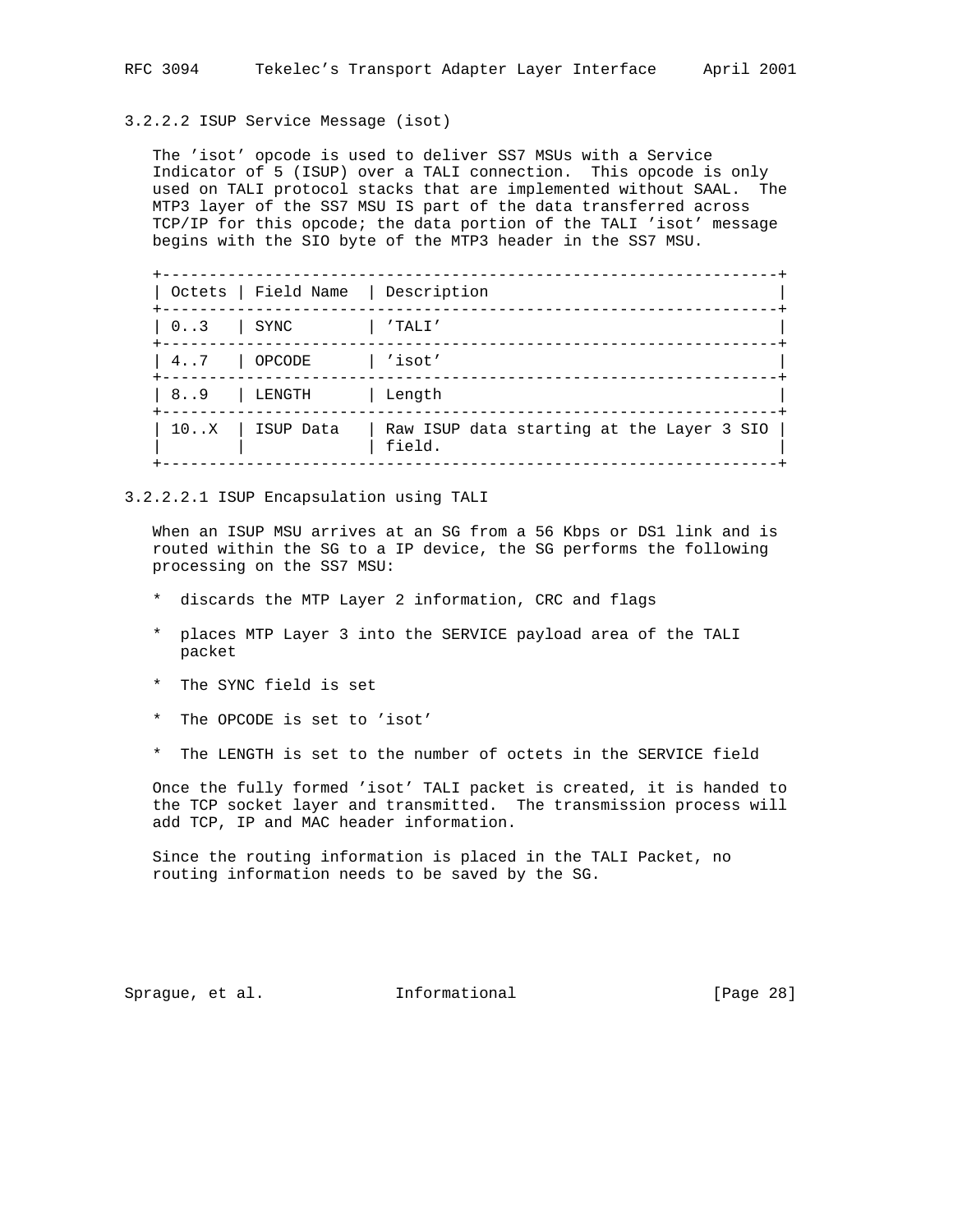

Figure 7: Encapsulation of ISUP MSUs using the TALI 'isot' opcode

 When an 'isot' TALI packet is received on an SG from an IP device, the SG performs the following processing on the 'isot' packet:

- \* validates the TALI header
- \* Allocates space for a new SS7 message
- \* extracts the MTP Layer 3 data from the SERVICE area and places it in the new SS7 message

 Once the 'isot' packet is transformed back into a normal SS7 MSU, the MSU is routed within the SG according to the normal SS7 routing procedures.

3.2.2.3 MTP3 Service Message (mtp3)

 The 'mtp3' opcode is used to deliver SS7 MSUs with a Service Indicator of 0-2, 4, 6-15 (non-SCCP, non-ISUP) over a TALI connection. This opcode is only used on TALI protocol stacks that are implemented without SAAL. The MTP3 layer of the SS7 MSU IS part of the data transferred across TCP/IP for this opcode; the data portion of the TALI 'mtp3' message begins with the SIO byte of the MTP3 header in the SS7 MSU.

Sprague, et al. **Informational** [Page 29]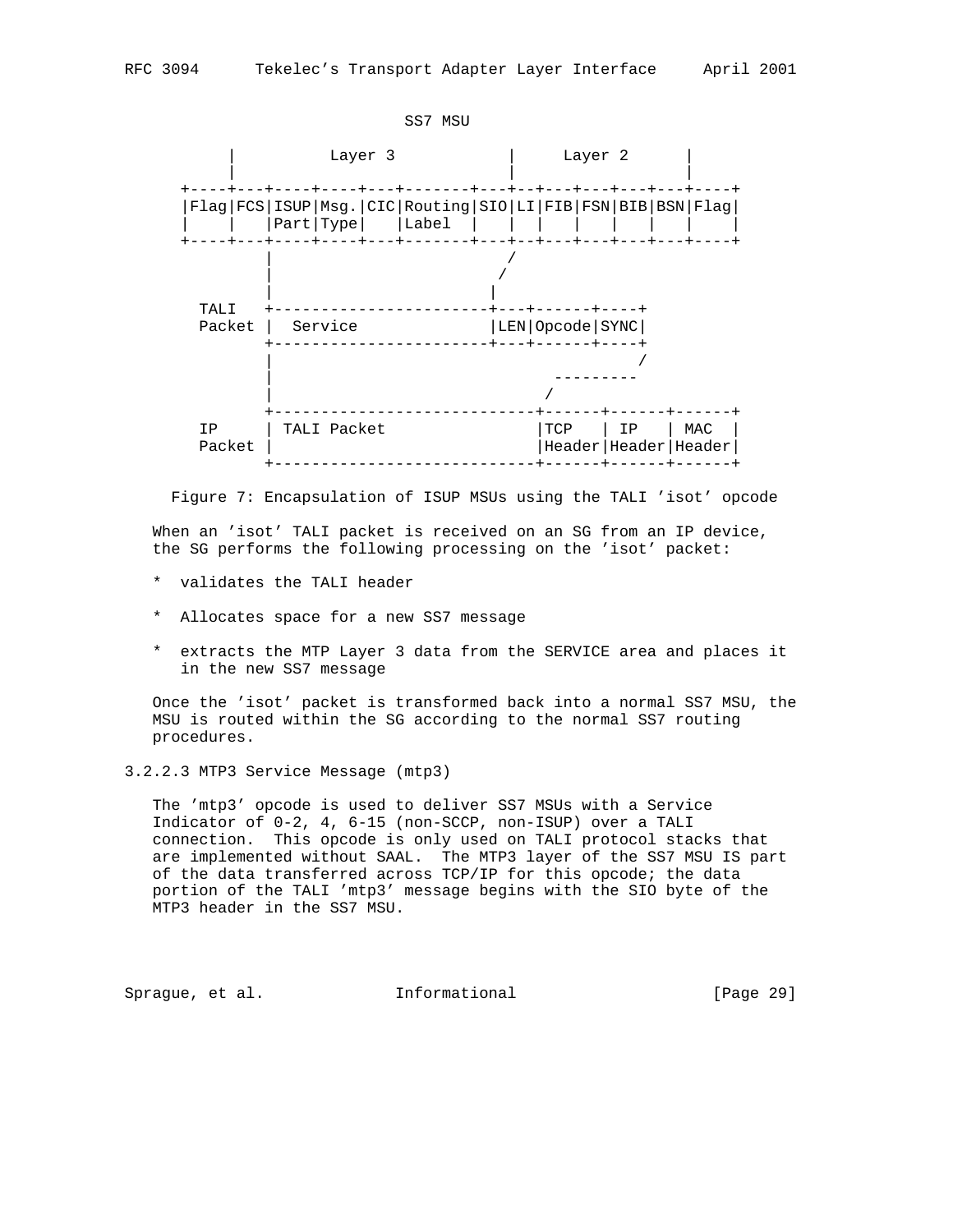|             | Octets   Field Name   Description |                                                                        |
|-------------|-----------------------------------|------------------------------------------------------------------------|
| $03$   SYNC |                                   | 'TALI'                                                                 |
| 47   OPCODE |                                   | /mtp3/                                                                 |
| 89          | LENGTH                            | Length                                                                 |
|             | Data                              | 10X   Layer 3 MSU   Raw MSU data starting at the Layer 3 SIO<br>field. |

3.2.2.3.1 MTP3 Encapsulation using TALI

When an SS7 MSU with SI=0-2, 4, 6-15 arrives at an SG from a 56 Kbps or DS1 link and is routed within the SG to an IP device, the SG performs the following processing on the SS7 MSU:

- \* discards the MTP Layer 2 information, CRC and flags
- \* places MTP Layer 3 into the SERVICE payload area of TALI packet
- \* The SYNC field is set
- \* The OPCODE is set to 'mtp3'
- \* The LENGTH is set to the number of octets in the SERVICE field

 Once the fully formed 'mtp3' TALI packet is created, it is handed to the TCP socket layer and transmitted. The transmission process will add TCP, IP and MAC header information.

Sprague, et al. 1nformational [Page 30]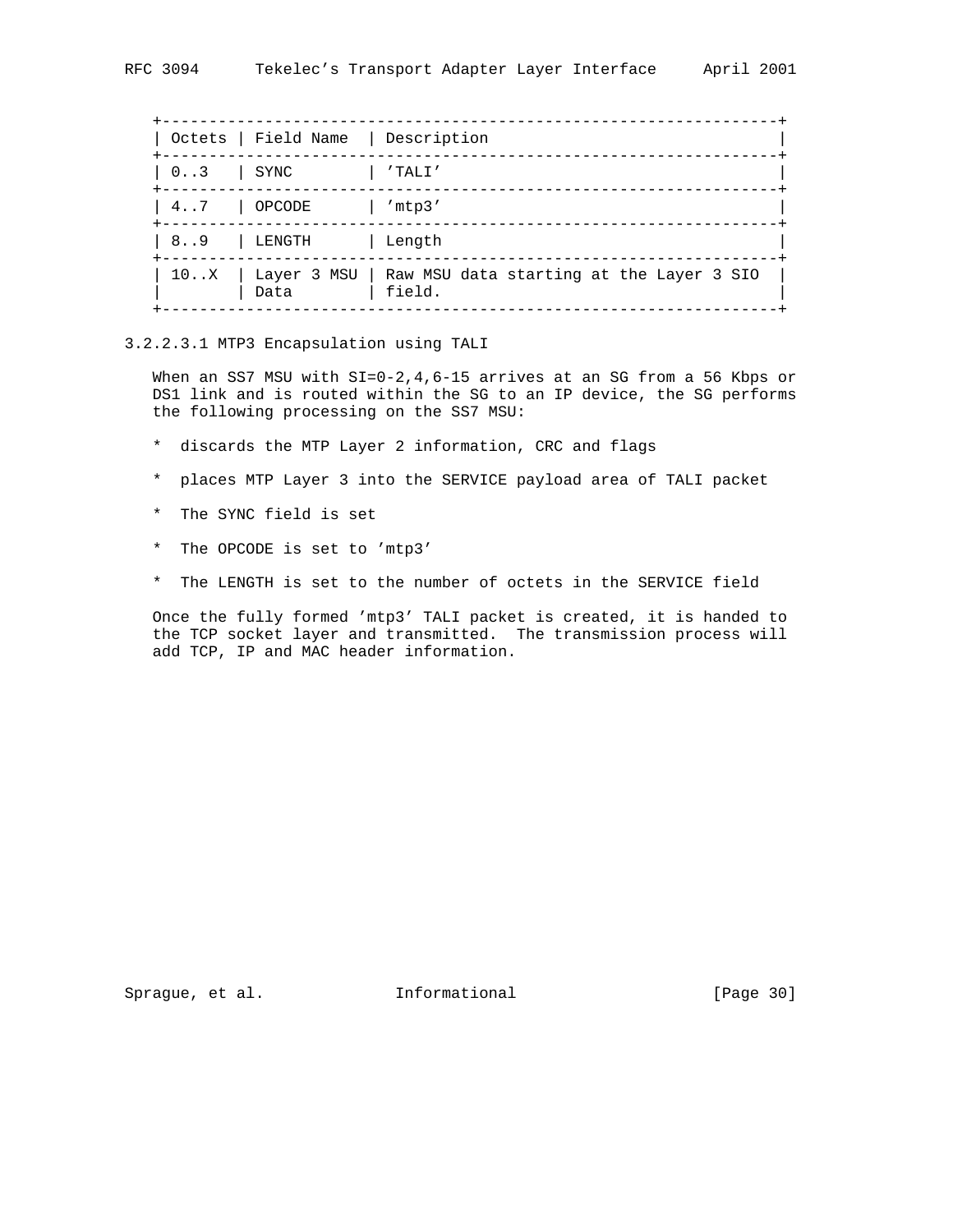

Figure 8: Encapsulation of SS7 MSUs with SI!=3,5,13 using 'mtp3'

 When an 'mtp3' TALI packet is received by an SG from an IP device, the SG performs the following processing on the 'mtp3' packet:

- \* validates the TALI header
- \* Allocates space for a new SS7 message
- \* extracts the MTP Layer 3 data from the SERVICE area and places it in the new SS7 message

 Once the 'mtp3' packet is transformed back into a normal SS7 MSU, the MSU is routed within the SG according to the normal SS7 routing procedures.

3.2.2.4 SAAL Service Message (saal)

 The 'saal' opcode is used to deliver SS7 MSUs with any Service Indicator over a TALI connection. This opcode is only used on TALI protocol stacks that are implemented with SAAL. The 'saal' opcode is also used to transmit SAAL peer to peer packets (SSCF peer to peer packets and SSCOP peer to peer packets other than SS7 service data) over a TALI connection.

Sprague, et al. **Informational** [Page 31]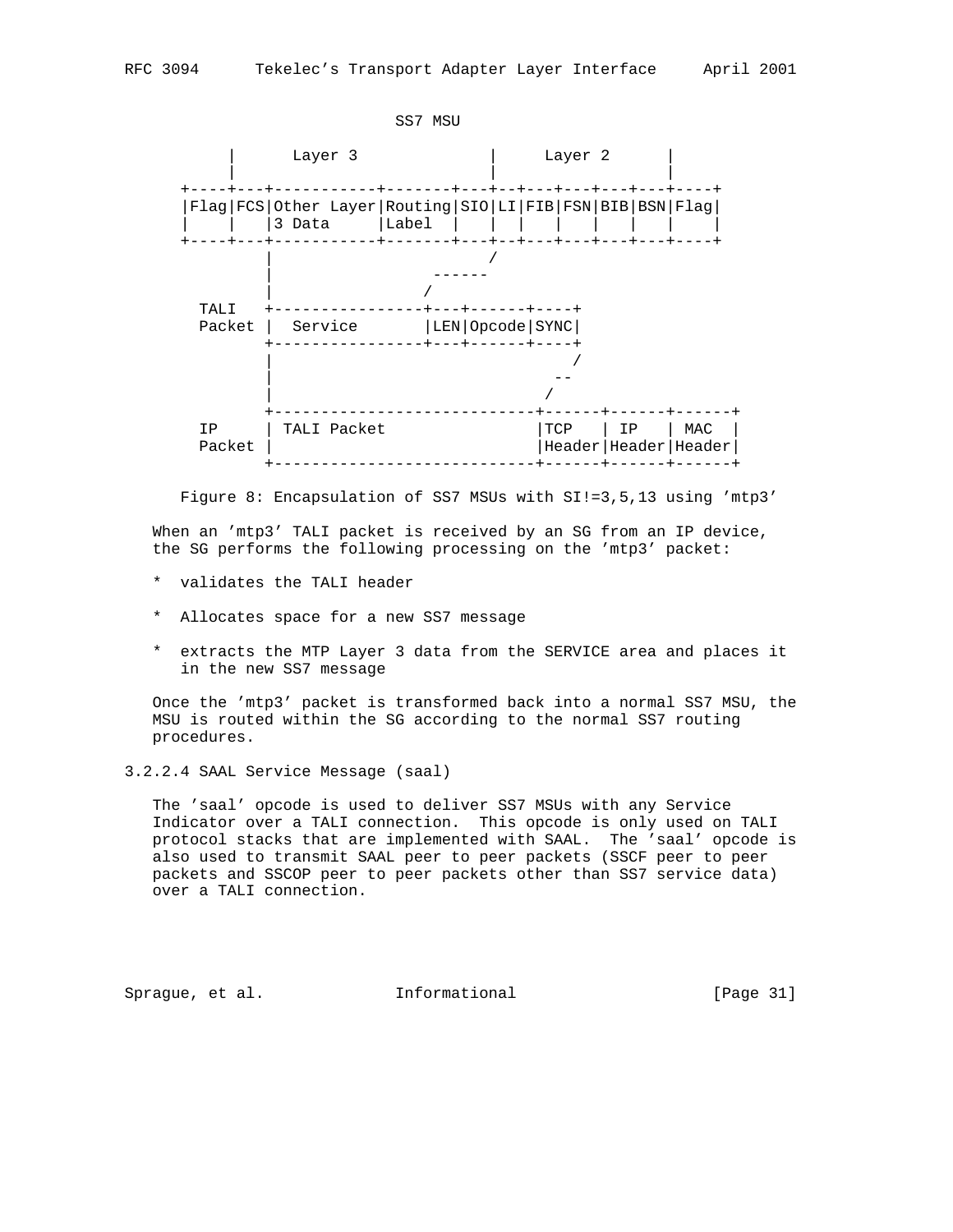When used to transfer SS7 MSUs, the MTP3 layer of the SS7 MSU IS part of the data transferred across TCP/IP for this opcode; the data portion of the TALI 'saal' message begins with the SIO byte of the MTP3 header in the SS7 MSU and ends with the last byte of the SSCOP trailer.

 When used to transfer SSCF/SSCOP peer to peer messages the data portion of the TALI 'saal' message includes the entire SSCOP PDU.

|                                | Octets   Field Name   Description |                                                                                                                                                                              |
|--------------------------------|-----------------------------------|------------------------------------------------------------------------------------------------------------------------------------------------------------------------------|
| $0 \ldots 3$                   | SYNC                              | $'$ TALI $'$                                                                                                                                                                 |
| $4 \ldots 7$                   | OPCODE                            | 'saal'                                                                                                                                                                       |
| 8.9                            | LENGTH                            | Length                                                                                                                                                                       |
| 10X                            | Layer 3<br>Data                   | Raw MSU data starting at the Layer 3 SIO<br>field.                                                                                                                           |
| $(X+1)$<br>$\cdot$ . $\cdot$ Y | SSCOP<br>Trailer                  | Zero $(0)$ to three $(3)$ octets of padding<br>plus 4 octets for the trailer data. The<br>total length of the Layer 3 Data and the<br>SSCOP trailer must be a multiple of 4. |

or

|      | Octets   Field Name             | Description                                                                                                       |
|------|---------------------------------|-------------------------------------------------------------------------------------------------------------------|
| 0.3  | SYNC                            | $'$ TALI $'$                                                                                                      |
| 47   | OPCODE                          | 'saa1'                                                                                                            |
| 8.9  | LENGTH                          | Length                                                                                                            |
| 10.X | SAAL Peer<br>to Peer<br>message | Raw SSCF/SSCOP peer to peer packets are<br>also transferred over the TALI connection<br>using this 'saal' opcode. |

3.2.2.4.1 MTP3 and SAAL Peer to Peer Encapsulation using TALI

When an SS7 MSU (with any SI) arrives at an SG from a 56 Kbps or DS1 link and is routed within the SG for transmission to an IP device, the SG performs the following processing on the SS7 MSU:

Sprague, et al. 1nformational [Page 32]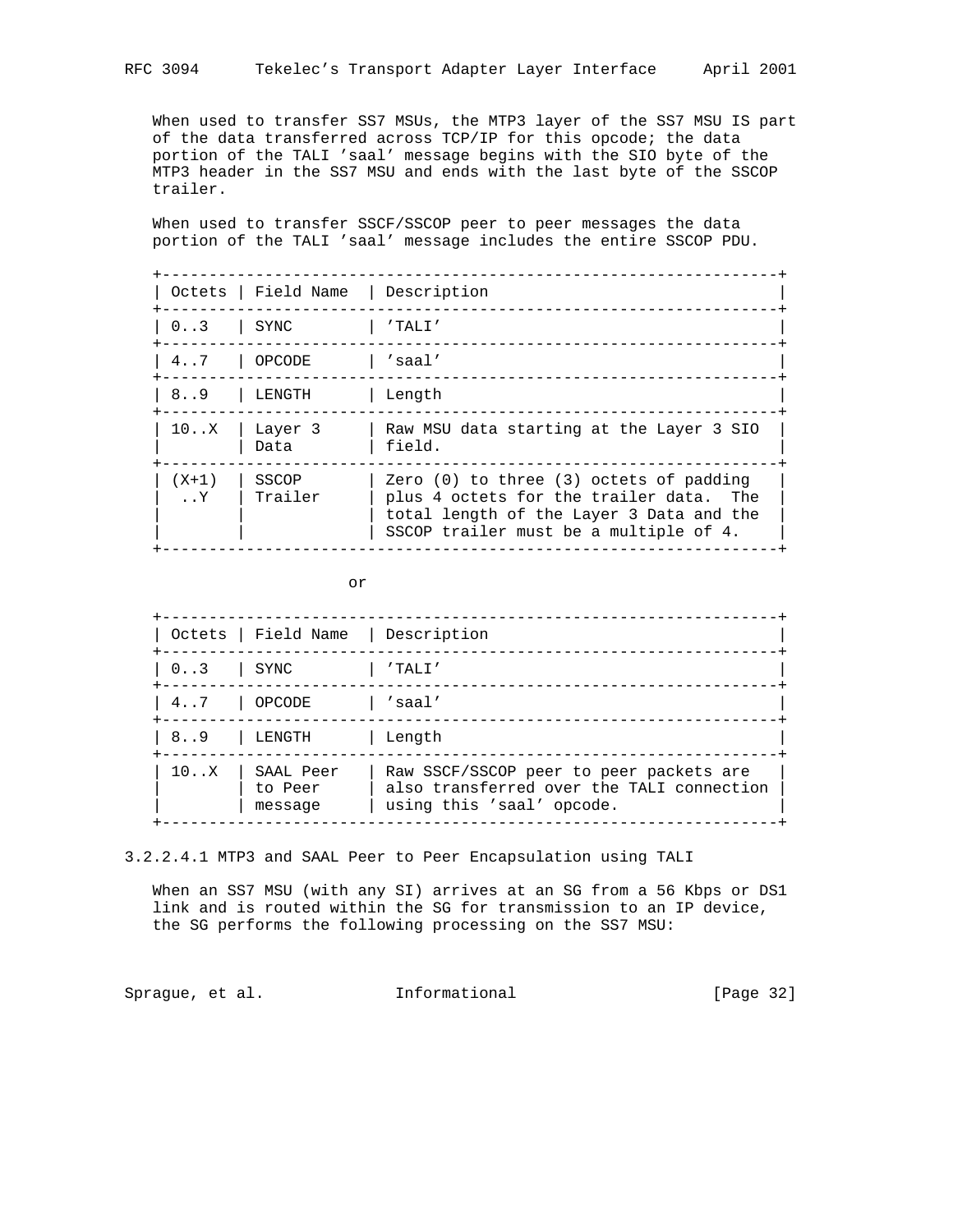- \* discards the MTP Layer 2 information, CRC and flags
- \* the MSU is passed from an MTP3 processing software layer to the SSCF and SSCOP layers (the SAAL layers). These layers convert the SS7 MSU into an SSCOP PDU. Part of this conversion includes adding an SSCOP trailer.
- \* the SSCOP PDU (whether it is a peer to peer SAAL message or SS7 MSU in an SSCOP PDU) is copied into the SERVICE payload area of the TALI packet
- \* The SYNC field is set
- \* The OPCODE is set to 'saal'
- \* The LENGTH is set to the number of octets in the SERVICE field

 Once the fully formed 'saal' TALI packet is created, it is handed to the TCP socket layer and transmitted. The transmission process will add TCP, IP and MAC header information.

 Since the routing information is placed in the TALI Packet, no routing information needs to be saved by the SG.

Sprague, et al. **Informational** [Page 33]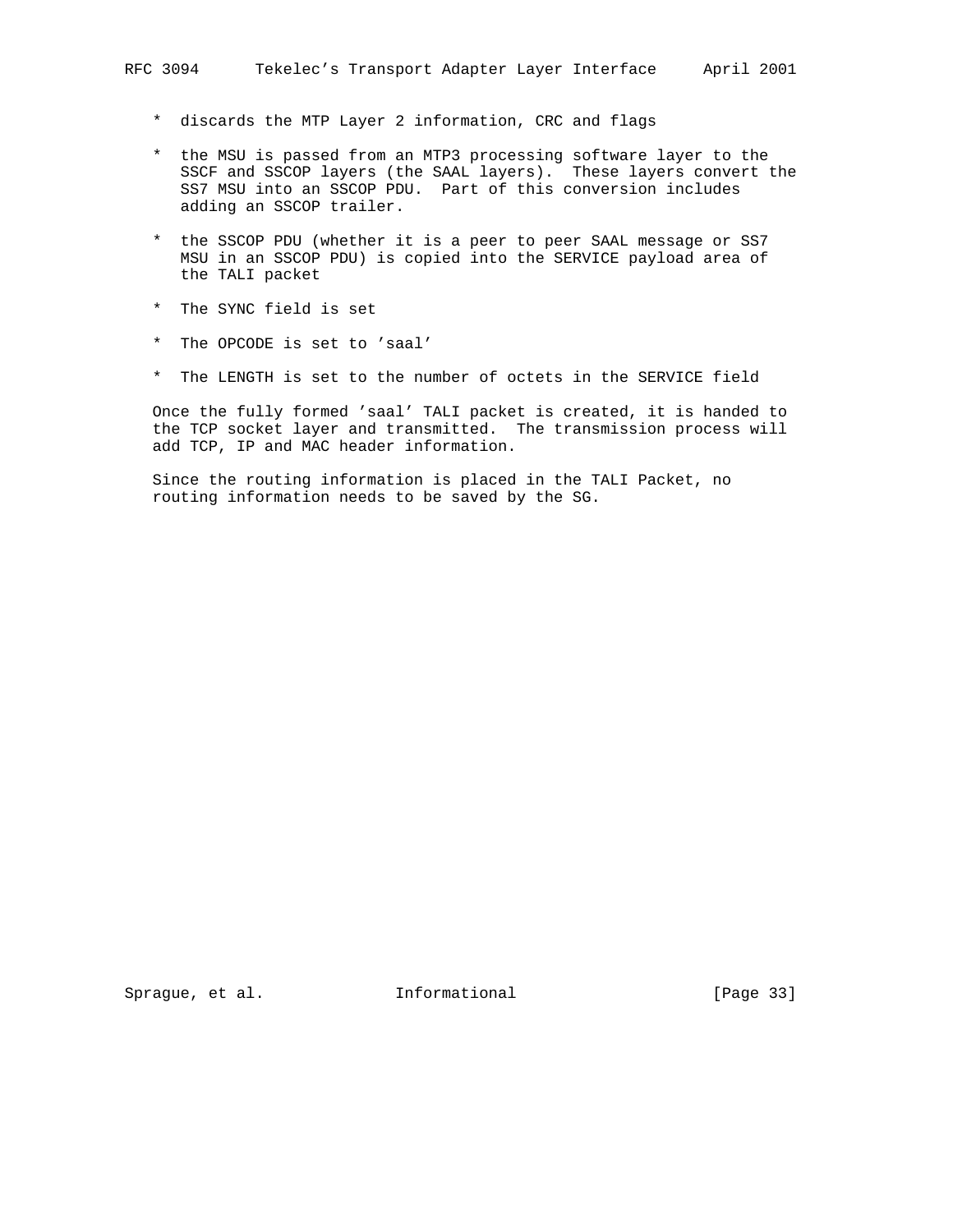| Layer 2<br>Layer 3<br>Flag FCS Other Layer Routing SIO LI FIB FSN BIB BSN Flag <br>3 Data   Label<br>SSCOP  <br>Service<br>Trailer<br>-----+----+<br>Service with SSCOP Trailer   LEN   Opcode   SYNC  <br>+---+------+----+ |             | SS7 MSU |     |  |    |     |  |
|------------------------------------------------------------------------------------------------------------------------------------------------------------------------------------------------------------------------------|-------------|---------|-----|--|----|-----|--|
|                                                                                                                                                                                                                              |             |         |     |  |    |     |  |
|                                                                                                                                                                                                                              |             |         |     |  |    |     |  |
|                                                                                                                                                                                                                              |             |         |     |  |    |     |  |
|                                                                                                                                                                                                                              |             |         |     |  |    |     |  |
|                                                                                                                                                                                                                              |             |         |     |  |    |     |  |
|                                                                                                                                                                                                                              | TALI Packet |         | TCP |  | IP | MAC |  |

Figure 9: Encapsulation of SAAL PDUs using the TALI 'saal' opcode

 When an 'saal' TALI packet is received at the SG from an IP device, the SG performs the following processing on the 'saal' packet:

- \* validates the TALI header
- \* Allocates space for a new SSCOP PDU message
- \* extracts the SSCOP PDU data from the SERVICE area and places it in the new SSCOP PDU message

 Once the 'saal' packet is transformed back into a normal DS1 SSCOP PDU, the SSCOP PDU is passed to the SAAL layer for receive processing. If the SSCOP PDU is a peer to peer pdu, it is processed completely in the appropriate SAAL layer. If the SSCOP PDU is an SS7 MSU, the MSU is transformed back to a normal SS7 MSU and is routed within the SG according to the normal SS7 routing procedures.

Sprague, et al. **Informational** [Page 34]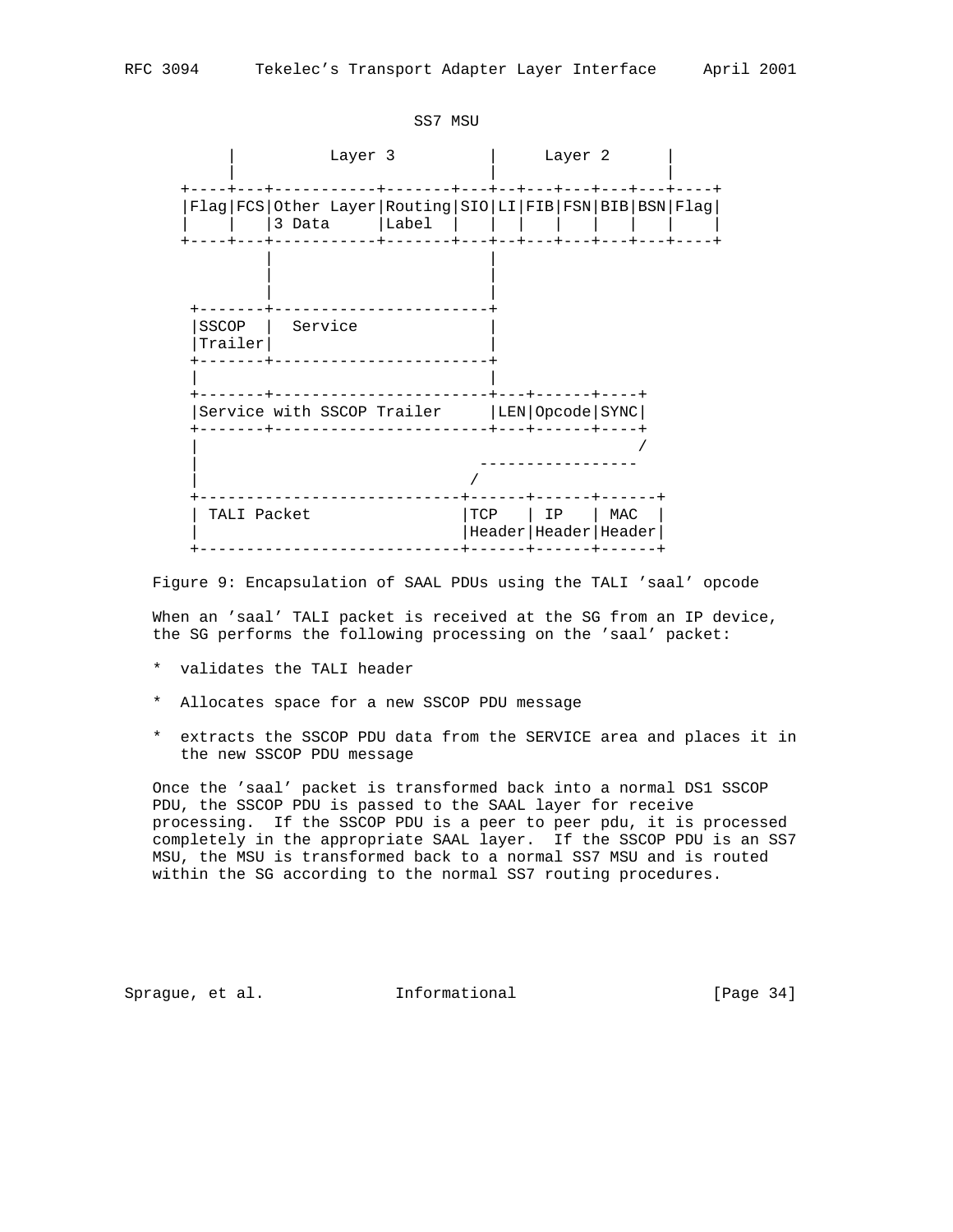# 3.3 TALI Timers

 Version 1.0 of the TALI specification defined 4 TALI timers that are used as part of the TALI state machine. These timers are generically named 'T1' through 'T4'. Brief descriptions of each timer are provided in the following subsections. Timer expiration events for each of the T1-T4 timers appear as inputs to the TALI state machine. For exact processing of each timer (when to start/stop, how to process timer expirations), refer to the TALI state machine.

 Both ends of the TALI connection have there own T1-T4 timers. The T1-T4 timer values can be set on each end of the connection independent of the settings on the far end. For each timer, a default value and range is recommended in the following sections.

#### 3.3.1 T1 Timer

 The T1 timer represents the time interval between the origination of a 'test' message at each TALI implementation. Each time T1 expires, the TALI implementation should send a 'test'.

#### 3.3.2 T2 Timer

 The T2 timer represents the amount of time that the Peer has to return an 'allo' or a 'proh' in response to a 'test'. If the far end fails to reply with 'allo' or 'proh' before T2 expires, the sender of the 'test' treats the T2 expiration as a protocol violation. Note that T2 must be < T1 in order for these timers to work as designed.

## 3.3.3 T3 Timer

 The T3 timer controls how long the near end should continue to process Service Data that is received from the far end after a Management Prohibit Traffic Event has occurred (at the near end). This timer is used when a transition from NEA-FEA (both ends allowed to send service data) to NEP-FEA (only far end willing to send service data) occurs. On that transition, it is reasonable to expect that the far end needs some amount of time to adjust its TALI state machine and divert service data traffic away from this socket. The T3 timer controls the amount of time the far end has to divert traffic.

# 3.3.4 T4 Timer

 The T4 timer represents the time interval between the origination of a 'moni' message at each TALI implementation. Each time T4 expires, the TALI implementation should send a 'moni'.

Sprague, et al. 1nformational [Page 35]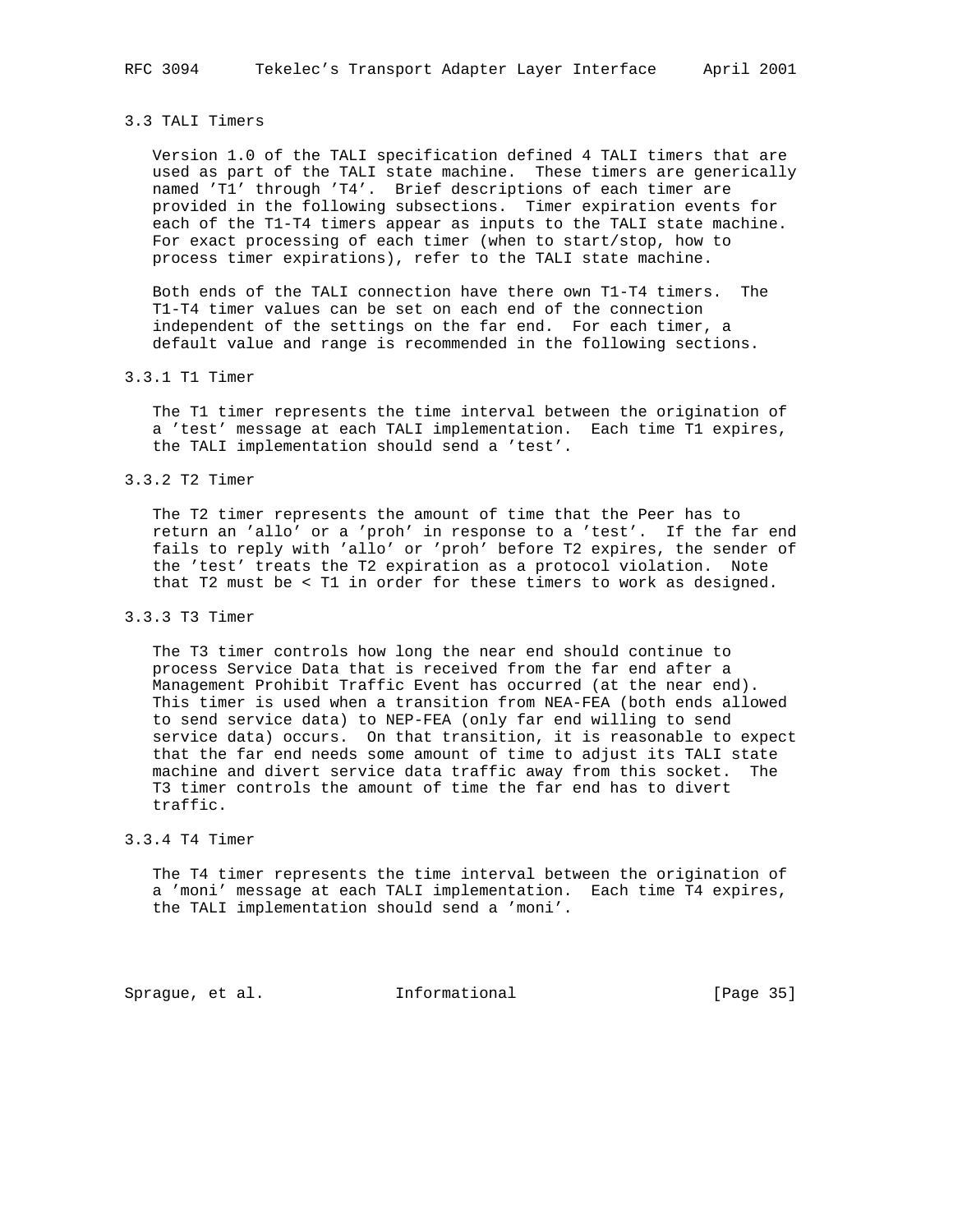| RFC 3094 |  |  |  |  |  | Tekelec's Transport Adapter Layer Interface | April 2001 |  |
|----------|--|--|--|--|--|---------------------------------------------|------------|--|
|----------|--|--|--|--|--|---------------------------------------------|------------|--|

3.3.5 Recommended Defaults and Ranges for the TALI Timers

 The following table provides the recommended default and configurable range for each TALI timer.

|      |                  |         |         | Name   Min   Max   Default   Description                                                                                                                                                                   |
|------|------------------|---------|---------|------------------------------------------------------------------------------------------------------------------------------------------------------------------------------------------------------------|
| T1 - |                  |         |         | 100ms   60sec   4 sec   Send test PDU timer                                                                                                                                                                |
| T 2  | 100ms            |         |         | 60sec   3 sec   Response timer for an allo or proh<br>response to test message.                                                                                                                            |
| T3   | $100\mathrm{ms}$ | 60sec l | 5 sec l | Timer controls how long to process<br>rcyd serv data after an NE<br>transition from NEA to NEP. System<br>is waiting for a proa response to<br>the first proh send when NE<br>transitions from NEA to NEP. |
| T4 I |                  |         |         | 100ms   60sec   10 sec   Send moni PDU timer                                                                                                                                                               |

# Table 5: Timers

 NOTE: The value of T1 must be at least one (1) millisecond greater than T2. This is to prevent the system from a lockup in the T1 expired condition. If T1 is equal or less than T2, it will expire and restart T2 and not enforce responses to the test message.

 Enforcement of minimum and maximum timer values is implementation dependent.

3.4 TALI User Events

 Each TALI implementation must provide several user event controls over the behavior of the TALI state machine for each TALI connection. The user interface to provide these capabilities is implementation specific.

3.4.1 Management Open Socket Event

 The 'mgmt open socket' event, together with the 'mgmt close socket' event, allows the user to control when each defined TALI connection will form a TCP socket connection. When 'open socket' for a particular TALI connection occurs, the TALI connection should begin trying to form a TCP socket connection to the peer.

Sprague, et al. **Informational** [Page 36]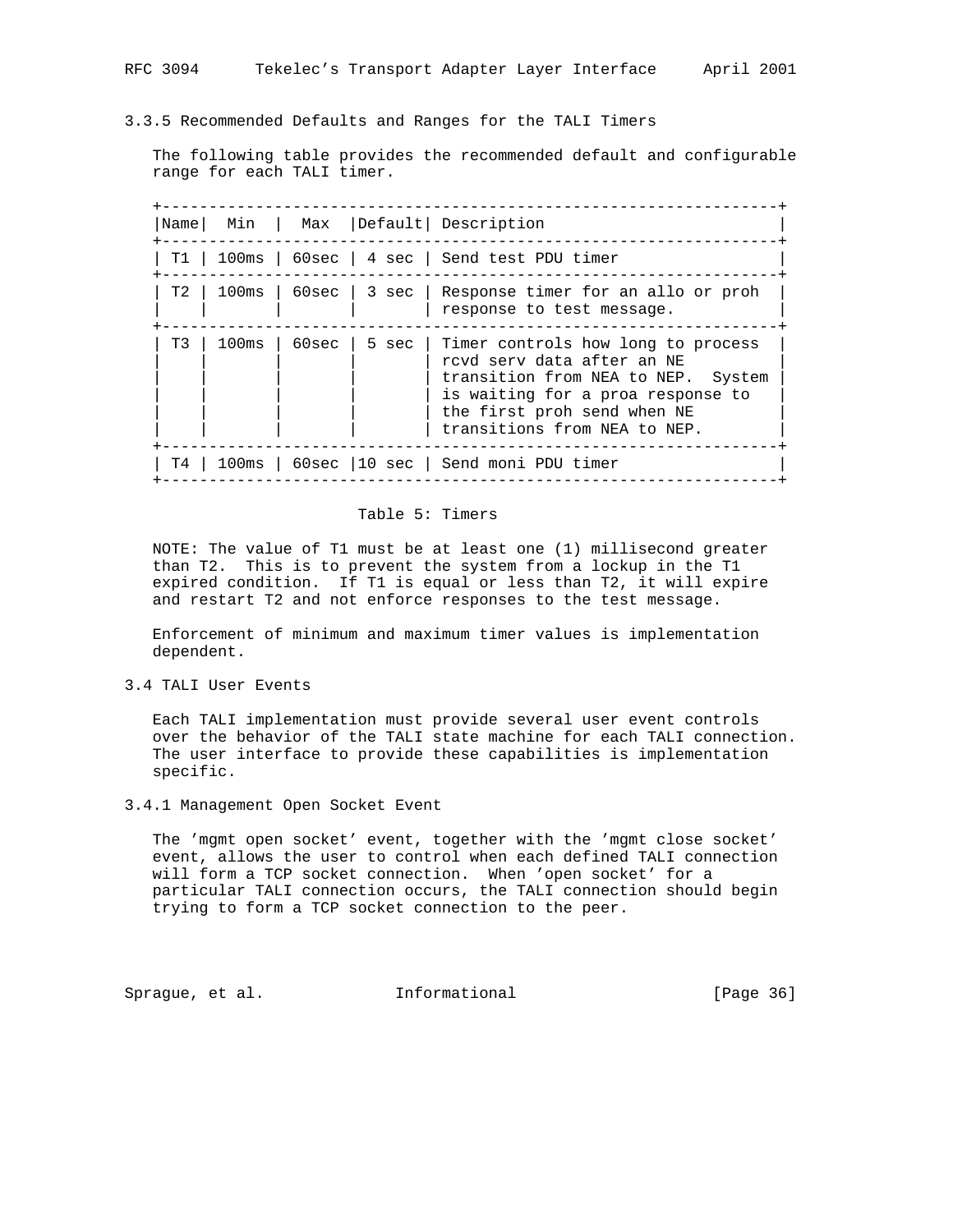The steps that are taken to connect are dependent on the client/server role of that end of the TALI connection. The exact steps to perform these tasks are implementation dependent and may differ based on the TCP stack being used.

 In general, TALI clients form socket connections by using the BSD sockets calls:

 Socket() Bind() Connect()

 In general, TALI servers form socket connections by using the BSD sockets calls:

 Socket() Bind() Listen() Accept()

3.4.2 Management Close Socket Event

 The 'mgmt close socket' event can be issued by the user when it is desired that the TCP socket for a TALI socket, be closed immediately, or discontinue its attempts to connect to the peer. After acting on 'close socket', the TALI connection will not be established until 'mgmt open socket' is issued.

3.4.3 Management Allow Traffic Event

 The 'mgmt allow traffic' event, together with the 'mgmt prohibit traffic' event, allows the user to control when each defined TALI connection will be willing to carry SS7 service data over that particular TALI connection. When 'mgmt allow traffic' is issued, the TALI implementation becomes willing to carry service data. The TALI state for the near end should transition to NEA (near end allowed) if the connection is already established.

3.4.4 Management Prohibit Traffic Event

 The 'mgmt prohibit traffic' event is the opposite of 'allow traffic'. When 'mgmt prohibit traffic' is issued, the TALI implementation becomes un-willing to carry SS7 service data over that particular TALI connection. The TALI state for the near end should transition to NEP (near end prohibited) if the connection is already established.

Sprague, et al. **Informational** [Page 37]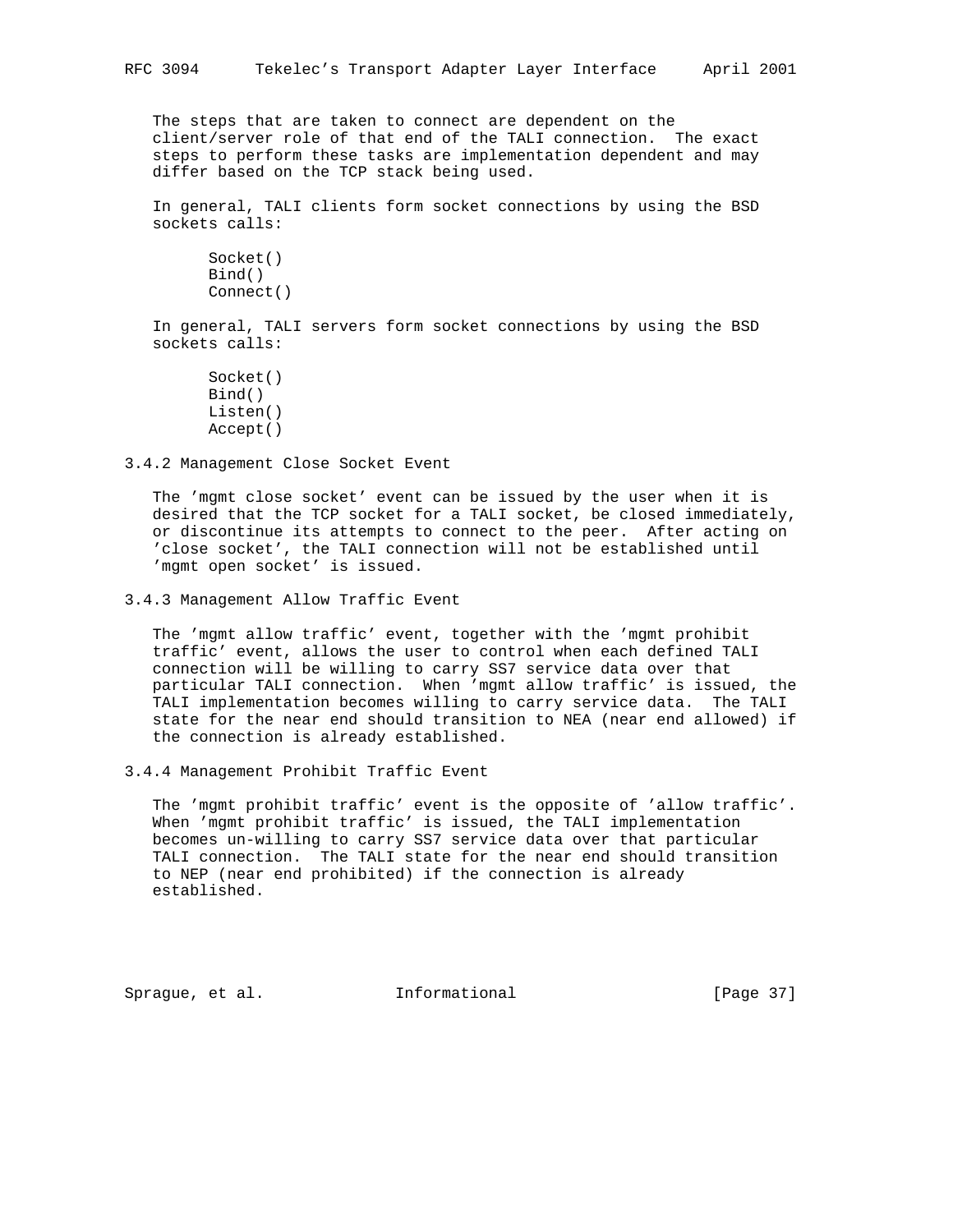### 3.5 Other Implementation Dependent TALI Events

 In addition to timers, each TALI implementation needs to be able to detect, and react accordingly, for the following events:

- \* Connection Established. When the TCP socket connection is initially established the TALI state machine must be notified.
- \* Connection Lost. When the TCP socket connection is lost, due to socket errors during reads/writes, the TALI state machine must be notified.
- \* Protocol Violations. Any violation of the TALI protocol as discussed in 3.7.1.3.
- 3.6 TALI States

 The TALI version 1.0 specification is based on a state machine that considers 6 TALI states. Each end of the TALI connection maintains its own TALI state.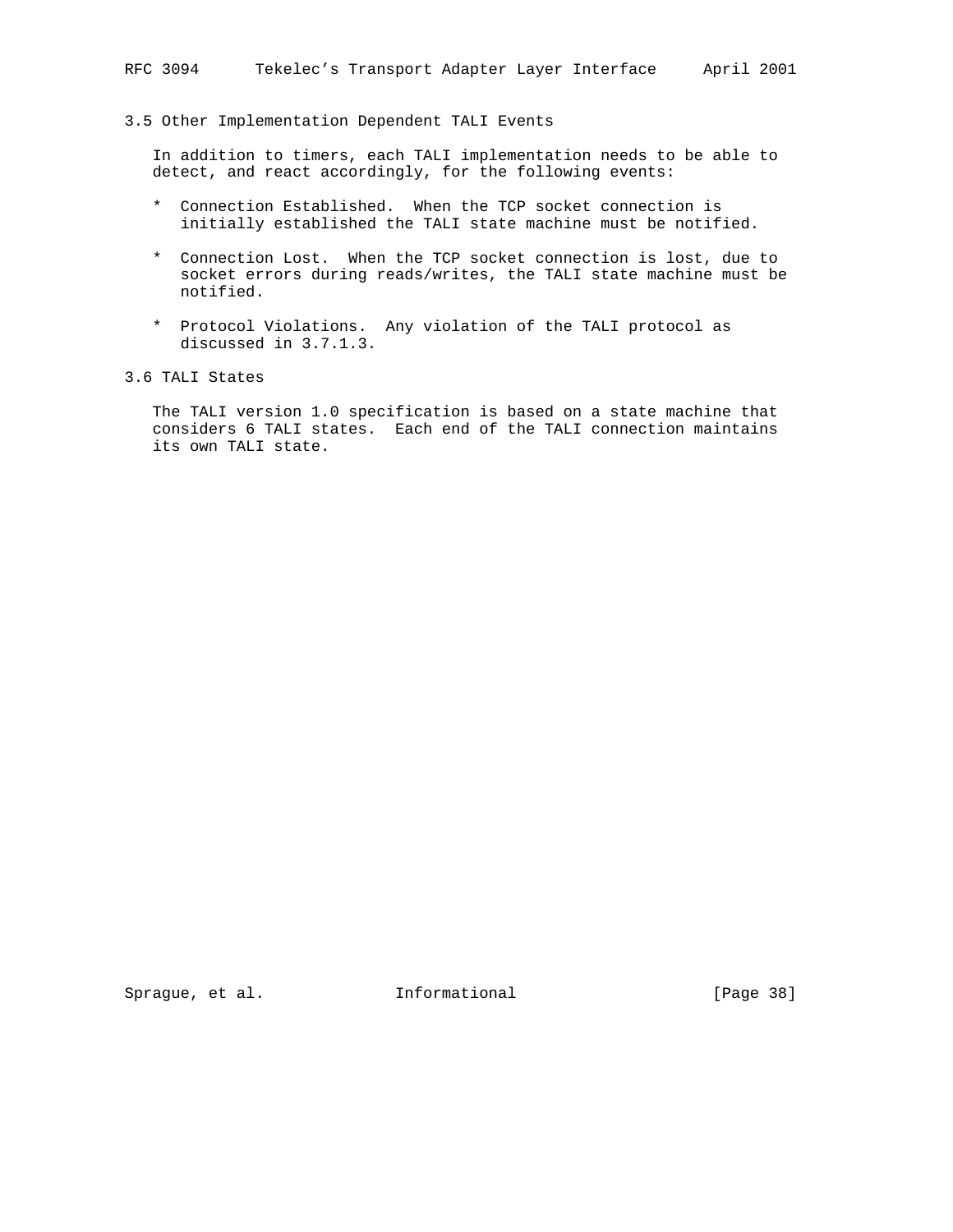+------------------------------------------------------------------+ | Name | Description +------------------------------------------------------------------+ | OOS | The TALI connection is out of service. This usually| | | corresponds to a user event to 'close' the socket, | | | or a user event to 'deactivate the SS7 link'. +------------------------------------------------------------------+ Connecting | The TALI layer is attempting to establish a TCP | socket connection to the peer. Servers are | | 'accepting', clients are 'connecting'. | +------------------------------------------------------------------+ NEP-FEP | The TCP socket connection is established. Neither | side of the connection is ready to use the socket | for service PDUs. +------------------------------------------------------------------+ | NEP-FEA | The TCP socket connection is established. The NE is| | not ready to use the socket for service PDUs. The  $|$  FE is ready to use the socket for service PDUs. +------------------------------------------------------------------+ | NEA-FEP | The TCP socket connection is established. The NE is| | | ready to use the socket for service PDUs. The FE is| | not ready to use the socket for service PDUs. +------------------------------------------------------------------+ | NEA-FEA | The TCP socket connection is established. Both | | sides are ready to use the socket for service PDUs. | | This is the only state where normal bi-directional | | | SS7 data transfer occurs. | +------------------------------------------------------------------+

#### Table 6: TALI States

3.7 TALI Version 1.0 State Machine

 This section provides the state machine that must be followed by each TALI implementation in order to be compliant with this specification.

3.7.1 State Machine Concepts

 Before presenting the actual state machine, several concepts are discussed.

3.7.1.1 General Protocol Rules

- 1. Neither side can send service data unless both sides are allowed.
- 2. Each side initializes to the prohibited state for both near end and far end.

Sprague, et al. 1nformational [Page 39]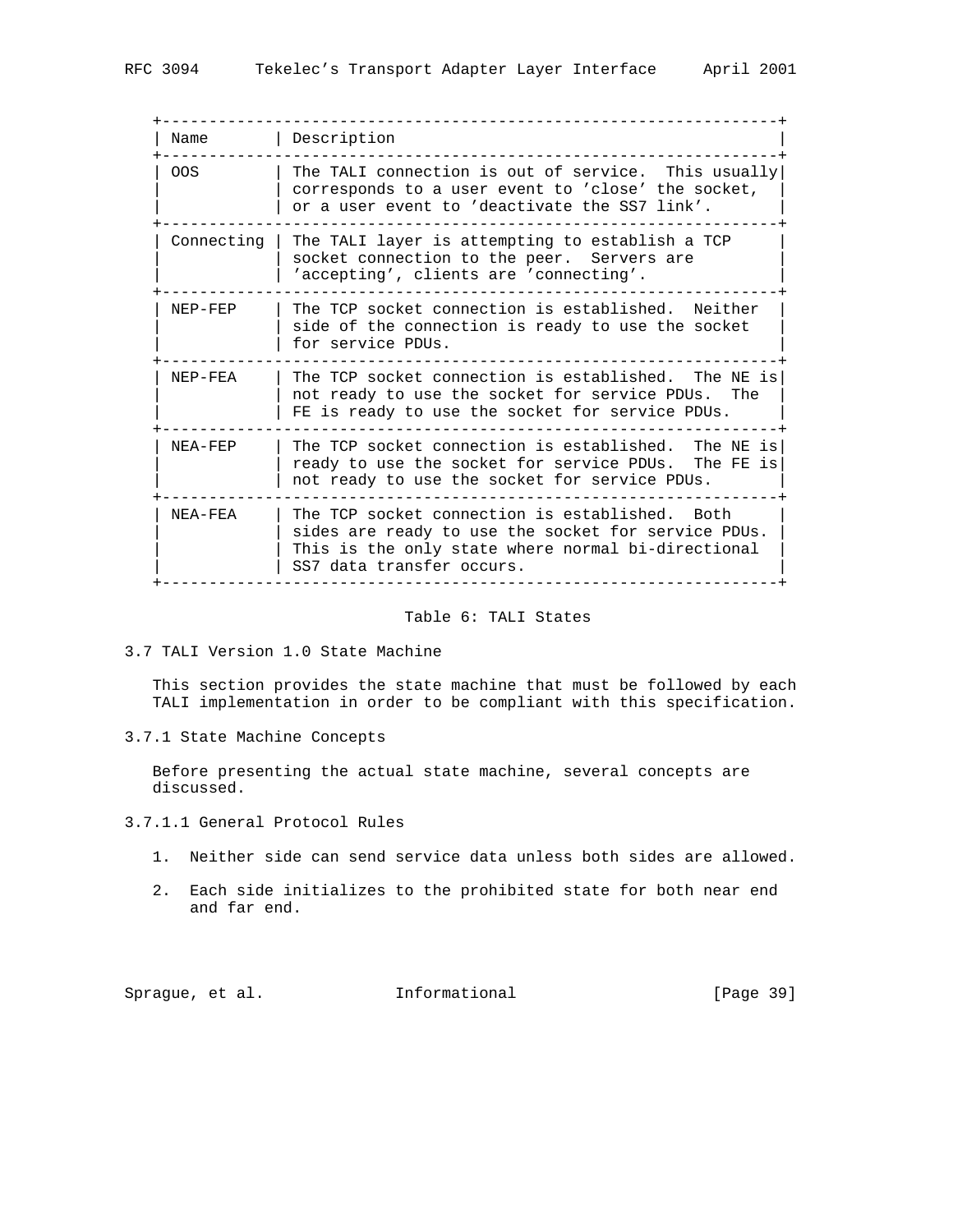- 3. State changes between the NEx-FEx states are signaled with either an 'allo' or 'proh'.
- 4. Each side can poll the far end's state with a 'test'. Upon sending 'test', T1 and T2 should always be restarted.
- 5. Each side polls the far end with a 'test' every T1 expiration.
- 6. The reply to a 'test' is based on the state of the near end only.
- 7. The reply to a 'test' is either 'allo' or 'proh'.
- 8. A far end signals the last service PDU has been transmitted with either a 'proh' or a 'proa'.
- 9. Upon receiving a 'proh', the receiver must always reply with 'proa'.
- 10. The NE cannot gracefully close a socket unless a 'proh' is sent and 'proa' is received.
- 11. On the transition from NEA to NEP, after sending a 'proh', the near end must continue to process received service data until a 'proa' is received or until a T3 timer expires.
- 3.7.1.2 Graceful Shutdown of a Socket

 The state table treats a management request to close the socket as a 'hard' shutdown. That is, it will close the socket immediately regardless of the current state. Therefore, the correct steps to ensure a graceful shutdown of a socket (from the NEA\_FEP or NEA\_FEA states) is:

- 1. Management issues a Management Prohibit Traffic Event on the socket.
- 2. Management will wait for T3 to expire.
- 3. Management can then issue a Close Socket Event on the socket.

3.7.1.3 TALI Protocol Violations

 Each TALI implementation must detect when violations of the TALI protocol have occurred and react accordingly. Protocol violations include:

\* Invalid sync code in a received message

Sprague, et al. **Informational** [Page 40]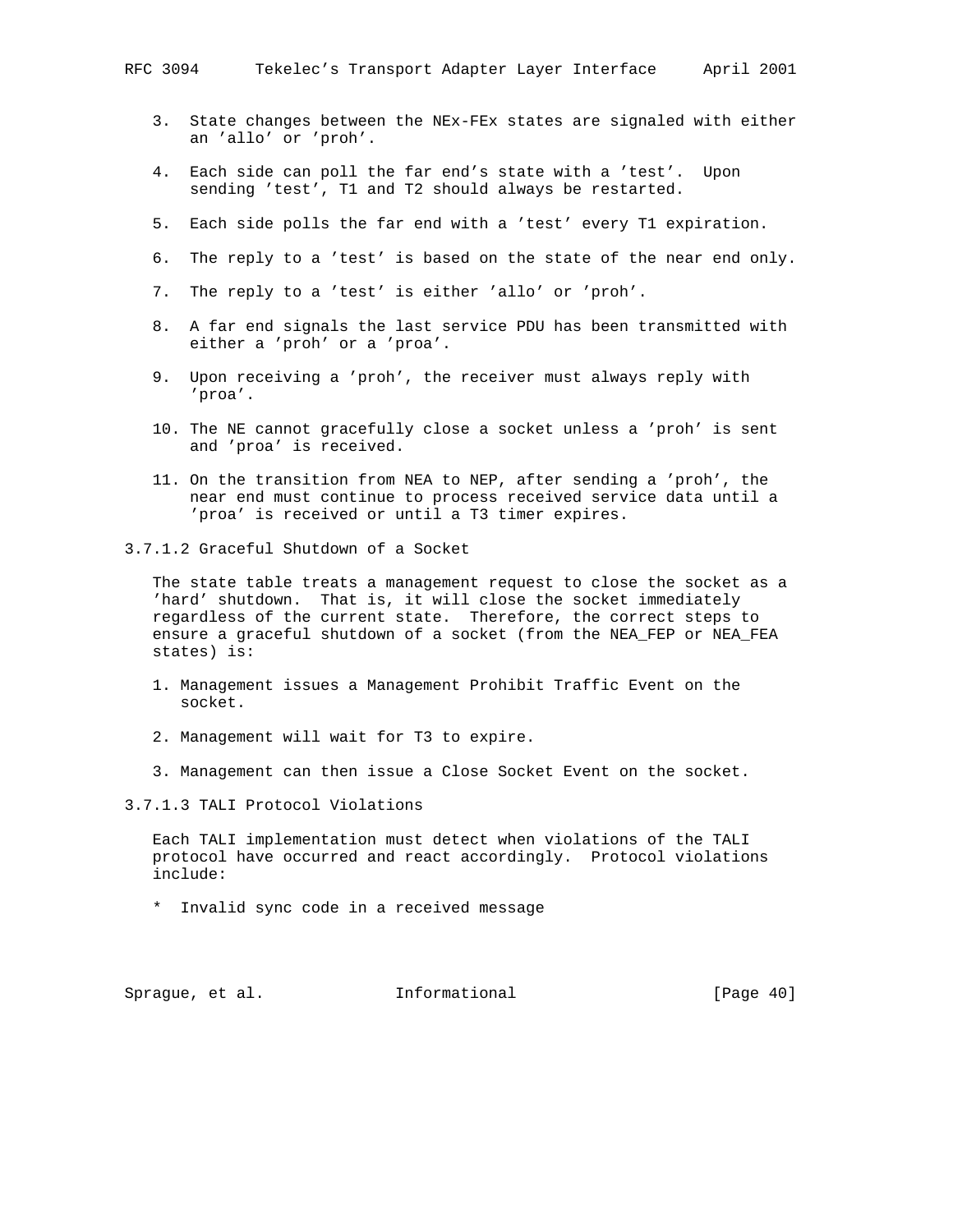- \* Invalid opcode in a received message
- \* Invalid length field in a received message
- \* Not receiving an 'allo' or 'proh', in response to the origination of a 'test' , before the T2 timer expires
- \* Receiving Service Messages on a prohibited socket.
- \* TCP Socket errors Connection Lost

 In the state machine that follows, State/Event combinations that should be treated as protocol violations are indicated via a 'PV' in the state/event cell. All of the 'PV' events are then processed as per the 'Protocol Violation' row in the table.

3.7.2 The State Machine

Internal Data required for State Machine:

 boolean sock\_allowed. This flag indicates whether the NE is allowed to carry Service Messages.

 Initial Conditions: sock\_allowed = FALSE state = OOS no timers running

| Statel<br>Event | OOS | Connecting   NEP-FEP |                      | NEP-FEA                                                                                                    | NEA-FEP            | NEA-FEA                                 |
|-----------------|-----|----------------------|----------------------|------------------------------------------------------------------------------------------------------------|--------------------|-----------------------------------------|
| T1 Exp.         |     |                      |                      | Send test Send test Send test Send test<br>Start T1  Start T1<br>Start T2   Start T2   Start T2   Start T2 | Start Tl           | Start T1                                |
| T2 Exp.         |     |                      | PV                   | PV                                                                                                         | PV                 | PV                                      |
| T3 Exp.         |     |                      | PV                   | PV.                                                                                                        |                    |                                         |
| T4 Exp.         |     |                      |                      | Send moni Send moni Send moni Send moni<br>Start T4   Start T4   Start T4   Start T4                       |                    |                                         |
| Rcv test        |     |                      |                      |                                                                                                            |                    | Send proh Send proh Send allo Send allo |
| Rcv allo        |     |                      | Stop T2<br>$NEP-FEA$ | StopT2                                                                                                     | Stop T2<br>NEA-FEA | Stop T2                                 |

Sprague, et al. 1nformational [Page 41]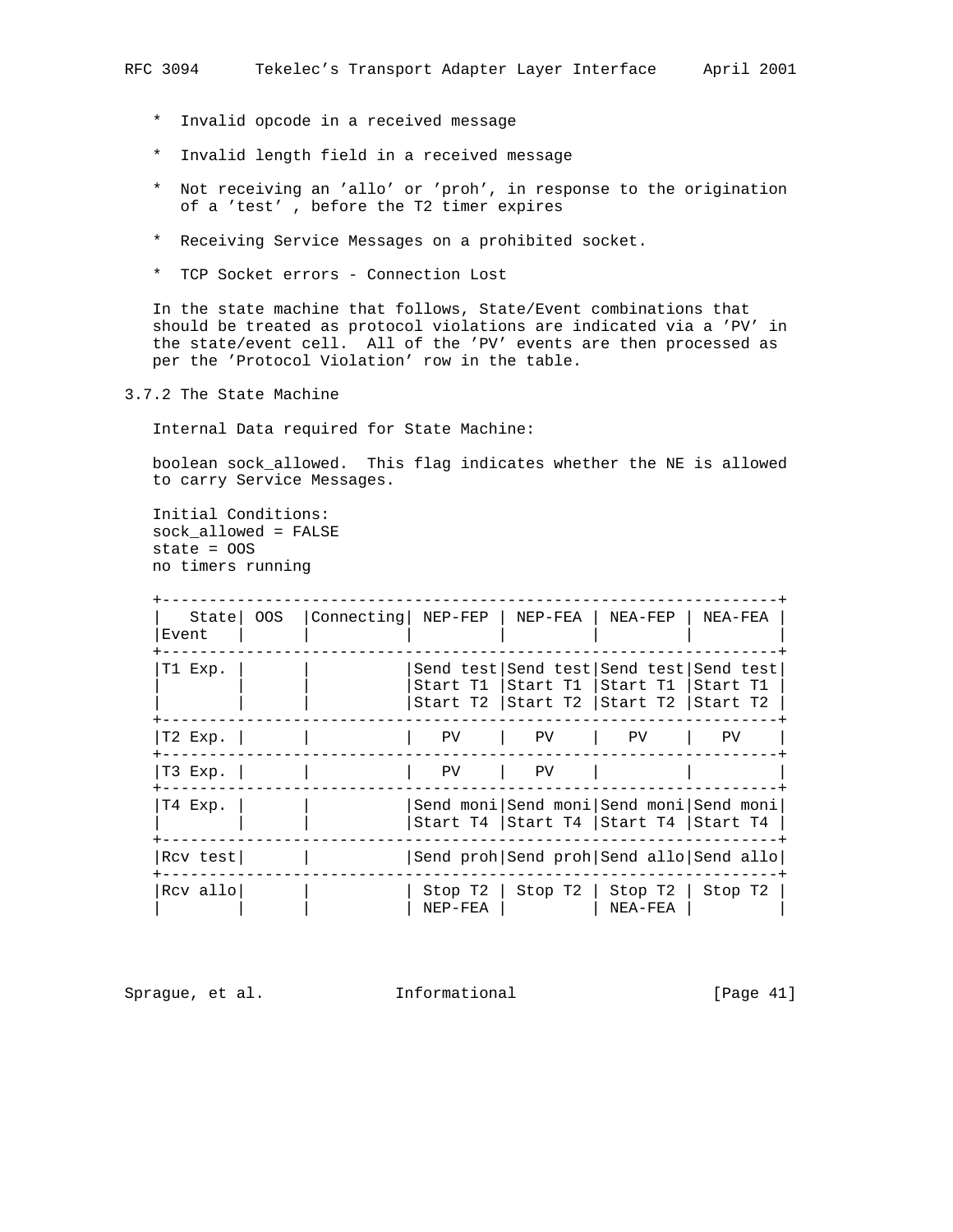| Rcv proh            |                                                                                                                                                                            | Stop $T2$                                       | Stop T2<br>NEP-FEP                              | Stop T2<br>Send proa Send proa Send proa Flush or                                            | Stop T2<br>reroute<br>Send proa<br>NEA-FEP      |
|---------------------|----------------------------------------------------------------------------------------------------------------------------------------------------------------------------|-------------------------------------------------|-------------------------------------------------|----------------------------------------------------------------------------------------------|-------------------------------------------------|
| $Rcv$ proa          |                                                                                                                                                                            | Stop T3   Stop T3                               |                                                 |                                                                                              |                                                 |
| Rcv moni            |                                                                                                                                                                            | Convert<br>to mona                              | Convert<br>to mona                              | Convert<br>to mona<br>Send mona Send mona Send mona Send mona                                | Convert<br>to mona                              |
| Rcv mona            |                                                                                                                                                                            | tation                                          | tation                                          | Implemen- Implemen- Implemen- Implemen-<br>tation<br>dependent dependent dependent dependent | Itation                                         |
| Rcv<br>Service      |                                                                                                                                                                            | PV                                              | If T3 run<br>Process<br>Else PV                 | PV                                                                                           | Process                                         |
| Connect.<br>Estab.  | Start T1<br>Start T2<br>Start T4<br>$(i$ f non-0)<br>if sock_<br>allowed<br>$=$ TRUE<br>send allo<br>send test<br>NEA-FEP<br>else<br>send proh<br>send test<br>$NEP - FEP$ |                                                 |                                                 |                                                                                              |                                                 |
| Connect.<br>Lost    |                                                                                                                                                                            | PV                                              | PV                                              | PV                                                                                           | PV                                              |
| Protocol<br>Violat. |                                                                                                                                                                            | Stop all<br>timers<br>socket<br>Connect-<br>ing | Stop all<br>timers<br>socket<br>Connect-<br>ing | Stop all<br>timers<br>Close the Close the Close the Close the<br>socket<br>Connect-<br>ing   | Stop all<br>timers<br>socket<br>Connect-<br>ing |

Sprague, et al. 1nformational 1999 [Page 42]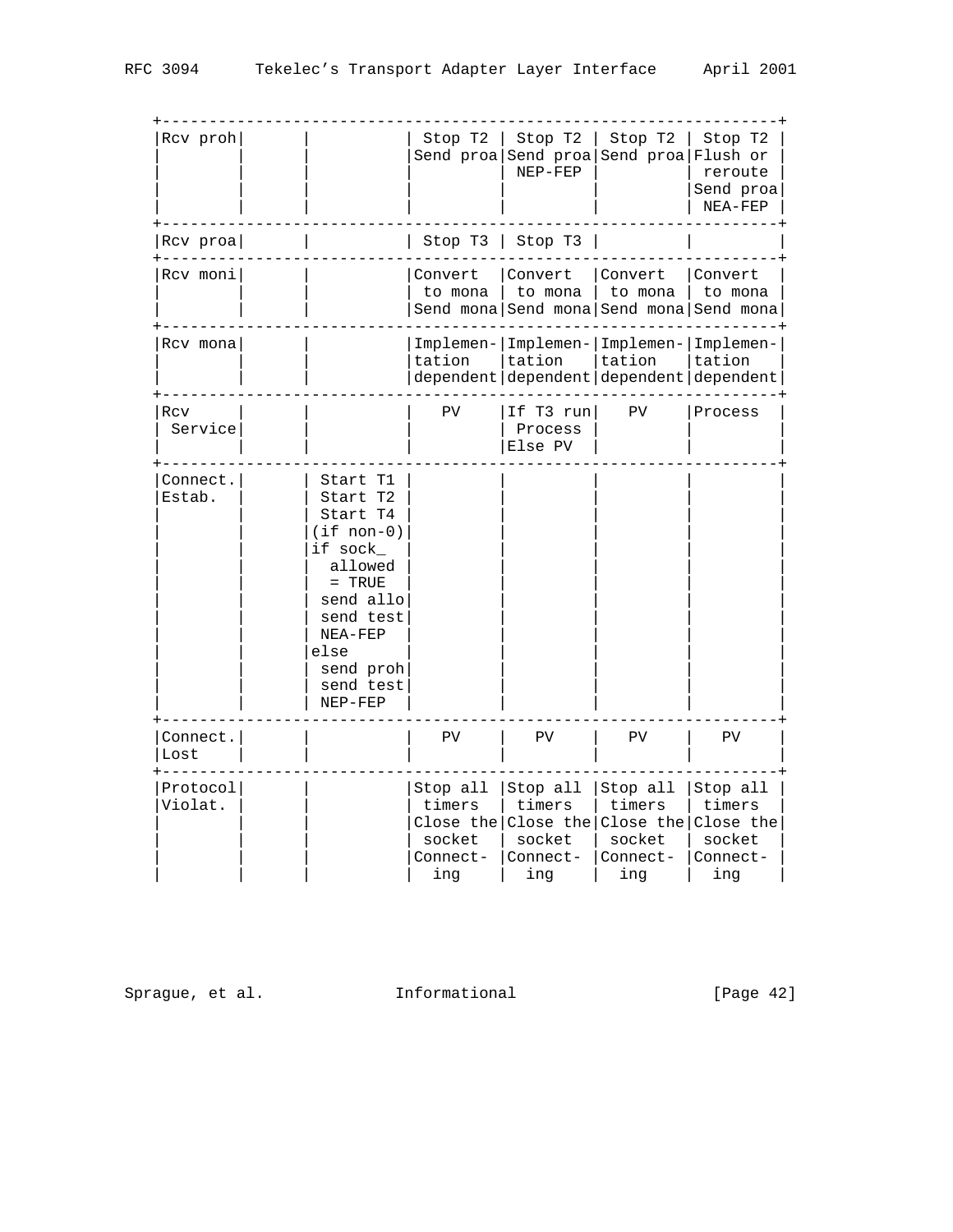| Mgmt.<br><b>Open</b><br>Socket | Open<br>socket<br>Conne-<br>cting |                                                                            |                                     |                                                                |                                                                 |                                            |
|--------------------------------|-----------------------------------|----------------------------------------------------------------------------|-------------------------------------|----------------------------------------------------------------|-----------------------------------------------------------------|--------------------------------------------|
| Mqmt.<br>Close<br>Socket       |                                   | Close the<br>socket<br><b>OOS</b>                                          | Stop all<br>timers<br>socket<br>OOS | Stop all $ $<br>timers<br>Close the Close the<br>socket<br>OOS | Stop all<br>timers<br>Close the Close the<br>socket<br>OOS      | Stop all<br>timers<br>socket<br><b>OOS</b> |
| Mgmt.<br>Prohibit<br>Socket    | sock<br>allow-<br>$ed =$<br>FALSE | $sock\_allo- sock\_all- sock\_all- sock\_all- sock\_all-$<br>$wed = FALSE$ | $owed =$<br>FALSE                   | $oved =$<br>FALSE                                              | $owed =$<br>FALSE<br>send proh send proh<br>start t3<br>NEP-FEP | $owed =$<br>FALSE<br>start t3<br>NEP-FEA   |
| Mqmt.<br>Allow<br>Traffic      | sock<br>allow-<br>$ed =$<br>TRUE  | $sock_allo$ - $sock_all$ - $sock_all$ -<br>$wed = TRU E$                   | $owed =$<br>TRUE<br>NEA-FEP         | owed=<br>FALSE<br>send allo send allo<br>NEA-FEA               | sock all- sock all-<br>$owed =$<br>TRUE                         | $owed =$<br>TRUE                           |
| User<br>Part<br>Msqs.          | reject<br>data                    | reject<br>data                                                             | reject<br>data                      | reject<br>data                                                 | reject<br>data                                                  | send<br>data                               |

## Table 7: TALI 1.0 State Machine

3.8 TALI 1.0 Implementation Notes

 Several aspects of the expected TALI 1.0 implementation have not been specifically addressed in the state machine or previous text (or else they were presented but will be reiterated here). These implementation notes in some cases have to do with the expected behavior of the software layer above the TALI layer.

3.8.1 Failure on a TCP/IP Socket

 \* The failure to read or write from a TCP socket shall be detected and generate a connection lost event.

Sprague, et al. 1nformational [Page 43]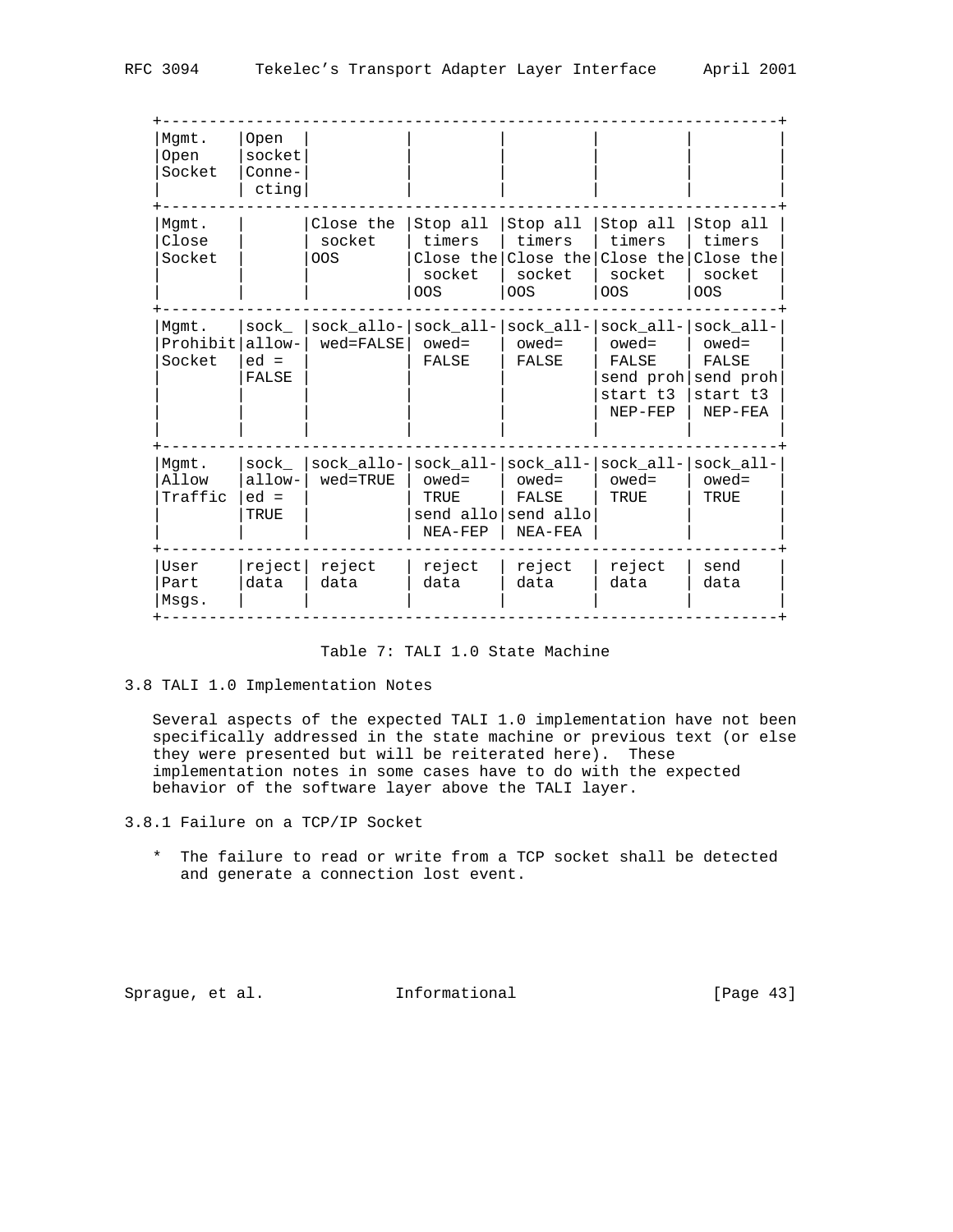3.8.2 Congestion on a TCP/IP Socket

- \* Message streams can be monitored for congestion via implementation dependent methods.
- \* One possible definition of congestion for the previous requirement might be when a TCP socket is blocked.

3.9 TALI 1.0 Limitations

 Several limitations with the TALI 1.0 specification and implementation are identified:

- \* For SCCP traffic, only UDT and XUDT Class 0 and Class 1 traffic should be managed by this protocol.
- \* When the MTP3 Routing Label is not part of the data transmitted across the wire, priority zero (0) traffic is used for all traffic when the SIO is regenerated.

4. TALI Version 2.0

 Version 2.0 of the TALI specification provides several additions to the Version 1.0 specification. The 2.0 additions are provided by introducing three new TALI opcodes. The basic functionality and most of the details of the TALI 1.0 implementation are NOT changed by the 2.0 additions.

Sprague, et al. **Informational** [Page 44]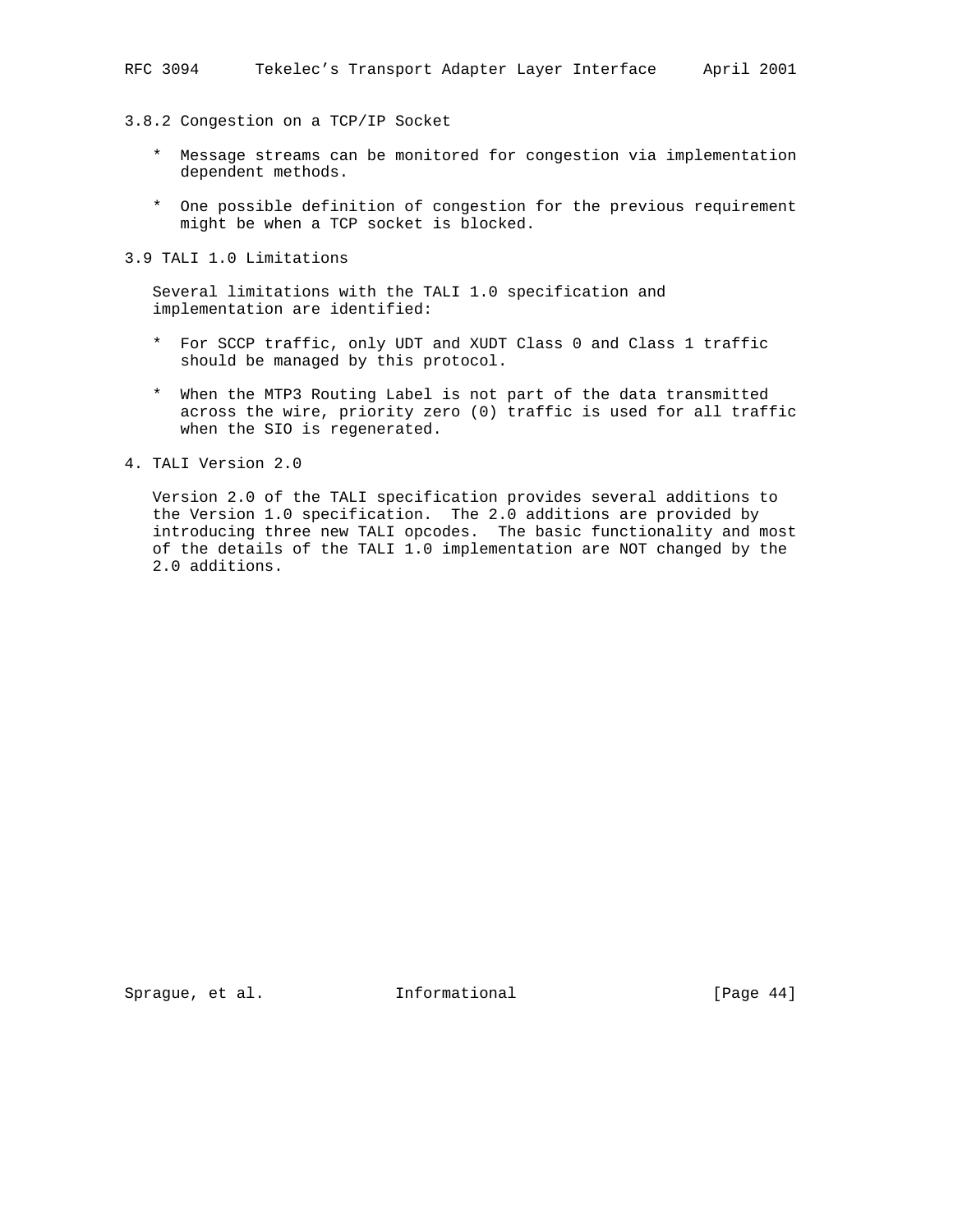The table below provides a summary of the messages and message structure used in TALI version 2.0.

| OCTET | DESCRIPTION                                                                                                                                                                                                                                                        | SIZE     | VALUE                                                                                                                                | TYPE         |
|-------|--------------------------------------------------------------------------------------------------------------------------------------------------------------------------------------------------------------------------------------------------------------------|----------|--------------------------------------------------------------------------------------------------------------------------------------|--------------|
| 0.3   | SYNC                                                                                                                                                                                                                                                               | 4 Octets |                                                                                                                                      | 4 byte ASCII |
|       | TALI                                                                                                                                                                                                                                                               |          | 'TALI'                                                                                                                               |              |
| 4.7   | <b>OPCODE</b>                                                                                                                                                                                                                                                      | 4 Octets |                                                                                                                                      | 4 byte ASCII |
|       | Test Service<br>Allow Service<br>Prohibit Service<br>Prohibit Service Ack<br>Monitor Socket<br>Monitor Socket Ack<br>SCCP Service<br>ISUP Service o/TALI<br>MTP3 Service o/TALI<br>Service o/SAAL<br>Management Message<br>Extended Service Msg<br>Special Message |          | 'test'<br>'allo'<br>'proh'<br>'proa'<br>'moni'<br>'mona'<br>'sccp'<br>'isot'<br>'mtp3'<br>$'s$ aal $'$<br>'mqmt'<br>'xsrv'<br>'spcl' |              |
| 8.9   | LENGTH<br>(least significant<br>byte first) non-0<br>if Service or<br>Socket monitor msq                                                                                                                                                                           | 2 Octets |                                                                                                                                      | integer      |
|       | 10X   DATA PAYLOAD                                                                                                                                                                                                                                                 | variable |                                                                                                                                      | variable     |

 Due to the minimal amount of change from 1.0, this chapter will only provide:

- \* Detailed information regarding how a TALI implementation can identify itself as a 2.0 vs. a 1.0 implementation
- \* Detailed information regarding how to provide backward compatibility for a connection to a far end that is only TALI 1.0 capable
- \* Detailed information regarding the new 2.0 opcodes

Sprague, et al. 1nformational [Page 45]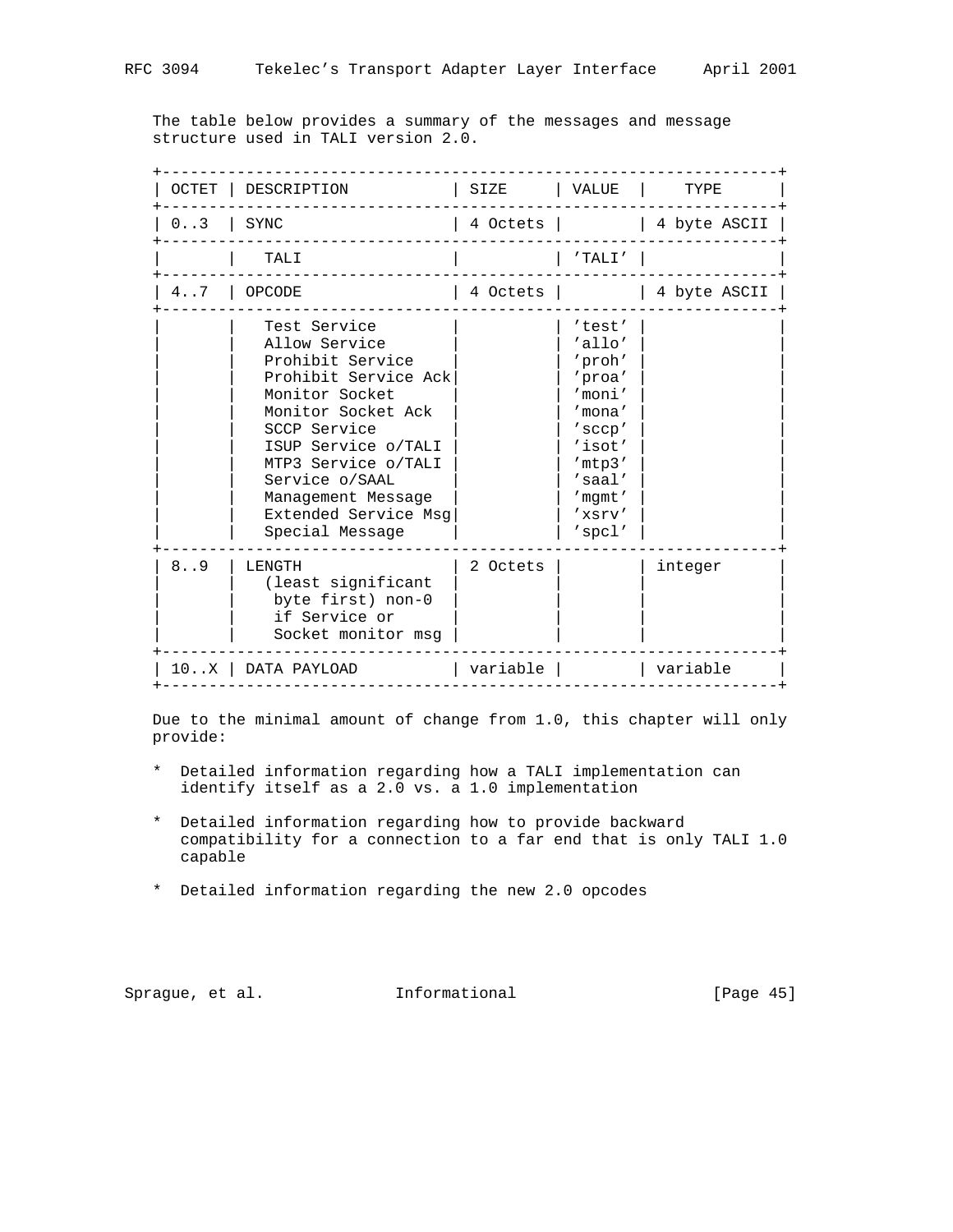\* Detailed information regarding any other changes to the information presented in previous sections that need to be implemented in order to be 2.0 compatible.

 Therefore, readers of this chapter should read this from the point of view of modifying an existing TALI 1.0 implementation to support the new 2.0 features.

4.1 Overview of TALI Version 2.0 Features

 A small number of changes to a 1.0 TALI implementation are required to support 2.0. Figure 10 illustrates the inputs that affect the 2.0 TALI State Machine. The reader may notice that the only differences from the inputs for 1.0 are as follows:

 Three new TALI opcodes can be sent/received between a TALI node and its peer. The new opcodes are:

- \* 'mgmt' \* 'xsrv'
- \* 'spcl'

 Three new User Part capabilities need to be supported by the layer of code above the TALI layer in each implementation. The user part needs to provide support for 'mgmt', 'xsrv', and 'spcl' data.

 More information about the 3 new opcodes is provided in individual sections in this chapter. However, a brief description of the purpose of each of these opcodes is as follows:

- \* 'mgmt' This opcode is intended to allow MANAGEMENT data, or data that will manage the operation of the device, to pass between the TALI endpoints. Examples of this management data include:
	- \* configuration data, such as which SS7 traffic streams a peer would like to receive over a specific socket
	- \* SS7 Network Management data, such as information regarding point code (un)availability and congestion.
	- \* Enabling/disabling various socket options, such as options regarding which messages are supported, or how to format data.

Sprague, et al. **Informational** [Page 46]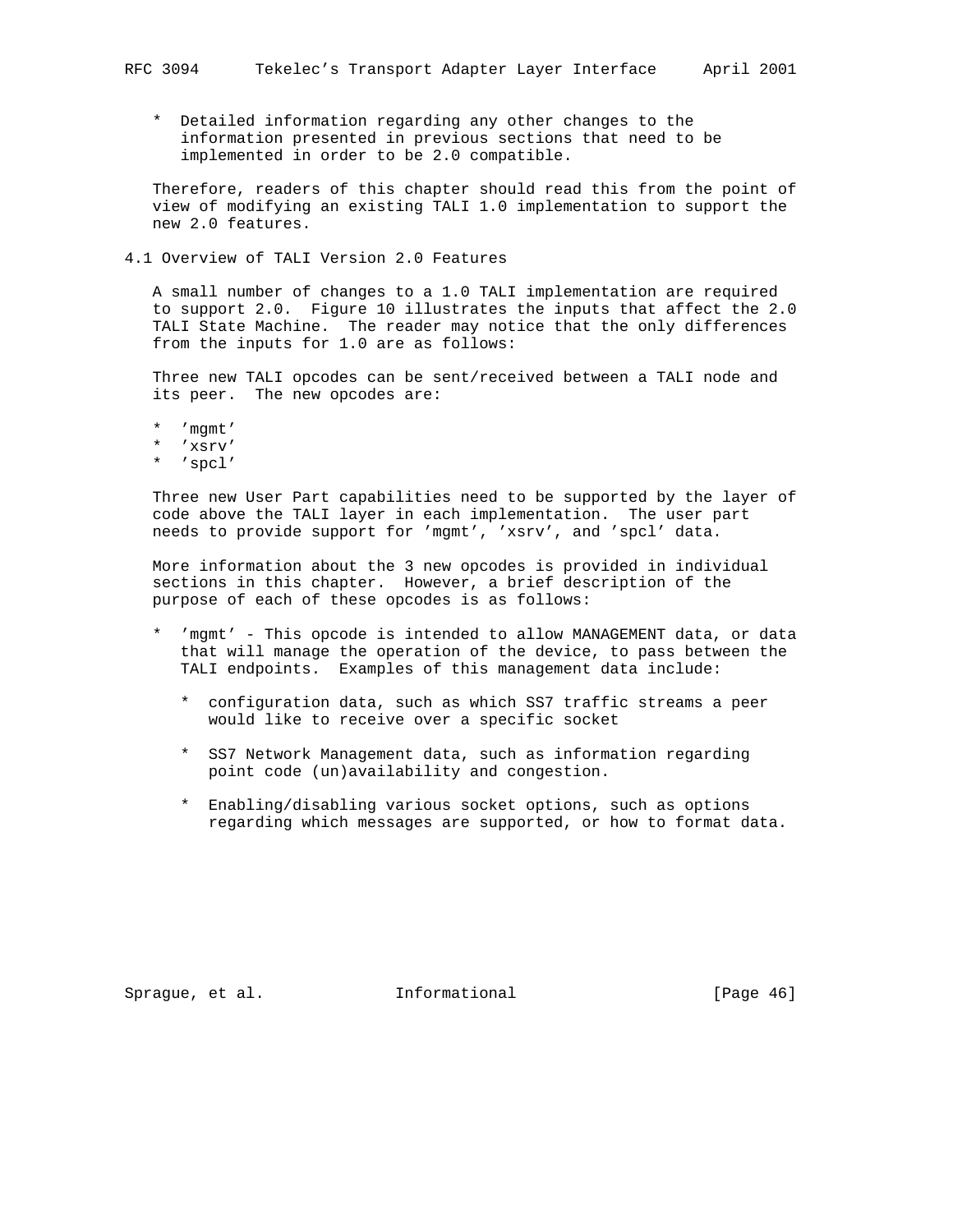- \* 'xsrv' Extended Service Opcodes. It is envisioned that the TALI protocol could be extended to carry other types of traffic that are not covered by the 1.0 service data opcodes ('sccp', 'isot', 'mtp3', or 'saal'). By defining a new 'xsrv' service opcode, the TALI protocol is opened up to the possibility of being used for other types of data transport.
- \* 'spcl' Special services. It is envisioned that vendors may want to build special services into their TALI implementations that are only activated when the implementation is connected to other equipment implementing the same special services. This opcode is intended to provide a general means to discover more information regarding who the TALI session is connected to, and a means to enable special features based on the vendor/implementation on the far end.

Sprague, et al. **Informational** [Page 47]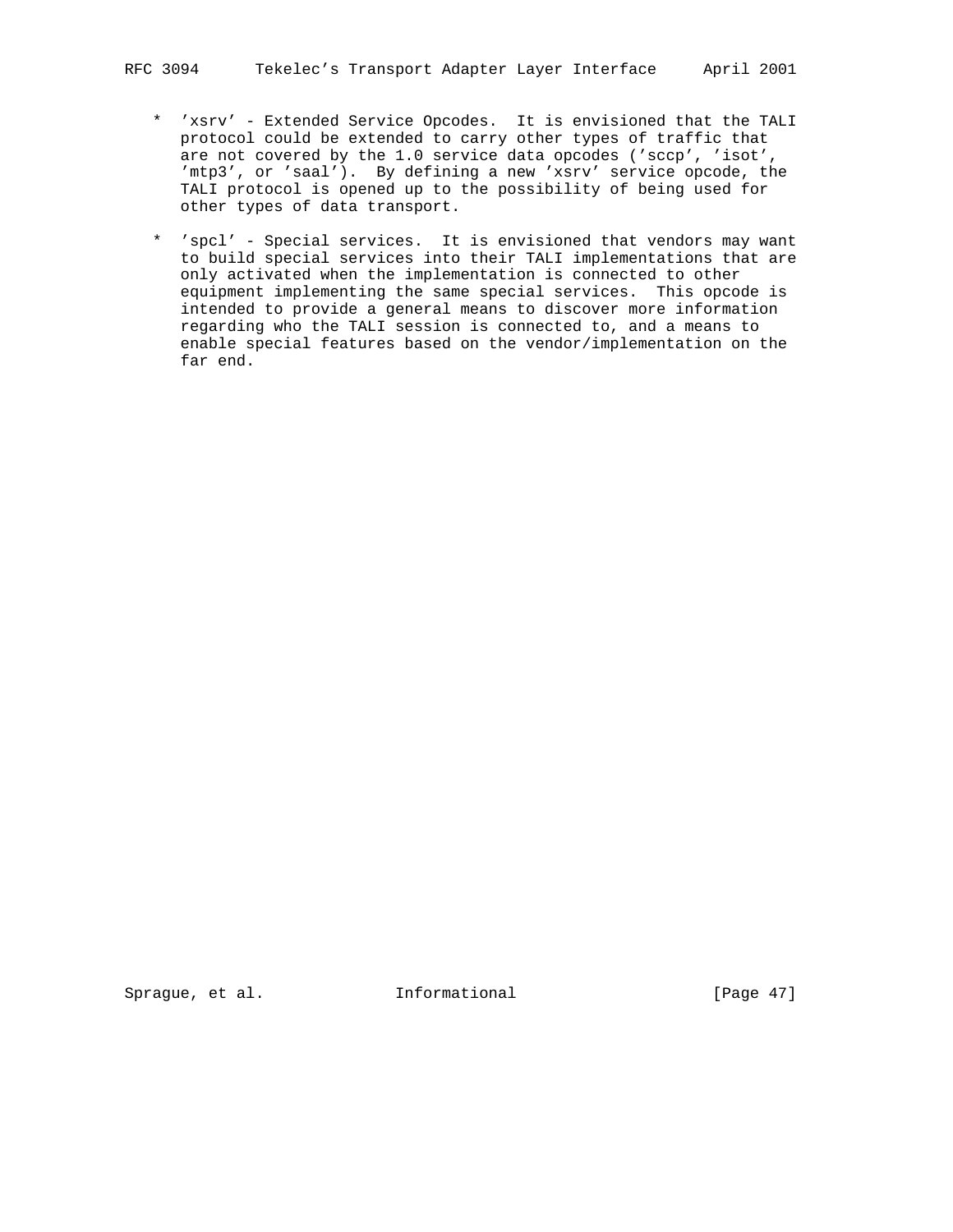

Figure 10: Overview of Inputs to the TALI 2.0 State Machine

### 4.2 TALI Version Identification

 The TALI 1.0 specification did not provide a simple means to perform TALI version identification. However, the general purpose 'moni' message from 1.0 can be used to solve this problem in 2.0.

Sprague, et al. 1nformational [Page 48]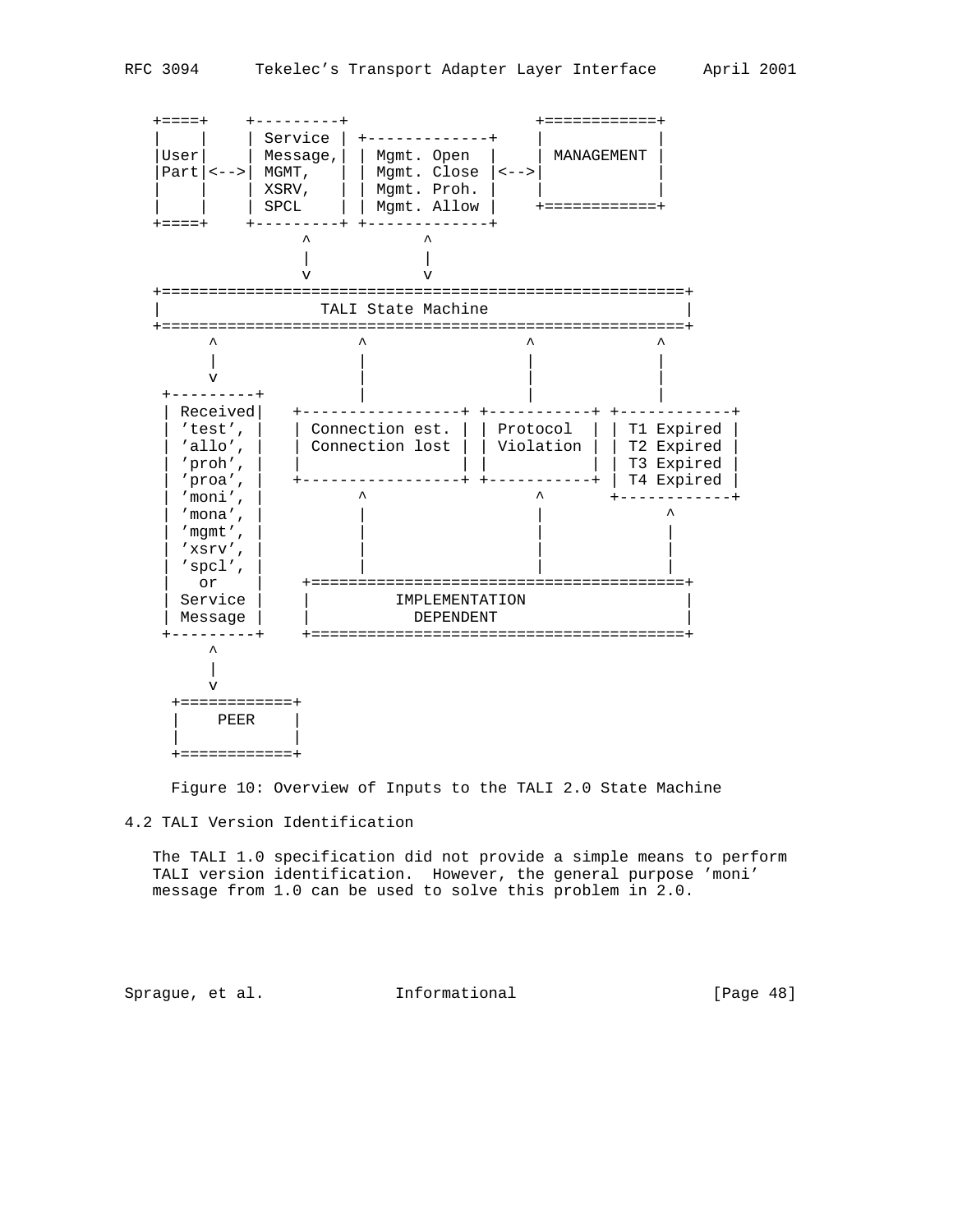Recall from 1.0 that the 'moni' message was very loosely defined in the 1.0 spec:

- \* The primary purpose of the 'moni' message was to provide a general purpose ECHO capability. It was envisioned that an important task that the ECHO capability could provide would be to measure Round Trip TALI/TALI processing time.
- \* The data portion of the 'moni' message could be from 0-200 bytes long. The use of the data area was completely implementation specific.
- \* There were no requirements that an implementation ever send a 'moni'.
- \* If an implementation did send 'moni', it should use the T4 timer to control the frequency of the outgoing 'moni'.
- \* The receiver of the 'moni' should not make any assumptions as to the data portion of the 'moni'. The receiver should simply convert the 'moni' into a 'mona' and return the message with the same data portion.

 TALI 2.0 implementations should use the 'moni' message to provide version identification as per the following bullets:

- \* The primary purpose of the 'moni' message is now twofold:
- \* To provide version identification
	- \* To continue to provide a general purpose ECHO capability that can be used to measure Round Trip time or perform other implementation specific tasks.
- The data portion of the 'moni' message is now divided into 2 portions
	- \* A portion dedicated to version identification, 12 bytes long, with a specific format that must be followed
	- \* Followed by a free format section that can be used in a completely implementation specific manner.
- \* The overall length of the data portion for a 'moni' should still not exceed 200 bytes. This is required to maintain backward compatibility with 1.0 implementations that may check for a maximum length of 200 bytes on the 'moni' opcode.

Sprague, et al. **Informational** [Page 49]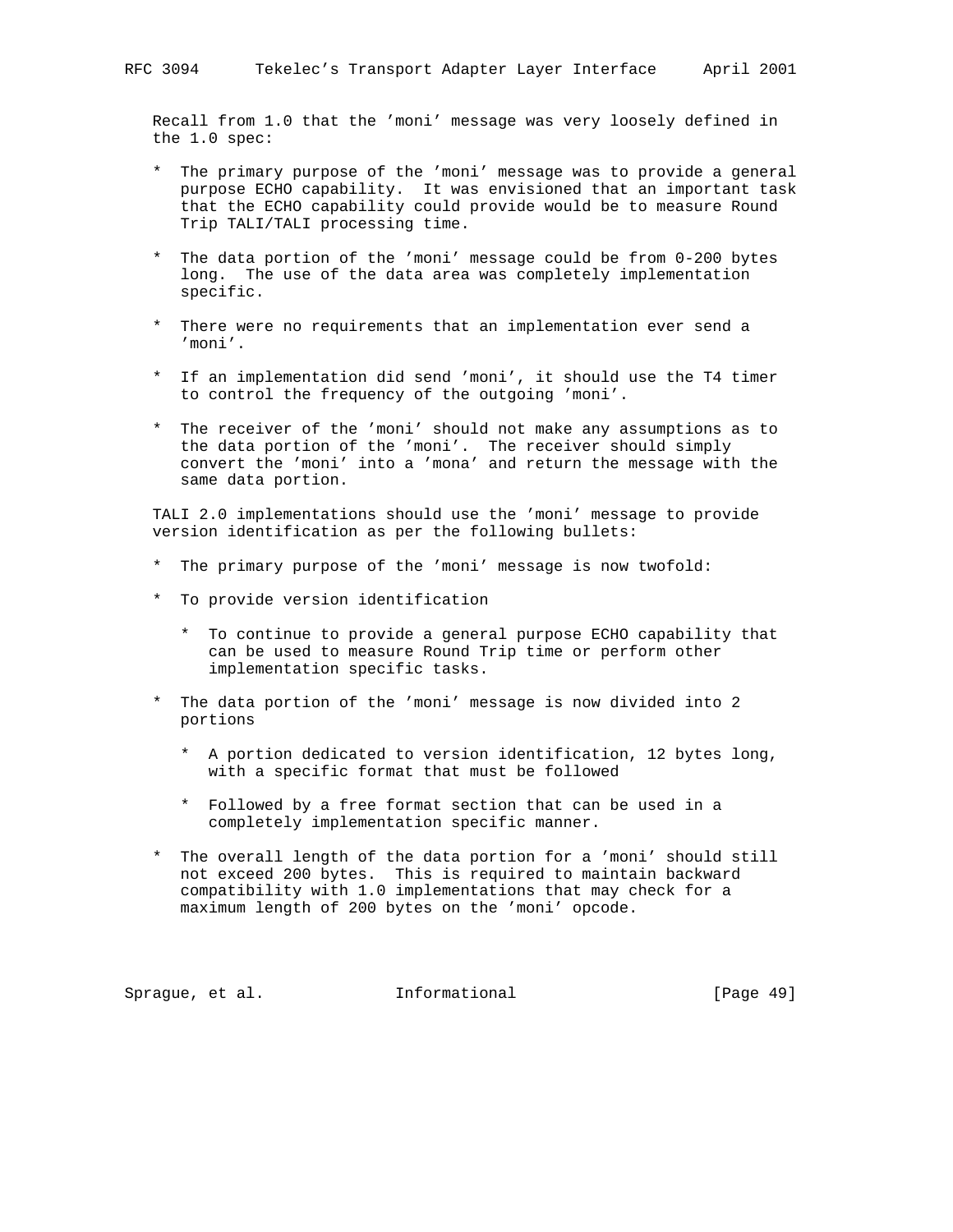- \* If a TALI implementation wants to identify itself as a version 2.0 node, it must send a 'moni' encoded as per Table 8. Every 'moni' it sends should conform to the encoding in Table 8. The version label should not change from 'moni' to 'moni'. The data following the version label can change from 'moni' to 'moni' and can continue to be used for RTT calculations, or other purposes.
- \* If a TALI implementation is trying to determine if the far end of the TALI connection has implemented version 2.0, the implementation must examine any received 'moni' messages that arrive from the far end and see if they conform to the new stricter 'moni' encoding in Table 8. On receiving 'moni', a TALI 2.0 node will compare the 12 bytes of data in the VER LABEL field with a list of predetermined strings to determine the functionality of the TALI node it is connected to. If the data doesn't match any of the predetermined strings, the Far End is assumed to be a TALI 1.0 node.
- \* Each TALI implementation must assume that the far end of the connection is a 1.0 implementation until an arriving 'moni' announces that the far end supports TALI version 2.0. If a 'moni' never arrives, the implementation knows the far end has implemented version 1.0 of the specification.
- \* TALI 1.0 implementations can receive newly encoded 'moni' messages and simply ignore the data. The 1.0 implementations will continue to operate as if the far end is always a 1.0 node (ignore the data portion of the 'moni', convert 'moni' to 'mona', and return the 'mona').
	- \* The next section provides more information regarding backwards compatibility (2.0 implementations connected to devices that implemented version 1.0 of the specification).

Sprague, et al. **Informational** [Page 50]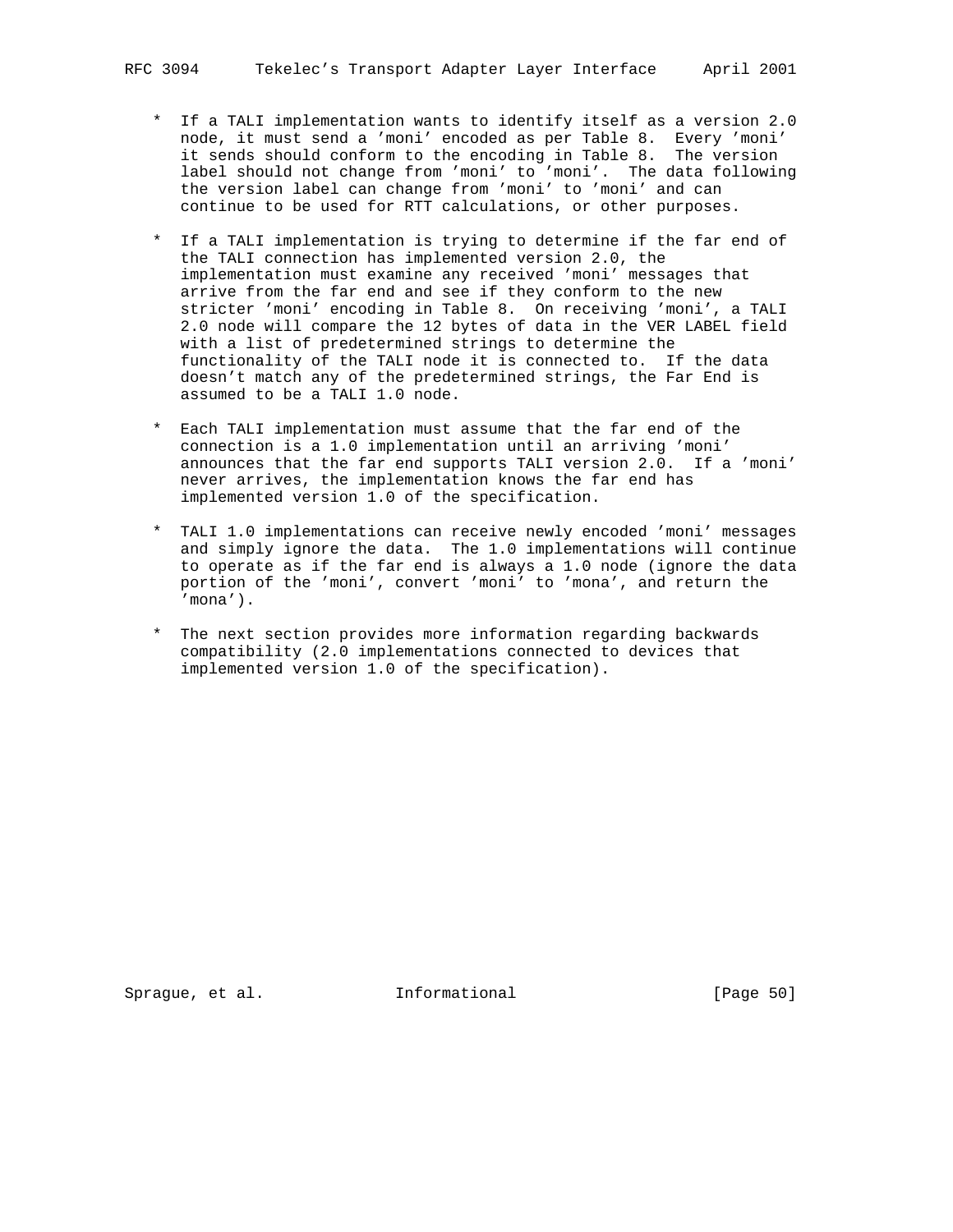|                | Octets   Field Name   Description |                                                                                                                                                    | Field Type       |
|----------------|-----------------------------------|----------------------------------------------------------------------------------------------------------------------------------------------------|------------------|
| 0.3            | SYNC                              | $'$ TALI $'$                                                                                                                                       | 4 byte ASCII     |
| $4 \ldots 7$   | OPCODE                            | 'moni'                                                                                                                                             | 4 byte ASCII     |
| 8.9            | LENGTH                            | Length (includes the version<br>label and data fields)                                                                                             | Integer          |
| $10 \ldots 21$ | Ver. Label<br>See note            | 'vers xxx.yyy'                                                                                                                                     | 12 byte<br>ASCII |
| 22. X          | DATA                              | Vendor Dependent<br>Maximum length of this<br>message (as coded in octets 8<br>$-9$ , and stored in bytes $10-X$ )<br>should not exceed 200 bytes. | Variable         |

Table 8: Version Control 'moni' Message

 NOTE: xxx.yyy = provides the Major and Minor release number of the TALI specification being implemented. 001.000 = Tali version 1.0  $002.000 =$  Tali version 2.0  $\frac{1}{100}$  this specification. 002.001 = Tali version 2.1 // a minor change to 2.0 003.000 = Tali version 3.0 and so on.

 The 'vers 002.000' field is an 12 byte field of field type 'ascii text'. As such, 'v' should be the first byte of the field that is transmitted out the wire.

### 4.3 Backwards Compatibility

 As part of adding new functionality to the TALI specification, backwards compatibility from TALI version 2.0 to version 1.0 is required. Backwards compatibility is important since TALI 2.0 nodes may be connected to far ends that only support version 1.0; it is important that these 2 implementations continue to inter-operate, and that the 2.0 node falls back to supporting only 1.0 opcodes in this situation.

 The previous section described how a TALI 2.0 implementation can use the 'moni' it sends to identify itself as a 2.0 node and how it can use the 'moni' it receives to determine if the far end is also a 2.0

Sprague, et al. **Informational** [Page 51]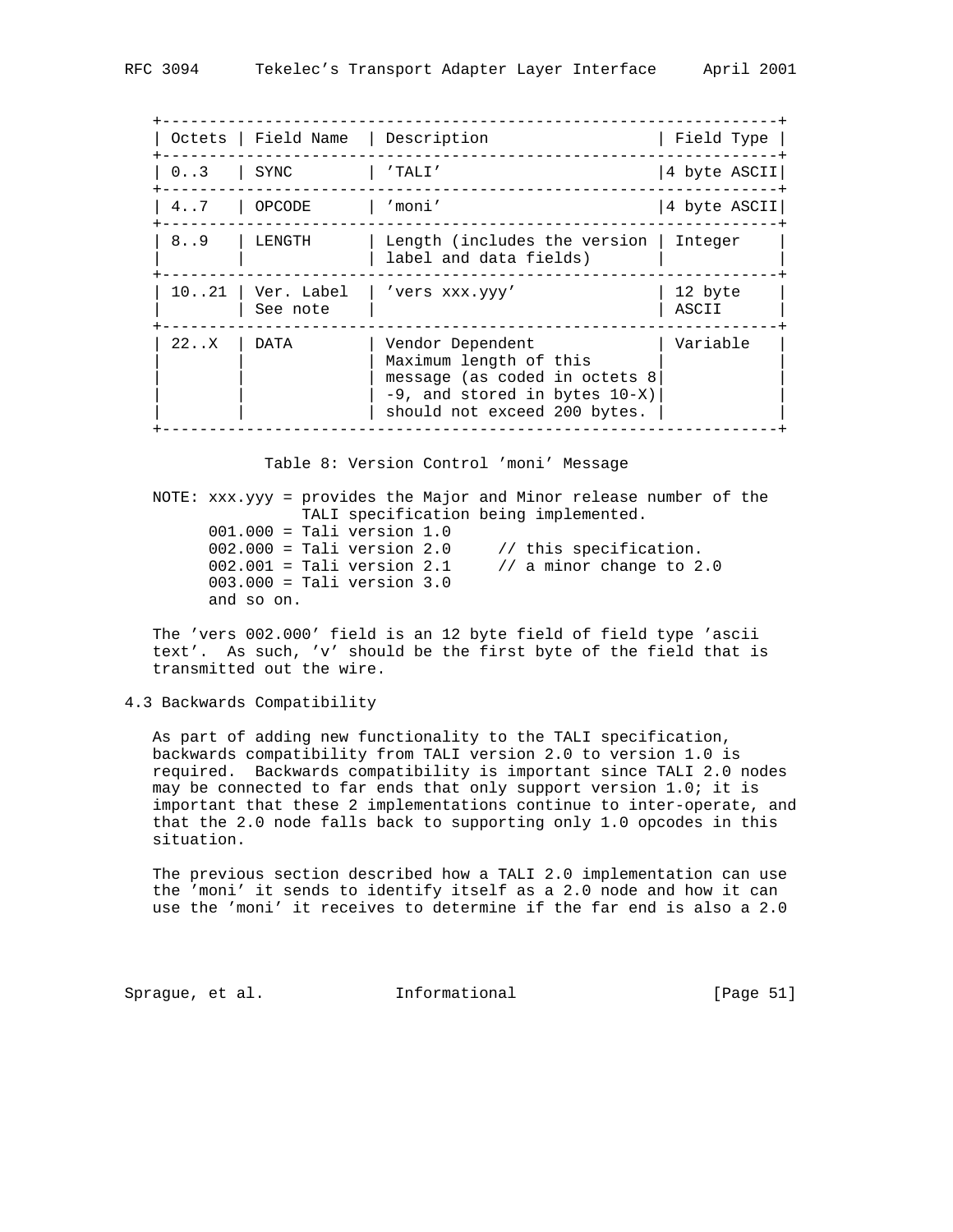node. In addition to the discussion in the previous section, the following bullets provide details regarding how backwards compatibility must be achieved:

- \* As documented in the version 1.0 specification, TALI 1.0 implementations that receive TALI messages with 'mgmt', 'xsrv', and 'spcl' opcodes will treat the message as a Protocol Violation (invalid opcode received). The Protocol Violation will cause the socket to be dropped immediately.
- \* It is therefore required that a 2.0 implementation only send 'mgmt', 'xsrv', and 'spcl' opcodes, after it has used a received 'moni' message to determine that the far end is a 2.0 (or later) implementation and has identified itself as a 2.0 (or later) implementation.
- \* Each TALI 2.0 implementations must use the 'moni' as described in the previous section to identify themselves as 2.0, and to learn if the far end is 2.0.
- \* Each TALI 2.0 implementation should maintain a variable as part of its state machine, 'far\_end\_version'. The 'far\_end\_version' should be initialized to 1.0 when the socket is established. Each time a 2.0 implementation receives 'moni', it should update the 'far\_end\_version' variable. If the 'moni' did not contain a version label, the 'far\_end\_version' should be reset to 1.0. If the 'moni' did contain a version label for 2.0 (or a later version), the 'far\_end\_version' should be set accordingly.
- \* Each time a 2.0 implementation receives a new 2.0 opcode ('mgmt', 'xsrv', and 'spcl') from the far end, it should examine the ' far\_end\_version'. If the 'far\_end\_version' indicates the far end is a 1.0 implementation, the received TALI message should be treated as a Protocol Violation (invalid opcode). If the 'far\_end\_version' is 2.0 (or later), the 2.0 implementation should process the received 'mgmt/xsrv/spcl' according to that nodes capabilities for that opcode.
- \* Each time a 2.0 implementation receives a request to send a TALI message with a 2.0 opcode ('mgmt/xsrv/spcl') from a higher layer of software, it should examine the 'far\_end\_version'. If the 'far\_end\_version' indicates the far end is a 1.0 implementation, the request to send the 2.0 opcode should be denied or ignored (an implementation decision) and the 2.0 opcode must NOT be sent to the far end. If the 'far\_end\_version' indicates the far end is 2.0 (or later), the request can be satisfied and the TALI message with the 2.0 opcode can be sent to the far end.

Sprague, et al. 1nformational 1999 [Page 52]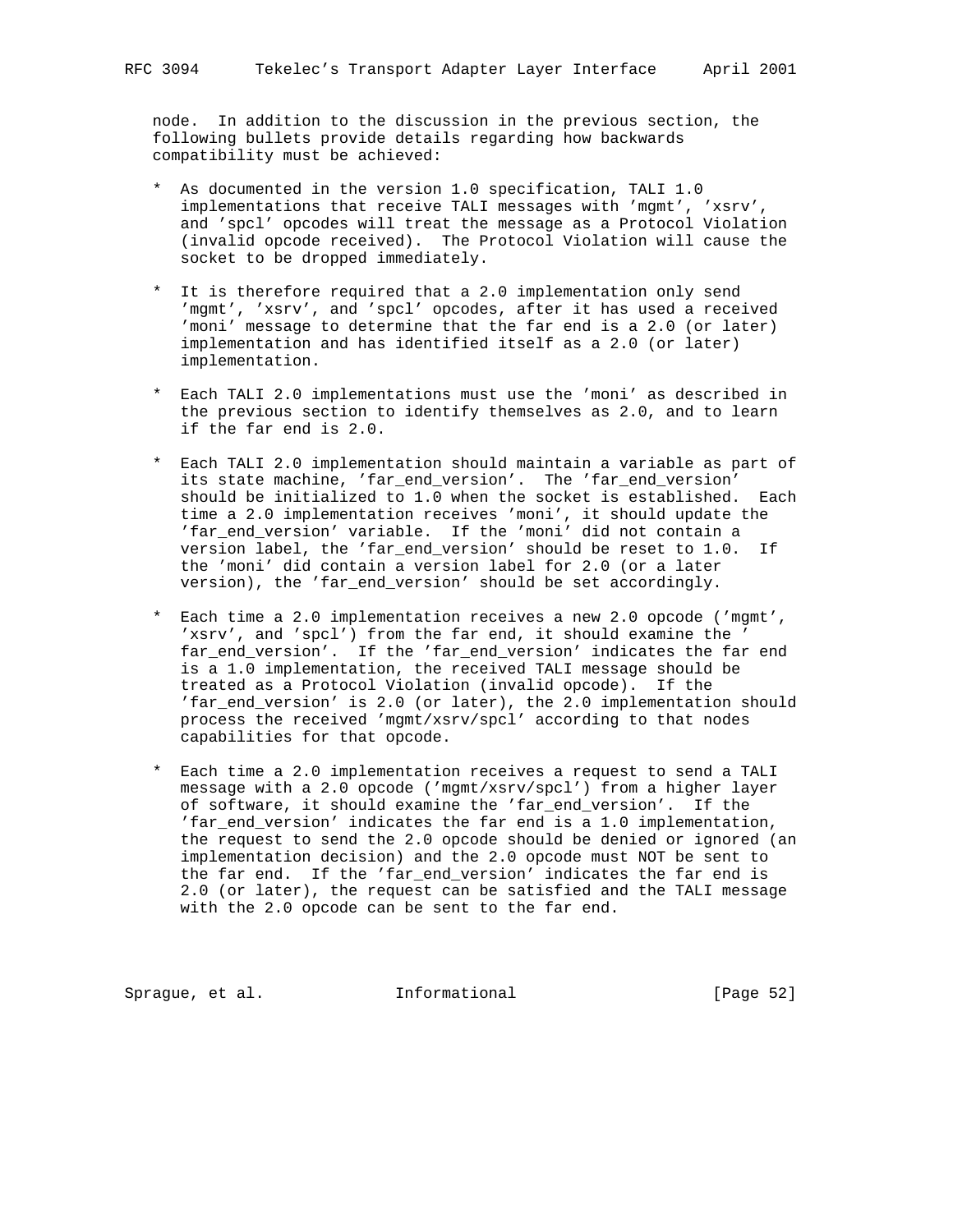- \* Each TALI 2.0 implementation can provide a varying level of support for each of the three new 2.0 opcodes ('mgmt/xsrv/spcl'). In other words, an implementation may wish to only support SOME OF the primitives within the new opcodes. The level of support for each 2.0 opcode ('mgmt/xsrv/spcl') is independent of the other two 2.0 opcodes.
- \* The basic message structure for TALI messages using the new 2.0 opcodes is presented in Table 9.
- \* The minimal level of support that is required for each of the 2.0 opcodes (mgmt/xsrv/spcl) is to be able to receive TALI messages with these opcodes, recognize the new opcode, and ignore the message without affecting the state machine. The TALI state should not change. The socket connection should stay up. In other words, a 2.0 implementation can elect to ignore any received 'mgmt/xsrv/spcl' messages, if that implementation does not care to support the capability intended by that particular opcode.
- \* A partial level of support for a 2.0 opcode could be implemented. Partial support may consist of understanding the data structure for the 2.0 opcode, but only supporting some of the variants of the opcode. The message structure for each of the new 2.0 opcodes consists of an extra 'Primitive' field that follows the TALI opcode and message length fields. Each 'Primitive' is used to differentiate a variant of the opcode. It is envisioned that each new 2.0 opcode can be extended by adding new 'Primitives', as more capabilities are defined for the opcode, without having to add new TALI opcodes. A 2.0 implementation may understand and be willing to act on some of the 'Primitives' for an opcode, but not others. Receiving variants of a 2.0 opcode that an implementation does not understand need to be ignored and not affect the 2.0 state machine.
- \* The full level of support for a 2.0 opcode could be implemented. This support would consist of understanding and fully supporting every 'Primitive' within the 2.0 opcode.

Sprague, et al. **Informational** [Page 53]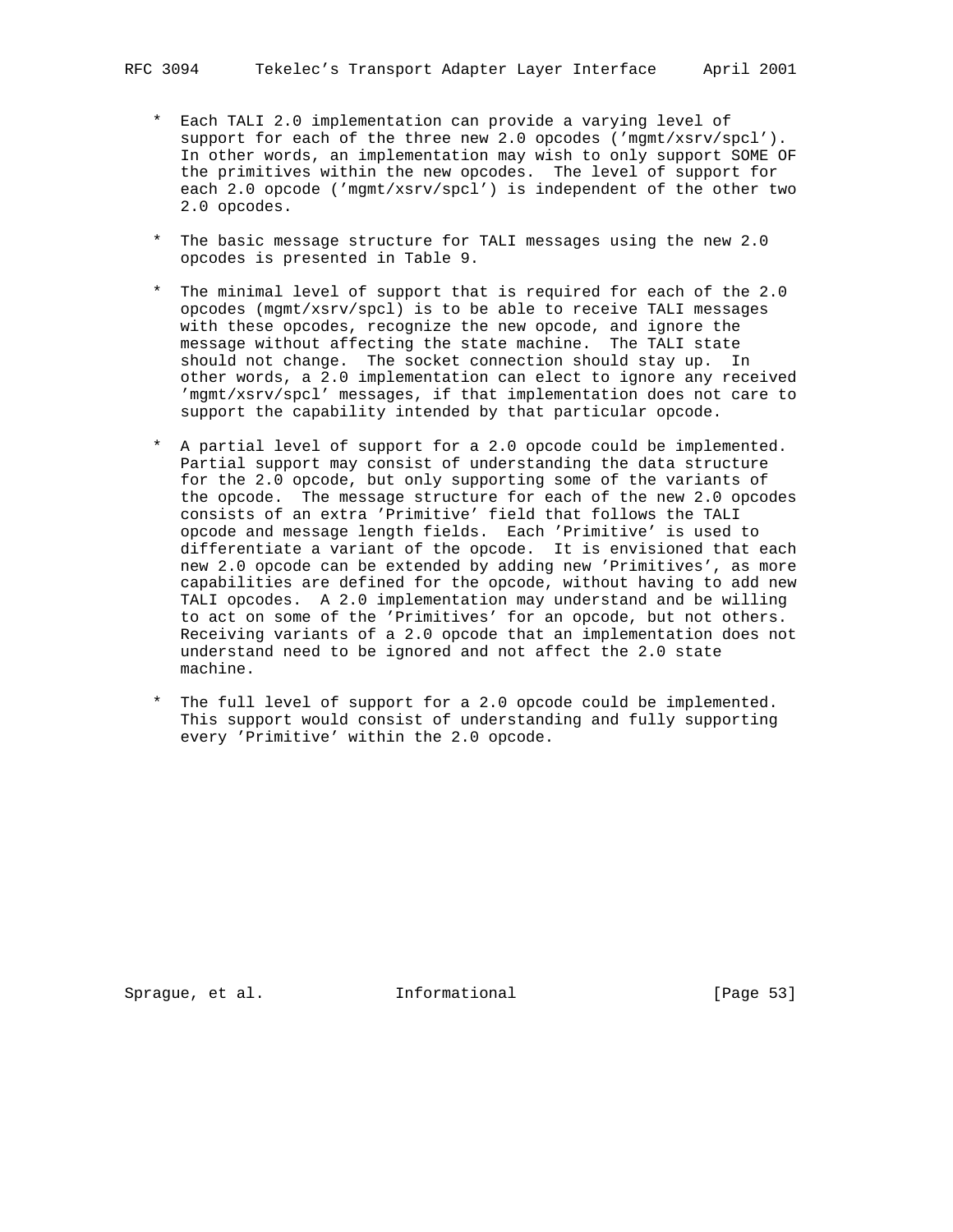|          |                                                                                      | Field Type                        |
|----------|--------------------------------------------------------------------------------------|-----------------------------------|
|          | $'$ TALI $'$                                                                         | 4 byte ASCII                      |
| OPCODE   | 'mqmt', 'xsrv' or 'spcl'                                                             | 4 byte ASCII                      |
| LENGTH   | Length (length of the rest<br>of this packet)                                        | Integer                           |
| See note | 'wxyz', or a 4 byte text<br>that is appropriate for the<br>given opcode              | 4 byte<br>ASCII                   |
| DATA     | The content of the data area<br>is dependent on the opcode/<br>primitive combination | Variable                          |
|          | SYNC<br>$1013$ Primitive                                                             | Octets   Field Name   Description |

Table 9: Basic Message Structure for New 2.0 TALI Opcodes

 NOTE: The Primitive field acts as a modifier for each opcode. Within an opcode, different operations or groups of operations can be defined and supported. The Primitive identifies each different operation or set of operations.

#### 4.3.1 Generating Protocol Violations based on Received Messages

 As implied by some of the bullets before Table 9, it is a goal of the 2.0 TALI specification to relax some of the error checking associated with the processing of received TALI messages.

 Version 1.0 of this specification was very strict in detailing the fields that were checked for each received message. As each received message was processed, the SYNC code, opcode and length field of the message was checked; if any of these fields were invalid an internal protocol violation was generated. The processing of the protocol violation caused the socket to go down. In addition to the 3 specific checks (sync, opcode, length), the overall philosophy of version 1.0 was to treat any received data that the receiver did not understand, or which the receiver deemed to contain incorrectly coded fields as protocol violations.

 Version 2.0 introduces the possibility of partial support for opcodes, partial support for primitives, and partial support for various fields (such as support for ANSI Pt Codes, but not ITU Pt Codes). Thus, the overall philosophy of how to treat received data that the receiver does not support needs to be relaxed from the

Sprague, et al. **Informational** [Page 54]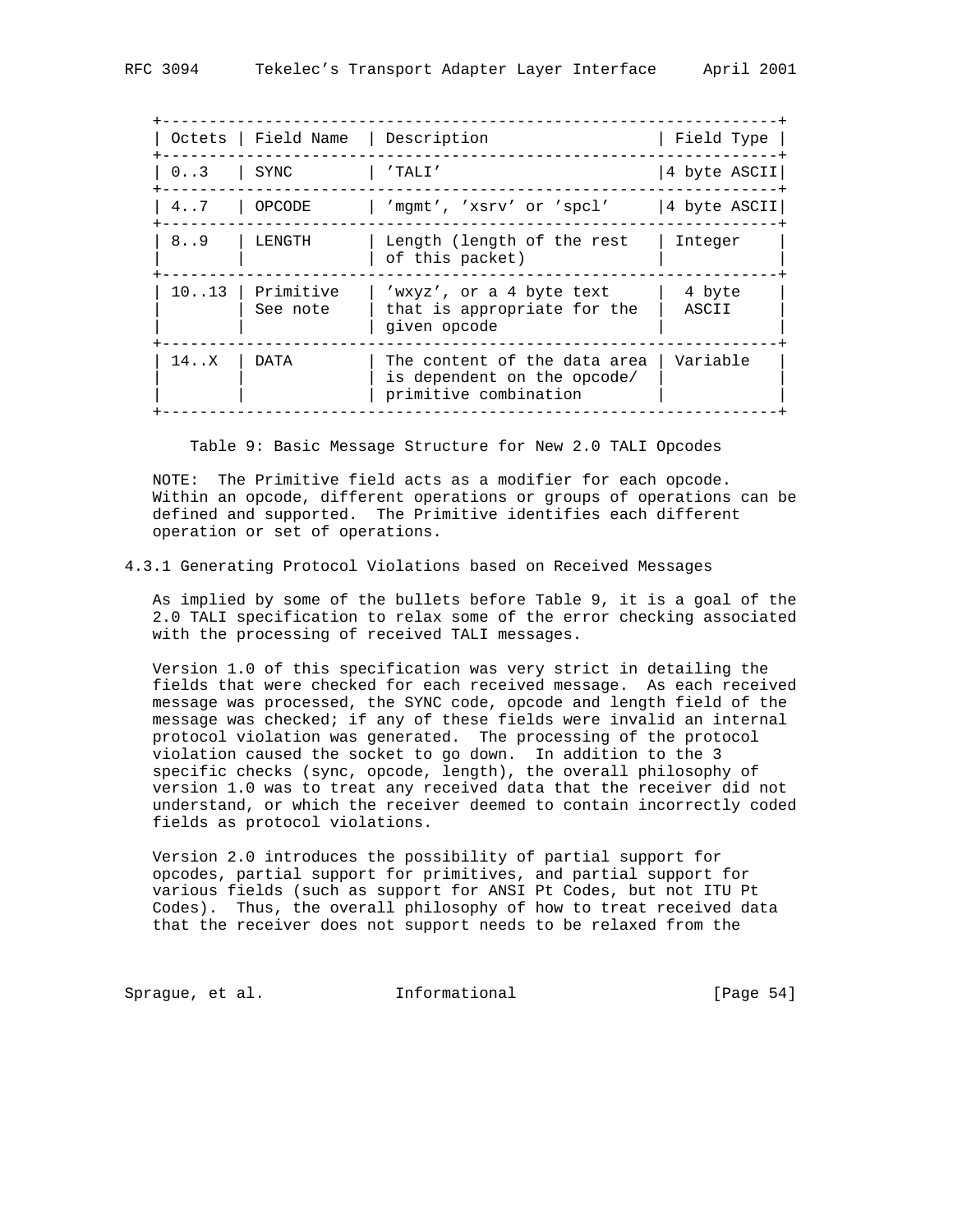strict treatment in version 1.0. Version 2.0 implementations should be more tolerant when they receive messages they do not support (or which they believe contain incorrectly coded fields). This tolerance should include NOT treating these receives as protocol violations.

 Version 2.0 implementations should perform the following level of strict/loose checks on the received messages:

- \* Checks against the sync codes, opcodes and lengths for version 1.0 and version 2.0 opcodes should be performed (against Table 3 and Table 11). Invalid data in these fields should be treated as cause for protocol violations.
- \* Checks against the opcode field for messages with new 2.0 opcodes (mgmt/xsrv/spcl) should be performed to determine whether the message can be processed by the implementation. If an implementation chooses to NOT support a particular 2.0 opcode, the received message should be discarded, internal data (such as measurements, logs of messages, user notifications) could record the event, and the TALI state should NOT be affected.
- \* Checks against the primitive field for messages with new 2.0 opcodes (mgmt/xsrv/spcl) should be performed to determine whether the message can be processed by the implementation. If an implementation does not understand a particular primitive, or has chosen NOT to implement the features for a particular primitive, the received message should be discarded, internal data (such as measurements, logs of messages, user notifications) could record the event, and the TALI state should NOT be affected.
- \* Checks against other field types in messages with new 2.0 opcodes (such as checking the encoding of a Point Code field for a valid Pt Code type) should also be performed in a 'soft' manner. Errors found in individual fields should cause the received message to be discarded, internal data (such as measurements, logs of messages, user notifications) could record the event, and the TALI state should NOT be affected.

 The goals behind introducing this gentler treatment of errors in received data are as follows:

 \* To keep the socket up in order to perform the primary purpose of the connection (ie: to continue to transport SS7 data) in spite of improperly formatted/unsupported TALI messages related to other features/extensions/etc.

Sprague, et al. **Informational** [Page 55]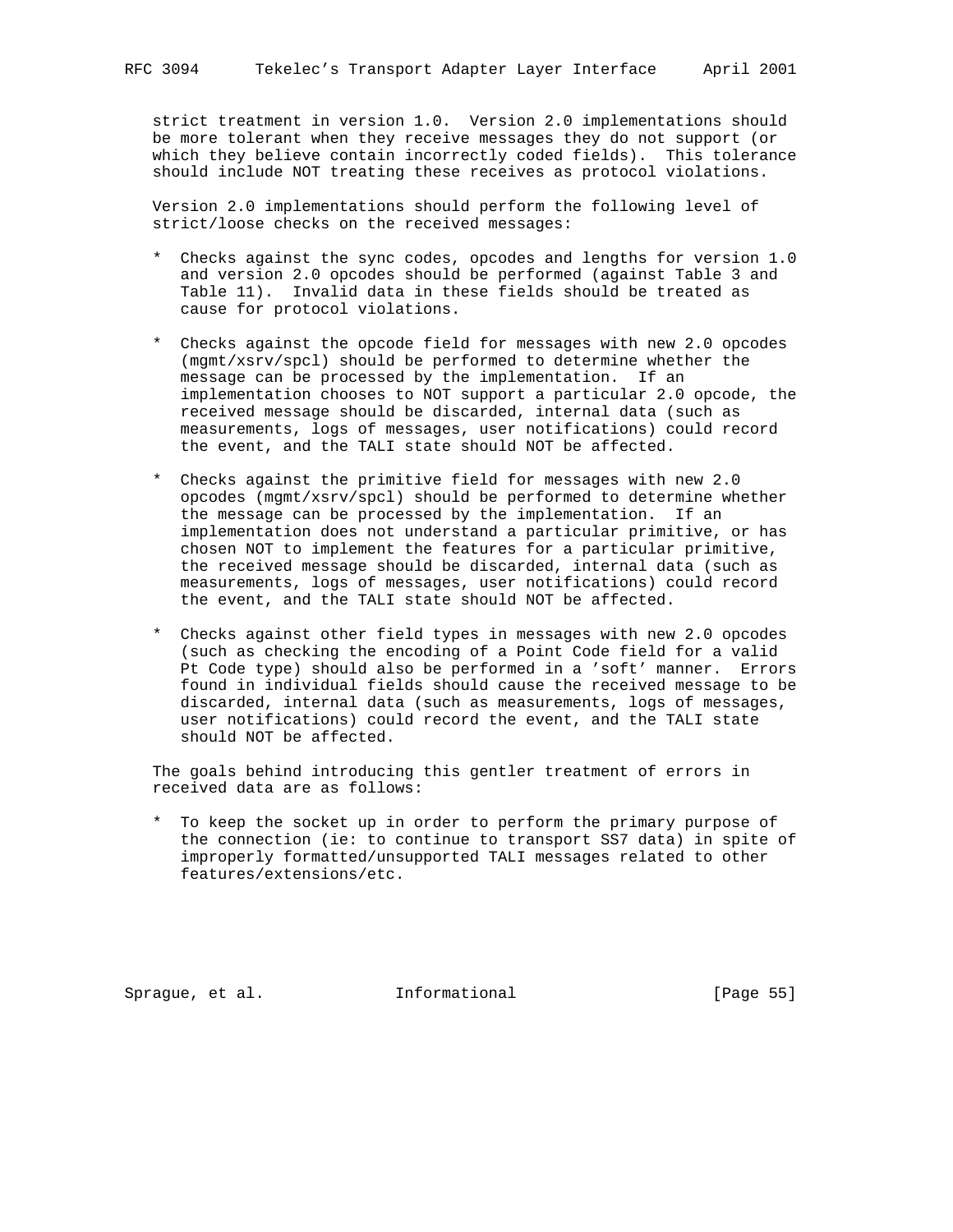- \* To allow applications to support and use some of the features for a particular TALI revision without requiring the application to implement all of the functionality for the TALI revision.
- \* To increase the extensibility of the protocol. Looser receive checks are preferred in order to be able to add new primitives and new primitive operations as they are defined.
- 4.4 Overview of the TALI Message Structure

 The basic message structure for all TALI messages is unchanged with the addition of new 2.0 opcodes. The base TALI header still consists of SYNC + OPCODE + LENGTH, as described in Table 2.

 The message structure for the new 2.0 opcodes was shown in Table 9. These messages define an extra required field, PRIMITIVE, that follows the LENGTH field of Table 2.

4.4.1 Types of TALI Fields

 Table 4 in the version 1.0 specification provided implementation notes for all the 'types of fields' found in the 1.0 specification. Version 2.0 of TALI continues to use all of the types provided in Table 4, and also defines some new fields that are used in TALI messages that use the new 2.0 opcodes. The following table introduces the new field types that are introduced with version 2.0. The types in Table 10 are used in addition to the types in Table 4 to implement the 2.0 TALI protocol.

Sprague, et al. **Informational** [Page 56]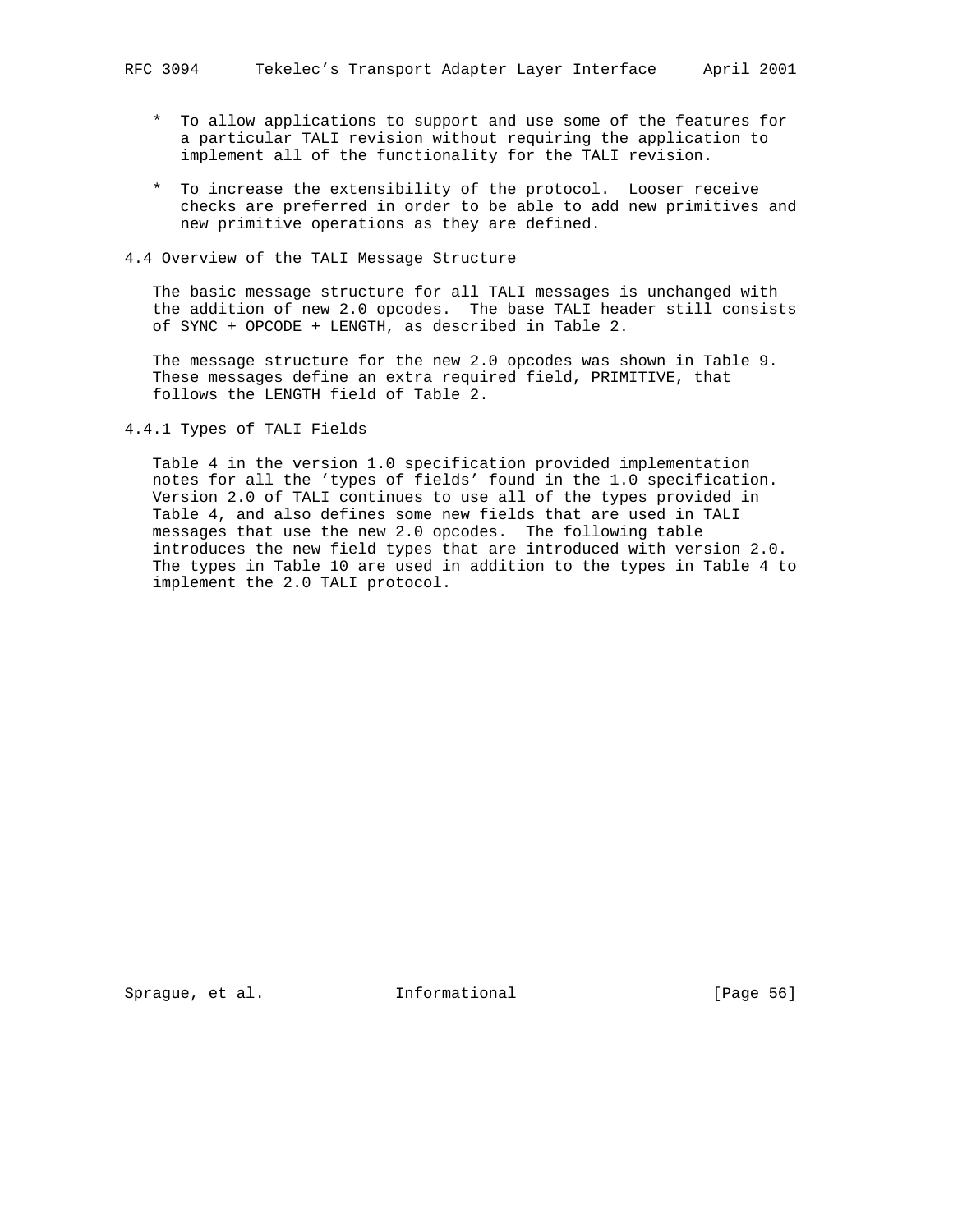| Field Type        | Implementation Notes for that Type                                                                                                                                                                                                                                                                                                                                                                                                                                                                                                                                                                                                                                                                                                                                                                           |
|-------------------|--------------------------------------------------------------------------------------------------------------------------------------------------------------------------------------------------------------------------------------------------------------------------------------------------------------------------------------------------------------------------------------------------------------------------------------------------------------------------------------------------------------------------------------------------------------------------------------------------------------------------------------------------------------------------------------------------------------------------------------------------------------------------------------------------------------|
| SS7 Point<br>Code | Used to transmit point code information for ANSI or<br>ITU variants of point codes across the TALI interface<br>* The point code structure is 4 bytes. Byte 3 is used<br>to identify the TYPE of point code. The actual<br>point code is then encoded in bytes 0-2 (w/byte 0<br>being the least significant byte and the first byte<br>transmitted across the wire)<br>* Byte 3: encoding of the type of point code (PC)<br>$0 = an ANSI Full PC$<br>$1$ = an ITU International Full PC w/ a $3/8/3$ coding<br>scheme for zone/area/identifier<br>2 = an ITU National Full PC w/ a raw 14 bit PC<br>$3 =$ unused<br>4 = an ANSI Cluster PC<br>* For ANSI Full PC w/byte 3=0. These point codes are<br>24 bit point codes as follows:<br>Byte $2 =$ Network<br>Byte $1 =$ Cluster<br>Byte $0 = \text{Member}$ |
|                   | * For ITU International Full PC (3/8/3) w/byte 3=1.<br>These point codes use 14 bits (stored in the 14<br>least significant bits in bytes 0&1). Byte 2 is<br>unused. The 14 bits should be interpreted as 3<br>bits of zone, 8 bits of area and 3 bits of<br>signaling point identifier. The 3 bits of                                                                                                                                                                                                                                                                                                                                                                                                                                                                                                       |
|                   | signaling point identifier are the 3 least<br>significant bits.<br>* For ITU National Full PC w/byte 3=2. These point<br>codes use 14 bits (stored in the 14 least<br>significant bits in bytes 0&1). Byte 2 is unused.<br>The 14 bits represent a single 14-bit quantity that<br>constitutes the point code.                                                                                                                                                                                                                                                                                                                                                                                                                                                                                                |
|                   | * For unused w/byte 3=3. Bytes 0 through 2 are<br>undefined.<br>* For ANSI Cluster PC, w/byte 3=4. These point codes<br>are 24 bit point codes as follows:<br>Byte $2 =$ Network<br>Byte $1 =$ Cluster<br>Byte $0 = 0$ . This field is ignored and should be                                                                                                                                                                                                                                                                                                                                                                                                                                                                                                                                                 |
|                   | coded as 0all members of the cluster are implied<br>* Byte 0 is the first byte that is transmitted across<br>the wire, followed by byte 1, byte 2, then byte 3. $ $                                                                                                                                                                                                                                                                                                                                                                                                                                                                                                                                                                                                                                          |

Sprague, et al. 1nformational 1999 [Page 57]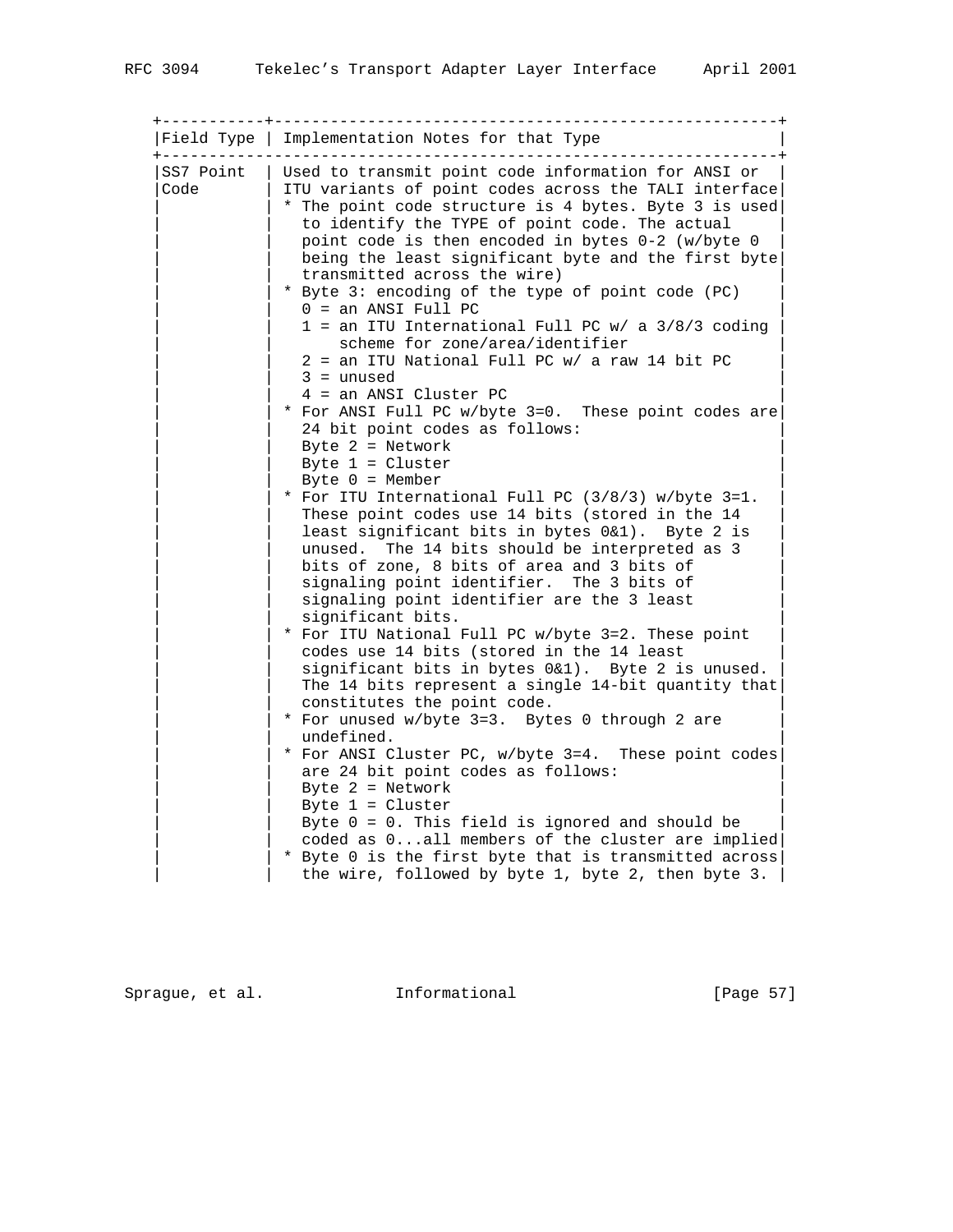+------------------------------------------------------------------+  $Bit-Field$  | \* Field containing an array of N bits, where N is a multiple of 8. Bit-Field types should be transmitted such that the byte containing bits 0 through 7 is transmitted across the wire first, followed by the byte containing bits 8 through 15, | | etc. | \* The software for each implementation should be written in a manner that accounts for the required byte order of transmission (ie: the Big Endian/ Little Endian characteristics of the processor need | to be dealt with in the software). +------------------------------------------------------------------+ Version  $|A|$  TALI version label is a 12 byte ASCII text field.<br>Label  $|The$  label is of a format 'vers yyy van' where yyy v Label  $|$ The label is of a format 'vers xxx.yyy', where xxx.yyy are used to identify the version such as 002.000. As | |with other ASCII text fields, the first byte of the | | text field (the 'v') should be the first byte | |transmitted out the wire. | +------------------------------------------------------------------+ |Primitive |Messages that use the new TALI 2.0 opcodes all have a | | |4 byte text ASCII field referred to as a Primitive. | | |The Primitive acts as a modifier for the opcode. This | | |allows a single opcode to be used to perform multiple | | actions. +------------------------------------------------------------------+ Primitive  $|A$  Primitive can be used to specify either a specific Operation  $|$  action or a set of actions. When the Primitive field | |is used to specify a set of actions, an operation | | |field is used to pick a specific operation within that| | |group of actions. Operation fields are 4 byte integers| +------------------------------------------------------------------+ |Private |Various RFC documents have detailed a set of assigned | |Enterprise |numbers (RFC 1700, Assigned Numbers) and defined data |  $\text{Code}$  |structures (RFC 1155, Structure and Identification of |(PEC) |Management Information for IP-based Internets) | | |that are used on IP networks to provide network | management information. | |Network Management Object Identifiers (OID) are used | | |to recognize specific organizations, companies, |  $|$  protocols, and so on, in a manner that all vendors can $|$ agree on. An Object Identifier exists which uniquely describes each company that does business in the data/telecomm | |industry. That OID is referred to as an 'SMI Network | | |Management Private Enterprise Code', which we are | | shortening to Private Enterprise Code of PEC in this | |document for simplicity. Each PEC is assumed to have |

Sprague, et al. **Informational** [Page 58]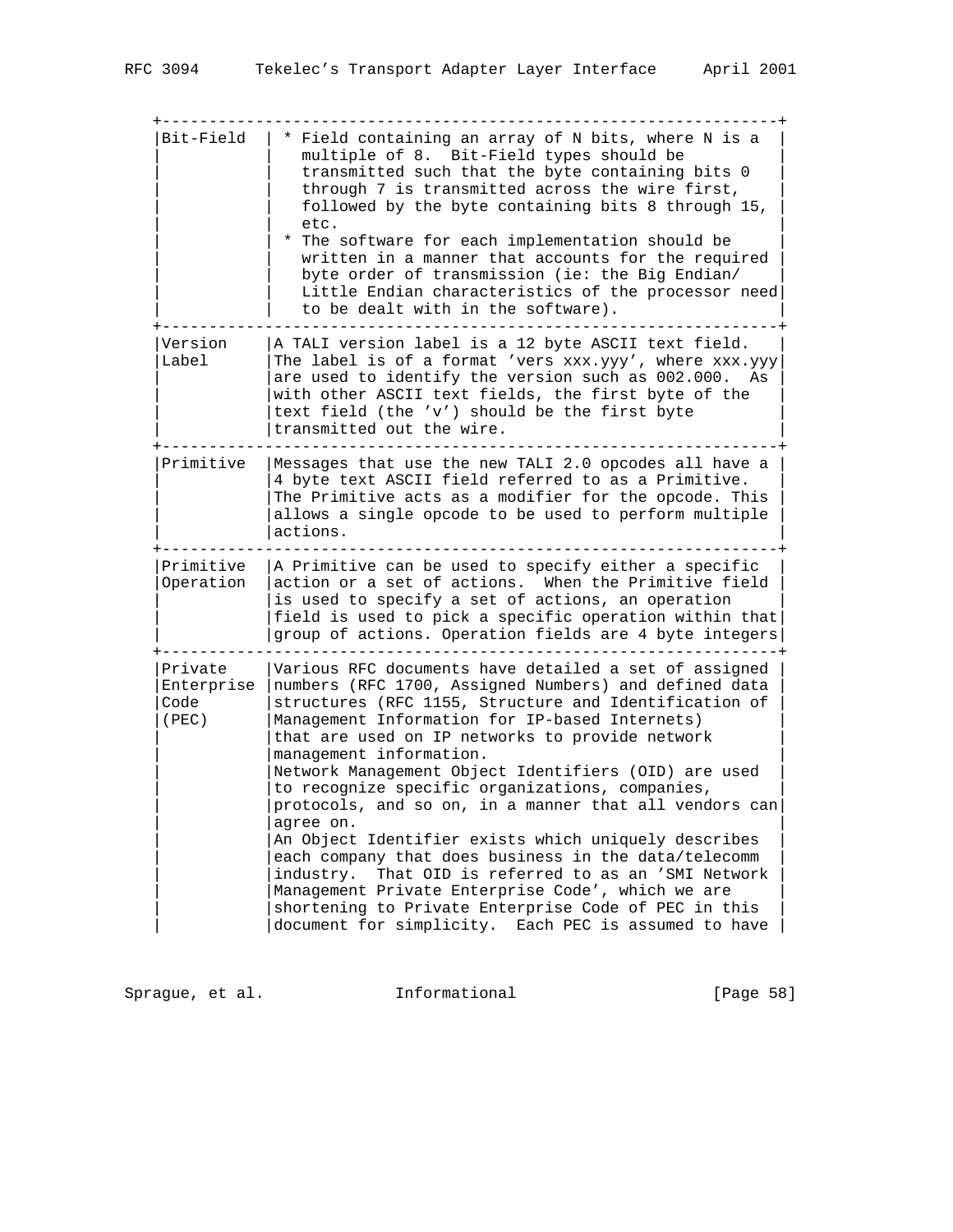|a defined prefix of 'iso.org.dod.internet.private.enterprise' or  $(1.3.6.1.4.1).$  | | | The PEC for each company can be found via a file at: | |ftp://ftp.isi.edu/in-notes/iana/assignments/ | enterprise-numbers | | | To encode the PEC for a vendor in each implementation of TALI, a 2 byte integer field is used. The contents of the integer field should match the PEC code for that company in the file mentioned above. | | | For example, Tekelec, which has a PEC of 323, will code this 2 byte field as '0x0143'. | | | Like other integer fields, the PEC value is transmitted Least Significant Byte first across the ethernet wire.

Table 10: Implementation for new field types introduced in TALI 2.0

+------------------------------------------------------------------+

4.5 Detailed TALI Message Structures for New 2.0 Opcodes

 The message structures for opcodes defined in version 1.0 of TALI are unchanged from the information presented earlier, with the exception of the 'moni' message. The 2.0 format for the 'moni' message was described earlier.

 Detailed message structures, and discussion of the capabilities, for each of the new 2.0 opcodes is provided in the following sections. Before discussing each opcode individually, Table 11 provides the minimum and maximum value of the LENGTH field that should be supported for each new opcode (as well as 'moni/mona'). Table 11 additionally shows the impact of ITU support that was added in 2.0. The routing label for ITU point codes only uses 4 octets instead of 7 octets as ANSI requires.

Sprague, et al. **Informational** [Page 59]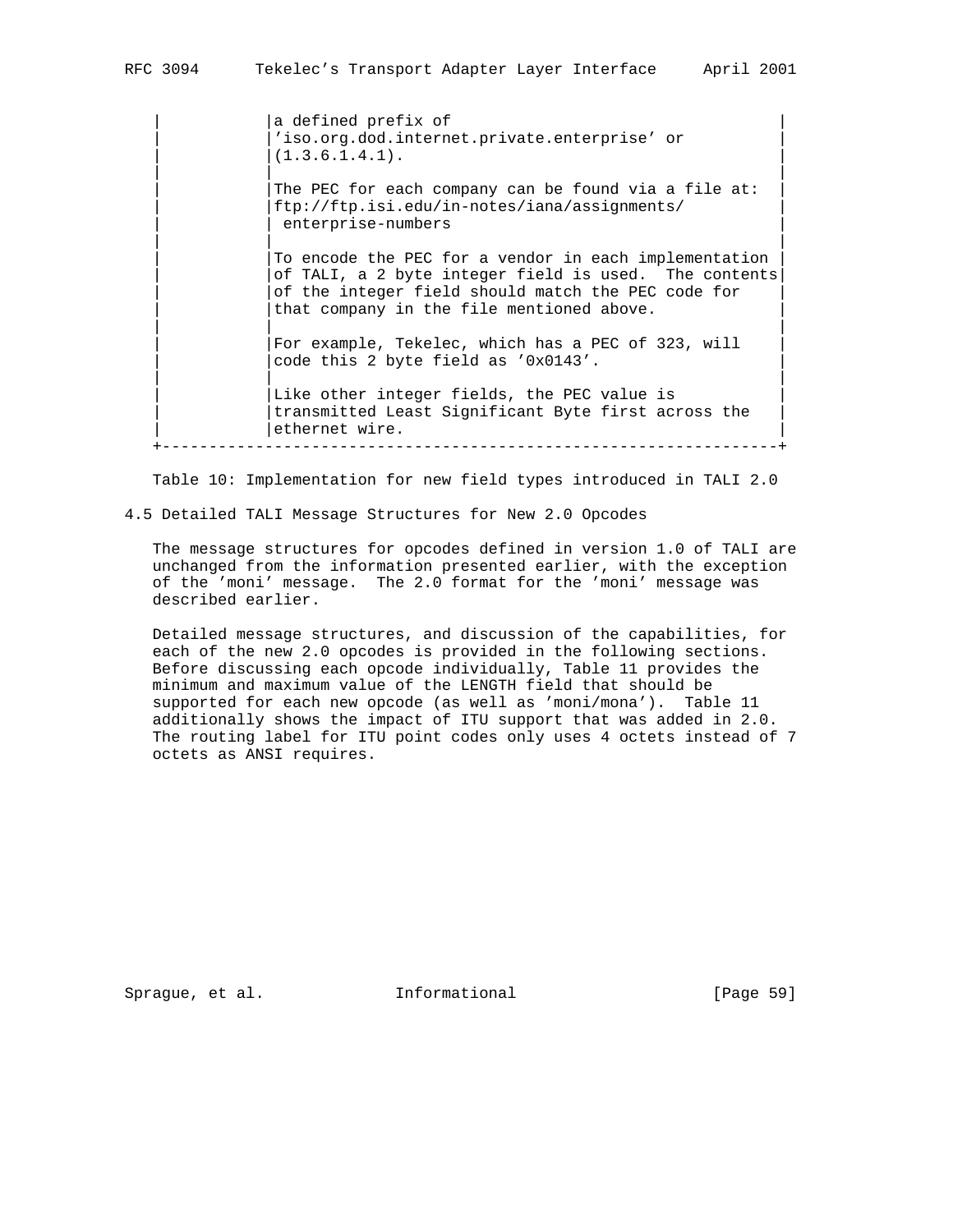| Opcode | Valid Length<br>Field Values | Comments                                                                                                                                                                                                                                                    |
|--------|------------------------------|-------------------------------------------------------------------------------------------------------------------------------------------------------------------------------------------------------------------------------------------------------------|
| moni   | $0-200$ bytes                | The overall length of the data portion<br>for 'moni' on TALI 2.0 implementations<br>is unchanged from version 1.0 of the<br>specification and remains at 200 bytes<br>to provide backwards compatibility.                                                   |
| mona   | $0-200$ bytes                | The overall length of the data portion<br>for 'mona' on TALI 2.0 implementations<br>is unchanged from version 1.0 of the<br>specification and remains at 200 bytes<br>to provide backwards compatibility.                                                   |
| mgmt   | $4-4096$ bytes               | The minimum length of 4 bytes is required<br>to provide space for the Primitive field.<br>The maximum length allows large TCP<br>packets to be supported if desired.                                                                                        |
| XSYV   | $4-4096$ bytes               | The minimum length of 4 bytes is required<br>to provide space for the Primitive field.<br>The maximum length allows large TCP<br>packets to be supported if desired.                                                                                        |
| spcl   | $4-4096$ bytes               | The minimum length of 4 bytes is required<br>to provide space for the Primitive field.<br>The maximum length allows large TCP<br>packets to be supported if desired.                                                                                        |
| sccp   | $9-265$ bytes                | These are the valid sizes for the<br>SCCP-ONLY portions of SCCP UDT MSUs.                                                                                                                                                                                   |
| isot   | 8-273 bytes                  | The length is the number of octets that<br>in the MTP3 and higher layer(s) of the<br>This length includes the SIO<br>SS7 MSU.<br>byte and all bytes in the SIF (Service<br>Information Field) field.<br>The MTP3<br>routing label is part of the SIF field. |
| mtp3   | 8-280 bytes                  | The length is the number of octets that<br>in the MTP3 and higher layer(s) of the<br>This length includes the SIO<br>SS7 MSU.<br>byte and all bytes in the SIF (Service<br>Information Field) field.<br>The MTP3<br>routing label is part of the SIF field. |

Sprague, et al. 1nformational 1999 [Page 60]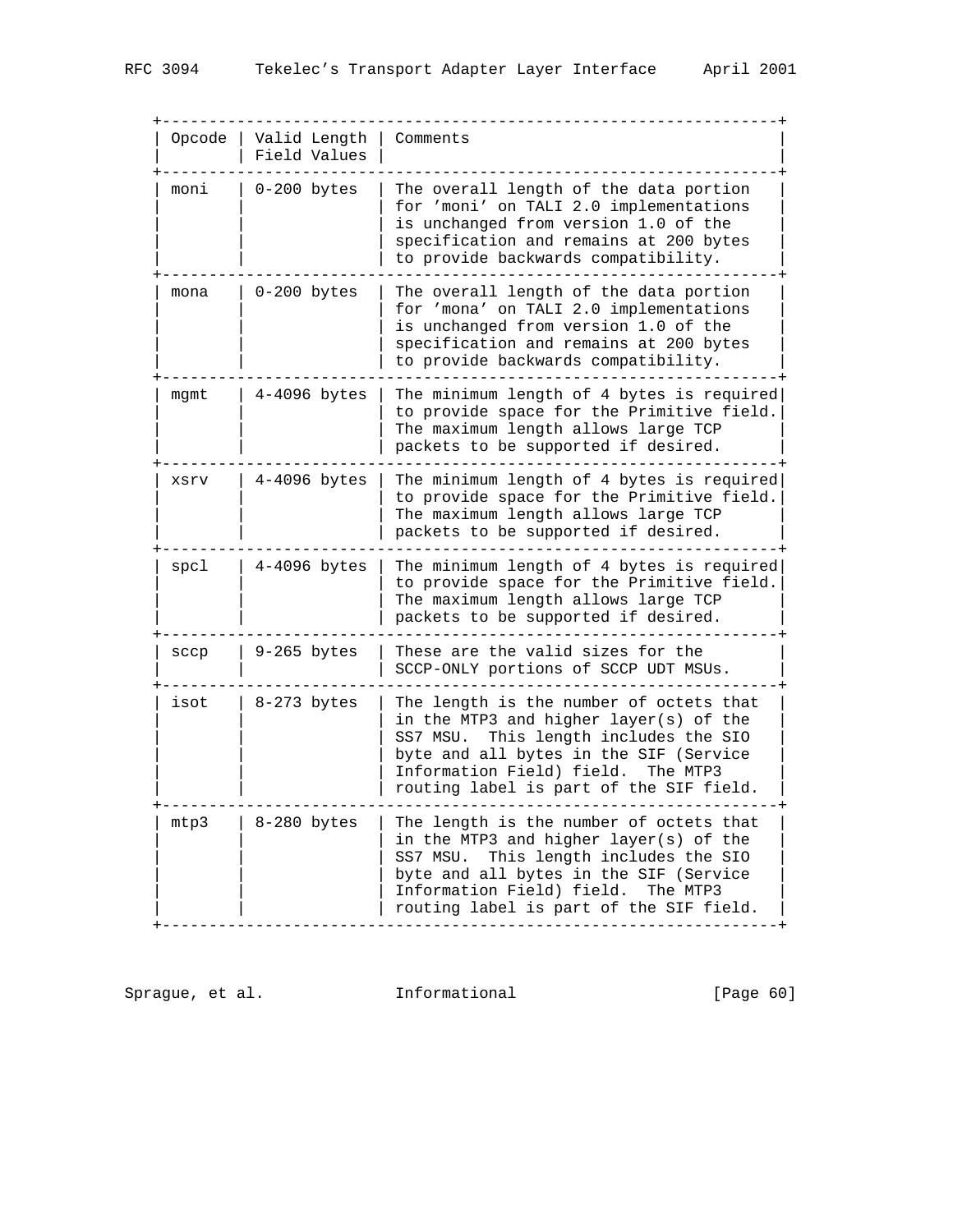|  | RFC 3094 |  |  |  |  | Tekelec's Transport Adapter Layer Interface | April 2001 |
|--|----------|--|--|--|--|---------------------------------------------|------------|
|--|----------|--|--|--|--|---------------------------------------------|------------|

| saal | 8-280 bytes | The length is the number of octets that |
|------|-------------|-----------------------------------------|
|      |             | in the MTP3 and higher layer(s) of the  |
|      |             | SS7 MSU. This length includes the SIO   |
|      |             | byte and all bytes in the SIF (Service  |
|      |             | Information Field) field. The MTP3      |
|      |             | routing label is part of the SIF field. |
|      |             | Seven (7) octets of SSCOP trailer is    |
|      |             | added to the message. The SSCOP trailer |
|      |             | bytes are also included in the length.  |
|      |             |                                         |

Table 11: Valid Length Fields for Opcodes Affected by TALI 2.0

#### 4.5.1 Management Message (mgmt)

 The 'mgmt' opcode is intended to allow Management data, or data that will manage the operation of the device, to pass between the TALI endpoints over the socket connection. 'mgmt' messages can be received and processed in any of the TALI NEx-FEx states. Three PRIMITIVES are defined for use with this opcode:

- \* 'rkrp' Routing Key Registration Primitive. This primitive allows the nodes to configure the SS7 traffic streams that they wish to receive over each socket. This 'routing key registration' is performed in-band, via TALI messages.
- \* 'mtpp' MTP3 Primitives. This primitive allows SS7 MTP3 network management messages regarding the (un)availability and congestion states of SS7 devices to be passed to the IP devices SG.
- \* 'sorp' Socket Options Registration Primitive. This primitive allows various socket options to be enabled/disabled by each TALI device.

 As of version 2.0, the only defined primitives for the 'mgmt' opcode are 'rkrp', 'mtpp', and 'sorp'. In the future, more primitives can be added to this opcode to extend the Management capabilities of the SG or IP devices. The basic message structure for the 2.0 'mgmt' messages for all 3 of these primitives is as follows:

Sprague, et al. **Informational** [Page 61]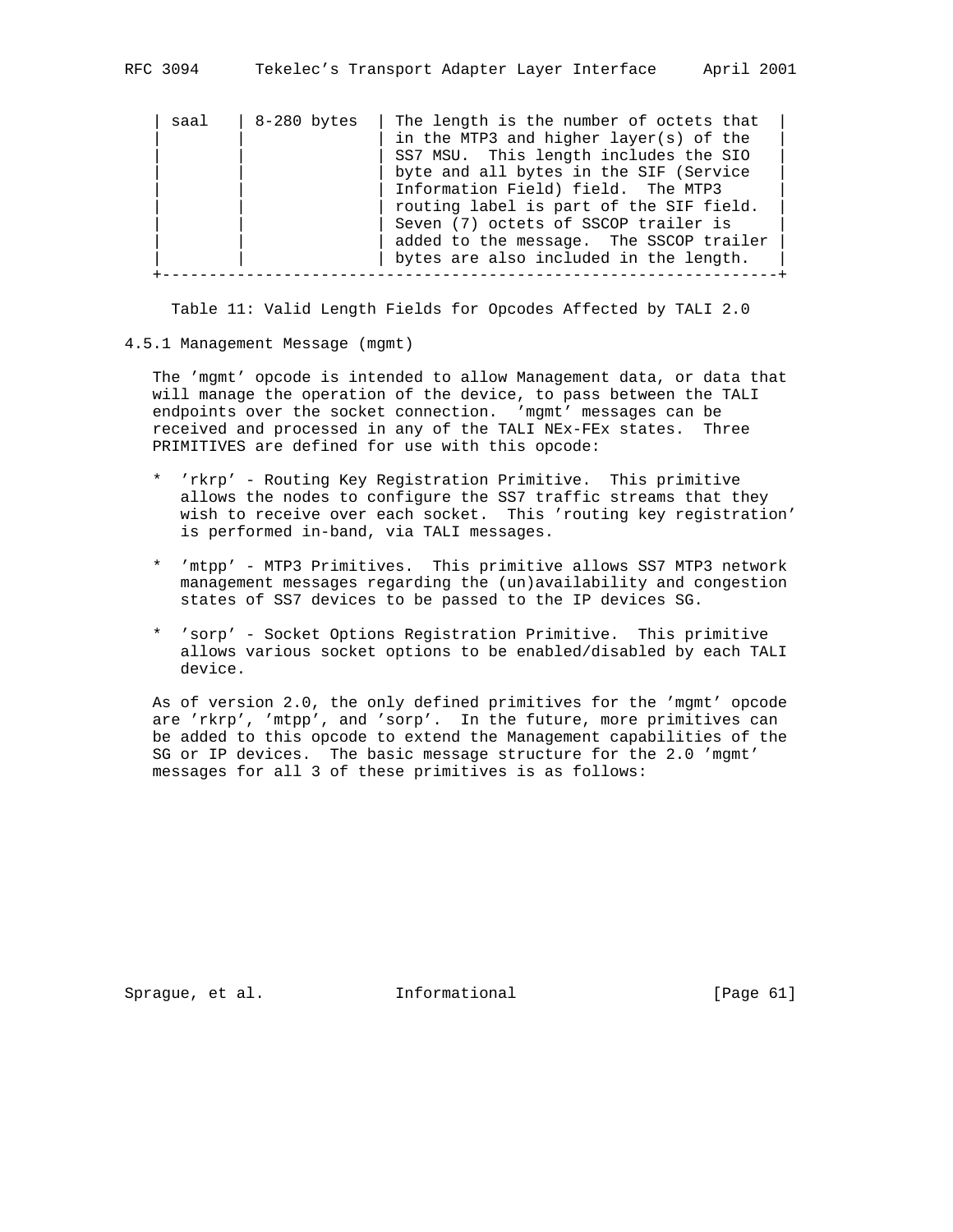|              | Octets   Field Name   Description |                                                                                                                                                                                                  |
|--------------|-----------------------------------|--------------------------------------------------------------------------------------------------------------------------------------------------------------------------------------------------|
| $0 \ldots 3$ | SYNC                              | 'TALI'                                                                                                                                                                                           |
| $4 \ldots 7$ | OPCODE                            | 'mqmt'                                                                                                                                                                                           |
| 8.09         | LENGTH                            | Length                                                                                                                                                                                           |
| 10.13        | Primitive                         | 'rkrp', 'mtpp' or 'sorp' Each of these<br>primitives specify a group of applicable<br>management operations.                                                                                     |
| 1417         | Primitive<br>Operation            | The operation field specifies the one<br>operation within the group of operations<br>identified by the primitive.                                                                                |
| $18.$ .      | Message<br>Data                   | The content of the message data area is<br>dependent on the combination of opcode/<br>primitive/operation fields. Each of those<br>combinations could use a different message<br>data structure. |

Table 12: Message Structure for 'mgmt' opcode

4.5.1.1 Routing Key Registration Primitive (rkrp)

 The 'rkrp' primitive allows IP nodes to modify the application routing key table in the SG by sending TALI messages to configure the SS7 traffic streams that they wish to receive over each socket. This 'routing key registration' is performed in-band, via TALI messages, as an alternative to using the SG user interface to configure the routing keys.

 Recall from earlier discussion in this document that the specification supports five (5) types of fully specified routing keys:

- \* A key for SCCP traffic, where key = DPC-SI-SSN, where SI=3.
- \* A key for ISUP traffic, where key = DPC-SI-OPC-CIC Range, where SI=5. The CIC values for traditional ISUP are 14 bit quantities in ANSI networks and 12 bit quantities in ITU networks.
- \* A key for TUP traffic, where key = DPC-SI-OPC-CIC Range, where SI=4. This key is only supported for ITU networks. The CIC values for TUP keys are 12 bit quantities in ITU networks.

Sprague, et al. **Informational** [Page 62]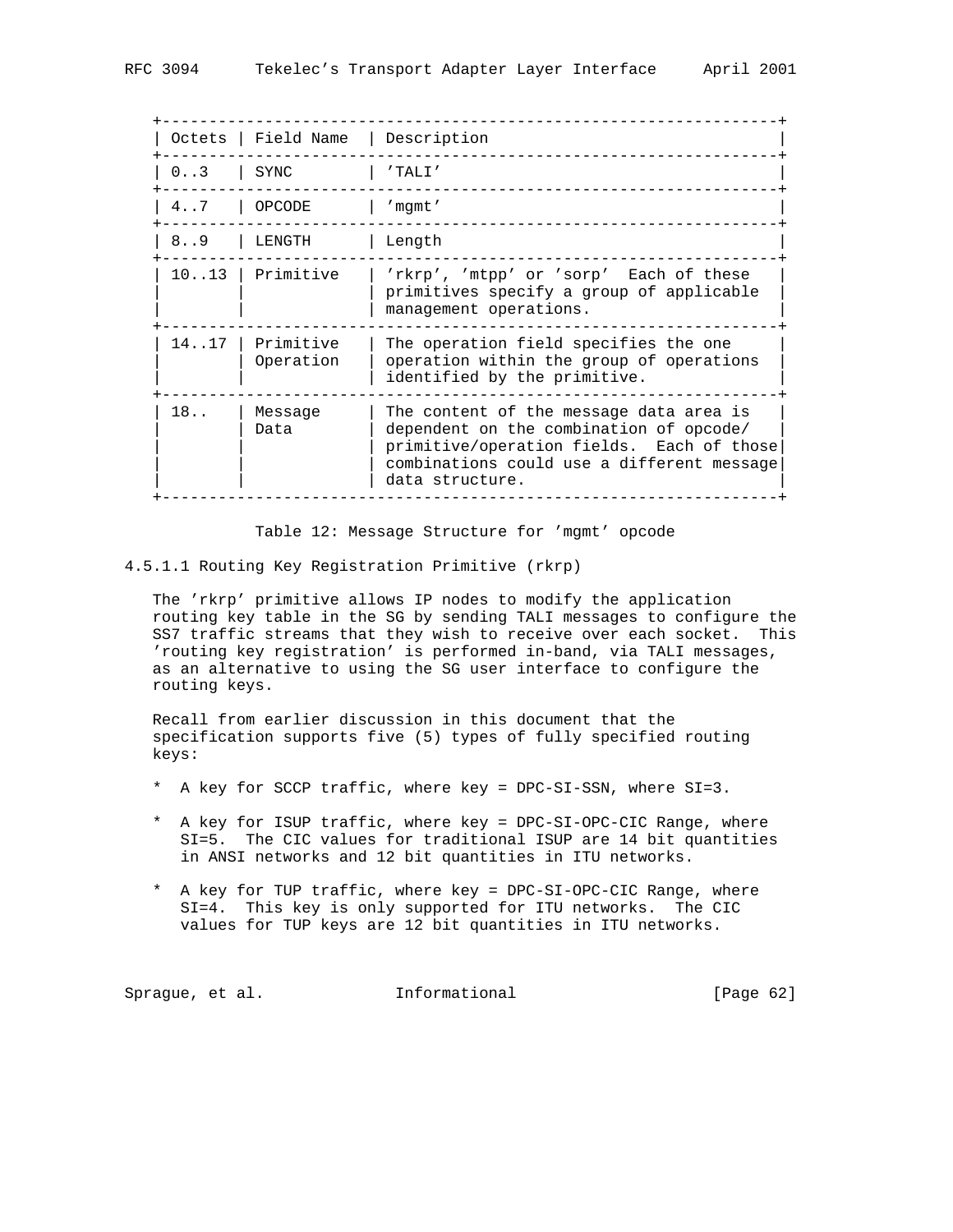- \* A key for QBICC traffic (an extension of ISUP which uses 32 bit CIC codes), where key = DPC-SI-OPC-CIC, where SI=13. The CIC values for QBICC keys are 32 bit quantities for ANSI and ITU networks.
- \* A key for OTHER-MTP3-SI (non-SCCP, non-ISUP, non-QBICC for ANSI and non-SCCP, non-ISUP, non-QBICC, non-TUP for ITU) traffic, where key = DPC-SI

 Each of these keys is fully specified key where the exact content of the MSU to be routed must match the data in the routing key.

 Extensions to the routing keys have been added that will support 'partial match' or 'default' routing keys. The purpose of these extensions is to improve the handling of MSU traffic when no fully specified routing key exists that matches the MSU. Partial match and default routing keys are used when the SG can not find a fully specified routing key that can be used to route an MSU. Partial match keys can be used to provide closest-match routing such as 'ignore the CIC' for ISUP/QBICC/TUP traffic, or 'ignore the SSN' for SCCP traffic. Default keys are used when no full or partial routing key has been found as a last resort destination to route the MSU to.

 The types of partial and default keys defined by the protocol are discussed in the following table. The 4th column in the table indicates the data structure that is used in the TALI rkrp message to perform operations on each partial/default key type. Note: The order of the keys in the table (from top to bottom) matches the hierarchical search order that an SG will use to attempt to find a routing key to use for an MSU. The partial and default keys are only used after attempting to find a fully specified key that matches the MSU.

Sprague, et al. **Informational** [Page 63]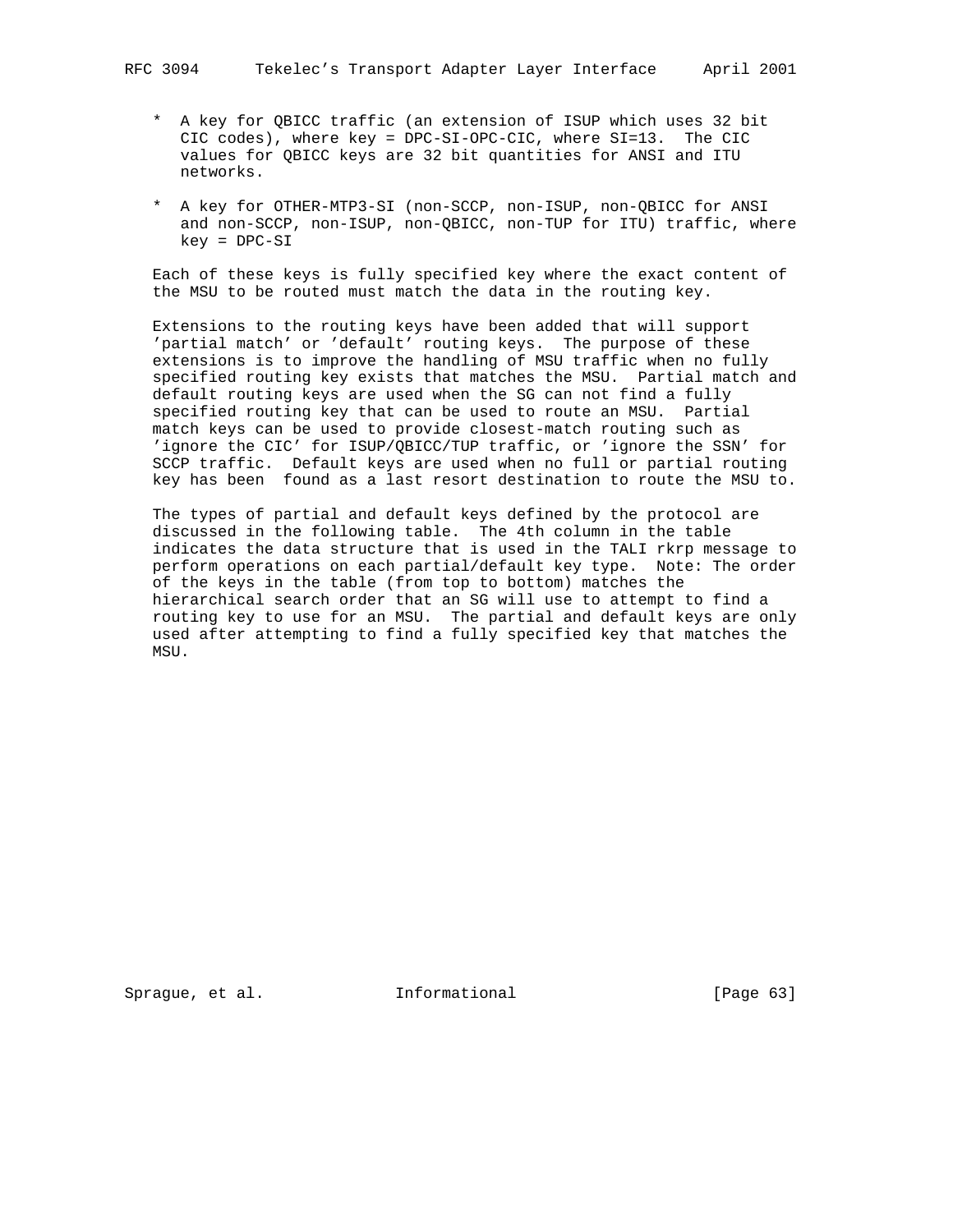| Key<br>Attributes | Comments                                                                                                                                                 | Cross<br>Reference                            |
|-------------------|----------------------------------------------------------------------------------------------------------------------------------------------------------|-----------------------------------------------|
| DPC-SI-OPC        | Used as backup routes for CIC<br>based traffic (but ignoring the<br>CIC field).                                                                          | 4.5.1.1.2                                     |
| DPC-SI            | Used as backup routes for CIC<br>based or SCCP traffic (but<br>ignoring the OPC-CIC or SSN).<br>Routes traffic based solely on<br>DPC and SI of the MSU. | 4.5.1.1.4                                     |
| DPC               | Used as a backup route for any<br>MSU type. Routes traffic based<br>solely on the DPC field.                                                             | 4.5.1.1.4                                     |
| SI                | Used as a backup route for any<br>MSU type. Routes traffic based<br>solely on the SI field.                                                              | 4.5.1.1.4                                     |
|                   | for an MSU can be found, use<br>this one.                                                                                                                |                                               |
|                   |                                                                                                                                                          | If no other type of routing key   $4.5.1.1.5$ |

Table 13: Partial and Default Routing Keys (in hierarchical order)

 The specific capability requested in each 'rkrp' message is indicated via an 'RKRP Operation' field. These capabilities include:

- \* ENTER: The ENTER operation creates an association between a specific socket and a specific application routing key. The socket of the association is always the socket that the 'rkrp' was received on. The application routing key identifies an SS7 traffic stream that should be carried over that socket. Multiple sockets can be associated with the same application routing key, if so, they all receive traffic in a 'load sharing' mode. An override field can be used to remove any other socket associations for a particular routing key and add a single socket association. The ENTER operation is applicable for fully specified SCCP keys, CIC based keys (ISUP, Q.BICC, and TUP), OTHER-MTP3-SI keys, and all types of partial keys and to the default routing key.
- \* DELETE: The DELETE operation deletes an association between a specific socket and a specific application routing key. The socket of the association is always the socket that the 'rkrp' was

Sprague, et al. **Informational** [Page 64]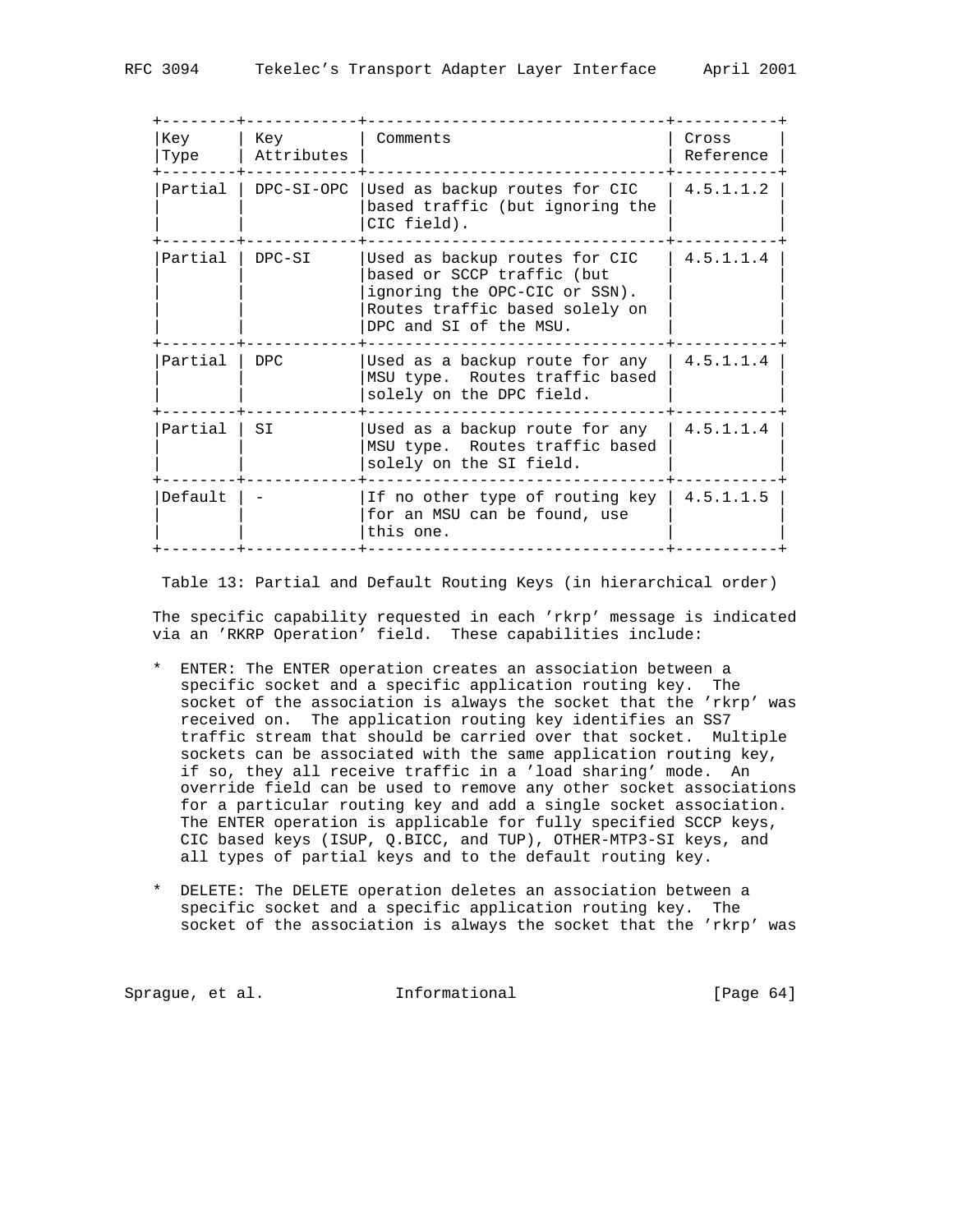received on. Other socket associations for the same application routing key are NOT affected by the deletion. When the last socket association for a routing key is deleted, the entire routing key entry is removed from the database. The DELETE operation operation is applicable for fully specified SCCP keys, CIC based keys (ISUP, Q.BICC, and TUP), OTHER-MTP3-SI keys, and all types of partial keys and to the default routing key.

- \* SPLIT: The SPLIT operation is used to convert a single application routing key into 2 application routing keys that together cover the same SS7 traffic stream as the original key. Immediately after a split is performed, both of the resulting entries retain the same socket associations as the original routing key. When the split is completed, the socket associations can be modified for each of the 2 resulting ranges independent of the other range. The split operation is only applicable to fully specified CIC based keys (ISUP, QBICC, and TUP). Each fully specified CIC based key is uniquely identified by the combination of DPC/SI/OPC/CIC range. The CIC range is a continuous set of numbers from  $CICS(start)$  to  $CICE(end)$ ; the CIC range in the application routing key corresponds to the CIC value in a CIC based MSU.
- \* RESIZE: The RESIZE operation is used to modify the CIC range in for a single application routing key. The resize operation is only applicable to fully specified CIC based routing keys. The resize operation replaces the CICS/CICE values for a routing key with a new CIC range (NCICS/NCICE). A wide variety of NCICS/NCICE ranges can be supported based on the existing CICS/CICE; just about the only restriction is that the new range can not already exist in the database and can not overlap any other entry in the database. The socket associations for the routing key are NOT affected by the change in CICS/CICE. The SPLIT operation is applicable only to fully specified CIC based keys (ISUP, Q.BICC, and TUP).

 The list of RKRP Operations (and their encodings) that are supported for TALI version 2.0 is as follows:

> 0x0001 - ENTER ISUP KEY 0x0002 - DELETE ISUP KEY 0x0003 - SPLIT ISUP KEY 0x0004 - RESIZE ISUP KEY 0x0005 - ENTER Q.BICC ISUP KEY 0x0006 - DELETE Q.BICC ISUP KEY 0x0007 - SPLIT Q.BICC ISUP KEY 0x0008 - RESIZE Q.BICC ISUP KEY 0x0009 - ENTER SCCP KEY 0x000A - DELETE SCCP KEY

Sprague, et al. **Informational** [Page 65]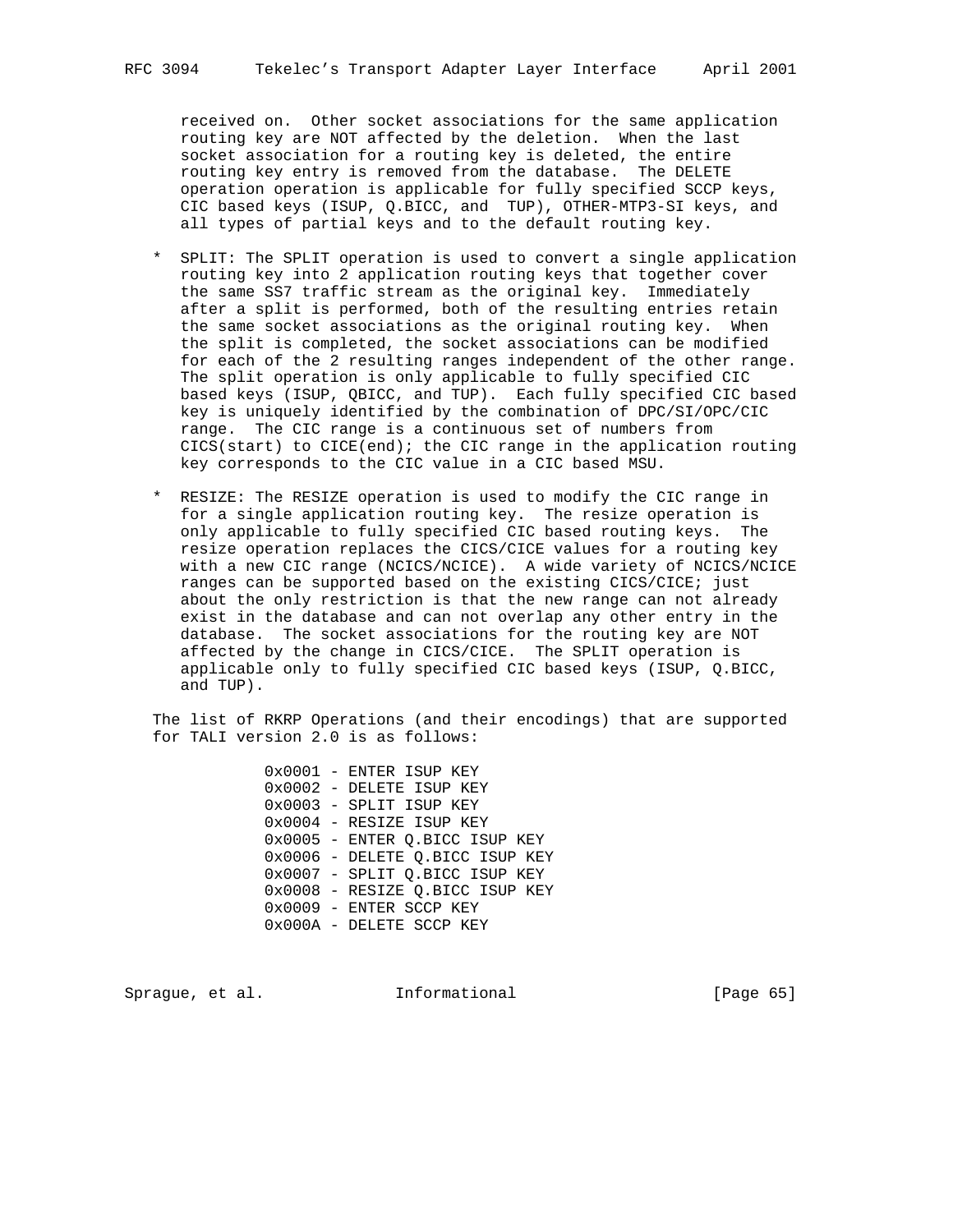0x000B - ENTER OTHER-MTP3-SI KEY 0x000C - DELETE OTHER-MTP3-SI KEY 0x000D - ENTER TUP KEY (ITU only) 0x000E - DELETE TUP KEY (ITU only) 0x000F - SPLIT TUP KEY (ITU only) 0x0010 - RESIZE TUP KEY (ITU only) 0x0011 - ENTER DPC-SI-OPC PARTIAL KEY 0x0012 - DELETE DPC-SI-OPC PARTIAL KEY 0x0013 - ENTER DPC-SI PARTIAL KEY 0x0014 - DELETE DPC-SI PARTIAL KEY 0x0015 - ENTER DPC PARTIAL KEY 0x0016 - DELETE DPC PARTIAL KEY 0x0017 - ENTER SI PARTIAL KEY 0x0018 - DELETE SI PARTIAL KEY 0x0019 - ENTER DEFAULT 0x001A - DELETE DEFAULT KEY 0x001B - MULTIPLE REGISTRATION SUPPORT

 The message data area of the 'rkrp' messages will differ based on which RKRP Operation is specified. Several different structures are used, the correct structure can be identified by the RKRP Operation field.

 In order to simplify the implementation, each of these structures will define a structure that will support all of the operations required for the key type. This means that based on the rkrp operation, some of the fields will be required, and some of the fields will not be applicable for each RKRP message. Unused fields should be initialized to 0 by the sender and ignored by the receiver.

4.5.1.1.1 RKRP Data Structures

4.5.1.1.1.1 Common Fields in all RKRP Messages

 In the following subsections several different data structures to be used for various RKRP operations are presented. It should be noted that each of these data structures has the following fields in common. The data structure below should begin at byte 14 of the TALI message as shown in Table 12.

Sprague, et al. **Informational** [Page 66]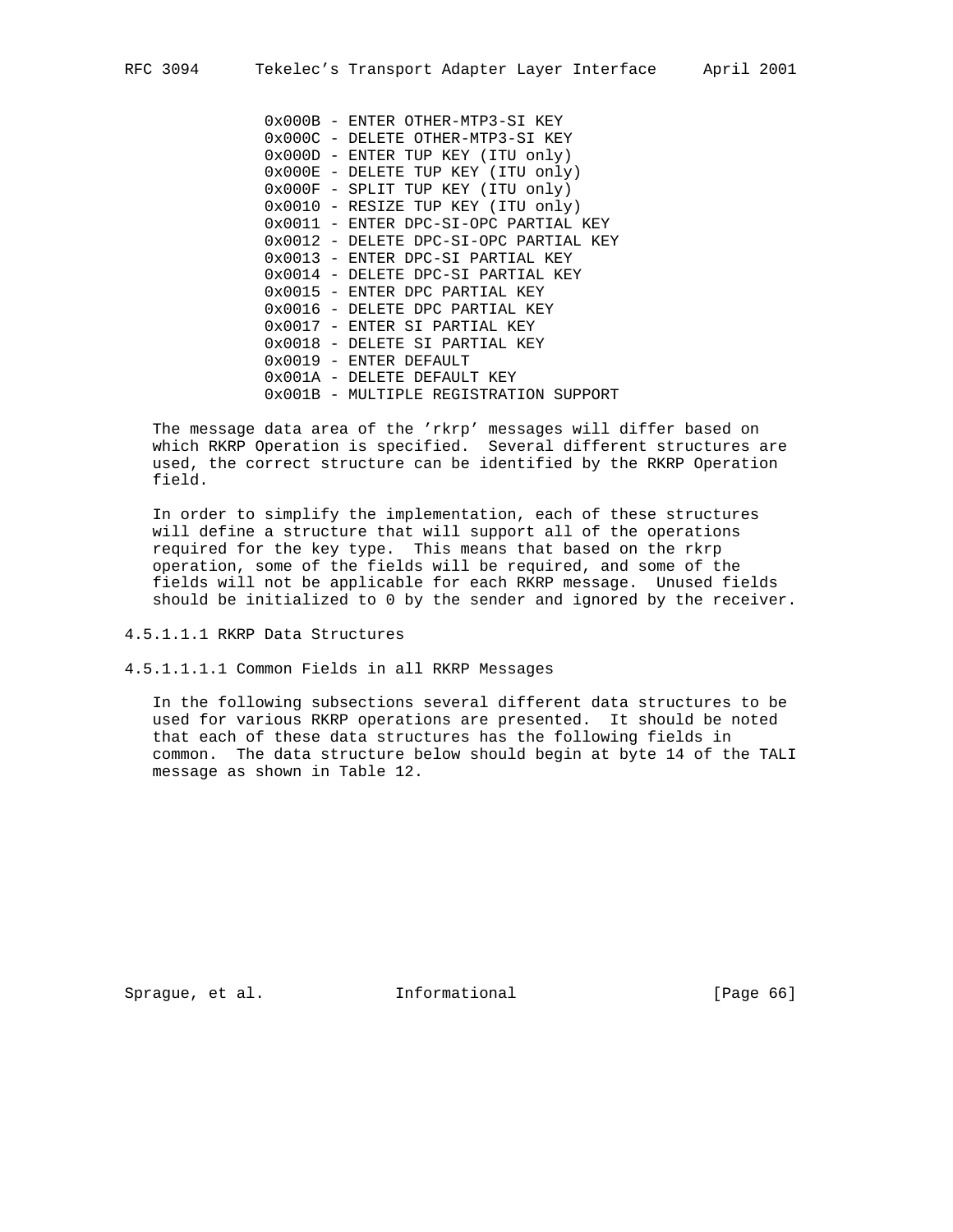|                | Octets   Field Name         | Description                                                                                                                                                                                                                                                                                                                             | Field Type |
|----------------|-----------------------------|-----------------------------------------------------------------------------------------------------------------------------------------------------------------------------------------------------------------------------------------------------------------------------------------------------------------------------------------|------------|
| $\mathcal{L}$  | RKRP<br>Operation           | Identifies which 'rkrp'<br>operation is desired.                                                                                                                                                                                                                                                                                        | Integer    |
| $\mathfrak{D}$ | Request/<br>Reply           | Identifies whether the 'rkrp'<br>message is a request (from an<br>IP node to SG) for some type<br>of 'rkrp' action, or a reply<br>to a previous request (from<br>the SG back to the IP node).<br>This integer field uses the<br>following encodings:<br>$0x0000 =$ Request<br>0x0001=Reply. See Success/<br>Failure code for more info. | Integer    |
| $\mathfrak{D}$ | Success/<br>Failure<br>Code | Provides a success/failure<br>indication as part of the<br>reply back to the IP node<br>for each processed request.<br>This field is only used when<br>the Request/Reply field is<br>0x0001. This field uses the<br>encodings from in section 5.                                                                                        | Integer    |

# Table 14: Common Fields in ALL 'rkrp' Data Structures

 The primary purpose of requiring the data structures for all RKRP operations to begin with these same fields, is to provide a means for a receiver to reply to unknown RKRP messages in a consistent manner. When an implementation receives an RKRP request message it does not understand, it should turn the request into a reply and use the success/failure code to indicate that the operation is not supported (with an RKRP Reply Code of Unsupported rkrp Operation).

 It is a requirement that these common fields continue to be used as new RKRP operations are added to this specification. This will ensure that the capability described in the previous paragraph will always exist.

Sprague, et al. **Informational** [Page 67]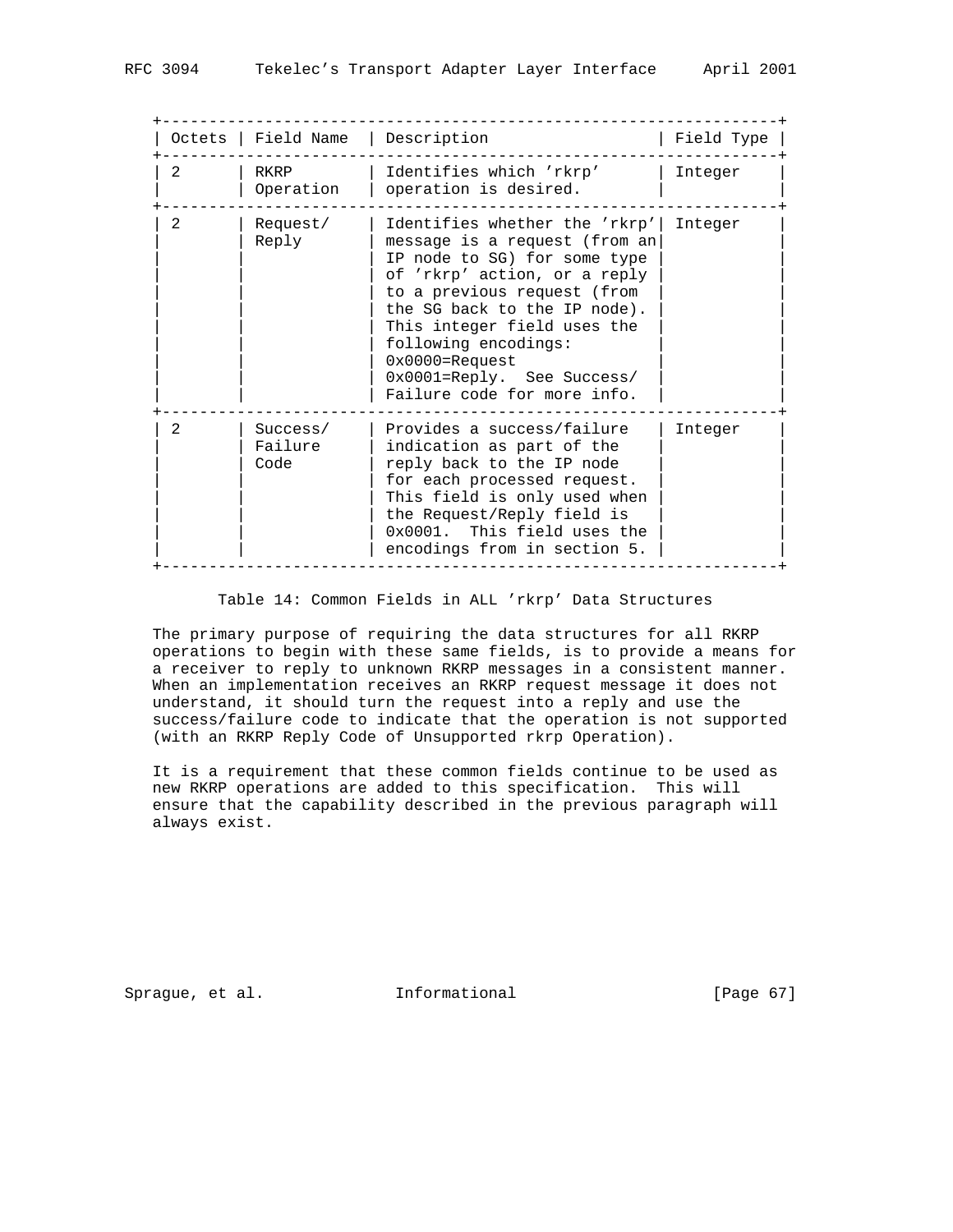## 4.5.1.1.1.2 CIC Based Routing Key Operations

 The data structure used for 'rkrp' messages related to MSUs which are CIC based (ISUP, Q.BICC ISUP, and TUP (ITU only)) is as presented in the next table. The data structure below should begin at byte 14 of the TALI message as shown in Table 12.

 Note 1: The number of bits used in each CIC field will vary based on the SI and network type.

- \* ISUP operations (0x0001 0x0004) are assumed to use 14 bit CIC values from the corresponding fields in the structure when DPC/OPC indicate an ANSI network (12 bits used in ITU networks). Only the 14(12) least significant bits of the 32 bit CIC field will be used.
- \* Q.BICC ISUP operations (0x0005 0x0008) are assumed to use 32 bit CIC values from the corresponding fields in the structure.
- \* TUP operations (0x000d 0x0010) are assumed to use 12 bit CIC values from the corresponding fields in the structure when DPC/OPC indicate an ITU network. Only the 12 least significant bits of the 32 bit CIC field will be used. TUP operations are not supported for ANSI networks.

 Note 2: This same structure should be used to specify the partial key = DPC-SI-OPC(ignoreCIC). When specifying a DPC-SI-OPC partial key, the CIC fields in this structure should be set to 0 by the sender.

|                | Octets   Field Name   Description |                                                                                                                                                                                                                                                                                                                                         | Field Type |
|----------------|-----------------------------------|-----------------------------------------------------------------------------------------------------------------------------------------------------------------------------------------------------------------------------------------------------------------------------------------------------------------------------------------|------------|
| $\mathfrak{D}$ | RKRP<br>Operation                 | Identifies which 'rkrp'<br>operation is desired.                                                                                                                                                                                                                                                                                        | Integer    |
| $\mathfrak{D}$ | Request/<br>Reply                 | Identifies whether the 'rkrp'<br>message is a request (from an<br>IP node to SG) for some type<br>of 'rkrp' action, or a reply<br>to a previous request (from<br>the SG back to the IP node).<br>This integer field uses the<br>following encodings:<br>$0x0000 =$ Request<br>0x0001=Reply. See Success/<br>Failure code for more info. | Integer    |

Sprague, et al. **Informational** [Page 68]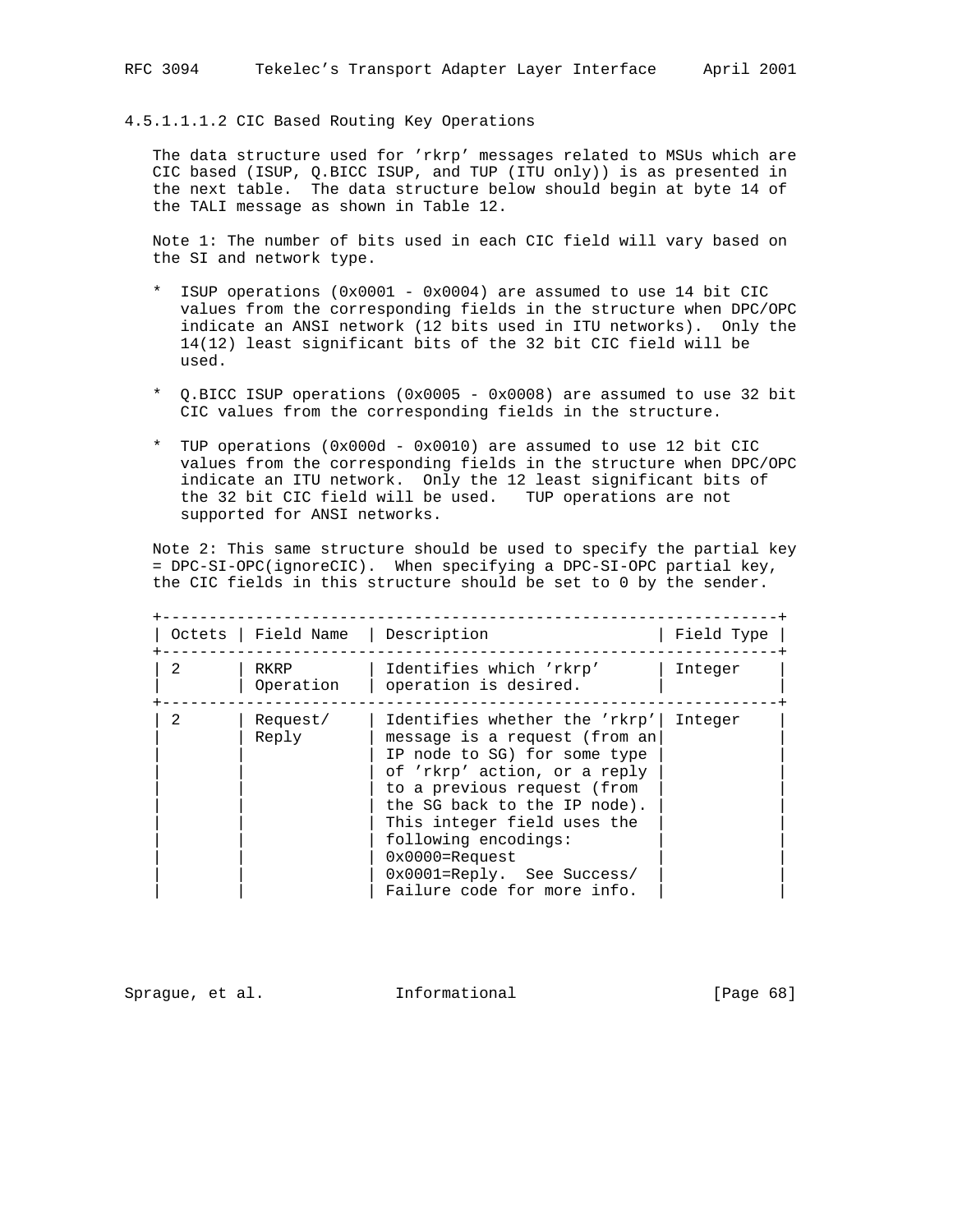| 2 | Success/<br>Failure<br>Code | Provides a success/failure<br>indication as part of the<br>reply back to the IP node<br>for each processed request.<br>This field is only used when<br>the Request/Reply field is<br>$0x0001$ .<br>This field uses the<br>encodings listed in section<br>5.                                                                                                                                                                                                                                                                                                                                                                                 | Integer   |
|---|-----------------------------|---------------------------------------------------------------------------------------------------------------------------------------------------------------------------------------------------------------------------------------------------------------------------------------------------------------------------------------------------------------------------------------------------------------------------------------------------------------------------------------------------------------------------------------------------------------------------------------------------------------------------------------------|-----------|
| 2 | RKRP flags                  | This is a 2 byte bit-field<br>that provides 16 possible<br>flags that can control<br>various aspects of the<br>operation.<br>Bit 0 - An Override bit is<br>used on the ENTER operation<br>to control how the socket<br>associations for a routing<br>key should be manipulated.<br>This flag determines if the<br>ENTER is to add the given<br>socket association in a<br>'load-sharing' mode or if<br>the new association should<br>replace (Override) all<br>existing associations.<br>This<br>flag is only examined on<br>ENTER operations.<br>Bit 0=0, Load Sharing Mode<br>Bit 0=1, Override Mode<br>Bits 1-15, currently<br>undefined | Bit-field |
| 1 | SI                          | Service Indicator. The SI<br>field in an SS7 MSU<br>identifies the type of<br>traffic being carried by the<br>$MSU$ (0=SNM, 3=SCCP, 5=ISUP,<br>etc). Each application<br>routing key must specify a<br>specific SI value that it<br>relates to.<br>SI should be 5 for ISUP keys.<br>SI should be 13 for Q.BICC<br>ISUP keys.<br>SI should be 4 for TUP keys.                                                                                                                                                                                                                                                                                | Integer   |

Sprague, et al. 1nformational 1999 [Page 69]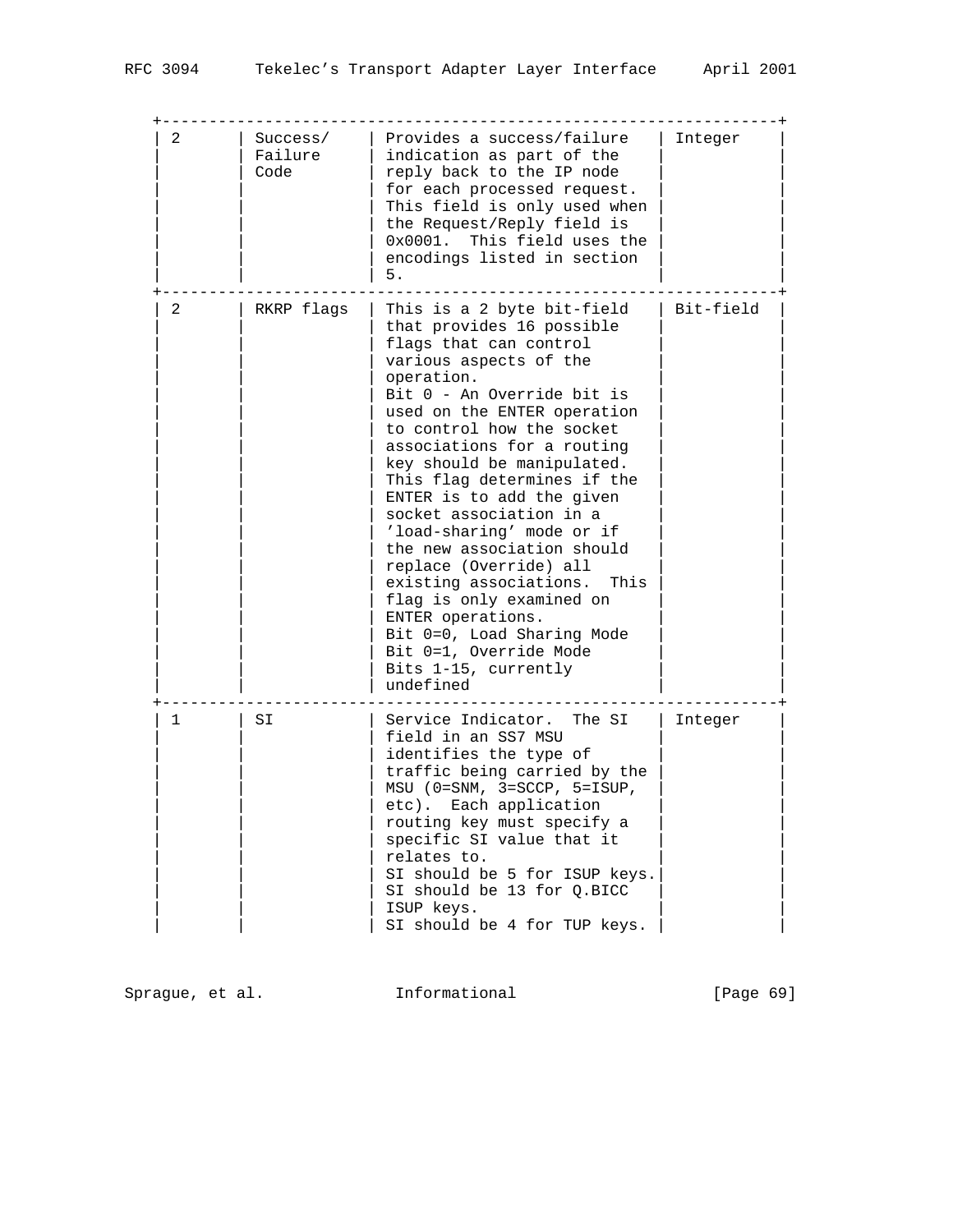| 4 | <b>DPC</b> | Destination Point Code. Each<br>SS7 MSU contains a DPC that<br>identifies the destination<br>for the MSU. Each<br>application routing key must<br>specify a specific DPC value<br>that it relates to.                                                                                                                | SS7 Point<br>Code |
|---|------------|----------------------------------------------------------------------------------------------------------------------------------------------------------------------------------------------------------------------------------------------------------------------------------------------------------------------|-------------------|
| 4 | OPC        | Origination Point Code. Each<br>SS7 MSU contains a OPC that<br>identifies the source of the<br>MSU. ISUP routing keys must<br>each specify a single OPC<br>that the application routing<br>key relates to.                                                                                                           | SS7 Point<br>Code |
| 4 | CICS       | Circuit Identification Code<br>Start. Each SS7 ISUP MSU<br>contains a CIC code.<br>Each<br>ISUP/QBICC/TUP routing key<br>identifies a range of CIC<br>values that are applicable<br>for the routing key.<br>The<br>CICS value is the low end of<br>the CIC range.                                                    | Integer           |
| 4 | CICE       | Circuit Identification Code<br>Each SS7 ISUP MSU<br>End.<br>contains a CIC code.<br>Each<br>ISUP/QBICC/TUP routing key<br>identifies a range of CIC<br>values that are applicable<br>for the routing key.<br>The<br>CICE value is the high end<br>of the CIC range.                                                  | Integer           |
| 4 | SPLIT CIC  | The SPLIT field is used on<br>the SPLIT operation to<br>specify where in the existing<br>CIC range (given by CICS/<br>CICE) an existing routing key<br>should be split into 2<br>routing keys. To be valid,<br>the following relationship<br>must be true before the SPLIT<br>is performed:<br>CICS < SPLIT <= CICE. | Integer           |

Sprague, et al. 1nformational 1999 [Page 70]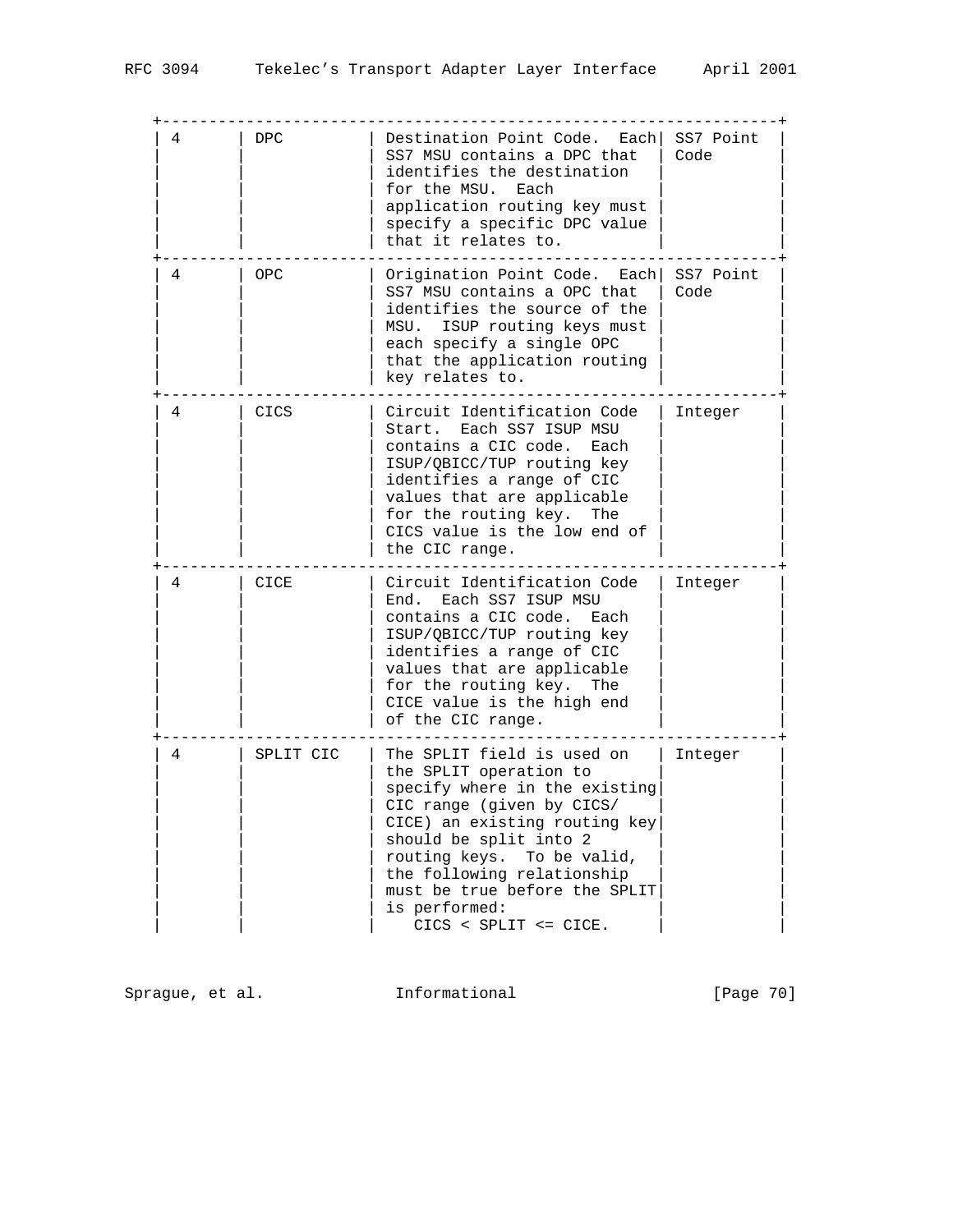|   |       | After the SPLIT is performed,<br>the 2 routing keys are as<br>follows:<br>CICS to SPLIT-1<br>SPLIT to CICE                                                                                                                                                  |         |
|---|-------|-------------------------------------------------------------------------------------------------------------------------------------------------------------------------------------------------------------------------------------------------------------|---------|
| 4 | NCICS | The NCICS and NCICE fields<br>are used on the RESIZE<br>operation to specify how the<br>CIC range for existing<br>routing key should be<br>modified. NCICS specifies<br>the new value that should<br>replace the existing CICS<br>value in the routing key. | Integer |
| 4 | NCICE | The NCICS and NCICE fields<br>are used on the RESIZE<br>operation to specify how the<br>CIC range for existing<br>routing key should be<br>modified. NCICE specifies<br>the new value that should<br>replace the existing CICE<br>value in the routing key. | Integer |

Table 15: Message Data Structure CIC based Routing Key Operations

 The following table indicates the Required (R), or Not Applicable (NA) status for each field of the message data structure in Table 15 based on the RKRP Operation field. As mentioned previously, unused fields (those marked NA) should be initialized to 0 by the sender and ignored by the receiver.

Sprague, et al. 1nformational [Page 71]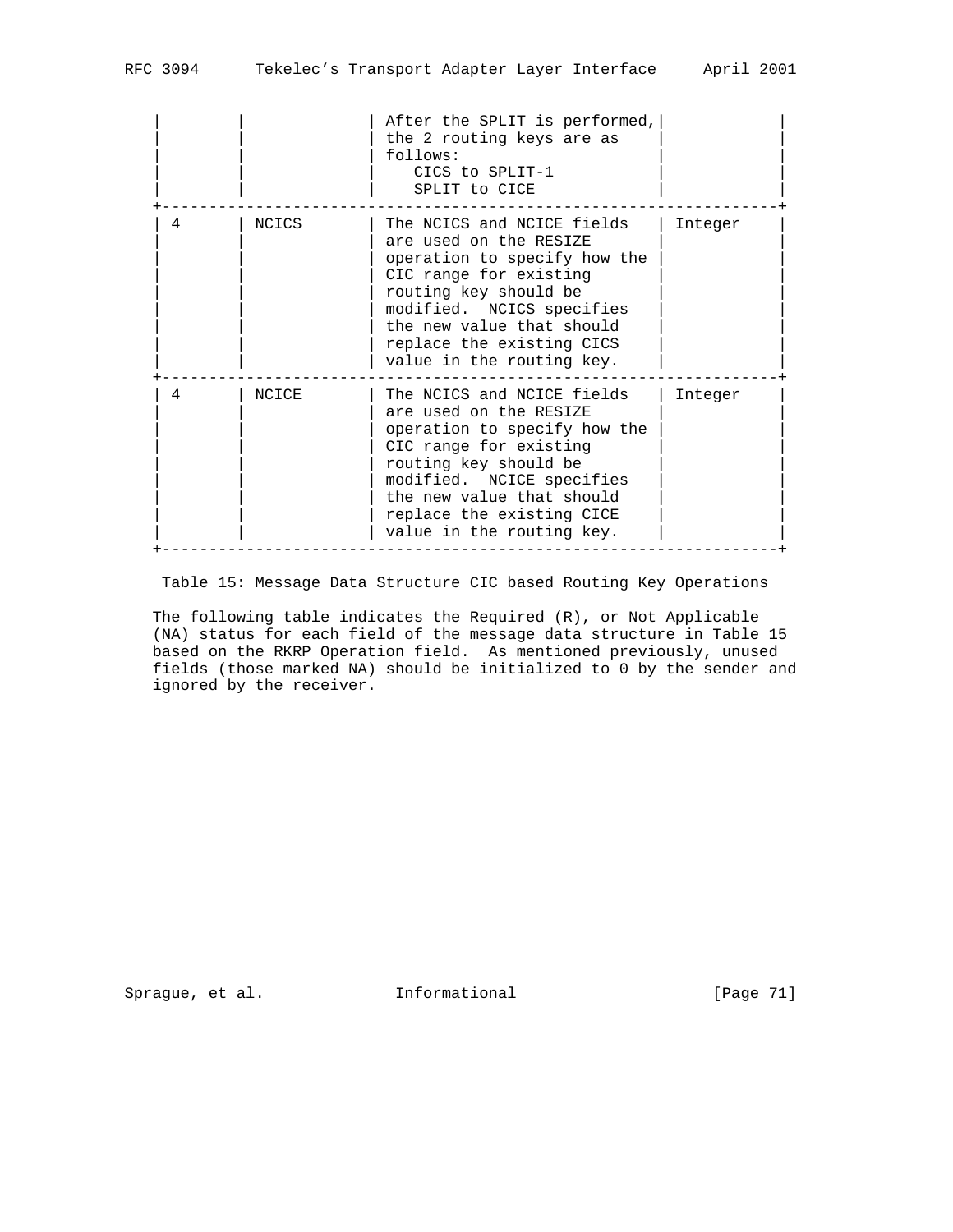| Operation<br>Field  | ENTER<br>(ISUP,  <br>OBICC,<br>TUP) | DELETE<br>OBICC,<br>TUP) | SPLIT<br>TUP) | RESIZE<br>(ISUP,   (ISUP,  (ISUP,  <br>OBICC, OBICC,<br>TUP) | ENTER/DELETE<br>PARTIAL DPC<br>SI OPC KEY |
|---------------------|-------------------------------------|--------------------------|---------------|--------------------------------------------------------------|-------------------------------------------|
| Request/Reply       | R                                   | R                        | R             | $\mathsf{R}$                                                 | $\mathsf{R}$                              |
| Success/Failure   R |                                     | $\vert R$                | R             | $\mathsf{R}$                                                 | R                                         |
| RKRP Flags          | $\vert R$                           | $\mid R$                 | $\vert R$     | $\mathsf{R}$                                                 | $\mathsf{R}$                              |
| SI                  | R                                   | R                        | R             | $\mathsf{R}$                                                 | R                                         |
| <b>DPC</b>          | R                                   | R                        | R             | $\mathsf{R}$                                                 | R                                         |
| OPC                 | R                                   | $\vert R$                | $\vert R$     | $\vert R$                                                    | $\mathsf{R}$                              |
| CICS                | R                                   | R                        | R             | $\mathsf{R}$                                                 | NA                                        |
| CICE                | R                                   | R                        | R             | $\mid R$                                                     | NA                                        |
| SPLIT CIC           | NA                                  | ΝA                       | R             | NA                                                           | NA                                        |
| NCICS               | NA                                  | ΝA                       | NA            | $\mathsf{R}$                                                 | ΝA                                        |
| NCICE               | NA                                  | ΝA                       | NA            | $\mathsf{R}$                                                 | ΝA                                        |
|                     |                                     |                          |               |                                                              |                                           |

Table 16: Required/Not Applicable Fields for CIC based Routing Keys

4.5.1.1.1.3 SCCP Routing Key Operations

 The data structure used for 'rkrp' messages related to SCCP routing keys is presented in the next table. The data structure below should begin at byte 14 of the TALI message as shown in Table 12.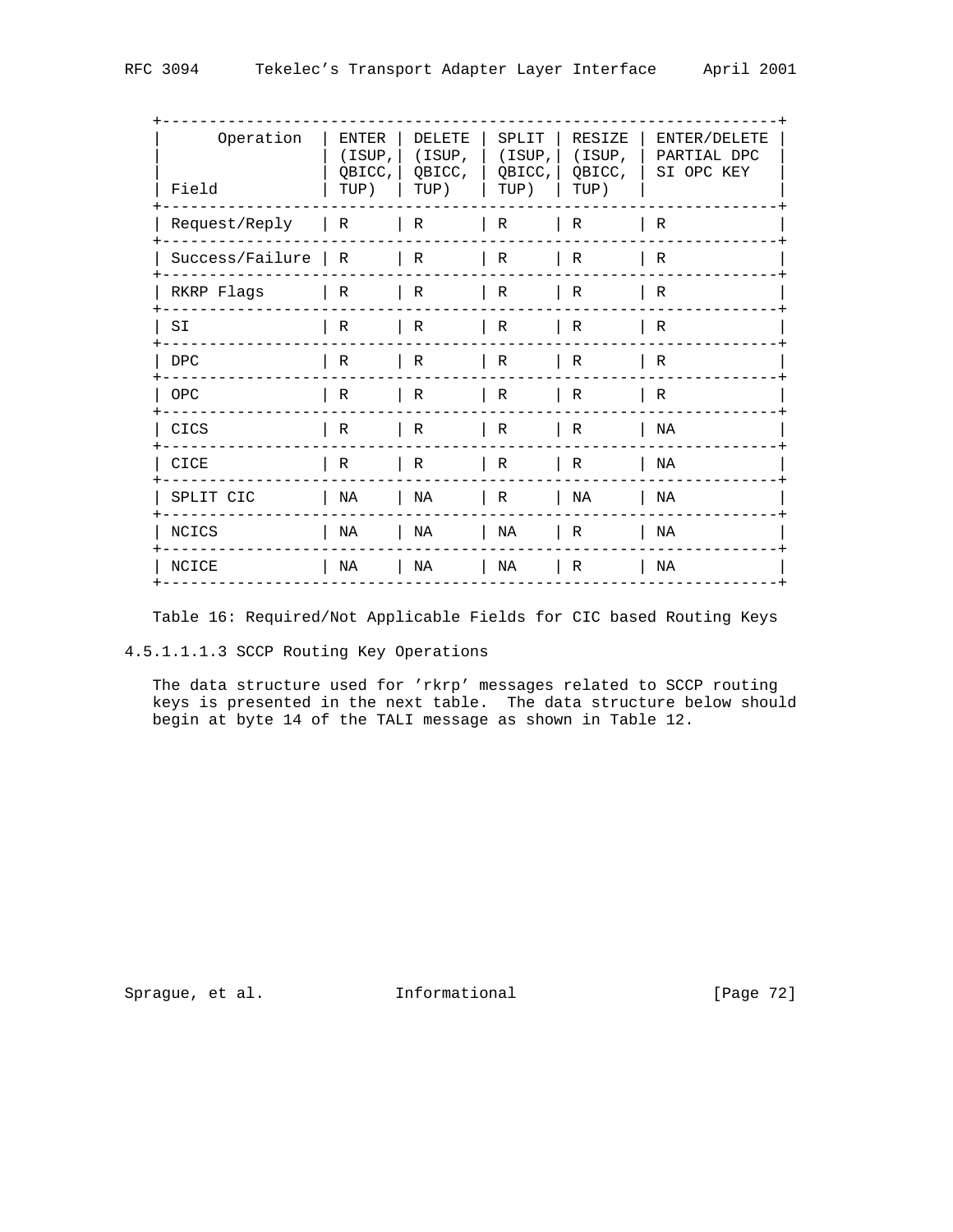| Octets | Field Name                  | Description                                                                                                                                                                                                                                                                                                                                                                                                                                                                                                                                                                  | Field Type |
|--------|-----------------------------|------------------------------------------------------------------------------------------------------------------------------------------------------------------------------------------------------------------------------------------------------------------------------------------------------------------------------------------------------------------------------------------------------------------------------------------------------------------------------------------------------------------------------------------------------------------------------|------------|
| 2      | RKRP<br>Operation           | Identifies which 'rkrp'<br>operation is desired.                                                                                                                                                                                                                                                                                                                                                                                                                                                                                                                             | Integer    |
| 2      | Request/<br>Reply           | Identifies whether the 'rkrp'<br>message is a request (from an<br>IP node to SG) for some type<br>of 'rkrp' action, or a reply<br>to a previous request (from<br>the SG back to the IP node).<br>This integer field uses the<br>following encodings:<br>$0x0000 =$ Request<br>0x0001=Reply. See Success/<br>Failure code for more info.                                                                                                                                                                                                                                      | Integer    |
| 2      | Success/<br>Failure<br>Code | Provides a success/failure<br>indication as part of the<br>reply back to the IP node<br>for each processed request.<br>This field is only used when<br>the Request/Reply field is<br>0x0001.<br>This field uses the<br>encodings listed in section<br>5.                                                                                                                                                                                                                                                                                                                     | Integer    |
| 2      | RKRP flags                  | This is a 2 byte bit-field<br>that provides 16 possible<br>flags that can control<br>various aspects of the<br>operation.<br>Bit 0 - An Override bit is<br>used on the ENTER operation<br>to control how the socket<br>associations for a routing<br>key should be manipulated.<br>This flag determines if the<br>ENTER is to add the given<br>socket association in a<br>'load-sharing' mode or if<br>the new association should<br>replace (Override) all<br>existing associations.<br>This<br>flag is only examined on<br>ENTER operations.<br>Bit 0=0, Load Sharing Mode | Bit-field  |

Sprague, et al. 1nformational 1999 [Page 73]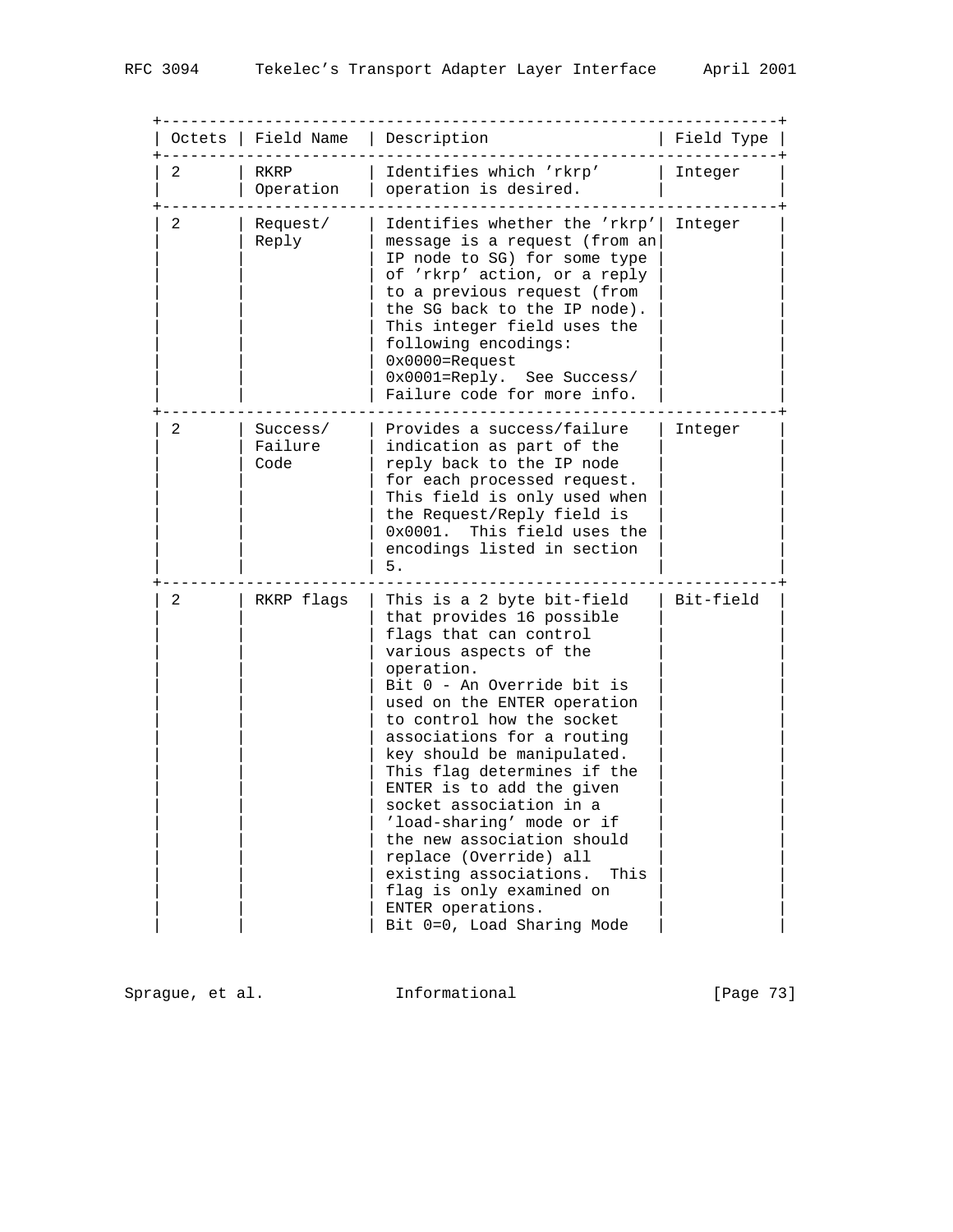|   |            | Bit 0=1, Override Mode<br>Bits 1-15, currently<br>undefined                                                                                                                                                                                                                      |                   |
|---|------------|----------------------------------------------------------------------------------------------------------------------------------------------------------------------------------------------------------------------------------------------------------------------------------|-------------------|
| 1 | SI         | Service Indicator. The SI<br>field in an SS7 MSU<br>identifies the type of<br>traffic being carried by the<br>$MSU$ (0=SNM, 3=SCCP, 5=ISUP,<br>etc). Each application<br>routing key must specify a<br>specific SI value that it<br>relates to.<br>SI should be 3 for SCCP keys. | Integer           |
| 4 | <b>DPC</b> | Destination Point Code. Each<br>SS7 MSU contains a DPC that<br>identifies the destination<br>for the MSU. Each<br>application routing key must<br>specify a specific DPC value<br>that it relates to.                                                                            | SS7 Point<br>Code |
| 1 | SSN        | SubSystem Number. Each SCCP<br>MSU contains a subsystem<br>number that identifies the<br>SCCP subsystem that should<br>process the MSU. SCCP<br>routing keys must each<br>specify a single SSN that<br>the application routing key<br>relates to.                                | Integer           |

Table 17: Message Data Structure SCCP Routing Key Operations

 The following table indicates the Required (R), or Not Applicable (NA) status for each field of the message data structure in Table 17 based on the RKRP Operation field. As mentioned previously, unused fields (those marked NA) should be initialized to 0 by the sender and ignored by the receiver.

Sprague, et al. 1nformational [Page 74]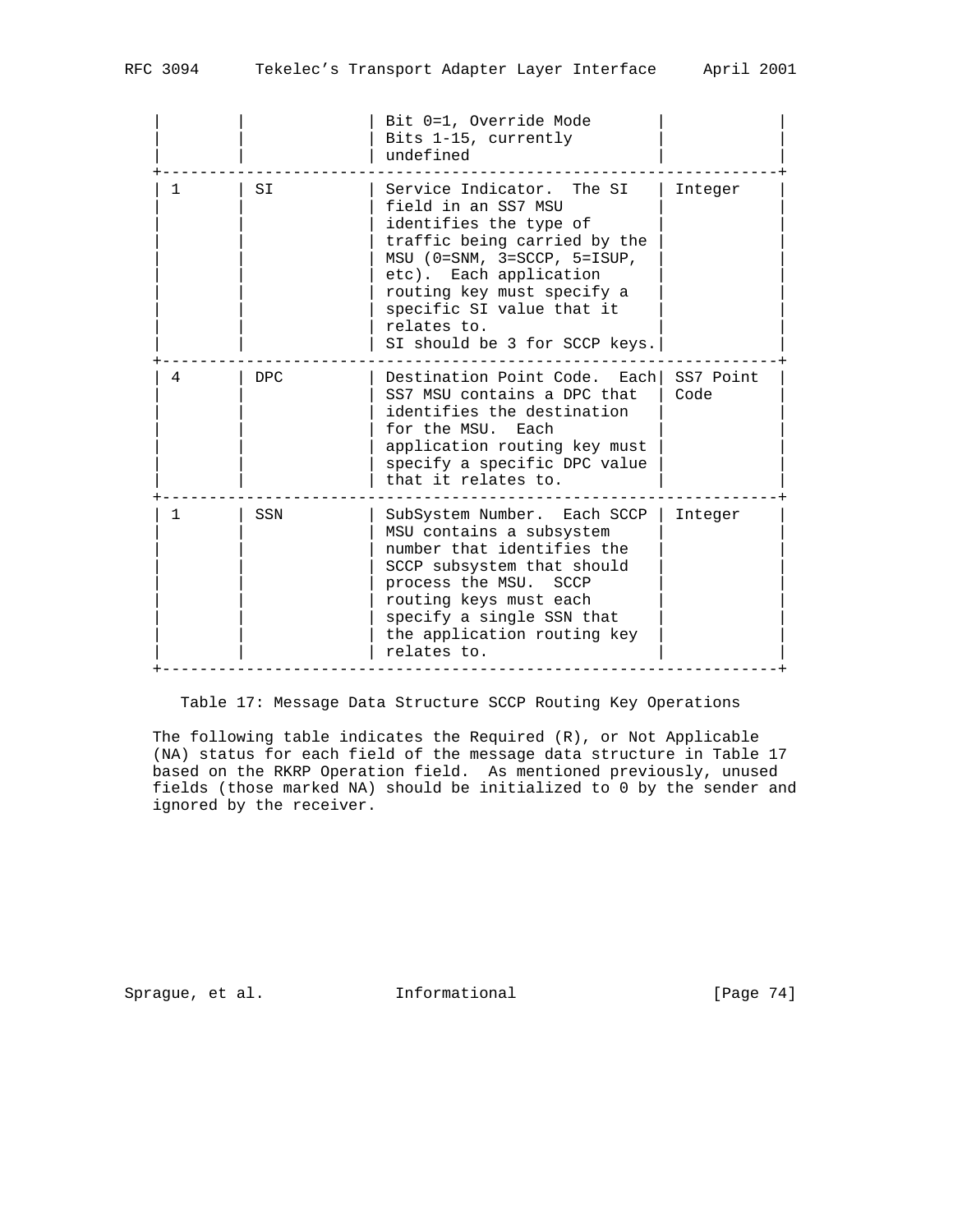| Operation<br>Field              |   | ENTER SCCP   DELETE SCCP |
|---------------------------------|---|--------------------------|
| Request/Reply<br>$\overline{R}$ |   | R                        |
| Success/Failure   R             |   | R                        |
| RKRP Flags                      | R | R                        |
| SI                              | R | R                        |
| <b>DPC</b>                      | R | R                        |
| SSN                             | R | R                        |
|                                 |   |                          |

Table 18: Required/Not Applicable Fields for SCCP Routing Keys

4.5.1.1.1.4 DPC-SI, DPC and SI based Routing Key Operations

 The data structure used for 'rkrp' messages related to DPC-SI based (either full keys for non-sccp, non-cic based traffic, or partial keys for CIC based or SCCP), DPC based (partial key), and SI based (partial key) operations is as presented in the next table. The data structure below should begin at byte 14 of the TALI message as shown in Table 12.

|   | Octets   Field Name   Description |                                                                                                                                                                                                                                                                                                                                             | Field Type |
|---|-----------------------------------|---------------------------------------------------------------------------------------------------------------------------------------------------------------------------------------------------------------------------------------------------------------------------------------------------------------------------------------------|------------|
| 2 | RKRP<br>Operation                 | Identifies which 'rkrp'<br>operation is desired.                                                                                                                                                                                                                                                                                            | Integer    |
| 2 | Request/<br>Reply                 | Identifies whether the 'rkrp'<br>message is a request (from an<br>IP node to SG) for some type<br>of 'rkrp' action, or a reply<br>to a previous request (from<br>the SG back to the IP node).<br>This integer field uses the<br>following encodings:<br>$0x0000 =$ Request<br>$0x0001 = Reply.$ See Success/<br>Failure code for more info. | Integer    |

Sprague, et al. 1nformational [Page 75]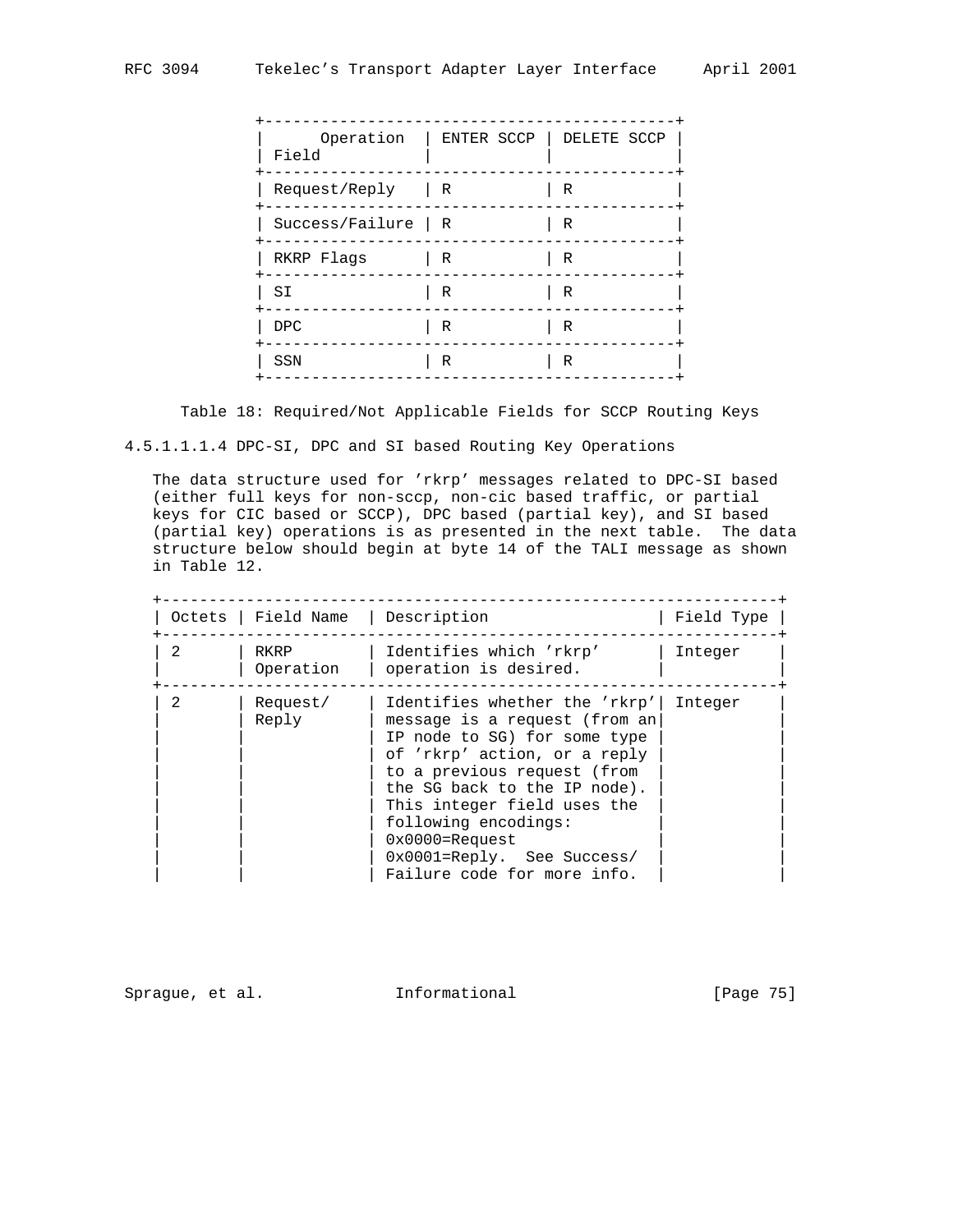| 2 | Success/<br>Failure<br>Code | Provides a success/failure<br>indication as part of the<br>reply back to the IP node<br>for each processed request.<br>This field is only used when<br>the Request/Reply field is<br>0x0001. This field uses the<br>encodings from section 5.                                                                                                                                                                                                                                                                                                                                                                                               | Integer   |
|---|-----------------------------|---------------------------------------------------------------------------------------------------------------------------------------------------------------------------------------------------------------------------------------------------------------------------------------------------------------------------------------------------------------------------------------------------------------------------------------------------------------------------------------------------------------------------------------------------------------------------------------------------------------------------------------------|-----------|
| 2 | RKRP flags                  | This is a 2 byte bit-field<br>that provides 16 possible<br>flags that can control<br>various aspects of the<br>operation.<br>Bit 0 - An Override bit is<br>used on the ENTER operation<br>to control how the socket<br>associations for a routing<br>key should be manipulated.<br>This flag determines if the<br>ENTER is to add the given<br>socket association in a<br>'load-sharing' mode or if<br>the new association should<br>replace (Override) all<br>existing associations.<br>This<br>flag is only examined on<br>ENTER operations.<br>Bit 0=0, Load Sharing Mode<br>Bit 0=1, Override Mode<br>Bits 1-15, currently<br>undefined | Bit-field |
| 1 | SI                          | Service Indicator.<br>The SI<br>field in an SS7 MSU<br>identifies the type of<br>traffic being carried by the<br>$MSU$ (0=SNM, 3=SCCP, 5=ISUP,<br>etc). Each application<br>routing key must specify a<br>specific SI value that it<br>relates to.                                                                                                                                                                                                                                                                                                                                                                                          | Integer   |

Sprague, et al. 1nformational 1999 [Page 76]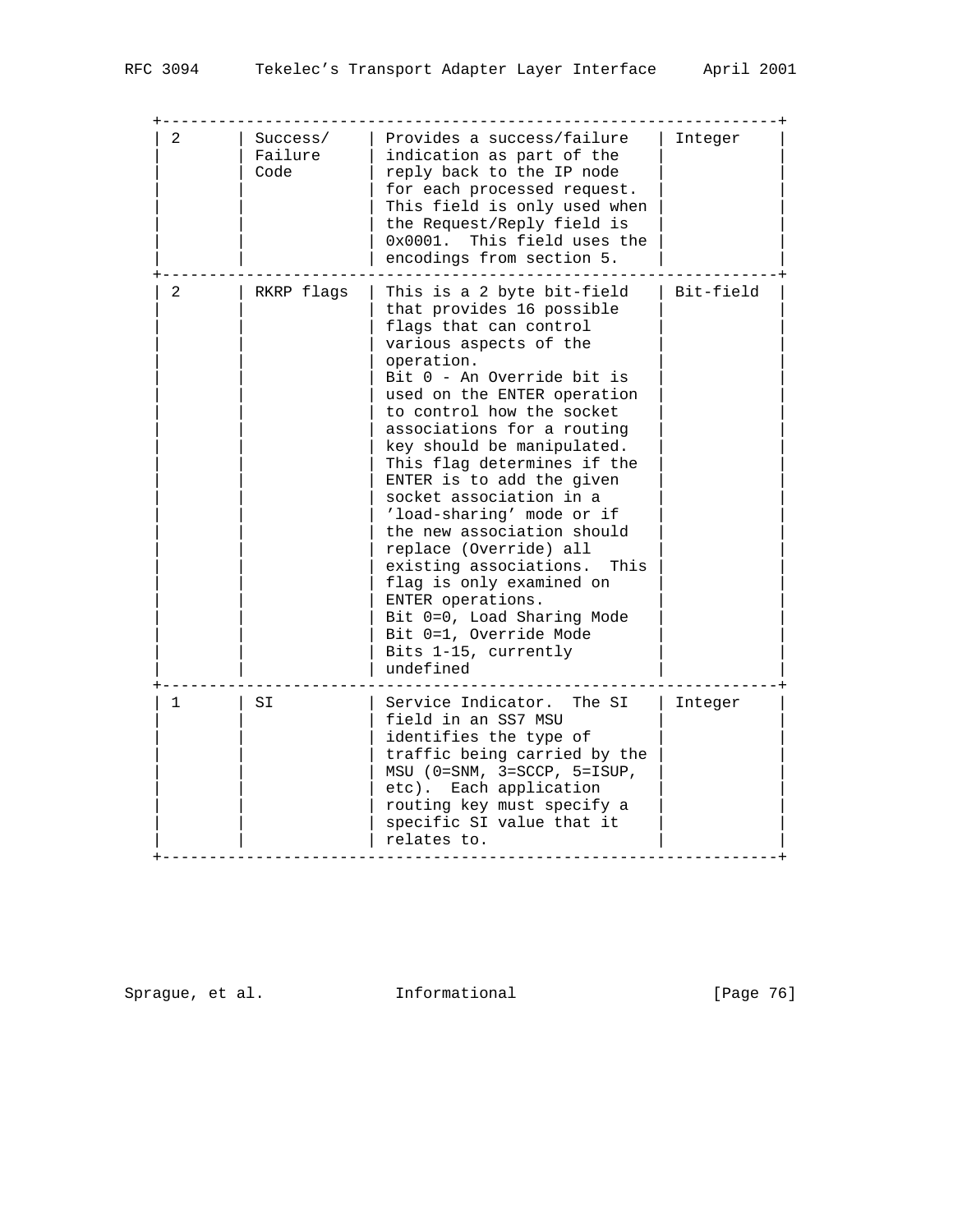| DPC. | Destination Point Code. Each SS7 Point |
|------|----------------------------------------|
|      | SS7 MSU contains a DPC that<br>Code    |
|      | identifies the destination             |
|      | for the MSU. Each                      |
|      | application routing key must           |
|      | specify a specific DPC value           |
|      | that it relates to.                    |
|      |                                        |

 Table 19: Message Data Structure DPC/SI, DPC and SI based Routing Key Operations

 The following table indicates the Required (R), or Not Applicable (NA) status for each field of the message data structure in Table 19 based on the RKRP Operation field. As mentioned previously, unused fields (those marked NA) should be initialized to 0 by the sender and ignored by the receiver.

| Operation<br>Field | ENTER/<br>DELETE<br>OTHER<br>MTP3 SI | ENTER/<br>DELETE<br>DPC-SI<br>PARTIAL | ENTER/<br>DELETE<br>DPC.<br>ONLY | ENTER/<br>DELETE<br>SI<br>ONLY |
|--------------------|--------------------------------------|---------------------------------------|----------------------------------|--------------------------------|
| Request/Reply      | $\mathsf{R}$                         | R                                     | R                                | R                              |
| Success/Failure    | $\mathsf{R}$                         | R                                     | R                                | R                              |
| RKRP Flags         | R                                    | R                                     | R                                | R                              |
| S <sub>I</sub>     | R                                    | R                                     | NA                               | R                              |
| <b>DPC</b>         | R                                    | R                                     | R                                | ΝA                             |

 Table 20: Required/Not Applicable Fields for DPC/SI, DPC and SI based Routing Keys

#### 4.5.1.1.1.5 Default Routing Key Operations

 The data structure used for 'rkrp' messages related to entering and deleting a default routing key is as presented in the next table. The data structure below should begin at byte 14 of the TALI message as shown in Table 12.

Sprague, et al. **Informational** [Page 77]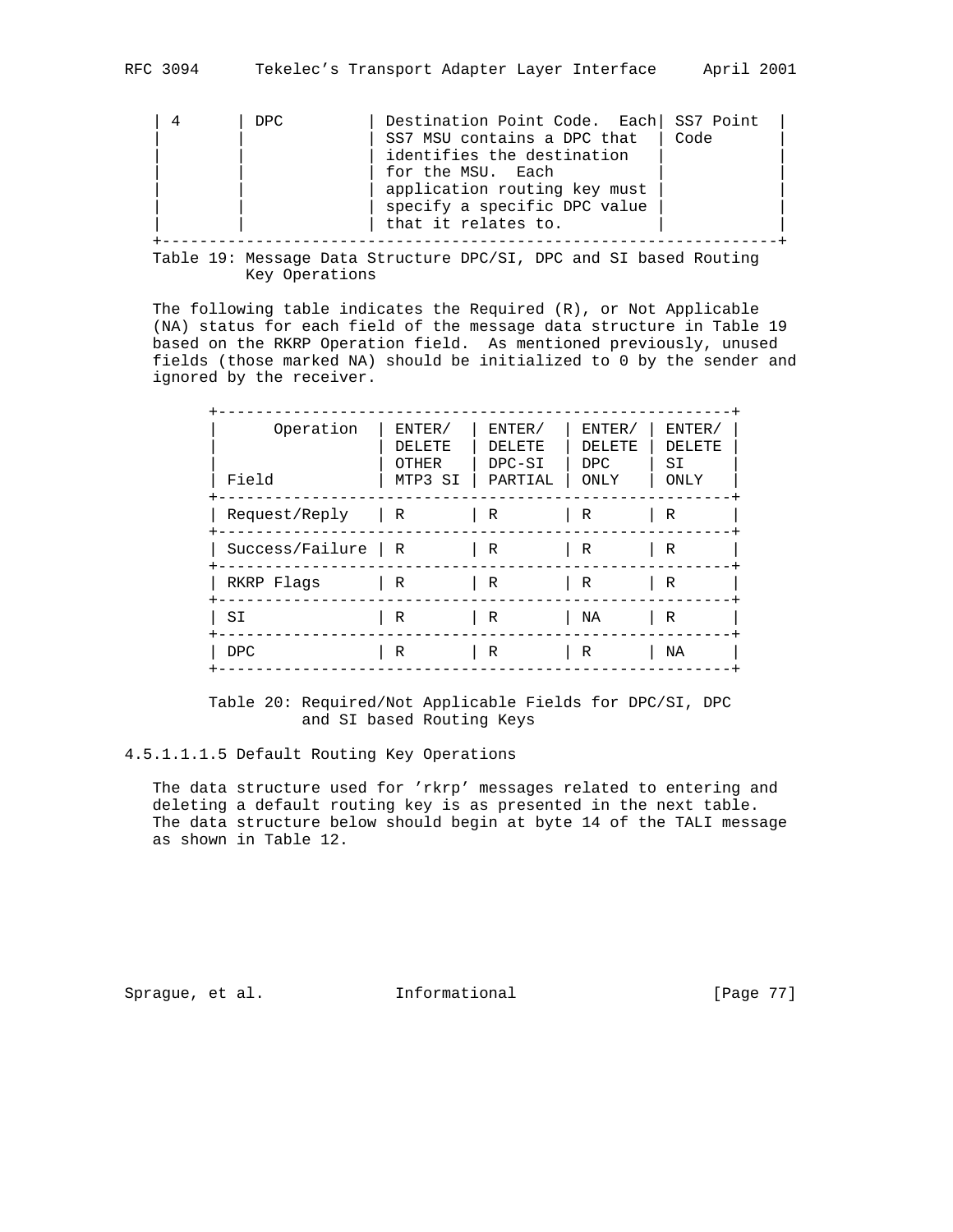| Octets | Field Name                  | Description                                                                                                                                                                                                                                                                                                                                                                                                                                                                                                                                                                  | Field Type |
|--------|-----------------------------|------------------------------------------------------------------------------------------------------------------------------------------------------------------------------------------------------------------------------------------------------------------------------------------------------------------------------------------------------------------------------------------------------------------------------------------------------------------------------------------------------------------------------------------------------------------------------|------------|
| 2      | RKRP<br>Operation           | Identifies which 'rkrp'<br>operation is desired.                                                                                                                                                                                                                                                                                                                                                                                                                                                                                                                             | Integer    |
| 2      | Request/<br>Reply           | Identifies whether the 'rkrp'<br>message is a request (from an<br>IP node to SG) for some type<br>of 'rkrp' action, or a reply<br>to a previous request (from<br>the SG back to the IP node).<br>This integer field uses the<br>following encodings:<br>$0x0000 =$ Request<br>0x0001=Reply. See Success/<br>Failure code for more info.                                                                                                                                                                                                                                      | Integer    |
| 2      | Success/<br>Failure<br>Code | Provides a success/failure<br>indication as part of the<br>reply back to the IP node<br>for each processed request.<br>This field is only used when<br>the Request/Reply field is<br>0x0001.<br>This field uses the<br>encodings listed in section<br>5.                                                                                                                                                                                                                                                                                                                     | Integer    |
| 2      | RKRP flags                  | This is a 2 byte bit-field<br>that provides 16 possible<br>flags that can control<br>various aspects of the<br>operation.<br>Bit 0 - An Override bit is<br>used on the ENTER operation<br>to control how the socket<br>associations for a routing<br>key should be manipulated.<br>This flag determines if the<br>ENTER is to add the given<br>socket association in a<br>'load-sharing' mode or if<br>the new association should<br>replace (Override) all<br>existing associations.<br>This<br>flag is only examined on<br>ENTER operations.<br>Bit 0=0, Load Sharing Mode | Bit-field  |

Sprague, et al. 1nformational 1999 [Page 78]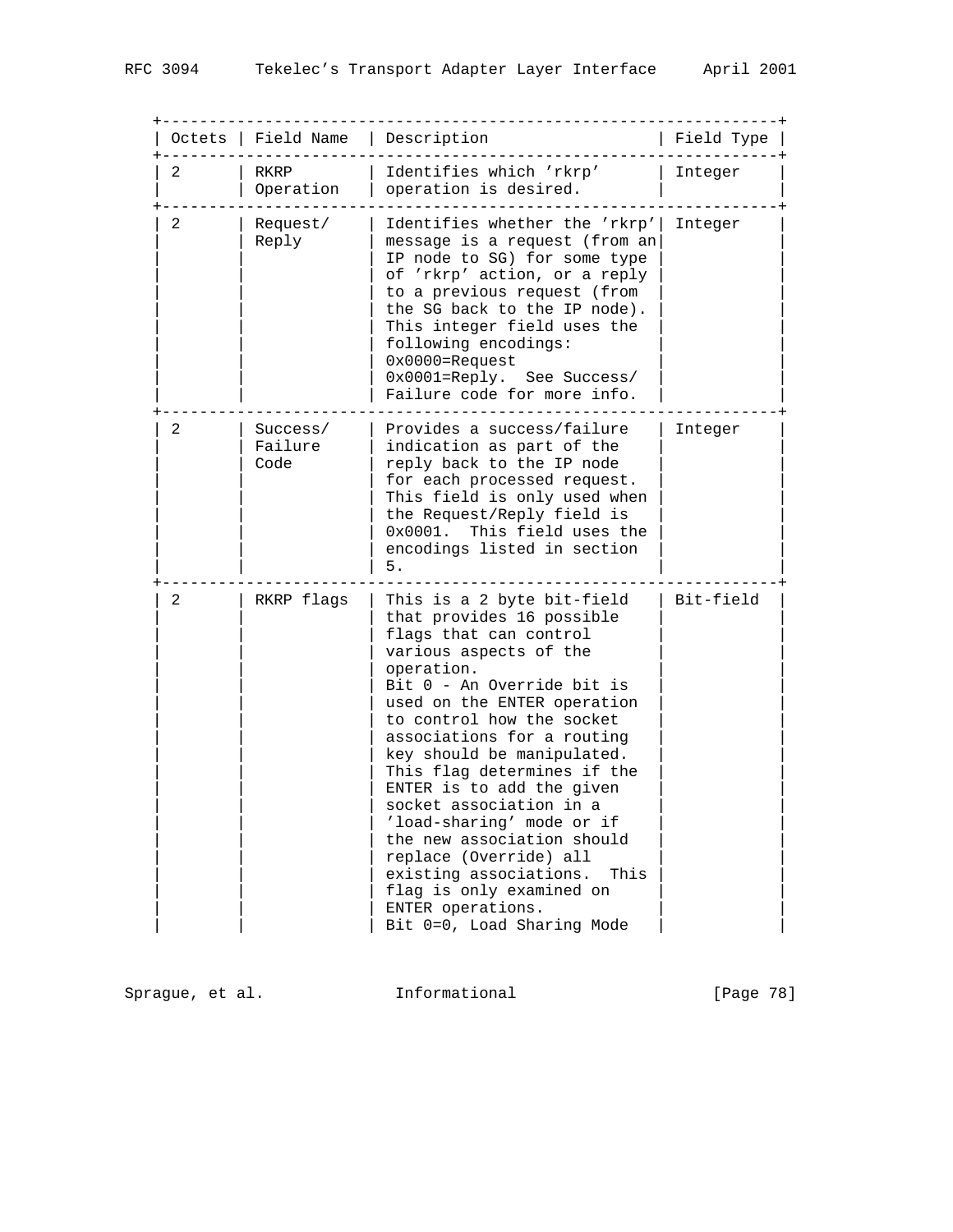| $\blacksquare$ |  |  |  |  |
|----------------|--|--|--|--|
|                |  |  |  |  |
|                |  |  |  |  |

|  | Bit 0=1, Override Mode |  |
|--|------------------------|--|
|  | Bits 1-15, currently   |  |
|  | undefined              |  |
|  |                        |  |

Table 21: Message Data Structure for Default Routing Keys

 The following table indicates the Required (R), or Not Applicable (NA) status for each field of the message data structure in Table 21 based on the RKRP Operation field. As mentioned previously, unused fields (those marked NA) should be initialized to 0 by the sender and ignored by the receiver.

| Operation<br>Field    | <b>ENTER</b><br>DEFAULT | <b>DELETE</b><br>DEFAULT |
|-----------------------|-------------------------|--------------------------|
| Request/Reply         | R                       | R                        |
| $Success/Failure$   R |                         | R                        |
| RKRP Flags            | R                       | R                        |

Table 22: Required/Not Applicable Fields for Default Routing Keys

4.5.1.1.1.6 Support for Multiple RKRP Registration Operations

 The intent of support for multiple RKRP operations within a single TALI message (opcode = 'mgmt', primitive = 'rkrp') is to decrease the message count and byte overhead on network transmission when performing massive registration sequences.

This functionality is added by 2 mechanisms:

- \* a new RKRP operation (0X001B, MULTIPLE REGISTRATIONS SUPPORT) is defined. This operation is meant to be used in a query/reply manner to determine if the far end supports multiple RKRP registrations per TALI message before using such capability.
- \* The basic 'rkrp' message structure is extended to allow multiple rkrp operations to follow one another in a tali message.

4.5.1.1.1.6.1 Multiple Registrations Support

 A new RKRP operation and accompanying data structure are defined to determine if a far end device supports multiple RKRP registration operations per TALI message.

Sprague, et al. **Informational** [Page 79]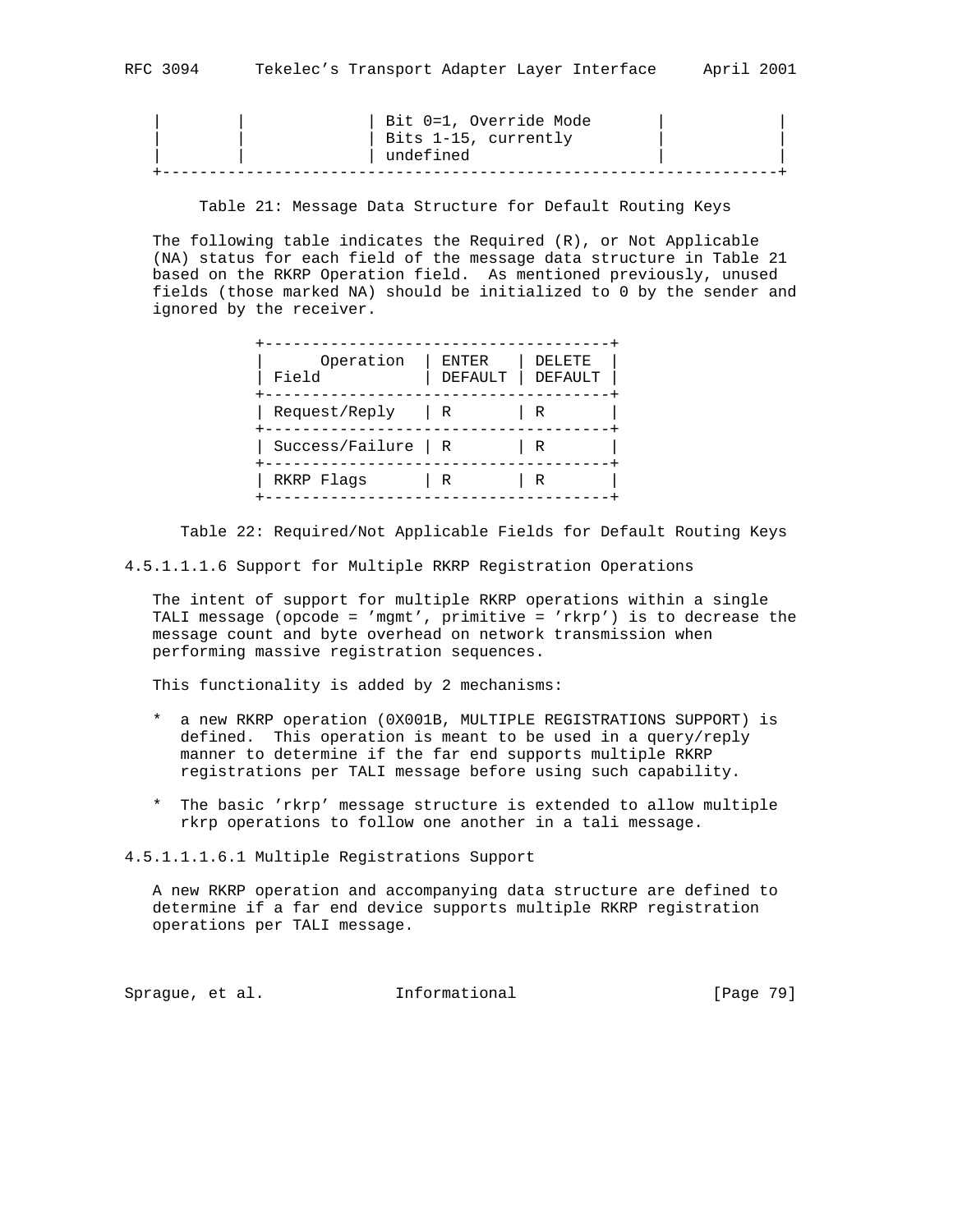The data structure used for the 'multiple registrations support' operation is as presented in the next table. The data structure below should begin at byte 14 of the TALI message as shown in Table 12.

| Octets | Field Name                  | Description                                                                                                                                                                                                                                                                                                                                                                                        | Field Type |
|--------|-----------------------------|----------------------------------------------------------------------------------------------------------------------------------------------------------------------------------------------------------------------------------------------------------------------------------------------------------------------------------------------------------------------------------------------------|------------|
| 2      | RKRP<br>Operation           | Identifies which 'rkrp'<br>operation is desired.                                                                                                                                                                                                                                                                                                                                                   | Integer    |
| 2      | Request/<br>Reply           | Identifies whether the 'rkrp'<br>message is a request (from an<br>IP node to SG) for some type<br>of 'rkrp' action, or a reply<br>to a previous request (from<br>the SG back to the IP node).<br>This integer field uses the<br>following encodings:<br>$0x0000 =$ Request<br>0x0001=Reply. See Success/<br>Failure code for more info.                                                            | Integer    |
| 2      | Success/<br>Failure<br>Code | Provides a success/failure<br>indication as part of the<br>reply back to the IP node<br>for each processed request.<br>This field is only used when<br>the Request/Reply field is<br>0x0001.<br>This field uses the<br>encodings listed in section<br>5.                                                                                                                                           | Integer    |
| 4      | Operations<br>Per Message   | This field is used by the<br>reply to tell the requester<br>the maximum # of RKRP<br>registration operations per<br>TALI message that are<br>supported by the<br>implementation.<br>* This field should be set<br>to 0 when the request/<br>reply field is set to<br>Request.<br>* This field should be set to<br>the Maximum # of operations<br>per TALI message that a<br>TALI implementation is | Integer    |

Sprague, et al. 1nformational [Page 80]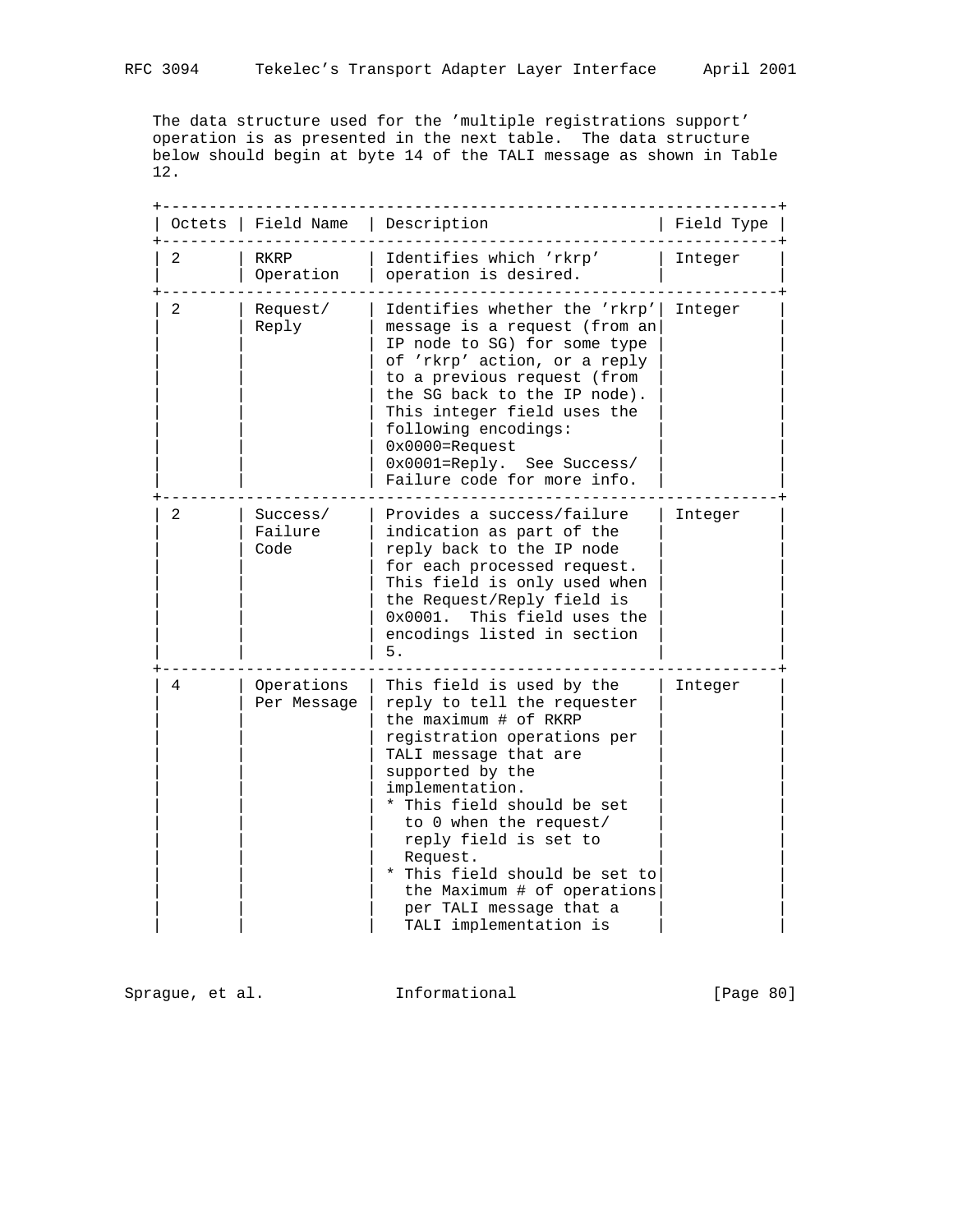|  |  | to Reply.                                                           | willing to support when the<br>request/reply field is set |  |  |
|--|--|---------------------------------------------------------------------|-----------------------------------------------------------|--|--|
|  |  | Table 23: Message Data Structure for Multiple Registrations Support |                                                           |  |  |

Operation

 The following table indicates the Required (R), or Not Applicable (NA) status for each field of the message data structure above. As mentioned previously, unused fields (those marked NA) should be initialized to 0 by the sender and ignored by the receiver.

| Operation<br>Field        | MULTIPLE<br><b>REGISTRATIONS</b><br>SUPPORT<br>REQUEST | MULTIPLE<br><b>REGISTRATIONS</b><br>SUPPORT<br>REPLY |
|---------------------------|--------------------------------------------------------|------------------------------------------------------|
| Request/Reply             | R                                                      | R                                                    |
| Success/Failure           | R                                                      | R                                                    |
| Operations Per<br>Message | R                                                      | R                                                    |

 Table 24: Required/Not Applicable Fields for Multiple Registrations Support Operation

4.5.1.1.1.6.2 Multiple RKRP Operations in a Single Message

 After using the MULTIPLE REGISTRATIONS SUPPORT operation to determine that the far end supports multiple RKRP operations per TALI message, a device wishing to use this functionality can begin sending more than 1 registration request/reply per message. To do so, the basic message structure for an 'mgmt' opcode (presented in Table 12) can be extended so that each operation directly follows the previous operation in the TALI message. An example showing a TALI message with 3 RKRP operations in it would look as follows:

Sprague, et al. **Informational** [Page 81]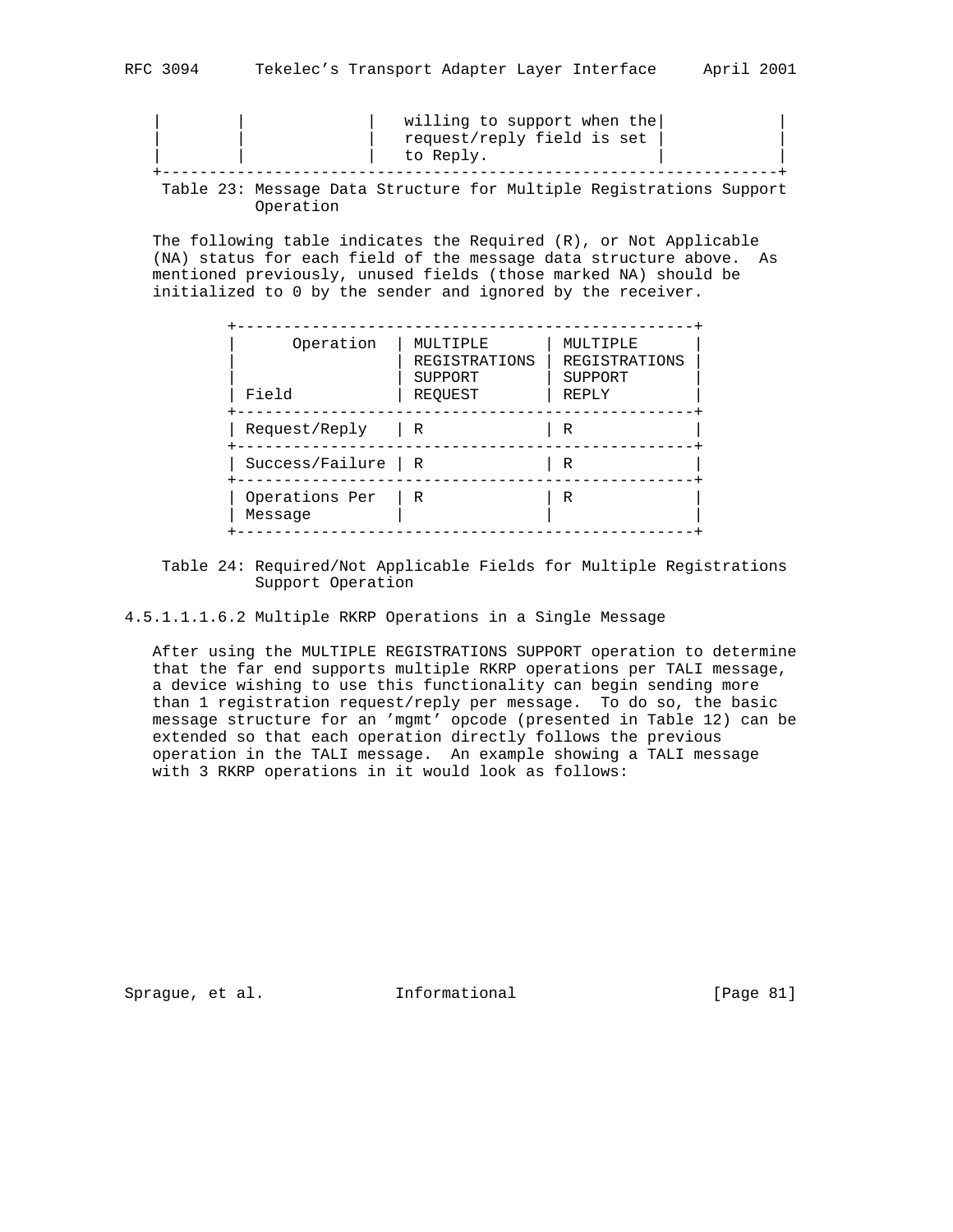+------------------------------------------------------------------+ | Octets | Field Name | Description | +------------------------------------------------------------------+  $\vert 0..3 \vert$  SYNC +------------------------------------------------------------------+ | 4..7 | OPCODE | 'mgmt' +------------------------------------------------------------------+ | 8..9 | LENGTH | Length. The length should be set such that| | | | all (3 in this example) operations are |  $\vert$  accounted for. +------------------------------------------------------------------+ | 10..13 | Primitive | 'rkrp' +------------------------------------------------------------------+ | 14..17 | Primitive | The fisrt operation field identifies a | | | Operation | specific rkrp operation to be performed. | | | #1 | | +------------------------------------------------------------------+ | 18..x | Message | The length of the message data (and the | | | Data for | interpretation of those bytes) for | | | Operation | operation #1 depends on the message data | |  $\vert$  #1  $\vert$  required for rkrp operation #1 | | +------------------------------------------------------------------+ | x+1.. | Primitive | The fisrt operation field identifies a | | x+4 | Operation | specific rkrp operation to be performed. | | | #2 | | +------------------------------------------------------------------+  $\vert$  x+5..y | Message  $\vert$  The length of the message data (and the  $\vert$ | | Data for | interpretation of those bytes) for | | | Operation | operation #2 depends on the message data | |  $\vert$  #2 | required for rkrp operation #2 | +------------------------------------------------------------------+  $|$   $y+1$ ..  $|$  Primitive  $|$  The fisrt operation field identifies a  $|$  | y+4 | Operation | specific rkrp operation to be performed. |  $|$  #3  $|$  +------------------------------------------------------------------+  $\vert$  y+5..z | Message  $\vert$  The length of the message data (and the  $\vert$ | | Data for | interpretation of those bytes) for | | | Operation | operation #3 depends on the message data | | | #3 | required for rkrp operation #3 | | +------------------------------------------------------------------+

 Table 25: Message Structure for 'mgmt' opcode with multiple 'rkrp' operations in 1 TALI Message

Sprague, et al. 1nformational [Page 82]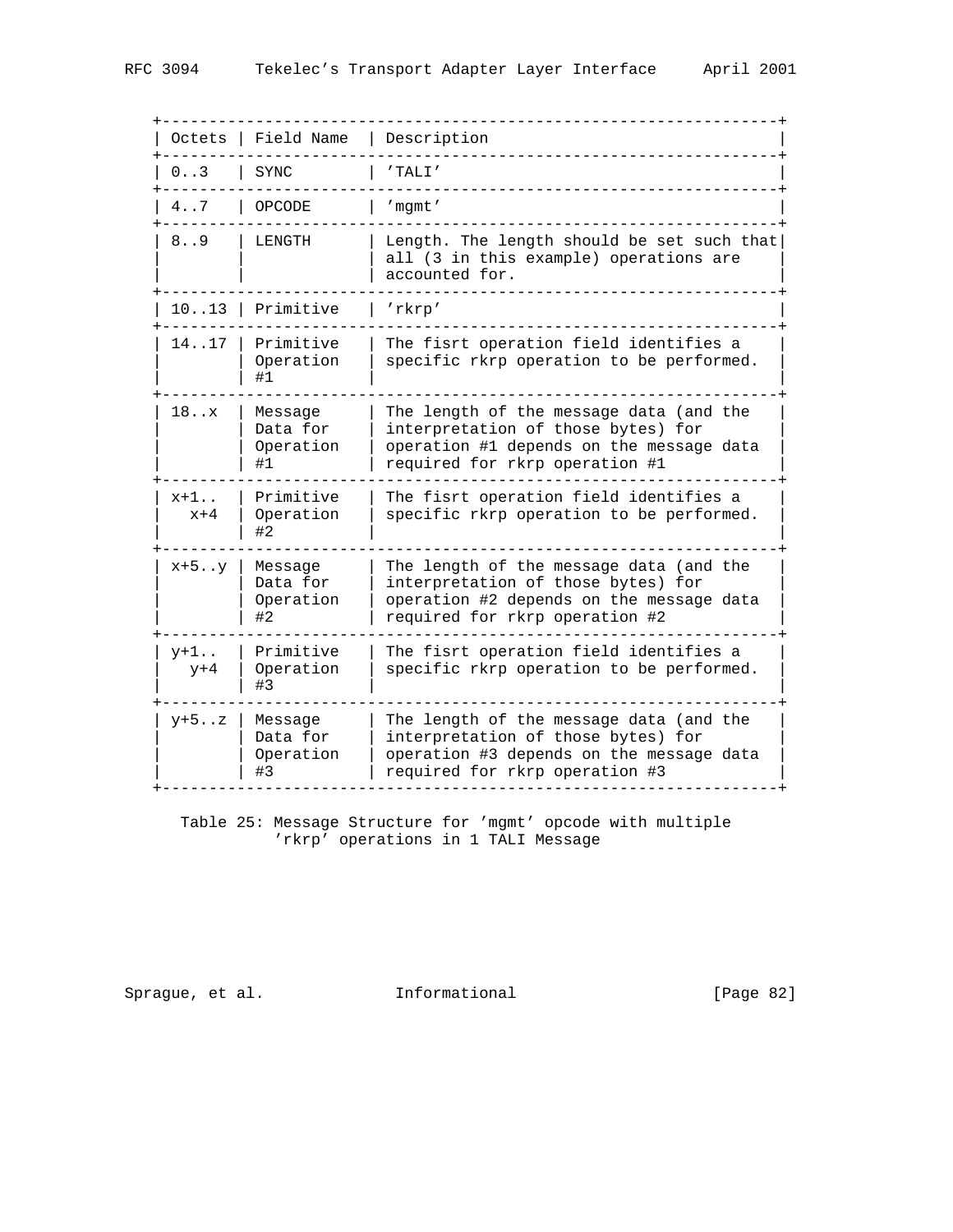It should be reiterated that in order to avoid unpredictable behavior, a node using the 'multiple registrations per TALI msg' capability must be sure the far end device supports the capability. The only way to be sure of this is to successfully send a MULTIPLE REGISTRATION SUPPORT request and receive a MULTIPLE REGISTRATION SUPPORT reply.

4.5.1.2 MTP3 Primitive (mtpp)

 The 'mtpp' primitive allows IP nodes to receive status regarding point code (un)availability and congestion levels. These messages provide information similar to the TFP/TFA (TransFer Prohibited and TransFer Allowed), TFC (TransFer Congested) and RCT (Route Congestion Test) messages that are encoded as SS7 SNM (Signaling Network Management) MSUs in traditional SS7 networks. The 'mtp3 primitives' allow this status information to be transferred in-band, via TALI messages, to the IP nodes.

 The specific information provided in each 'mtpp' message is indicated via an 'MTPP Operation' field. These capabilities provided by the various MTPP Operation fields include:

- \* POINT CODE UNAVAILABLE: This primitive operation announces that an SS7 Point Code is Unavailable (ie: the SG has NO route available to send traffic for the destination). The PT CODE field indicates which SS7 Pt Code this operation is concerned with.
- \* POINT CODE AVAILABLE: This primitive operation announces that an SS7 Point Code is Available (ie: the SG has SOME route available to send traffic for the destination). The PT CODE field indicates which SS7 Pt Code this operation is concerned with.
- \* REQUEST FOR POINT CODE STATUS: This primitive operation provides a way for one end of the connection to poll the other end for the available/unavailable status of a specific SS7 pt code. For instance, the IP node can poll the SG - Can you send traffic successfully for the destination indicated? The receiver of the request will reply to the request with either a point code available or pt code unavailable primitive respectively.
- \* CLUSTER UNAVAILABLE: This primitive operation announces that an entire Cluster of SS7 Point Codes (ex: 10-10-\*) are Unavailable (ie: the SG has NO route available to send traffic for any of the destinations in that cluster). The PT CODE field indicates which SS7 Cluster Pt Code this operation is concerned with.
- \* CLUSTER AVAILABLE: This primitive operation announces that at least 1 SS7 Point Code within a cluster is Available (ie: the SG

Sprague, et al. 1nformational 1999 [Page 83]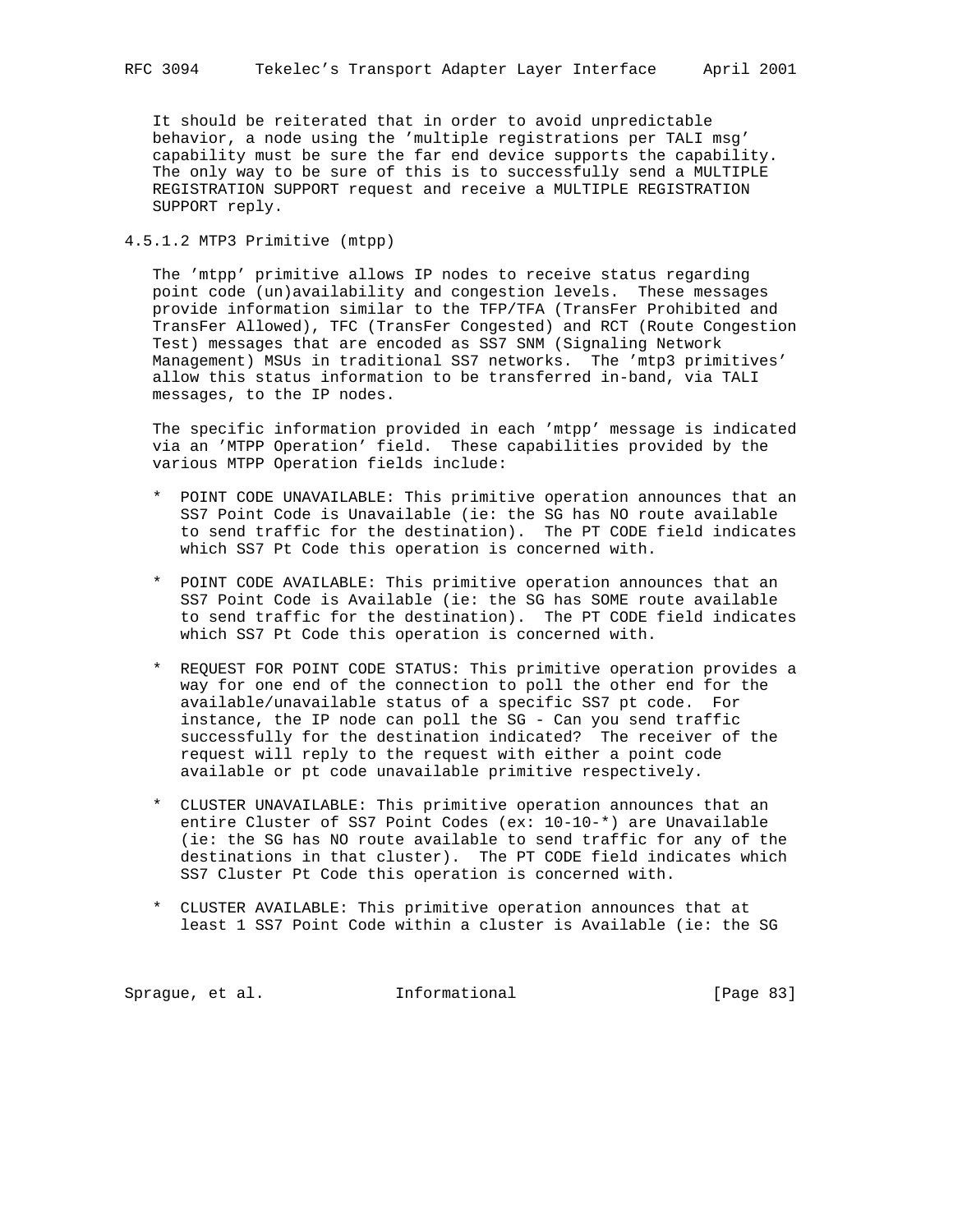has SOME route available to send traffic for at least 1 of the destinations in that cluster). The PT CODE field indicates which SS7 Cluster Pt Code this operation is concerned with.

- \* REQUEST FOR CLUSTER STATUS: This primitive operation provides a way for one end of the connection to poll the other end for the available/unavailable status of a cluster of SS7 pt codes. For instance, the IP node can poll the SG - Can you send traffic successfully for any of the destinations in the cluster? The receiver of the request will reply to the request with either a cluster available or cluster unavailable primitive respectively.
- \* CONGESTED DESTINATION: This primitive operation announces that the path towards an SS7 Point Code is Congested. The PT CODE field indicates which SS7 Pt Code this operation is concerned with. The CONGESTION LEVEL field indicates the severity of the congestion.
- \* REQUEST FOR CONGESTION STATUS: This primitive operation provides a way for one end of the connection to poll the other end for the congestion status of an SS7 pt code. For instance, the IP node can poll the SG - Is the path to the specified destination still congested? This request is used to abate congestion towards an SS7 destination.
	- \* As an implementation note: Upon receiving this request, the SG will generate and send a Route Congestion Test (RCT), SS7 Network Management Message with a priority set to match the congestion level in the request. The RCT is sent towards the SS7 destination. If the SS7 destination is still congested, the RCT will result an SS7 Transfer Controlled (TFC) arriving back at the SG, which will be converted into a CONGESTED DESTINATION primitive and sent on to the IP node.
- \* USER PART UNAVAILABLE: SS7 nodes send User Part Unavailable messages when a user part that is mounted on a node is no longer available for service. This primitive operation provides a way for an IP Node to receive the same information as the SS7 UPU message.

 In order to simplify the implementation, a single data structure is defined to be used for all of the 'mtpp' operations. Depending on the 'mtpp operation', some of the fields will be required, and some of the fields will not be applicable for each MTPP message. Unused fields should be initialized to 0 by the sender and ignored by the receiver. The data structure used for 'mtpp' messages is as presented in the next table. The data structure below should begin at byte 14 of the TALI message as shown in Table 12.

Sprague, et al. 1nformational 1999 [Page 84]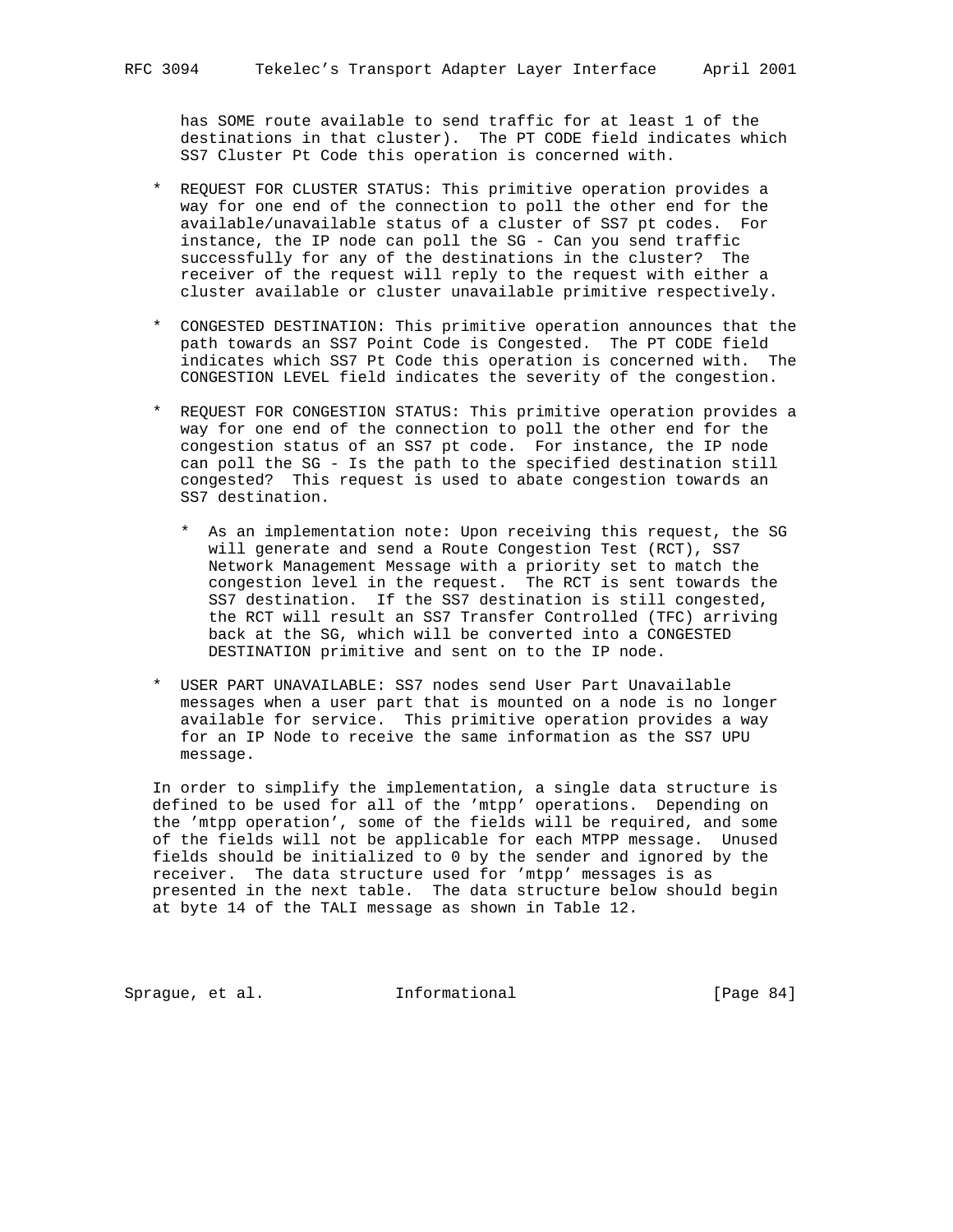| Octets | Field Name                 | Description                                                                                                                                                                                                                                                                                                                                                                                                                                                                                                    | Field Type        |
|--------|----------------------------|----------------------------------------------------------------------------------------------------------------------------------------------------------------------------------------------------------------------------------------------------------------------------------------------------------------------------------------------------------------------------------------------------------------------------------------------------------------------------------------------------------------|-------------------|
| 2      | MTPP<br>Operation          | Identifies which 'mtpp'<br>operation/capability is<br>provided in this message.<br>This integer field uses the<br>following encodings:<br>$0x0001 = PC Unavailable$<br>$0x0002 = PC Available$<br>$0x0003$ = Request for PC<br>Status<br>$0x0004 =$ Cluster Unavailable<br>$0x0005 = Cluster Available$<br>$0x0006$ = Request for Cluster<br>Status<br>$0x0007 =$ Congested<br>Destination, w/Cong<br>Level<br>$0x0008$ = Request for<br>Congestion Status<br>$0x0009 = User Part$<br>Unavailable              | Integer           |
| 4      | Concerned<br>Point<br>Code | Identifies the SS7 Point Code<br>that is relevant to the mtpp<br>operation. The mtpp<br>operation is concerning this<br>point code (or cluster).                                                                                                                                                                                                                                                                                                                                                               | SS7 Point<br>Code |
| 4      | Source<br>Point<br>Code    | This field is only used on<br>the 'Congested Destination'<br>and 'Request for Congestion<br>Status' operations.<br>* When used in an 'Congestion<br>Destination' operation,<br>this field contains the Pt<br>Code of the Source of the<br>traffic that was<br>experiencing congestion as<br>it made its way to the<br>Concerned Pt Code.<br>In<br>terms of the original SS7<br>MSUs (the TransFer<br>Controlled MSU) that<br>provided congestion<br>information, the CPC of the<br>TFC is the 'Concerned Point | SS7 Point<br>Code |

Sprague, et al. 1nformational 1999 [Page 85]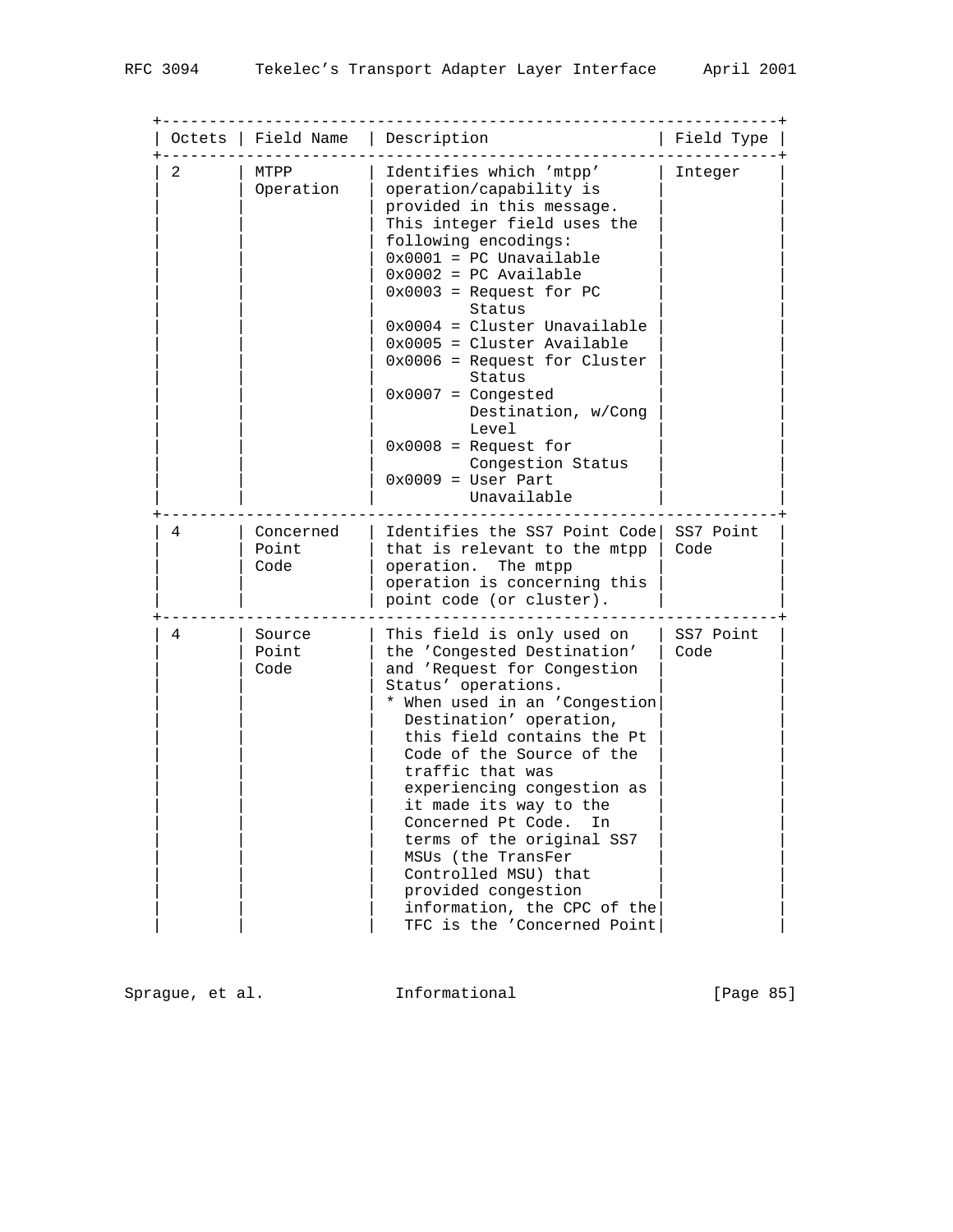|                |                     | Code' of the resulting MTPP<br>primitive and the DPC of<br>the TFC is the 'Source<br>Point Code' of the<br>resulting MTPP primitive.<br>* When used in an 'Request<br>for Congestion Status'<br>operation, this field<br>indicates which Source Pt<br>Code is trying to abate the<br>congestion of the concerned<br>Pt Code.<br>In terms of the<br>original SS7 MSUs (the<br>Route Congestion Test MSU)<br>that is used to poll for<br>congestion, the DPC of the<br>RCT is the 'Concerned Point<br>Code' of the MTPP primitive<br>and the OPC of the RCT is<br>the 'Source Point Code' of<br>the MTPP primitive. |         |
|----------------|---------------------|-------------------------------------------------------------------------------------------------------------------------------------------------------------------------------------------------------------------------------------------------------------------------------------------------------------------------------------------------------------------------------------------------------------------------------------------------------------------------------------------------------------------------------------------------------------------------------------------------------------------|---------|
| 2              | Congestion<br>Level | This field is used on the<br>'Congested Destination' and<br>'Request for Congestion<br>Status' operations to<br>indicate the congestion level<br>of the destination.<br>This<br>integer field uses the<br>following encodings:<br>$0x0000 = Congestion Level 0$<br>$0x0001$ = Congestion Level 1<br>$0x0002 = Congestion Level 2$<br>$0x0003 = Congestion Level 3$                                                                                                                                                                                                                                                | Integer |
| $\overline{2}$ | Cause Code          | This field is used on the<br>'User Part Unavailable'<br>operation to indicate the<br>Cause Code for why the UPU is<br>being sent. This integer<br>field uses the following<br>encodings:<br>$0x0000 =$ Cause Unknown<br>$0x0001$ = User Part Unequipped<br>$0x0002 = User Part$<br>Inaccessible                                                                                                                                                                                                                                                                                                                   | Integer |

Sprague, et al. 1nformational 11 [Page 86]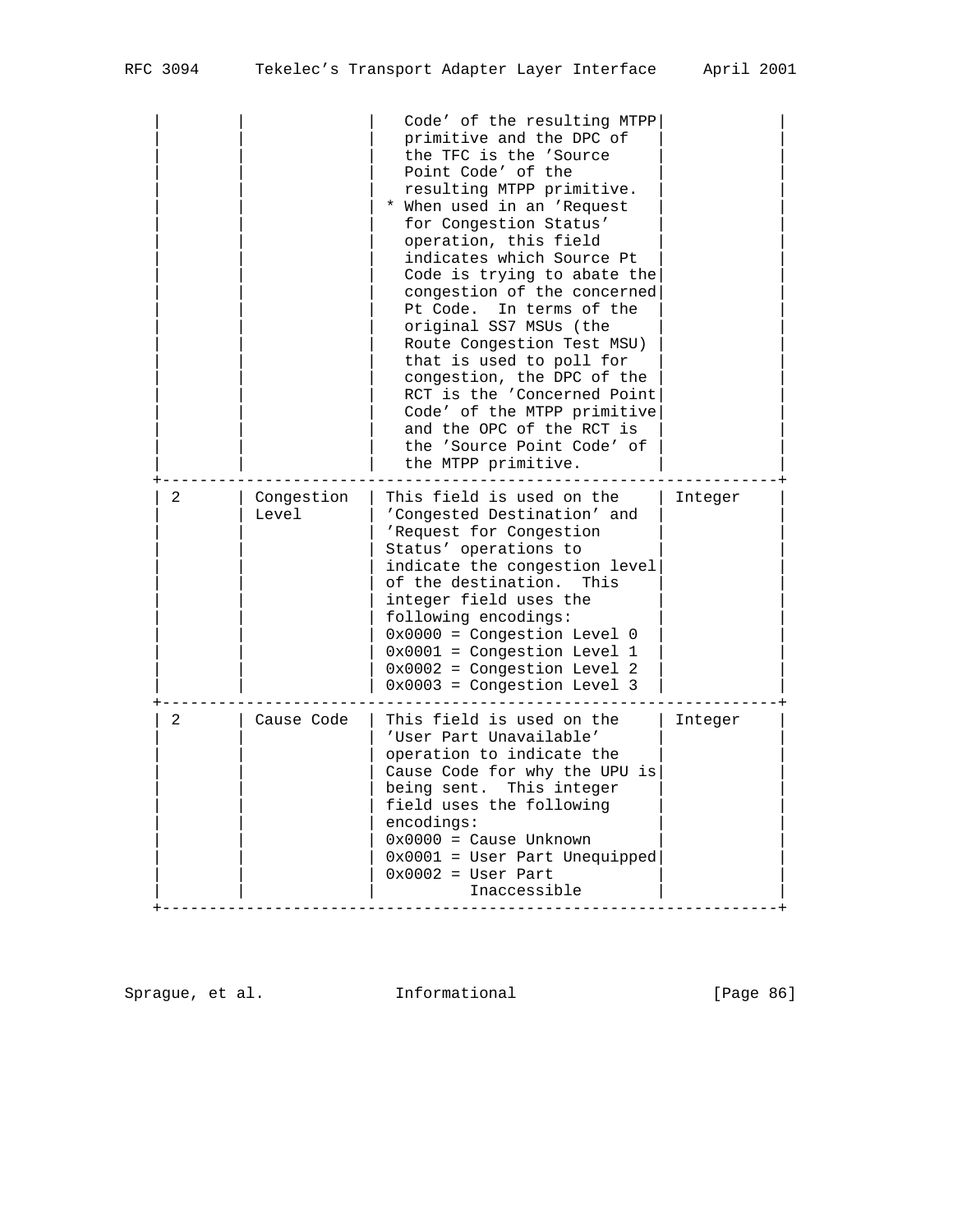| User ID | This field is used on the     | Integer |
|---------|-------------------------------|---------|
|         | 'User Part Unavailable'       |         |
|         | operation to indicate which   |         |
|         | user part is unavailable. The |         |
|         | User ID field identifies the  |         |
|         | type of traffic that was      |         |
|         | unavailable (0=SNM, 3=SCCP,   |         |
|         | $5 = ISUP, etc$ ).            |         |
|         |                               |         |

Table 26: Message Data Structure for use with the 'mtpp' Primitive

 The following table indicates the Required (R), or Not Applicable (NA) status for each field of the message data structure in Table 26 based on the MTPP Operation field. As mentioned previously, unused fields (those marked NA) should be initialized to 0 by the sender and ignored by the receiver.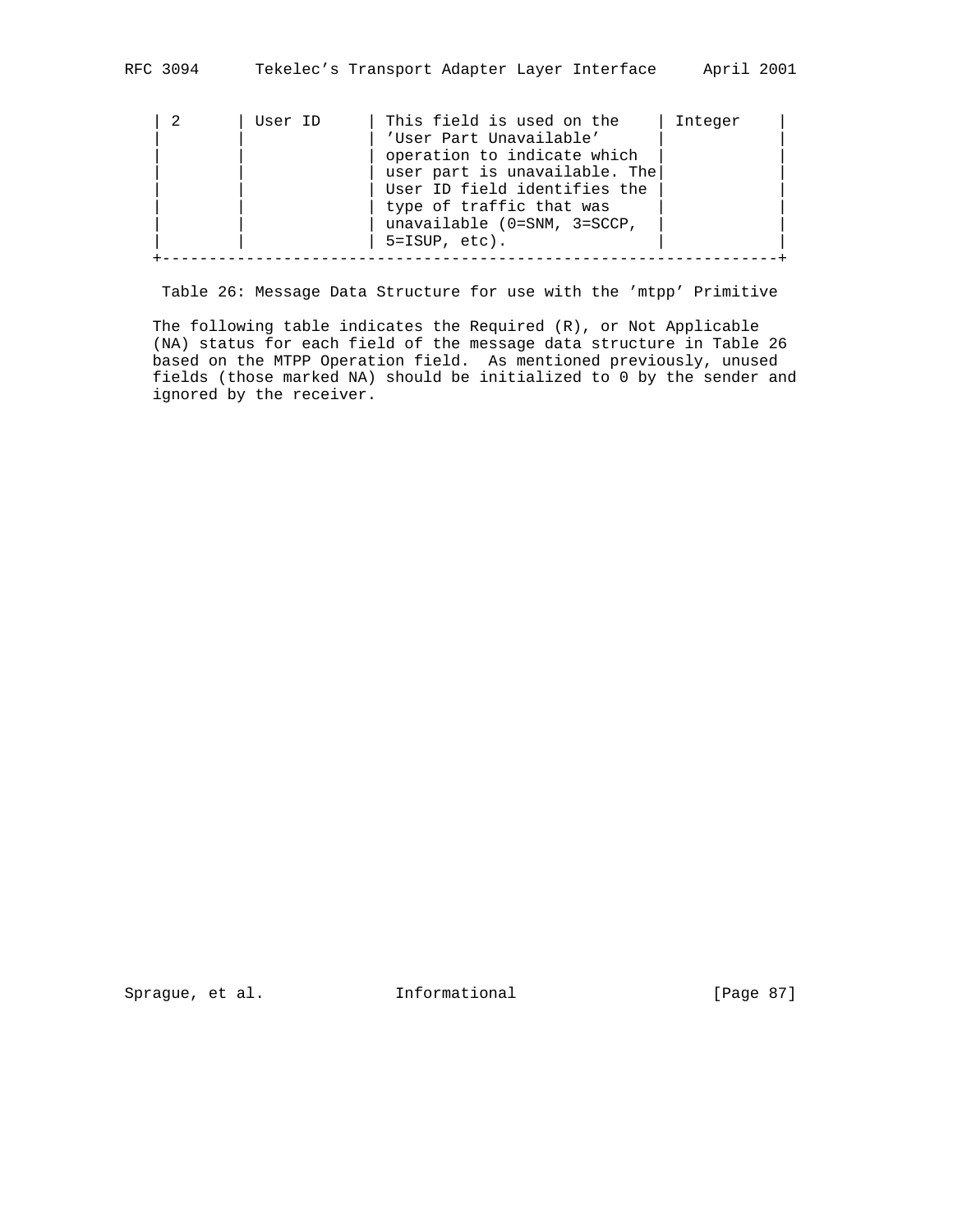| Field<br>Operation                         | Concerned<br>Point<br>Code | Source<br>Point<br>Code | Congestion<br>Level | Cause<br>Code | User<br>ID |
|--------------------------------------------|----------------------------|-------------------------|---------------------|---------------|------------|
| PC Unavailable                             | $\mathbb{R}$               | NA                      | NA                  | NA            | NA         |
| PC Available                               | R                          | NA                      | NA                  | NA            | ΝA         |
| Request for PC<br>Status                   | $\mathbb R$                | NA                      | NA                  | NA            | NA         |
| Cluster<br>Unavailable                     | $\mathbb{R}$               | NA                      | NA                  | NA            | NA         |
| Cluster<br>Available                       | $\mathbb R$                | NA                      | NA                  | NA            | NA         |
| Request for<br>Cluster Status              | R                          | NA                      | NA                  | NA            | NA         |
| Congested<br>Destination w/<br>Cong. Level | R                          | R                       | R                   | NA            | NA         |
| Request for<br>Congestion<br>Status        | R                          | R                       | R                   | NA            | NA         |
| User Part<br>Unavailable                   | R                          | NA                      | NA                  | R             | R          |
|                                            |                            |                         |                     |               |            |

Table 27: Required/Not Applicable Fields for MTPP Operations

4.5.1.3 Socket Option Registration Primitive (sorp)

 The 'sorp' primitive allows IP nodes to set various options on a socket by socket basis. This allows the IP node some control over the communication that will occur across the TALI connection. The 'sorp' primitives allows this socket option control to be transferred in-band, via TALI messages, to the IP nodes.

 The SORP primitives capabilities that are available to the IP device in SG are as follows:

Sprague, et al. 1nformational [Page 88]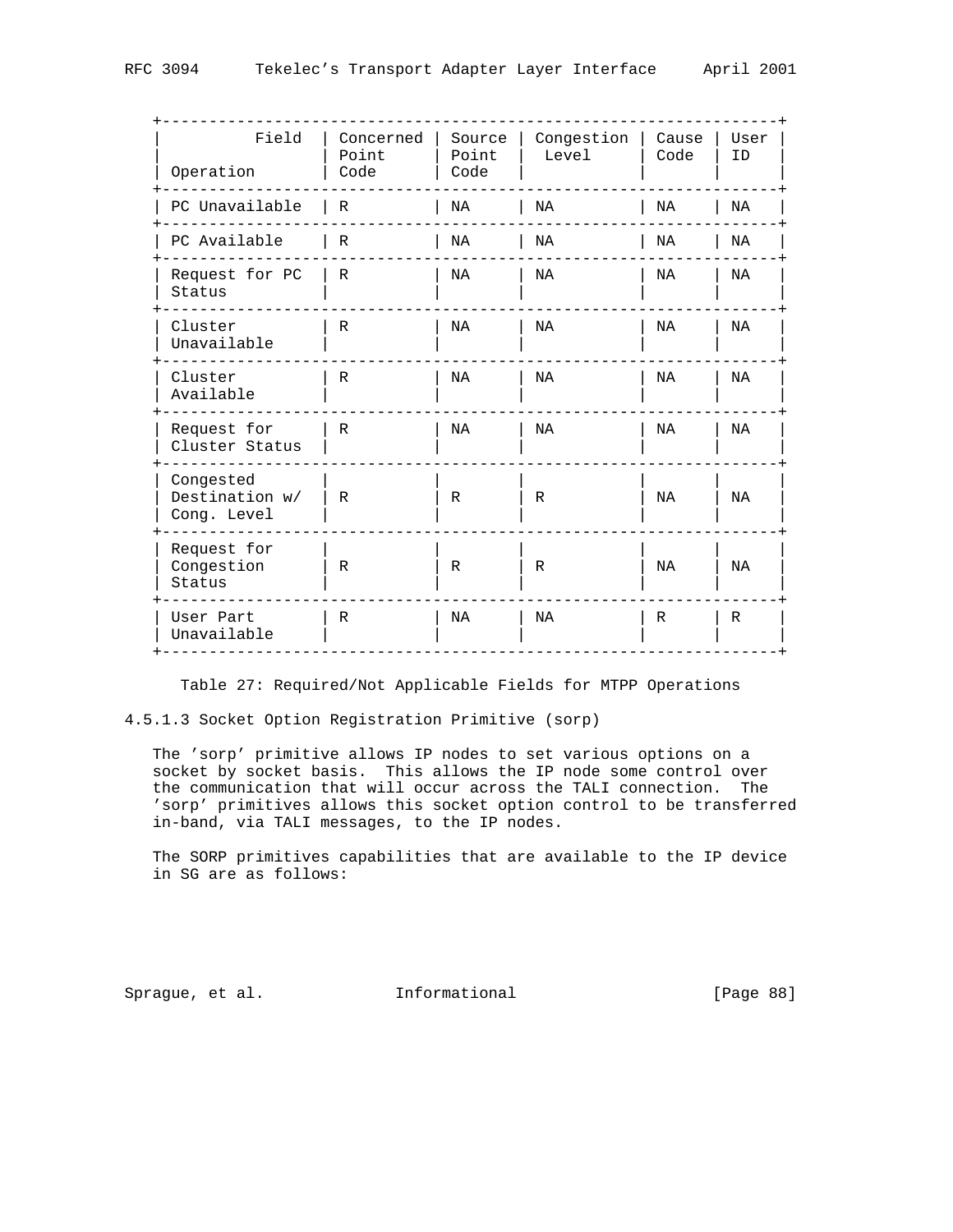- \* Set SORP Flags: Used to set the flags bit field. The receiver of this message should store the bit settings indicated in the SORP Flag field.
- \* Request Current SORP Flags Settings: Used to poll for the status of the bit field options. The receiver of this message should send a Reply w/ Current SORP Flag settings.
- \* Reply w/ Current SORP Flag Settings: Used to reply to a poll, indicating the current bit field settings to the far end.

 As of TALI 2.0, each socket option is stored as a bit in a 32 bit bit-field. Each bit in the field indicates the setting for 1 option. A bit field with a 0 value indicates the option is DISABLED. A bit field with a 1 value indicates the option is ENABLED. The following options are currently supported:

- \* ENABLE/DISABLE BROADCAST PHASE MTPP PRIMITIVES: Traditional STPs send Broadcast Phase TFPs and TFAs to all adjacent nodes when the point code availability changes for destinations in the STP's SS7 routing table. These Broadcast Phase TFA/TFP SS7 messages are converted into TALI mtpp primitives by SG nodes such as the SG. The ENABLE/DISABLE BROADCAST PHASE MTPP PRIMITIVES options allow each IP node to tell the remote end whether the IP node wants to receive the mtpp primitives that result from SS7 broadcast phase messages.
	- \* As an implementation note: In the SG, each defined socket has a flag, 'enable\_broadcast\_phase\_primitives', which is initialized to FALSE each time the socket connects. The IP node should send the ENABLE BROADCAST PHASE MESSAGES operation to the SG to announce that it wants to receive unsolicited status changes for a particular socket. As the SG is determining where to send broadcast phase TFAs/TFPs, it will interrogate the 'enable\_broadcast\_phase\_primitives' flag for each socket on that socket.
- \* ENABLE/DISABLE RESPONSE METHOD MTPP PRIMITIVES: Traditional STPs send Response Method TFPs to adjacent nodes when the adjacent nodes continue to send MSUs to the STP that can not be delivered (ie: the STP has told the adjacent node that a destination is Unavailable, but the adjacent node continues to send traffic destined for that unavailable DPC to the STP). These Response Method messages are sent in response to MSUs that are received at the STP. These Response Method TFP messages are converted into TALI mtpp primitives by SG nodes such as the SG. The ENABLE/DISABLE RESPONSE METHOD MTPP PRIMITIVES options allow each IP node to tell the remote end whether the IP node wants to

Sprague, et al. 1nformational 1999 [Page 89]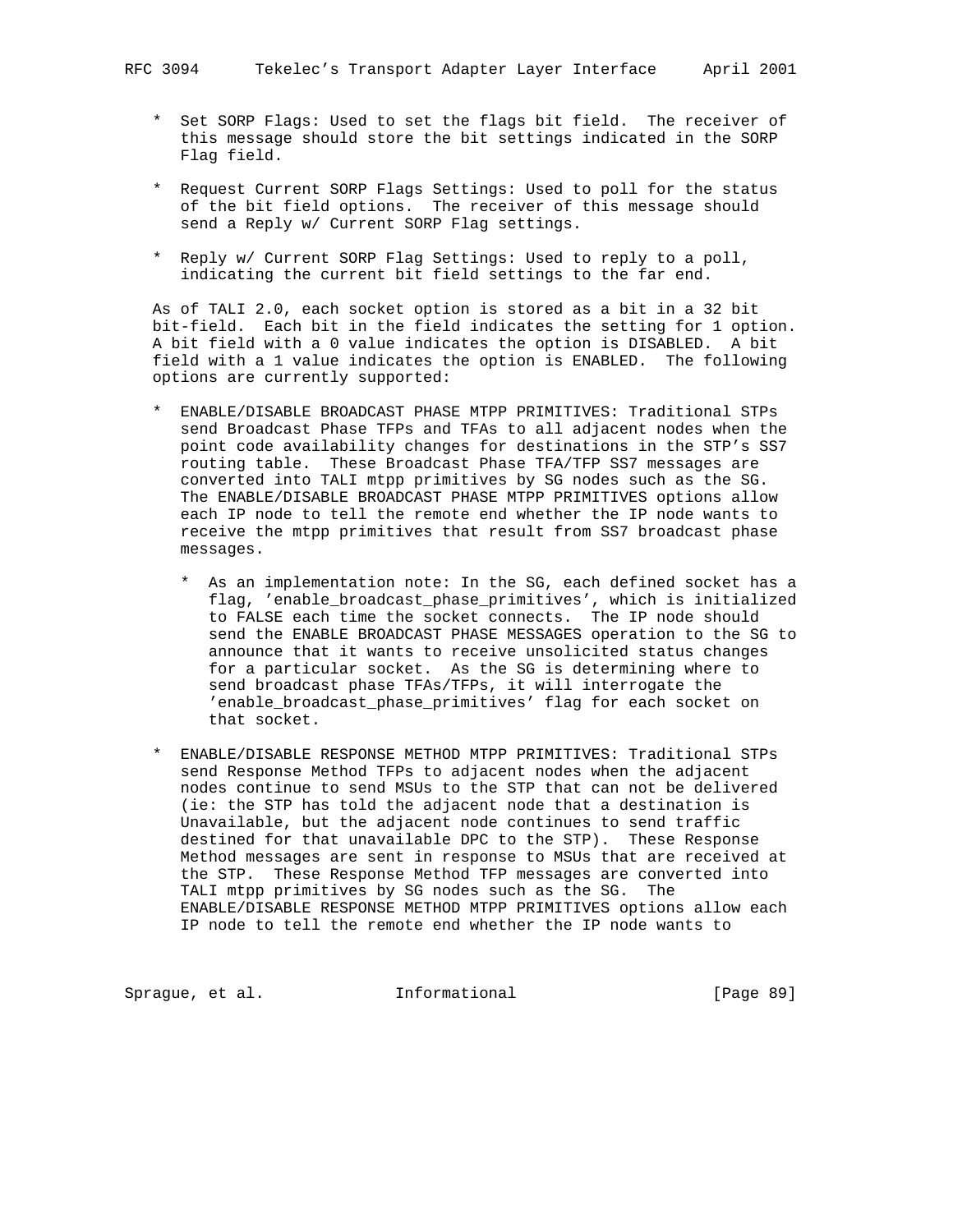receive the mtpp primitives that result from SS7 response method messages. In addition to response method TFPs, 2 other SS7 Network Management messages, namely TFCs (transfer controlled) and UPUs (user part unavailable), fall into this RESPONSE METHOD grouping. TFCs and UPUs are similar to response method TFPs due to the fact that a previous action by the IP Node (sending traffic toward some destination) has caused a response method event back to the IP Node. The primary difference between response method TFPs versus response method TFCs/UPUs is that the response method TFP is converted to an MTPP primitive and sent back to only the original socket, while response method TFCs/UPUs may need to be replicated to multiple sockets (after being converted to mtpp primitives) since there is no way to tell which socket caused the response method event.

- \* As an implementation node: In the SG, each defined socket has a flag, 'enable\_response\_method\_primitives', which is initialized to FALSE each time the socket connects. The IP node should send the ENABLE RESPONSE METHOD MTPP PRIMITIVES operation to the SG to announce that it wants to receive response method TFPs when appropriate for a particular socket. Before the SG sends a response method TFP (converted to a mtpp primitive) back to an IP node, the SG will interrogate the 'enable\_response\_method\_primitives' flag for that socket and only perform the send if the flag allows it.
- \* ENABLE/DISABLE NORMALIZED SCCP: Version 1.0 of TALI specified that the 'sccp' TALI opcode must be used on point to multipoint connections in order to transmit SCCP MSUs between the SG and IP nodes. When using the 'sccp' opcode, the MTP3 header portion of the original SS7 MSU was stripped from the MSU and was NOT part of the data transmitted across the TALI connection. The sender of the 'sccp' TALI message was responsible for duplicating the DPC/OPC fields from the MTP3 header into appropriate fields in the SCCP portion of the message (into the Called/Calling Party Address Pt Code fields) before sending as a 'sccp' opcode. This option provides a way to send SCCP MSUs across TALI point to multipoint connections that includes the MTP3 header as part of the data transmitted, and does NOT involve any modification to the original SS7 SCCP MSU. When the ENABLE NORMALIZED SCCP primitive is received, SCCP MSUs should be sent across the TALI interface using the 'mtp3' opcode. This transmission should include the entire MTP3 header + the sccp portion of the original MSU. No modification of the original SS7 MSU should occur. When the DISABLE NORMALIZED SCCP primitive is received, SCCP MSUs should be sent across the TALI interface using the 'sccp' opcode as specified in version 1.0 of TALI.

Sprague, et al. 1nformational [Page 90]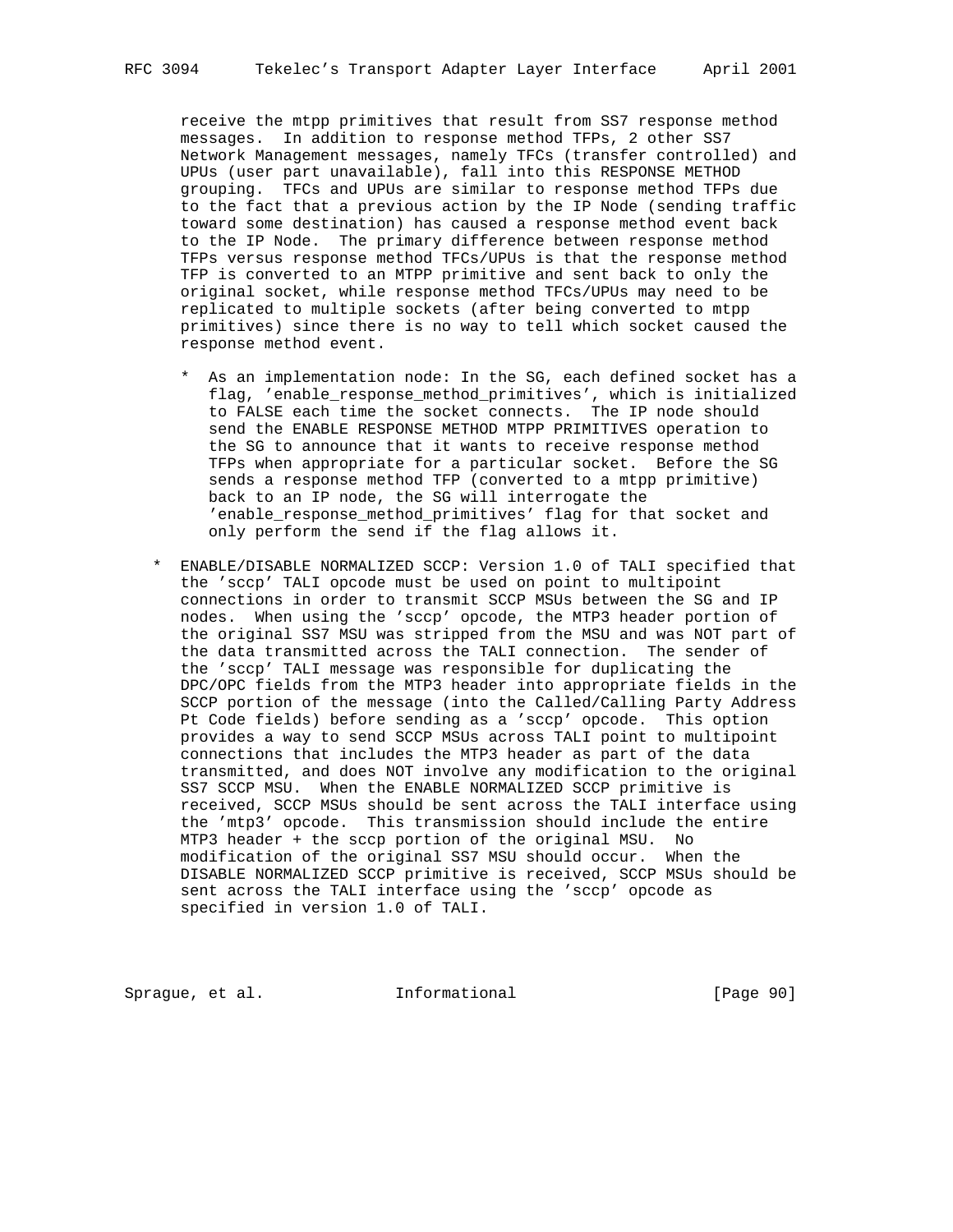\* ENABLE/DISABLE NORMALIZED ISUP: Version 1.0 of TALI specified that the 'isot' TALI opcode must be used on point to multipoint connections in order to transmit ISUP MSUs between the SG and IP nodes. When using the 'isot' opcode, the original SS7 MSU, including the MTP3 header portion, was transmitted in a 'isot' TALI message. This option indicates that the far end would prefer to receive ISUP MSUs using the 'mtp3' TALI opcode as opposed to the 'isot' opcode. When the option is ENABLED, the 'mtp3' opcode is used to transmit ISUP MSUs, including the MTP3 header, across the TALI connection. When the option is DISABLED, the 'isot' opcode is used as in TALI Release 1.0.

 The data structure used for 'sorp' messages is as presented in the next table. The data structure below should begin at byte 14 of the TALI message as shown in Table 12.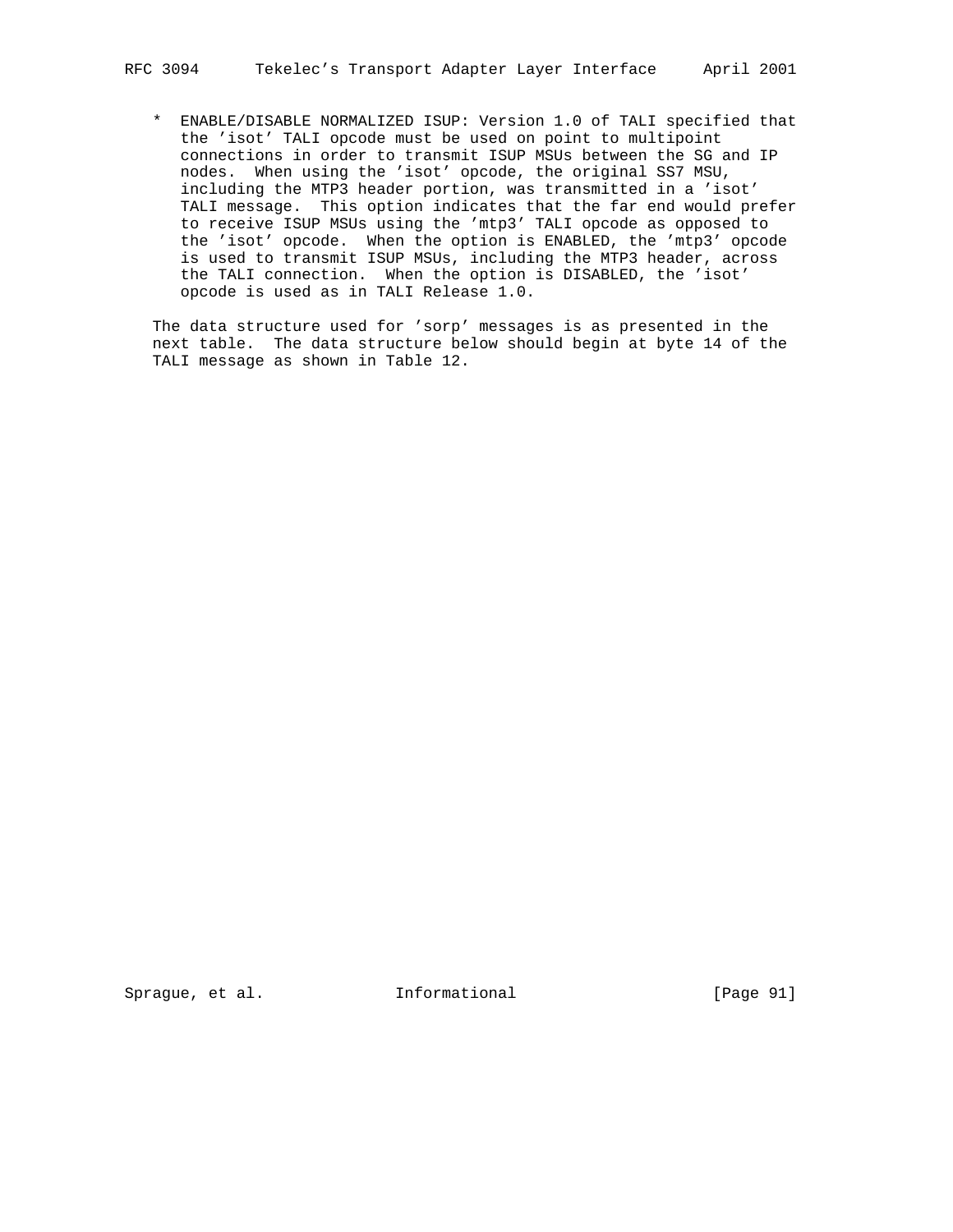|                | Octets   Field Name   Description |                                                                                                                                                                                                                                                                                                                                                                                                                                           | Field Type |
|----------------|-----------------------------------|-------------------------------------------------------------------------------------------------------------------------------------------------------------------------------------------------------------------------------------------------------------------------------------------------------------------------------------------------------------------------------------------------------------------------------------------|------------|
| $\mathcal{L}$  | SORP<br>Operation                 | Identifies which 'sorp'<br>operation/capability is<br>provided in this message.<br>This integer field uses the<br>following encodings:<br>$0x0001 = Set SORP Flaqs$<br>$0x0002$ = Request Current<br>SORP Flags Settings<br>$0x0003$ = Reply w/ Current<br>SORP Flag Settings                                                                                                                                                             | Integer    |
| $\mathfrak{D}$ | SORP Flags                        | A 4 byte bit-field that uses   Bit-Field<br>each bit as an enabled/<br>disabled flag for a<br>particular socket option.<br>Bit $x = 0$ indicates the<br>option is DISABLED.<br>Bit $x = 1$ indicates the<br>option is ENABLED.<br>The assignments for each BIT<br>are as follows:<br>$Bit 0 = Broadcast Phase MTPP$<br>Primitives<br>$Bit 1 = Response Method MTPP$<br>Primitives<br>$Bit 2 = Normalized SCCP$<br>Bit 3 = Normalized ISUP |            |

Table 28: Message Data Structure to be used for 'sorp' Primitive

#### 4.5.2 Extended Service Message (xsrv)

 The Extended Service, 'xsrv', opcode is added to the TALI 2.0 protocol to lay the groundwork for providing a means to transport other types of service traffic (beyond 'sccp', 'isot', 'mtp3', and 'saal') in future revisions of this protocol without having to define a new opcode as each new service type is identified and added. The PRIMITIVE field will uniquely identify each new service type as they are added. It is envisioned that some 'xsrv' messages can be received and processed in any of the TALI NEx-FEx state, while some other 'xsrv' messages can only be received and processed in the NEA- FEA state (such as Service data in version 1.0 of TALI).

Sprague, et al. **Informational** [Page 92]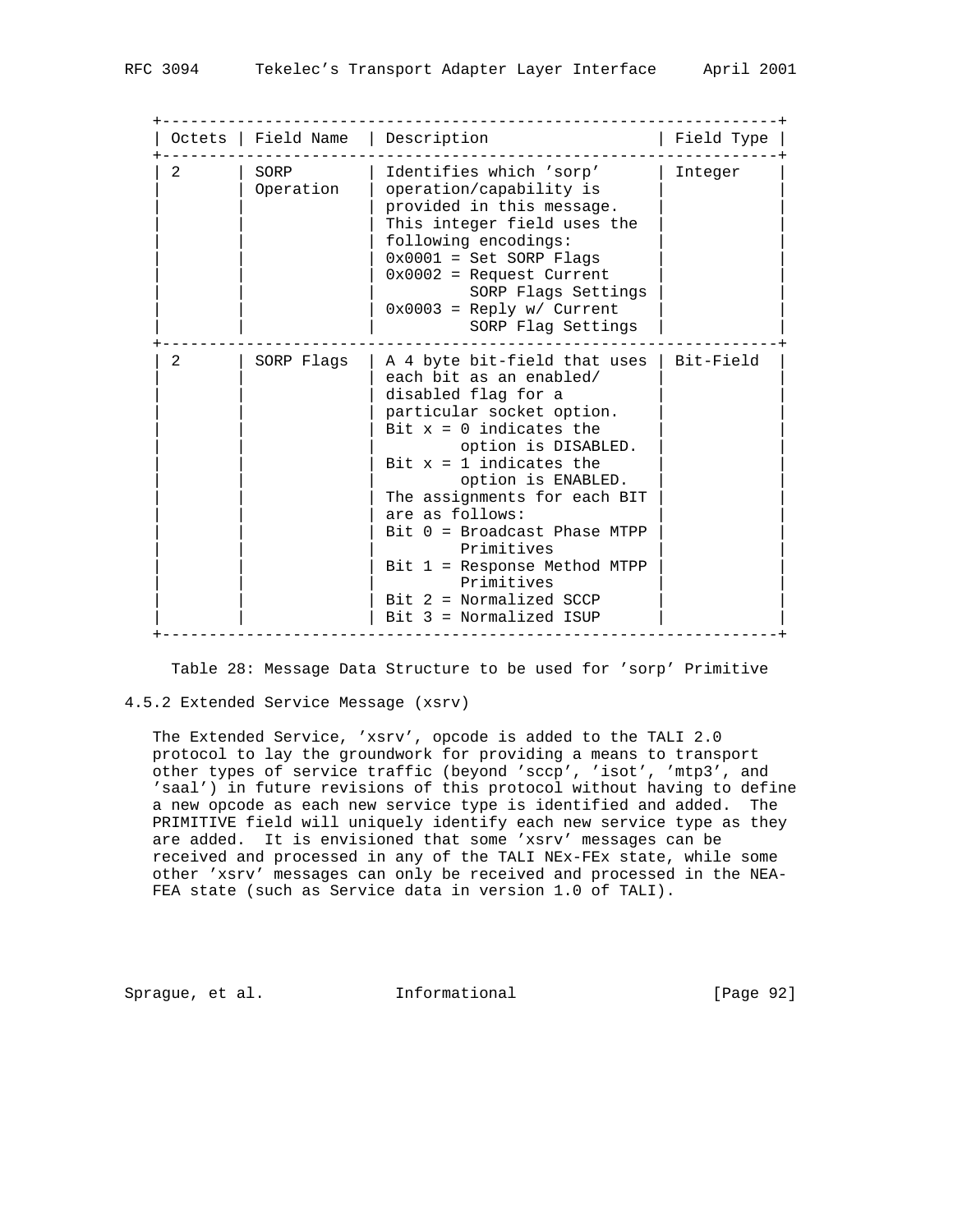There are no specific PRIMITIVES defined for this opcode in this release. It is expected that some new service messages will be added in the future. This opcode provides for grouping of the new service data types.

|              | Octets   Field Name   Description |                  |
|--------------|-----------------------------------|------------------|
| $0 \ldots 3$ | SYNC                              | $'$ TALI $'$     |
| $4 \ldots 7$ | OPCODE                            | 'xsrv'           |
| 89           | LENGTH                            | Length           |
|              | $1013$   Primitive                | To be determined |
| 14<br>2000   | Message<br>Data                   | To be determined |
|              |                                   |                  |

4.5.3 Special Message (spcl)

 The Special Message, 'spcl', opcode is added to the TALI 2.0 protocol to provide a way for vendors to build special services into their TALI implementations that are only activated when the implementation is connected to other equipment implementing the same special services. 'spcl' messages can be received and processed in any of the TALI NEx-FEx states. This opcode is intended to provide a general means to discover more information regarding who the TALI session is connected to, and to provide means to enable special features based on the vendor/implementation on the far end.

 As part of the 2.0 specification, 4 primitives are initially defined for this opcode:

- \* 'smns' Special Messages Not Supported.
- \* 'qury' Query.
- \* 'rply' Reply.
- \* 'usim' UnSolicited Information Message.

 Additional primitives can be added in future versions of the TALI protocol.

Sprague, et al. **Informational** [Page 93]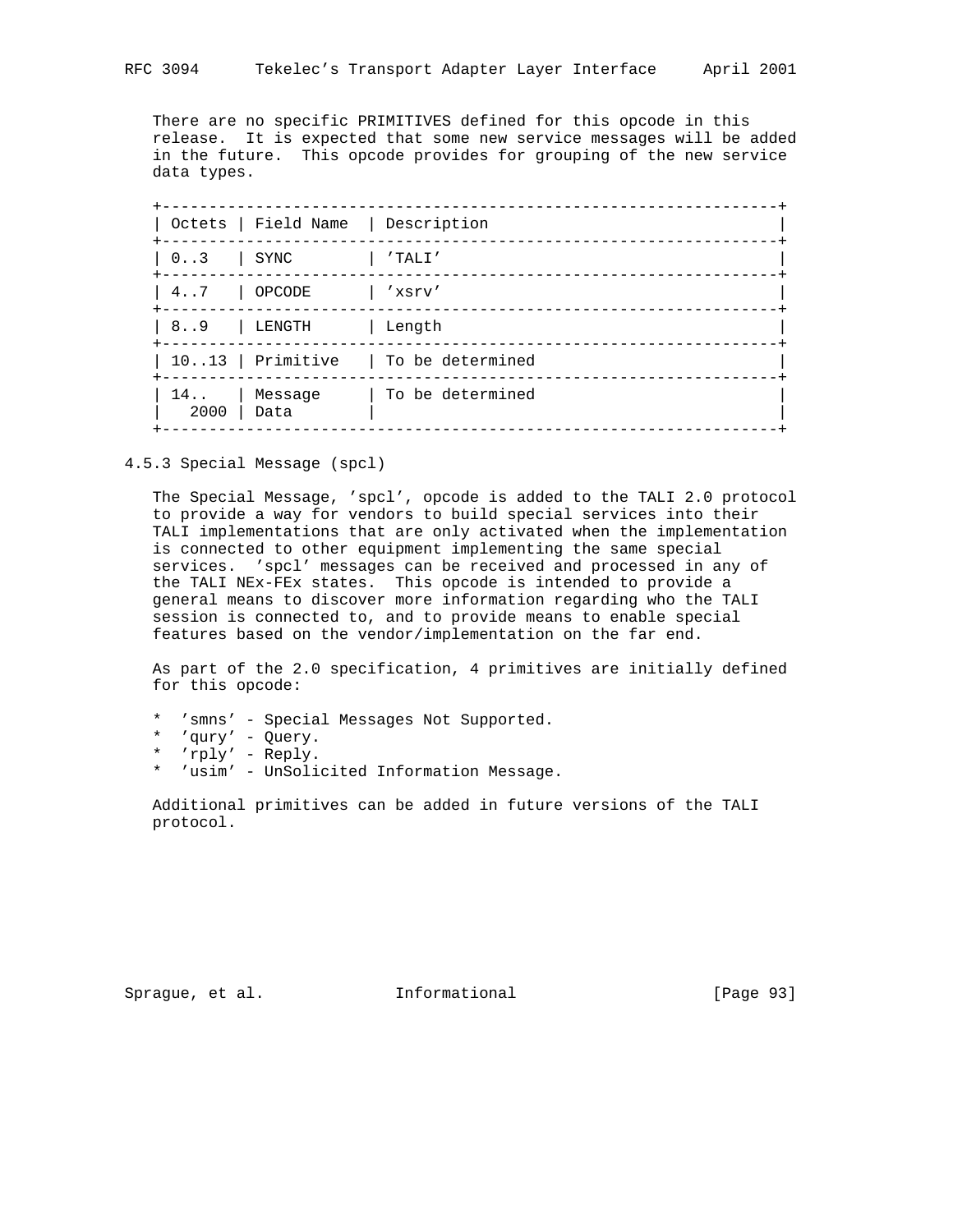|              | Octets   Field Name   Description |                                                                                                                           |
|--------------|-----------------------------------|---------------------------------------------------------------------------------------------------------------------------|
| $0 \ldots 3$ | SYNC                              | $'$ TALI $'$                                                                                                              |
| 47           | OPCODE                            | spcl'                                                                                                                     |
| 89           | LENGTH                            | Length                                                                                                                    |
|              | $1013$   Primitive                | 'smns' - special messages not supported<br>'qury' - query<br>'rply' - reply<br>'usim' - UIM (unsolicited information msg) |
| 14X          | Data                              | Vendor dependent                                                                                                          |

4.5.3.1 Special Messages Not Supported (smns)

 This message is sent as a response to a 'spcl' message with a 'qury' PRIMITIVE. A node may send out this message when it wants the Far End to know that it does not support 'spcl' messages and wishes not to receive them in the future.

|                       | Octets   Field Name   Description |        |
|-----------------------|-----------------------------------|--------|
| $03$ SYNC             |                                   | 'TALI' |
| $4 \ldots 7$   OPCODE |                                   | spcl'  |
| 89   LENGTH           |                                   | Length |
|                       | 1013   Primitive   'smns'         |        |

4.5.3.2 Query Message (qury)

 This message can be sent to Query the far end of the connection (ie: try to find out more information about the VENDOR, TALI version, or other features). It is expected that each 2.0 implementation would respond to a 'qury' with a 'rply'.

Sprague, et al. 1nformational [Page 94]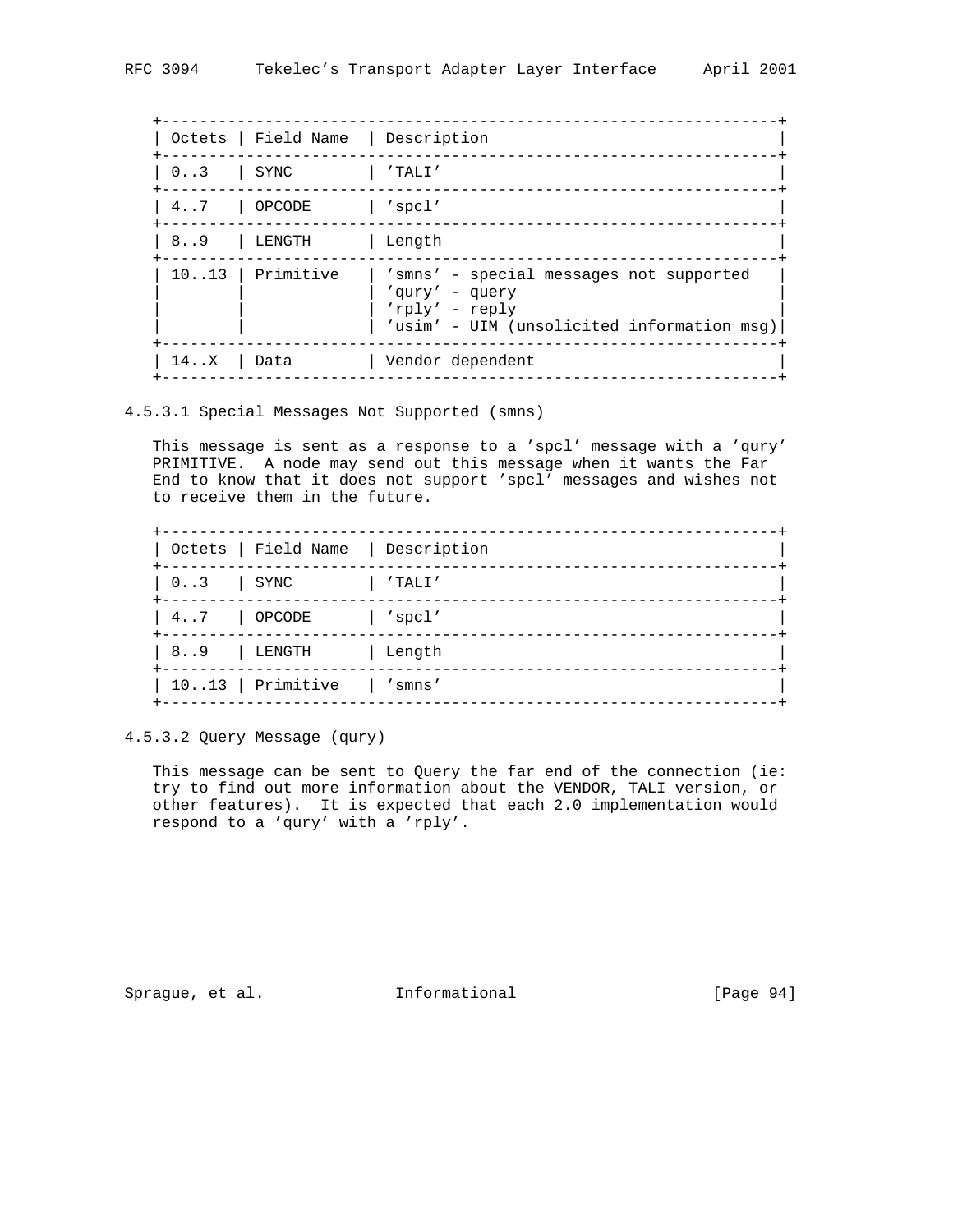|                       | Octets   Field Name   Description |                |
|-----------------------|-----------------------------------|----------------|
| $0.3$ SYNC            |                                   | 'TALI'         |
| $4 \ldots 7$   OPCODE |                                   | $\vert$ 'spcl' |
| 89   LENGTH           |                                   | Length         |
|                       | 1013 Primitive   'qury'           |                |
|                       |                                   |                |

4.5.3.3 Reply Message (rply)

 The 'rply' message provides a way for a TALI 2.0 implementation to identify itself in more detail. The information included in the reply includes:

- \* PEC a 2 byte field that identifies the vendor for the TALI implemenation.
- \* Version Number a 12 byte field that identifies the TALI version of the implementation.
- \* Other Vendor Specific Data the format of any remaining data that a particular vendor wants to provide is specific to each vendor.

+------------------------------------------------------------------+

|                    | Octets   Field Name   Description |                                                                |
|--------------------|-----------------------------------|----------------------------------------------------------------|
| $0.3$ SYNC         |                                   | $\vert$ 'TALI'                                                 |
|                    | 47   OPCODE   'spcl'              |                                                                |
|                    | 89   LENGTH   Length              |                                                                |
|                    | $1013$ Primitive   'rply'         |                                                                |
| $14 \ldots 15$ PEC |                                   | Private Enterprise Code *<br>(Vendor ID Number, Integer Field) |
| 16.027             | Version<br>Label                  | 'vers xxx.yyy'                                                 |
| 28.7               | Specific<br>Data                  | Other Vendor Free Format data area, specific to each<br>vendor |

Sprague, et al. 1nformational [Page 95]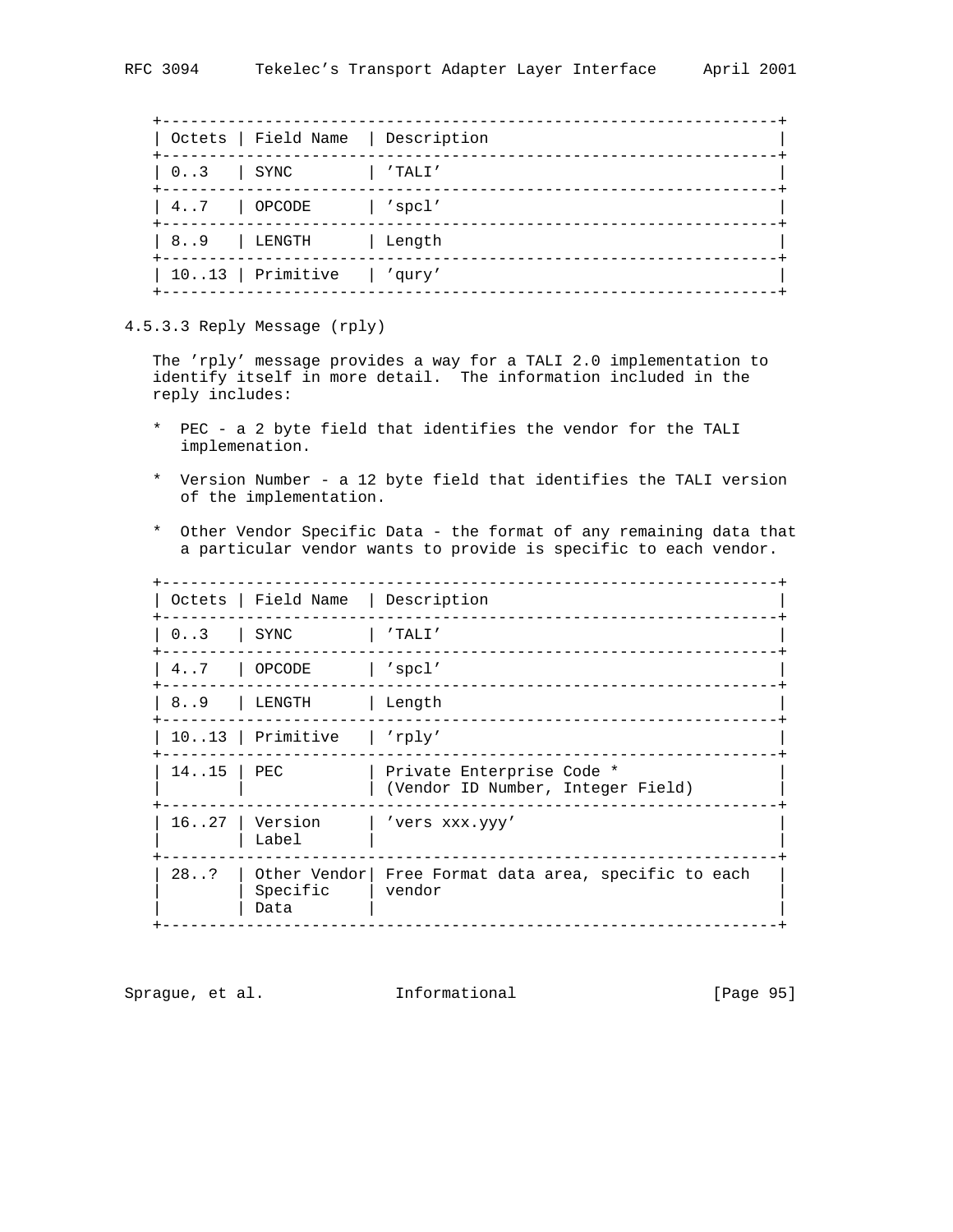\*See Table 4 for details on the PEC field.

4.5.3.4 Unsolicited Information Message (USIM)

 A 'usim' provides the same information as the 'rply' primitive. The 'usim' can be sent at any time by a 2.0 implementation (whereas the 'rply' should only be sent in reply to a 'qury').

|                    | Octets   Field Name   Description |                                                                |
|--------------------|-----------------------------------|----------------------------------------------------------------|
| $0.3$   SYNC       |                                   | l 'TALI'                                                       |
|                    | 47 OPCODE                         | $\vert$ 'spcl'                                                 |
|                    | 89   LENGTH   Length              |                                                                |
|                    | 1013   Primitive   'usim'         |                                                                |
| $14 \ldots 15$ PEC |                                   | Private Enterprise Code *<br>(Vendor ID Number, Integer Field) |
| 16.027             | Version<br>Label                  | 'vers xxx.yyy'                                                 |
| 28.3               | Specific<br>Data                  | Other Vendor Free Format data area, specific to each<br>vendor |

# 4.6 TALI Timers

 Version 2.0 of the TALI specification does not introduce any new timers. The T1-T4 timers defined previously remain in effect.

 While, it is expected that most implementations wishing to identify themselves as 2.0 (or later) would use a non-zero value for T4 - this is a not a hard requirement. The only requirement for identifying yourself as 2.0 is to send at least 1 'moni' as per the 2.0 format upon connection establishment.

## 4.7 TALI User Events

 Version 2.0 of the TALI specification does not introduce any new user events. The user events defined in Section 3.4 (mgmt open, mgmt close, mgmt allow, mgmt proh, connection established, connection lost) remain in effect.

Sprague, et al. 1nformational [Page 96]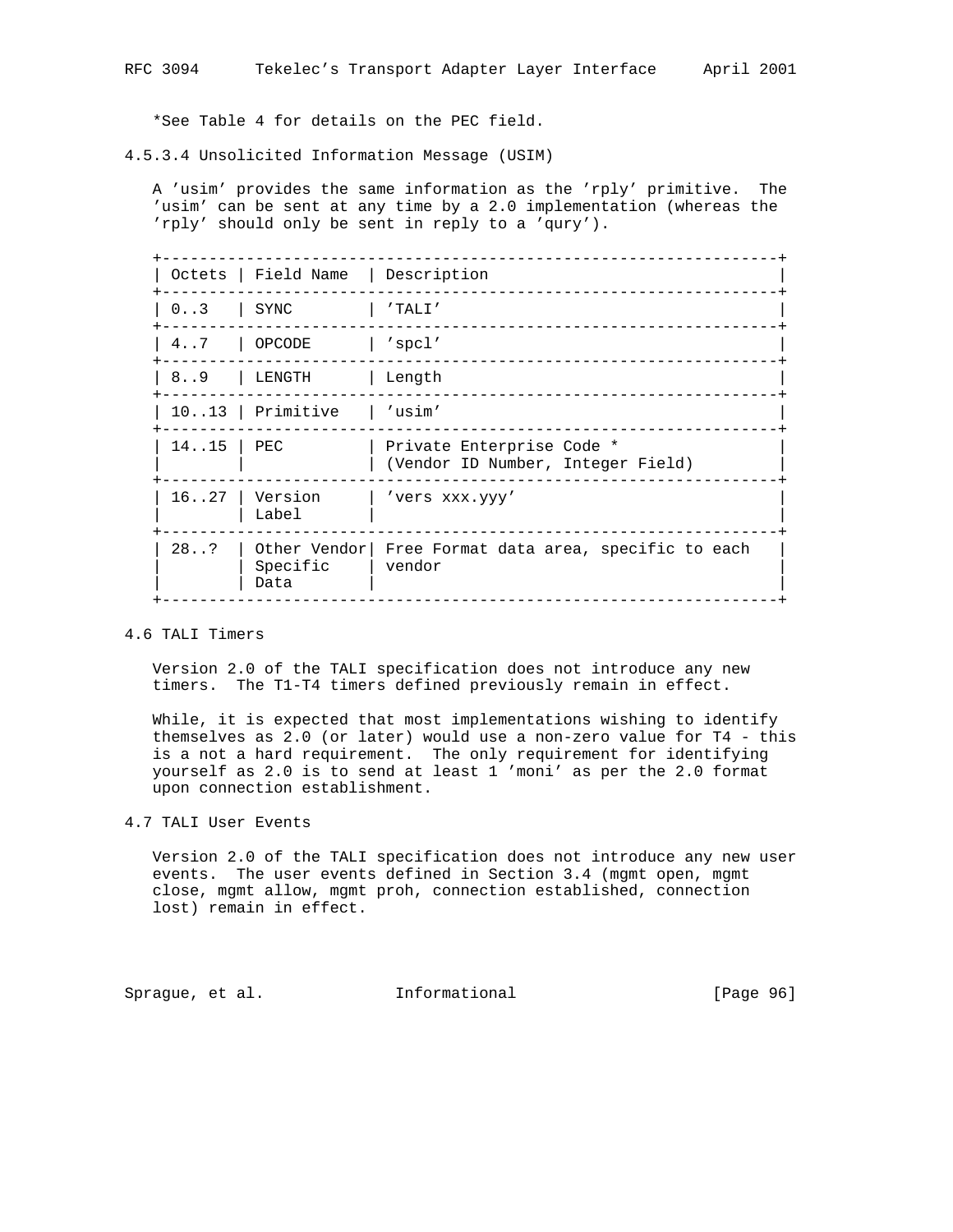## 4.8 TALI States

 Version 2.0 of the TALI specification does not introduce any new TALI states. The TALI states defined in Section 3.6 remain in effect.

4.9 TALI Version 2.0 State Machine

 This section provides the state machine that must be followed by each TALI 2.0 implementation in order to be compliant with this specification. As mentioned throughout this document, a 2.0 implementation is based on several small additions to a 1.0 implementation and each 2.0 implementation must be willing to inter operate in a backwards compatible mode (a 2.0 implementation connected to a 1.0 implementation must fall back to 1.0 features only).

4.9.1 State Machine Concepts

 Before presenting the actual state machine, several concepts are discussed.

4.9.1.1 General Protocol Rules

 A set of general protocol rules was presented in the 1.0 specification, in section 3.7.1.1; those rules are still applicable to 2.0 implementations. In addition to those earlier rules, the following rules are also applicable to 2.0 nodes:

- \* A 2.0 implementation should identify the TALI version it has implemented via the 'moni' message
- \* A 2.0 implementation should process any received 'moni' messages, attempting to determine the TALI version of the far end. A 2.0 implementation must use an internal flag, such as 'far\_end\_version', to track the TALI version that the far end of the connection has implemented. The 'far\_end\_version' flag should be initialized to version 1.0.
- \* A 2.0 implementation should reject/ignore internal requests (from software layers in it's own product, or requests from the management interface for the device) to send TALI messages that require 2.0 opcodes when the far end is a 1.0 implementation. A 2.0 implementation should only send TALI messages that require new 2.0 opcodes (mgmt, xsrv, spcl) when it knows the far end is capable of processing those opcodes (when 'far\_end\_version' is 2.0 or greater).

Sprague, et al. **Informational** [Page 97]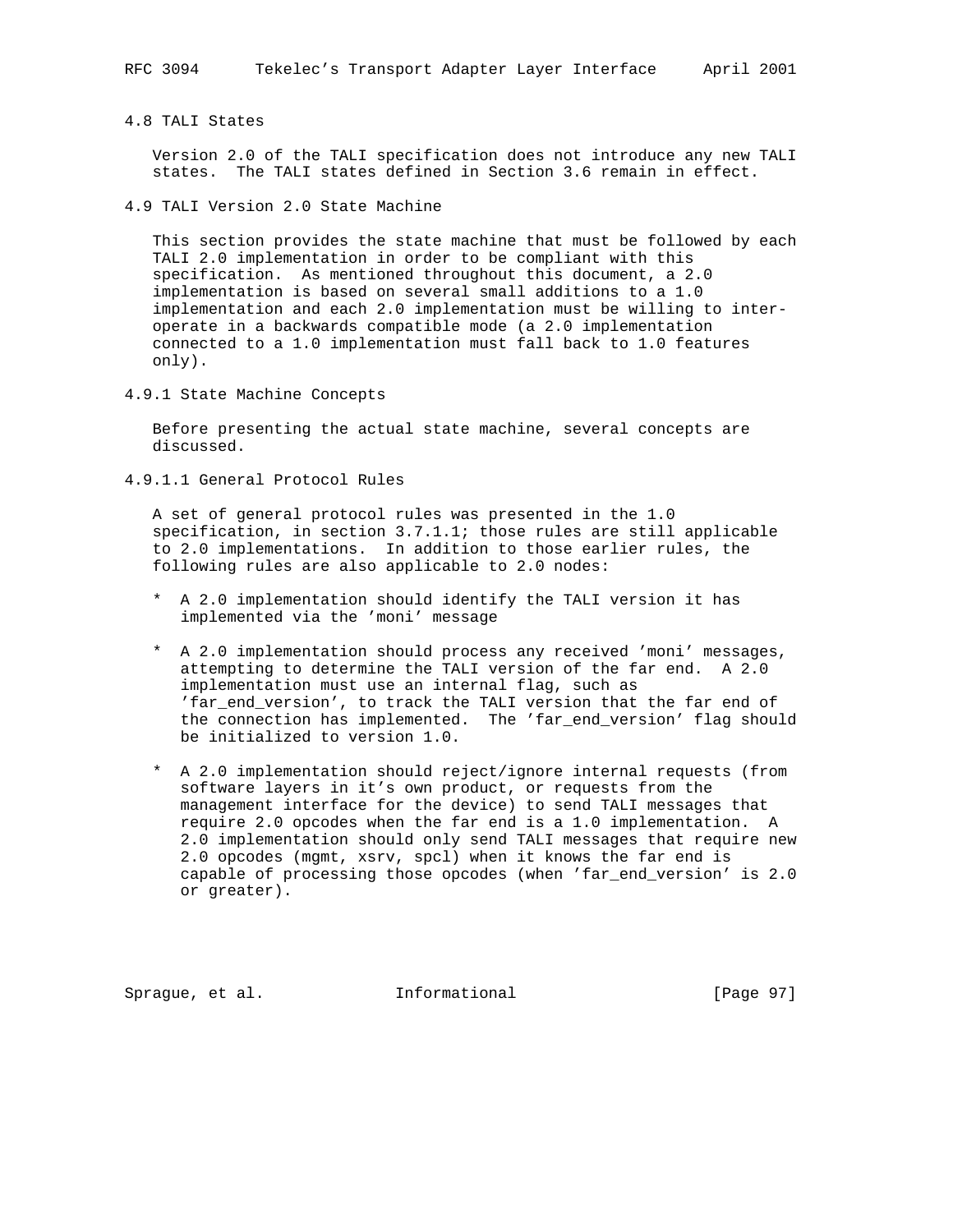- \* Upon receiving a TALI message with a 2.0 opcode, a 2.0 implementation should interrogate its 'far\_end\_flag'; if the far end is not 2.0 or greater, the arrival of the message should be treated as a Protocol Violation. If the far end is 2.0 or greater, the message should be processed according to the nodes 2.0 capabilities, or ignored (if the node has chosen not to implement any 2.0 functionalities).
- 4.9.1.2 Graceful Shutdown of a Socket

 The steps to perform a graceful shutdown of each socket were presented in the 1.0 specification, in section 3.7.1.2. Those steps are not changed for 2.0 implementations.

4.9.1.3 TALI Protocol Violations

 Each TALI implementation must detect when violations of the TALI protocol have occurred and react accordingly. Protocol violations include:

- \* Invalid sync code in a received message
- \* Invalid opcode in a received message
- \* Invalid length field in a received message
- \* Not receiving an 'allo' or 'proh', in response to the origination of a 'test' , before the T2 timer expires
- \* Receiving Service Messages on a prohibited socket.
- \* TCP Socket errors Connection Lost
- \* Receiving a TALI message with a 2.0 opcode ('mgmt', 'xsrv', ' spcl') from a far end that has not identified itself as a 2.0 implementation.

 In the state machine that follows, State/Event combinations that should be treated as protocol violations are indicated via a 'PV' in the state/event cell. All of the 'PV' events are then processed as per the 'Protocol Violation' row in the table.

4.9.2 The State Machine

Internal Data required for State Machine:

 \* boolean sock\_allowed. This flag indicate whether the NE is allowed to carry Service Messages.

Sprague, et al. 1nformational [Page 98]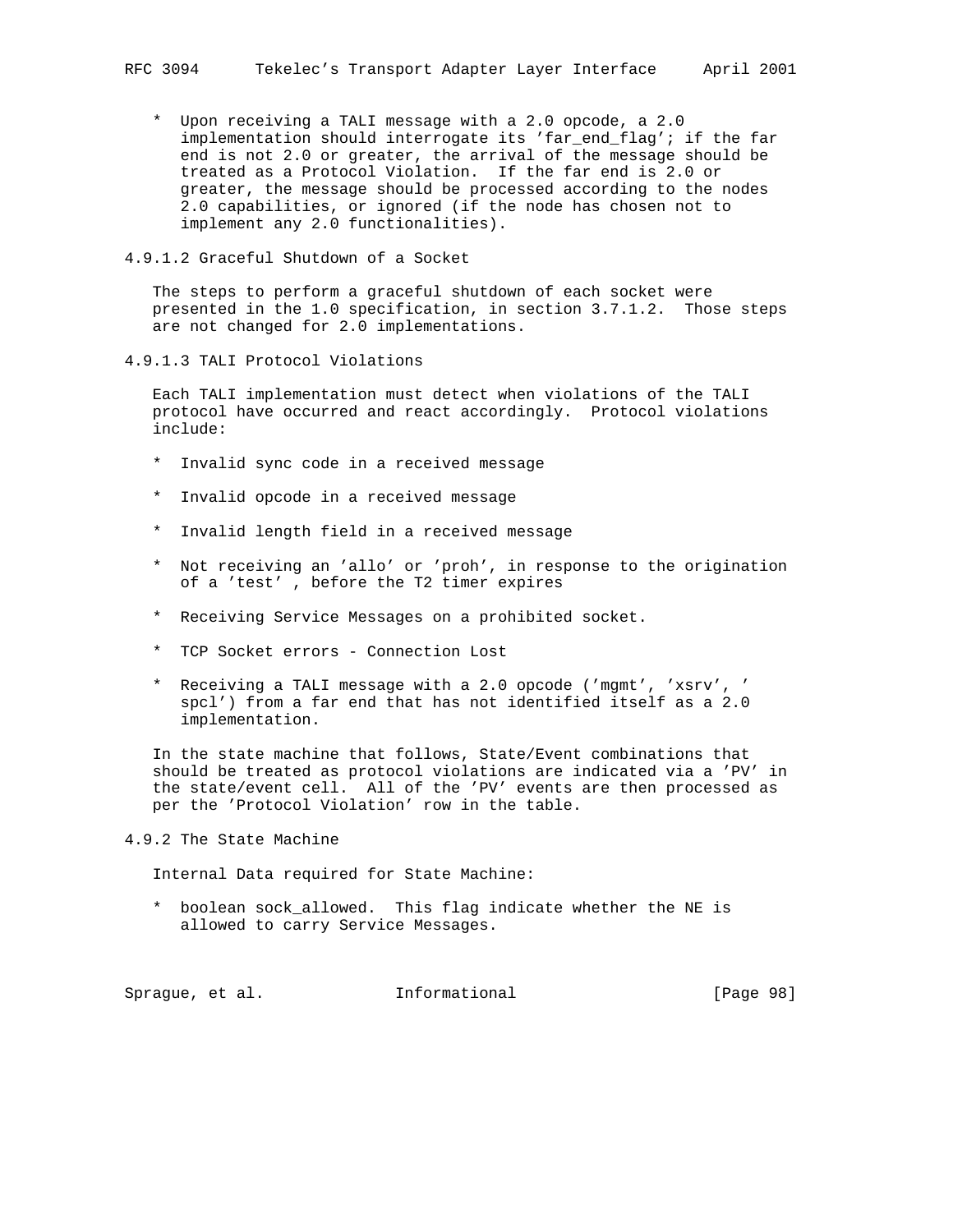\* Far\_end\_version. This enumeration should track the TALI version of the far end of the socket.

 Initial Conditions: sock\_allowed = FALSE far\_end\_version = 1.0 state = OOS no timers running

| State<br>Event | OOS. | Connecting NEP-FEP |                                                                          | NEP-FEA                                                                                                                | NEA-FEP                                                                   | NEA-FEA                                                                  |
|----------------|------|--------------------|--------------------------------------------------------------------------|------------------------------------------------------------------------------------------------------------------------|---------------------------------------------------------------------------|--------------------------------------------------------------------------|
| T1 Exp.        |      |                    |                                                                          | Send test Send test Send test Send test<br>Start T1   Start T1   Start T1   Start T1<br>Start T2   Start T2   Start T2 |                                                                           | Start T2                                                                 |
| T2 Exp.        |      |                    | PV                                                                       | PV                                                                                                                     | PV                                                                        | PV                                                                       |
| T3 Exp.        |      |                    | PV                                                                       | PV                                                                                                                     |                                                                           |                                                                          |
| T4 Exp.        |      |                    |                                                                          | Send moni Send moni Send moni Send moni<br>Start T4   Start T4   Start T4   Start T4                                   |                                                                           |                                                                          |
| Rcv test       |      |                    | Send proh Send proh Send allo Send allo                                  |                                                                                                                        |                                                                           |                                                                          |
| Rcv allo       |      |                    | Stop T2<br>$NEP-FEA$                                                     | Stop T2                                                                                                                | Stop T2<br>NEA-FEA                                                        | Stop T2                                                                  |
| Rcv proh       |      |                    | Stop T2                                                                  | Stop T2<br>Send proa Send proa Send proa Flush or<br>NEP-FEP                                                           | Stop T2                                                                   | Stop T2<br>reroute<br>Send proa<br>NEA-FEP                               |
| Rcv proa       |      |                    |                                                                          | Stop $T3$   Stop $T3$                                                                                                  |                                                                           |                                                                          |
| Rcv moni       |      |                    | Update<br>'far end<br>version'<br>based on<br>moni<br>Convert<br>to mona | Update<br>'far end<br>version'<br>based on<br>moni<br>Convert<br>to mona<br>Send mona Send mona Send mona Send mona    | Update<br>'far end<br>version'<br>based on<br>moni<br> Convert<br>to mona | Update<br>'far end<br>version'<br>based on<br>moni<br>Convert<br>to mona |

Sprague, et al. 1nformational [Page 99]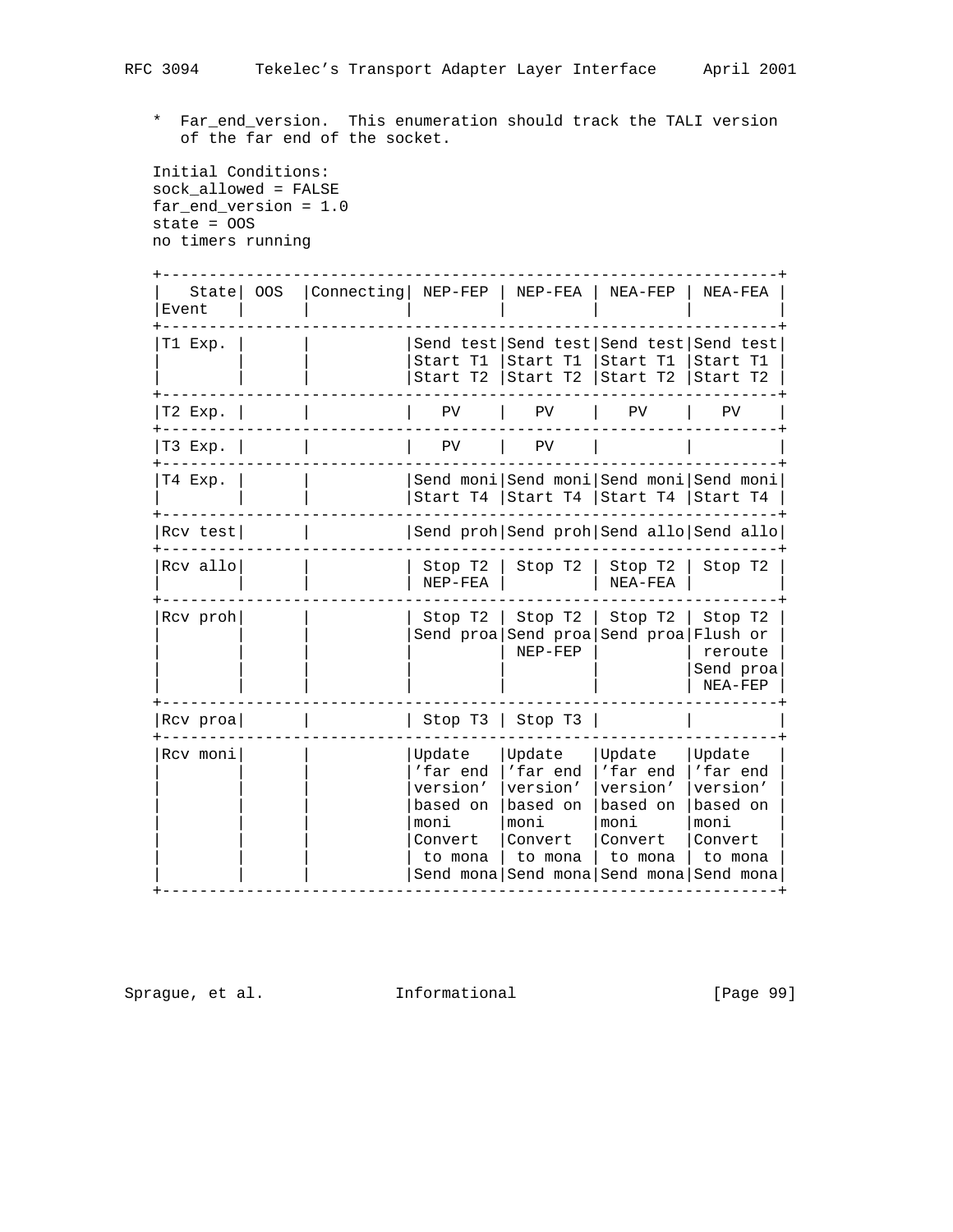| Rcv mona            |                                                                                                                                                                            | tation                                                       | Implemen- Implemen- Implemen- Implemen-<br>tation<br>dependent dependent dependent dependent | tation                                                       | tation                                                       |
|---------------------|----------------------------------------------------------------------------------------------------------------------------------------------------------------------------|--------------------------------------------------------------|----------------------------------------------------------------------------------------------|--------------------------------------------------------------|--------------------------------------------------------------|
| Rcv<br>Service      |                                                                                                                                                                            | PV                                                           | If T3 $run$<br>Process<br>Else PV                                                            | PV                                                           | Process                                                      |
| Rcv mgmt            |                                                                                                                                                                            | If FE<<br>2.0 PV<br>Else<br>Process                          | If FE<<br>2.0 PV<br>Else<br>Process                                                          | If FE<<br>2.0 PV<br>Else<br>Process                          | If FE<<br>2.0 PV<br>Else<br>Process                          |
| Rcv xsrv            |                                                                                                                                                                            | If FE<<br>2.0 PV<br>Else<br>Process                          | If FE<<br>2.0 PV<br>Else<br>Process                                                          | If FE<<br>2.0 PV<br>Else<br>Process                          | If FE<<br>2.0 PV<br>Else<br>Process                          |
| Rcv spcl            |                                                                                                                                                                            | If FE<<br>2.0 PV<br>Else<br>Process                          | If FE<<br>2.0 PV<br>Else<br>Process                                                          | If FE<<br>2.0 PV<br>Else<br>Process                          | If FE<<br>2.0 PV<br>Else<br>Process                          |
| Connect.<br>Estab.  | Start T1<br>Start T2<br>Start T4<br>$(i f non-0)$<br>if sock_<br>allowed<br>$=$ TRUE<br>send allo<br>send test<br>NEA-FEP<br>else<br>send proh<br>send test<br>$NEP - FEP$ |                                                              |                                                                                              |                                                              |                                                              |
| Connect.<br>Lost    |                                                                                                                                                                            | PV                                                           | PV.                                                                                          | PV.                                                          | PV.                                                          |
| Protocol<br>Violat. |                                                                                                                                                                            | Stop all<br>timers<br>Close the<br>socket<br>Connect-<br>ing | Stop all<br>timers<br>Close the<br>socket<br>Connect-<br>ing                                 | Stop all<br>timers<br>Close the<br>socket<br>Connect-<br>ing | Stop all<br>timers<br>Close the<br>socket<br>Connect-<br>ing |

Sprague, et al. 1nformational 1999 [Page 100]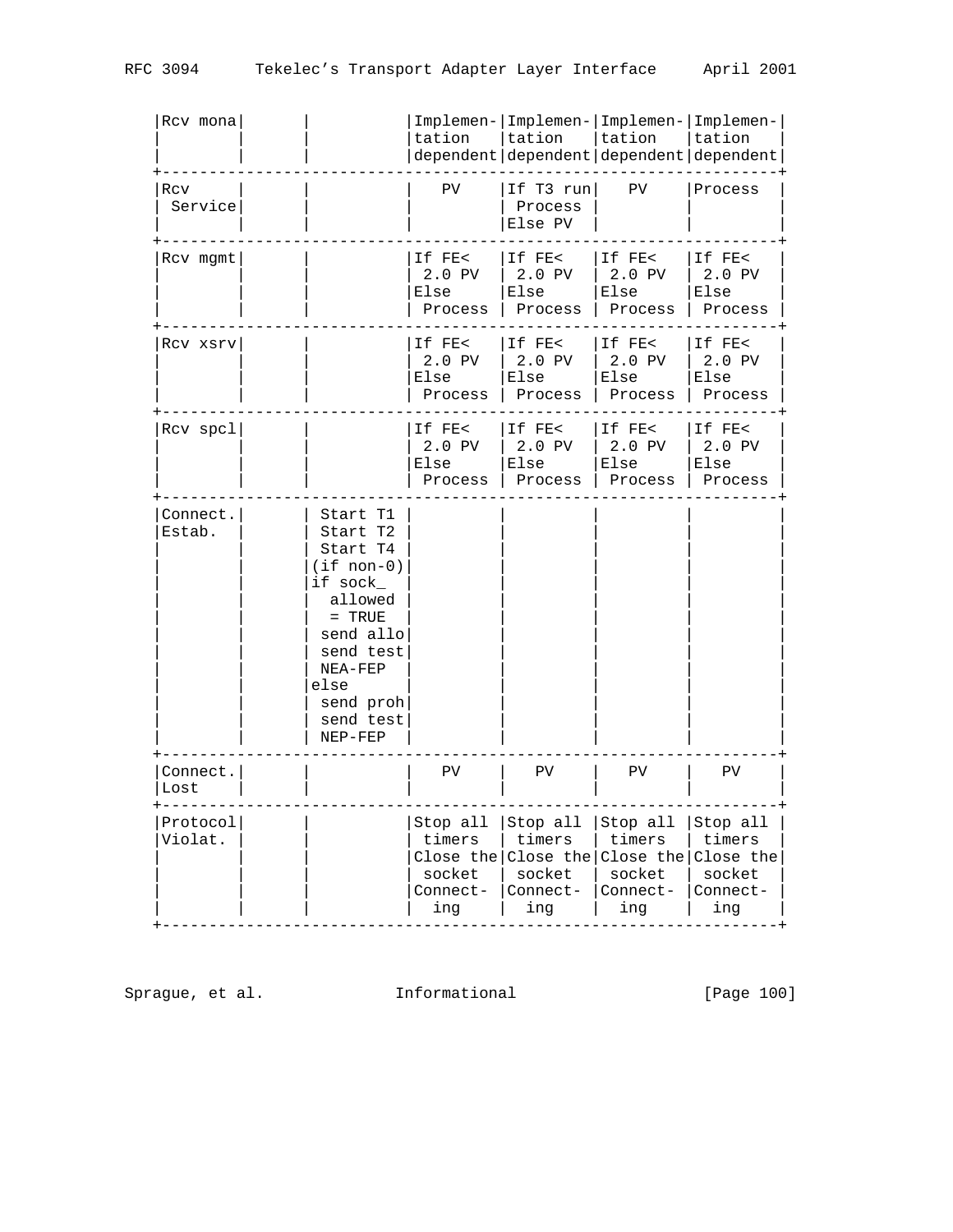| Mqmt.<br>Open<br>Socket            | Open<br>socket<br>Conne-<br>cting |                                                |                                              |                                                     |                                                                                            |                                              |
|------------------------------------|-----------------------------------|------------------------------------------------|----------------------------------------------|-----------------------------------------------------|--------------------------------------------------------------------------------------------|----------------------------------------------|
| Mgmt.<br>Close<br>Socket           |                                   | Close the<br>socket<br>OOS                     | Stop all<br>timers<br>socket<br>00S          | Stop all<br>timers<br>socket<br><b>OOS</b>          | Stop all<br>timers<br>Close the Close the Close the Close the<br>socket<br><b>OOS</b>      | Stop all<br>timers<br>socket<br><b>OOS</b>   |
| Mgmt.<br>Prohibit allow-<br>Socket | sock_<br>$ed =$<br>FALSE          | $sock_allo- sock_all- sock_all- $<br>wed=FALSE | $oved =$<br>FALSE                            | $oved =$<br><b>FALSE</b>                            | $sock\_all- sock\_all-$<br>$oved =$<br>FALSE<br>send proh send proh<br>start t3<br>NEP-FEP | $oved =$<br>FALSE<br>start t3<br>$NEP - FEA$ |
| Mgmt.<br>Allow<br>Traffic          | sock<br>allow-<br>$ed =$<br>TRUE  | $sock_allo- sock_all- sock_all- $<br>wed=TRUE  | $oved =$<br>TRUE<br>NEA-FEP                  | $oved =$<br>FALSE<br>send allo send allo<br>NEA-FEA | $sock_all-$<br>$oved =$<br>TRUE                                                            | sock_all-<br>$oved =$<br>TRUE                |
| User<br>Part<br>Msqs.              | reject<br>data                    | reject<br>data                                 | reject<br>data                               | reject<br>data                                      | reject<br>data                                                                             | send<br>data                                 |
| Request<br>to Tx<br>mgmt           |                                   |                                                | Ignore<br>Else<br>Process                    | Ignore<br>Else<br>Process                           | If FE<2.0   If FE<2.0   If FE<2.0   If FE<2.0<br>Ignore<br>Else<br>Process                 | Ignore<br>Else<br>Process                    |
| Request<br>to Tx<br>xsrv           |                                   |                                                | Ignore<br>Else<br>Process                    | Ignore<br>Else<br>Process                           | If FE<2.0 If FE<2.0 If FE<2.0 If FE<2.0<br>Ignore<br>Else<br>Process                       | Ignore<br>Else<br>Process                    |
| Request<br>to Tx<br>spcl           |                                   |                                                | $IF$ $FE < 2.0$<br>Ignore<br>Else<br>Process | If FE<2.0<br>Ignore<br>Else<br>Process              | $IF$ $FE < 2.0$<br>Ignore<br>Else<br>Process                                               | If FE<2.0<br>Ignore<br>Else<br>Process       |

Table 29: TALI 2.0 State Machine

Sprague, et al. 1nformational [Page 101]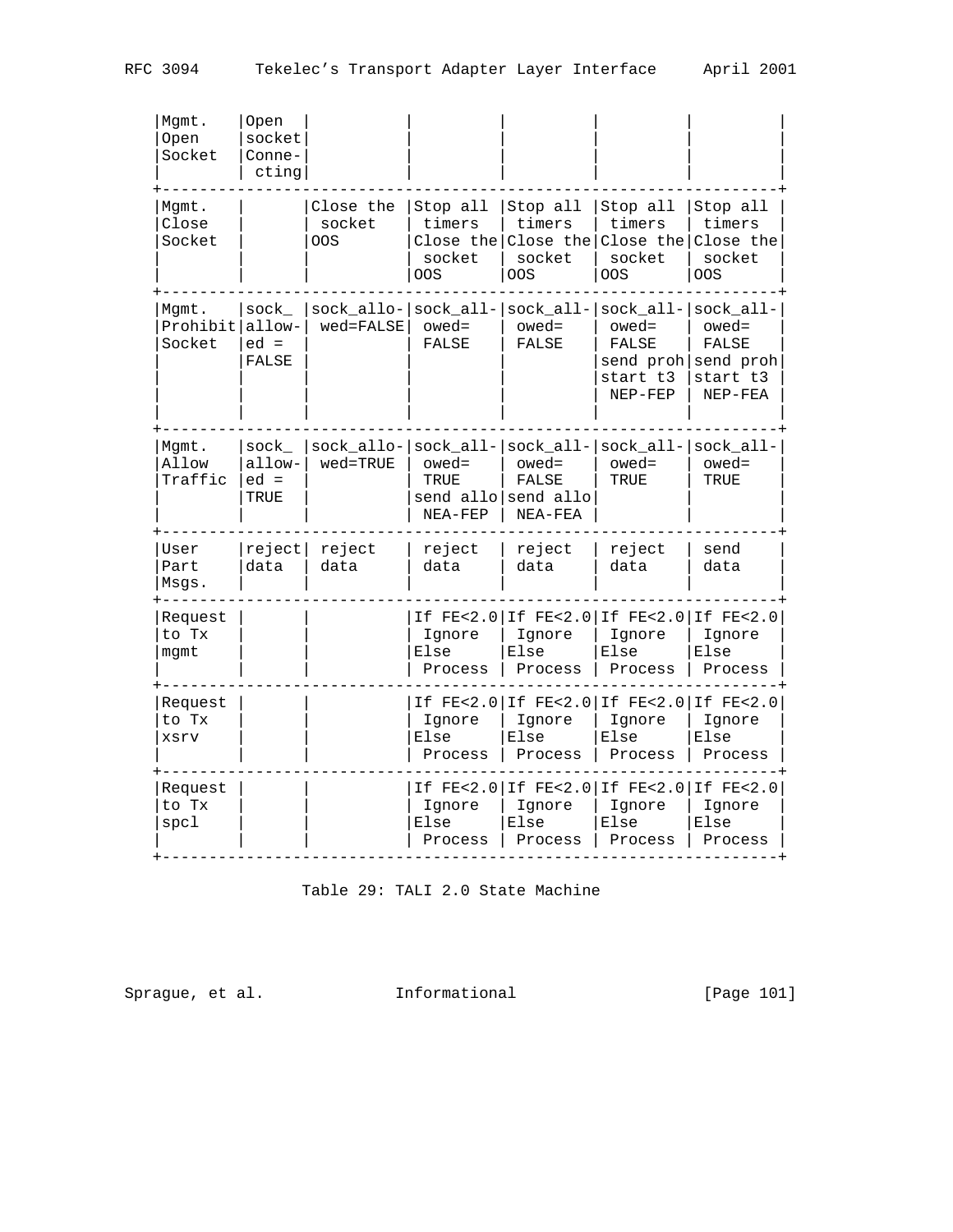## 4.10 TALI 2.0 Specification Limitations

 Several limitations with the TALI 2.0 specification are identified. These are considered possible areas for expansion of the protocol in the future:

- \* Support for different types of routing keys is limited. It is envisioned that new routing key types will need to be added and supported as new applications are identified.
- \* An opcode, or new primitive within an existing opcode, could be added as a means of returning unknown or unsupported data to the sender. In addition to discarding and storing internal debug data, an implementation may want to return the original TALI message to the sender when the receiver of the message deems the message to be unknown, unsupported, or incorrectly formatted.
- 5. Success/Failure Codes

 The following list provides all the known success/failure codes that are being used for the rkrp feature. New defines will be added to the end of the list as they are identified.

| Error #        | Meaning                                                                                                                                                                           |  |  |  |  |
|----------------|-----------------------------------------------------------------------------------------------------------------------------------------------------------------------------------|--|--|--|--|
| 1              | Transaction successfully completed.                                                                                                                                               |  |  |  |  |
| $\overline{a}$ | Length of TALI msg is insufficient to contain all                                                                                                                                 |  |  |  |  |
|                | required information for rkrp operation                                                                                                                                           |  |  |  |  |
| 3              | Unsupported 'rkrp' operation                                                                                                                                                      |  |  |  |  |
| 4              | Invalid SI. SI must be in range 015                                                                                                                                               |  |  |  |  |
| 5              | Invalid SI/operation combination. Split and resize only<br>supported for SI=4,5,13. Enter, delete and override                                                                    |  |  |  |  |
|                | supported for all SI.                                                                                                                                                             |  |  |  |  |
| 6              | Invalid DPC. Point code cannot be zero, and must be full<br>point code.                                                                                                           |  |  |  |  |
| 7              | Invalid SSN. SSN must be in range 0255.                                                                                                                                           |  |  |  |  |
| 8              | Invalid OPC. Point code cannot be zero, and must be full<br>point code.                                                                                                           |  |  |  |  |
| 9              | Invalid CICS. Must be in range appropriate for SI and PC<br>type.                                                                                                                 |  |  |  |  |
| 10             | Invalid CICE. Must be in range appropriate for SI and PC<br>type.                                                                                                                 |  |  |  |  |
| 11             | Invalid CIC range. CICS must be less than or equal to<br>CICE. On a split operation, CICS must be strictly less<br>than than CICE (cannot split an range with only one<br>entry). |  |  |  |  |
| 12             | Invalid NCICS. Must be in range appropriate for SI and<br>PC type.                                                                                                                |  |  |  |  |

Sprague, et al. **Informational** [Page 102]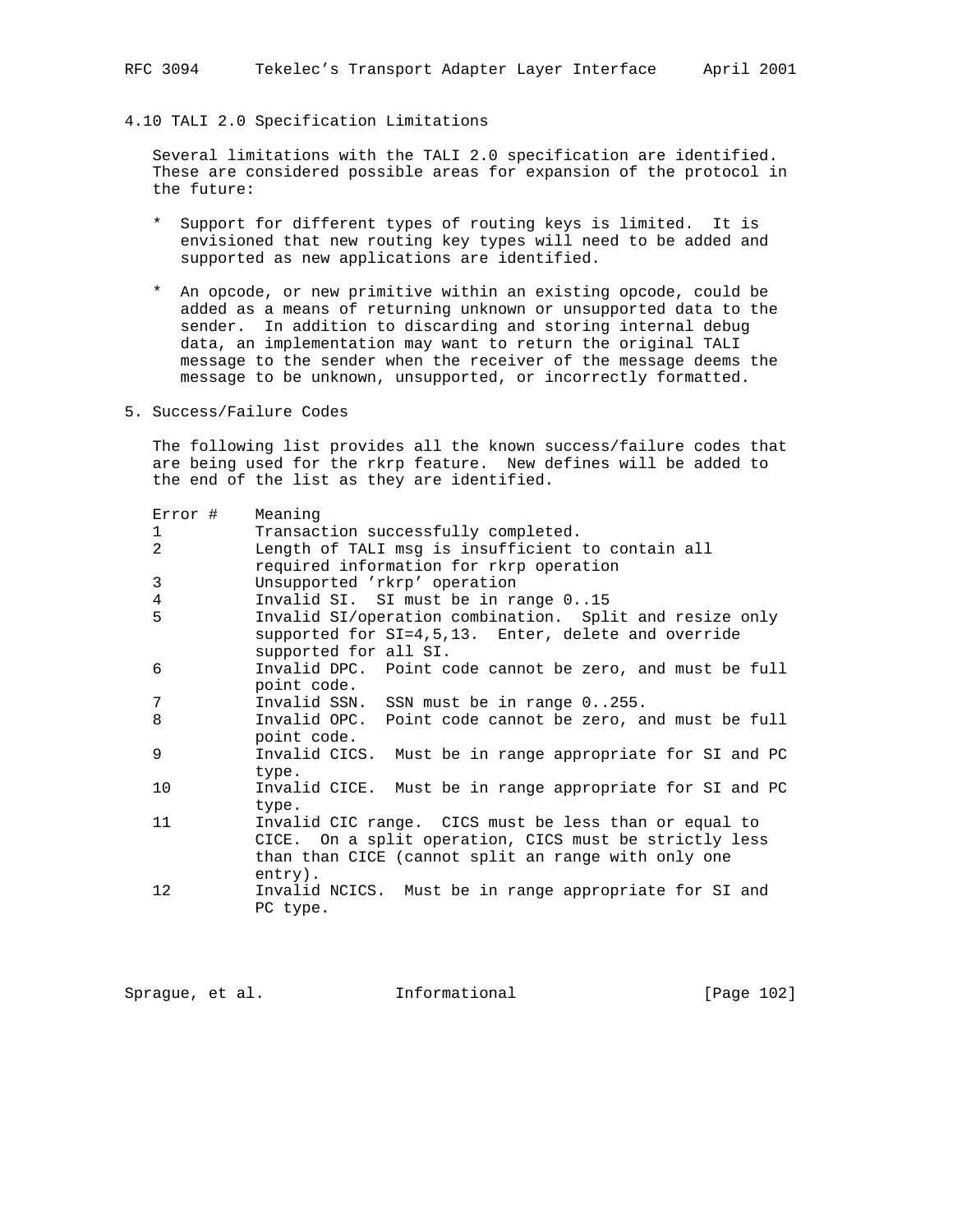- 13 Invalid NCICE. Must be in range appropriate for SI and PC type.
- 14 Invalid new CIC range. NCICS must be less than or equal to NCICE.
- 15 Invalid SPLIT value. Must be in range appropriate for SI and PC type. Must be greater than CICS and less than or equal to CICE.
- 16 No free entries in table.
- 17 CIC range overlaps but does not match existing entry.
- 18 Entry already has 16 associations.
- 19 Entry to be changed not found in table.
- 20 New entry would overlap another entry (allowed to overlap the entry being changed, but no others).
- 21 Entry to be deleted not found in table.
- 22 TUP routing keys are not supported for ANSI networks
- 6. Security Considerations

 TALI is an interface for the transport of SS7 traffic and management messages across an IP network. As with traditional PSTN networks, the IP networks using TALI are expected to well engineered systems. The use of virtual private networks and firewalls is to be expected. In addition, the use of IPSEC will bring added security benefit to the network.

- 7. References
	- [1] Bell Communications Research, Specification of Signaling System Number 7, GT-246-CORE, Bellcore, Issue 1, December 1994.
	- [2] Postel, J., "Internet Protocol", STD 5, RFC 791, September 1981.
	- [3] Postel, J., "Internet Control Message Protocol", STD 5, RFC 792, September 1981.
	- [4] Postel, J., "Transmission Control Protocol", STD 7, RFC 793, September 1981.
	- [5] Logical Link Control, IEEE 802.2 and ISO 8802.2
	- [6] Carrier Sense Multiple Access with Collision Detection (Ethernet), IEEE 802.3 and ISO 8802-3 CSMA/CD.
	- [7] Virtual LAN, IEEE 802.1 Q and ISO 8802-1Q CSMA/CD.
	- [8] Bell Communications Research, Generic Requirements for CCS Nodes Supporting ATM High-Speed Signaling Links (HSLs), GR-2878-CORE, Issue 1, Bellcore, November 1995.

Sprague, et al. **Informational** [Page 103]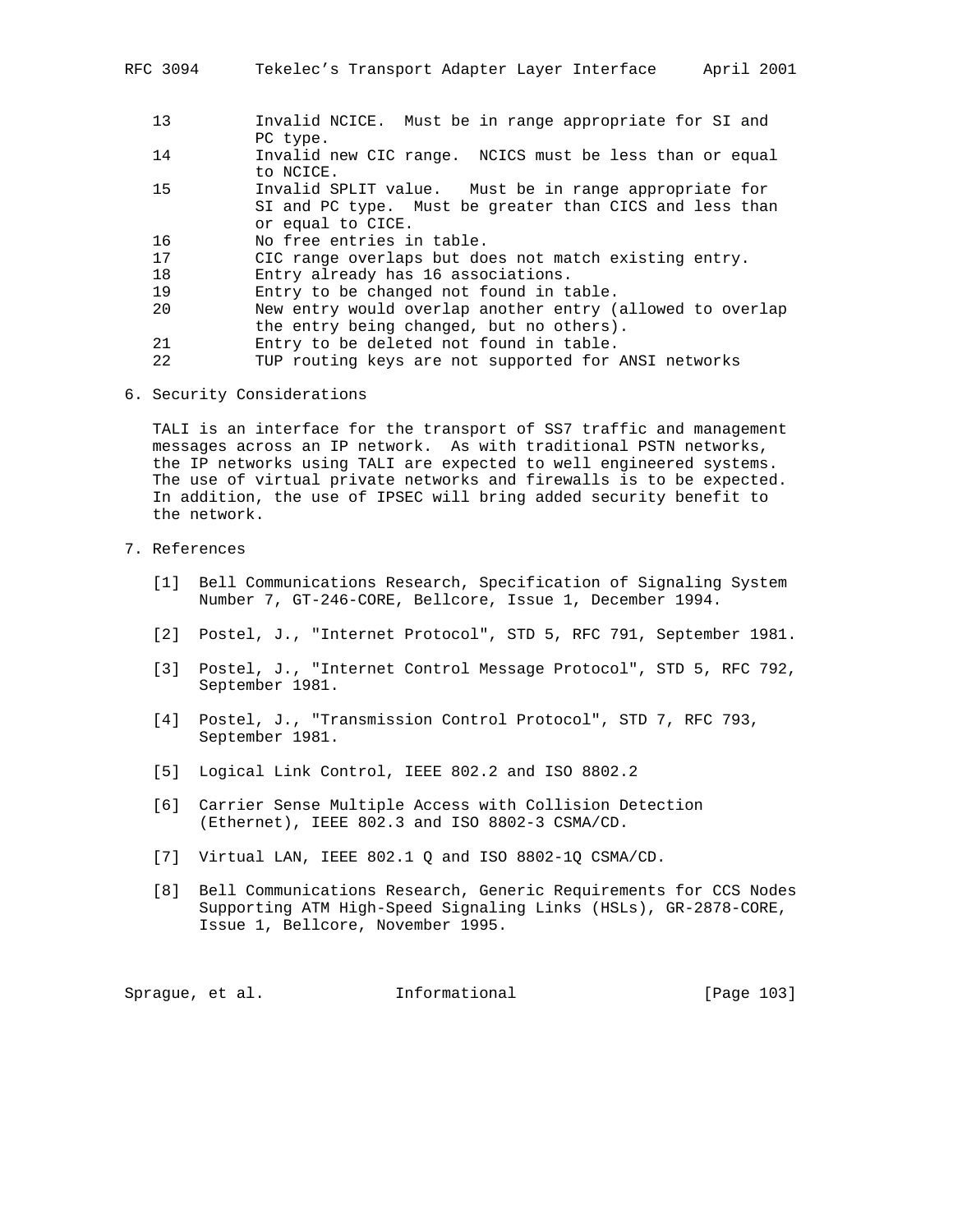RFC 3094 Tekelec's Transport Adapter Layer Interface April 2001

- [9] Bell Communications Research, Asynchronous Transfer Mode (ATM) and ATM Adaptation Layer (AAL) Protocols, GR-1113-CORE, Bellcore.
- [10] American National Standards Institute, B-ISDN Signaling ATM Adaptation Layer - Service Specific Connection Oriented Protocol (SSCOP), T1.637.
- [11] American National Standards Institute, B-ISDN Signaling ATM Adaptation Layer - Service Specific Coordination Function for Support of Signaling at the Network Node Interface (SSCF at the NNI), T1.645.
- [12] American National Standards Institute, B-ISDN Signaling ATM Adaptation Layer - Layer Management for the SAAL at the NNI, T1.652.
- 8. Acknowledgments

 The authors would like to thank Ken Morneault for his comments and contributions to the document.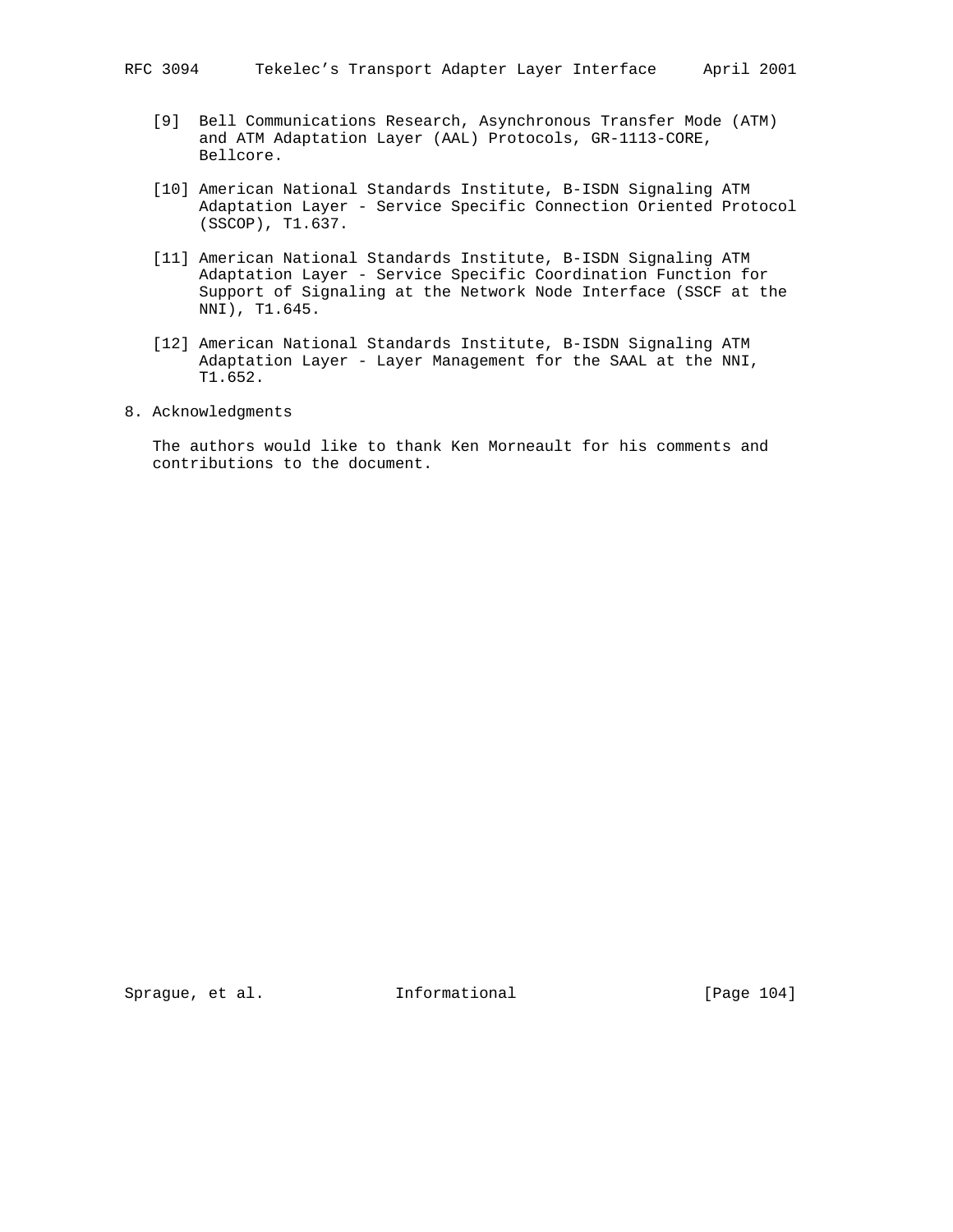9. Authors' Addresses

 David Sprague Tekelec 5200 Paramount Pkwy. Morrisville, NC 27560 Phone: +1 919-460-5563 EMail: david.sprague@tekelec.com

 Dan Brendes Tekelec 5200 Paramount Pkwy. Morrisville, NC 27560 Phone: +1 919-460-2162 EMail: dan.brendes@tekelec.com

 Robby Benedyk Tekelec 5200 Paramount Pkwy. Morrisville, NC 27560 Phone: +1 919-460-5533 EMail: robby.benedyk@tekelec.com

 Joe Keller Tekelec 5200 Paramount Pkwy. Morrisville, NC 27560 Phone: +1 919-460-5549 EMail: joe.keller@tekelec.com

Sprague, et al. 1nformational 1999 [Page 105]